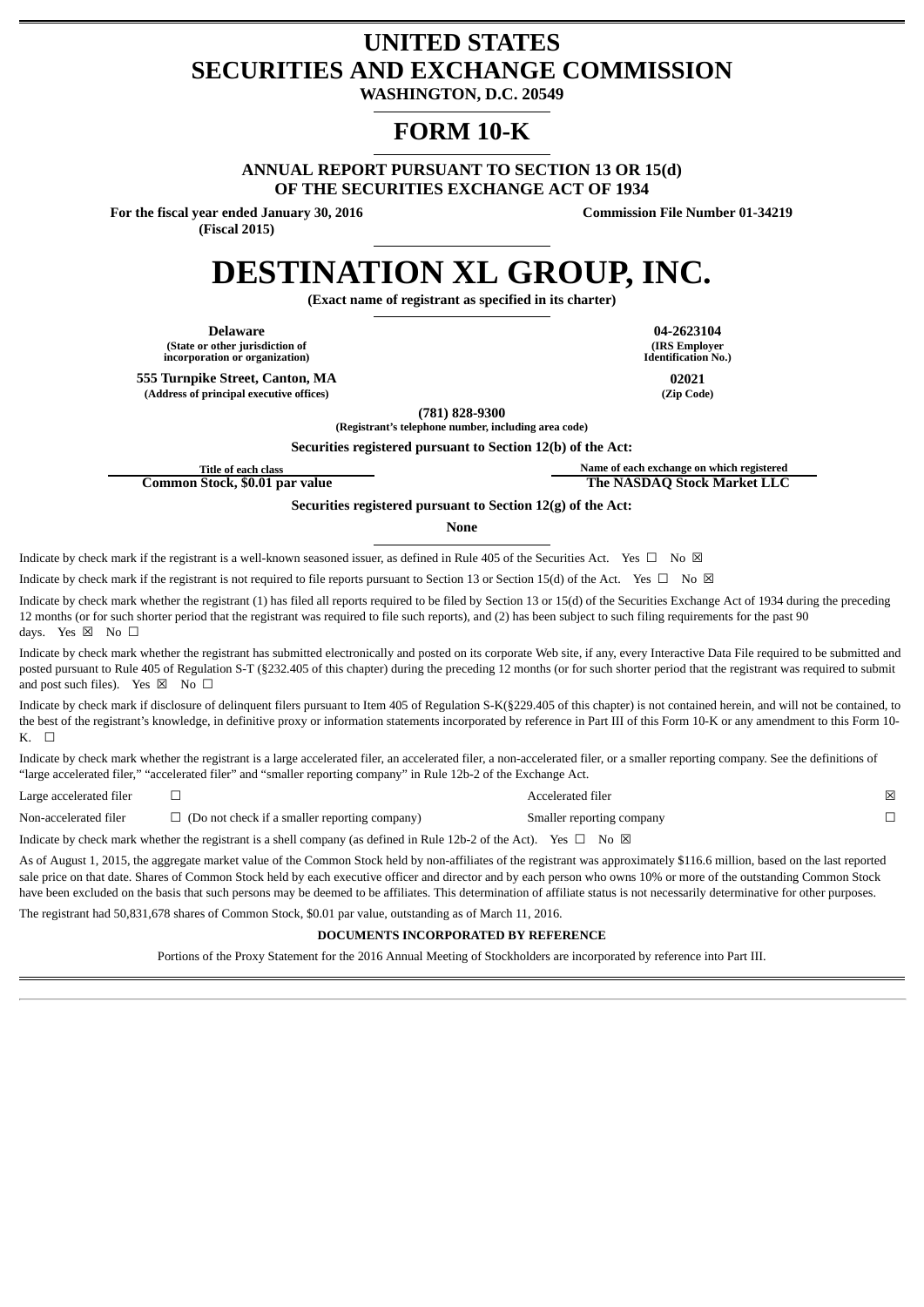# **DESTINATION XL GROUP, INC.**

#### **Index to Annual Report on Form 10-K Year Ended January 30, 2016**

**Page**

|          | <b>PART I</b>                                                                                                |    |
|----------|--------------------------------------------------------------------------------------------------------------|----|
| Item 1.  | <b>Business</b>                                                                                              | 3  |
| Item 1A. | <b>Risk Factors</b>                                                                                          | 14 |
| Item 1B. | <b>Unresolved Staff Comments</b>                                                                             | 20 |
| Item 2.  | <b>Properties</b>                                                                                            | 20 |
| Item 3.  | <b>Legal Proceedings</b>                                                                                     | 22 |
| Item 4.  | <b>Mine Safety Disclosures</b>                                                                               | 22 |
|          | <b>PART II</b>                                                                                               |    |
| Item 5.  | Market for Registrant's Common Equity, Related Stockholder Matters and Issuer Purchases of Equity Securities | 23 |
| Item 6.  | <b>Selected Financial Data</b>                                                                               | 25 |
| Item 7.  | Management's Discussion and Analysis of Financial Condition and Results of Operations                        | 28 |
| Item 7A. | <b>Quantitative and Qualitative Disclosures About Market Risk</b>                                            | 42 |
| Item 8.  | <b>Financial Statements and Supplementary Data</b>                                                           | 43 |
| Item 9.  | Changes in and Disagreements with Accountants on Accounting and Financial Disclosure                         | 72 |
| Item 9A. | <b>Controls and Procedures</b>                                                                               | 72 |
| Item 9B. | <b>Other Information</b>                                                                                     | 73 |
|          | <b>PART III</b>                                                                                              |    |
| Item 10. | Directors, Executive Officers and Corporate Governance                                                       | 74 |
| Item 11. | <b>Executive Compensation</b>                                                                                | 74 |
| Item 12. | Security Ownership of Certain Beneficial Owners and Management and Related Stockholder Matters               | 74 |
| Item 13. | <b>Certain Relationships and Related Transactions, and Director Independence</b>                             | 74 |
| Item 14. | <b>Principal Accounting Fees and Services</b>                                                                | 74 |
|          | <b>PART IV</b>                                                                                               |    |
| Item 15. | <b>Exhibits, Financial Statement Schedules</b>                                                               | 75 |
|          | <b>Signatures</b>                                                                                            | 81 |
|          |                                                                                                              |    |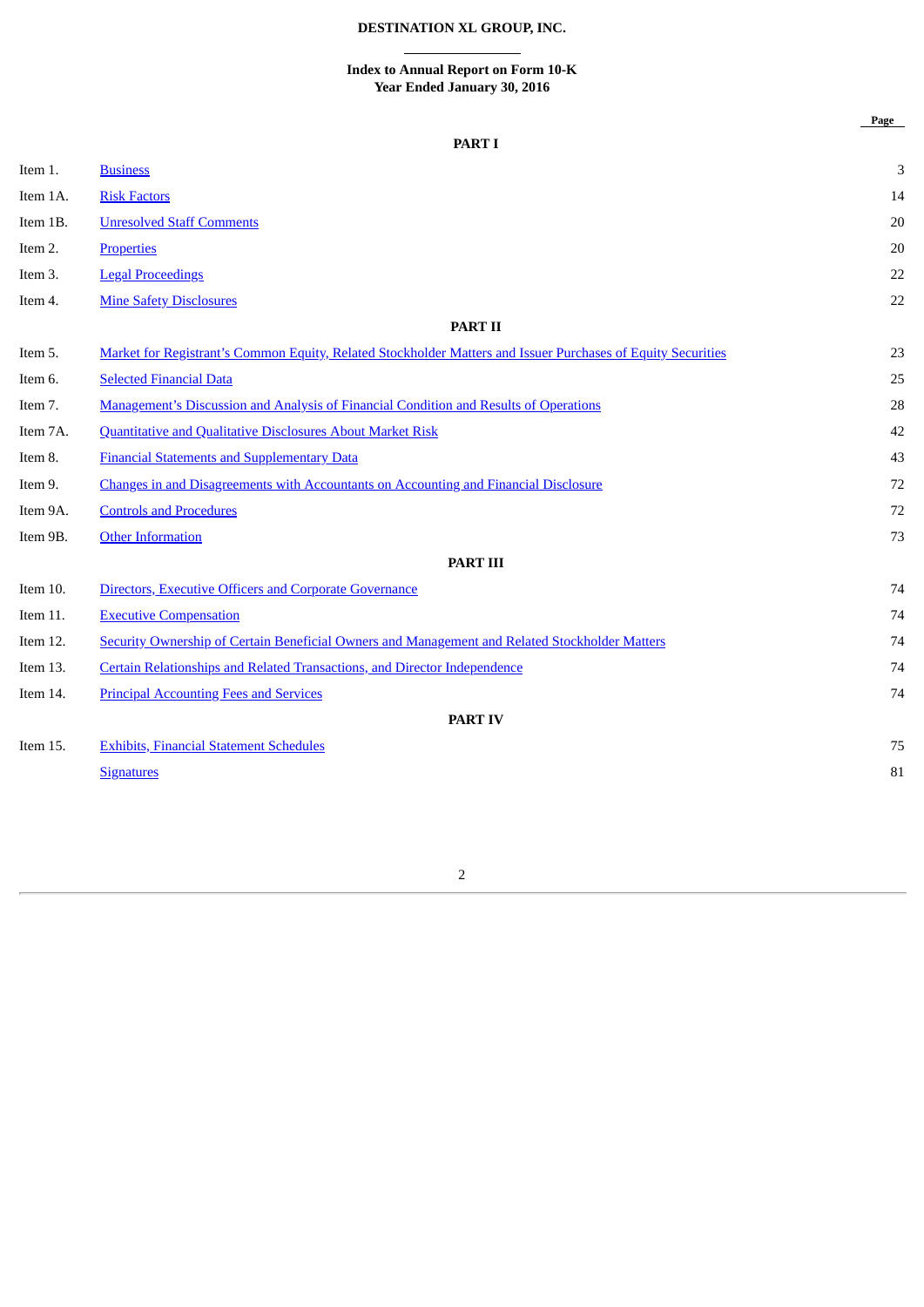# **PART I.**

Certain statements contained in this Annual Report on Form 10-K constitute "forward-looking statements" within the meaning of the Private Securities Litigation Reform Act of 1995. In some cases, forward-looking statements can be identified by the use of forward-looking terminology such as "may," "will," "estimate," "intend," "plan," "continue," "believe," "expect" or "anticipate" or the negatives thereof, variations thereon or similar terminology. The forwardlooking statements contained in this Annual Report are generally located under the headings "Business" and "Management's Discussion and Analysis of Financial Condition and Results of Operations," but may be found in other locations as well, and include statements regarding cash flows, gross profit margins, store counts, capital expenditures, borrowings, sales and earnings expectations for fiscal 2016 and beyond. These forward-looking statements generally relate to plans and objectives for future operations and are based upon management's reasonable estimates of future results or trends. The forwardlooking statements in this Annual Report should not be regarded as a representation by us or any other person that the objectives or plans of the Company will be achieved. Numerous factors could cause our actual results to differ materially from such forward-looking statements, including, without limitation, risks relating to the execution of our corporate strategy and ability to grow our market share and those risks and uncertainties, set forth under Item 1A, *Risk Factors*, which begins on page 14 of this Annual Report. Readers are encouraged to review these risks and uncertainties carefully.

All subsequent written and oral forward-looking statements attributable to the Company or to persons acting on the Company's behalf are expressly qualified in their entirety by the foregoing. These forward-looking statements speak only as of the date of the document in which they are made. We disclaim any obligation or undertaking to provide any updates or revisions to any forward-looking statement to reflect any change in its expectations or any change in events, conditions or circumstances in which the forward-looking statement is based.

#### <span id="page-2-0"></span>**Item 1.** *Business*

Destination XL Group, Inc., together with our subsidiaries (the "Company"), is the largest specialty retailer of big & tall men's apparel with retail and direct operations in the United States and London, England. We operate under the trade names of Destination XL®, DXL®, Casual Male XL®, Casual Male XL outlets, DXL outlets, Rochester Clothing, ShoesXL® and LivingXL®. We operate 166 Destination XL stores, 125 Casual Male XL retail stores, 40 Casual Male XL outlet stores, 9 DXL outlet stores and 5 Rochester Clothing stores. Our direct business includes our DestinationXL.com and bigandtall.com ecommerce sites which support our stores, brands and product extensions. Unless the context indicates otherwise, all references to "we," "our," "ours," "us" and "the Company" refer to Destination XL Group, Inc. and our consolidated subsidiaries. We refer to our fiscal years ended January 30, 2016, January 31, 2015 and February 1, 2014 as "fiscal 2015", "fiscal 2014" and "fiscal 2013," respectively.

#### *OUR INDUSTRY*

We believe that the men's big & tall apparel market, which includes pants with a waist size of 42" and greater, as well as tops sized 1XL and greater. generates approximately \$3.5 billion to \$4.0 billion in sales annually and represents approximately 11% of the overall men's apparel business. Growth in this segment has been driven by rapidly changing market demographics. We estimate that our market share in fiscal 2015 was approximately 12%. We believe that we can increase our market share by catering to the broader target market, attracting customers from various income, age and lifestyle segments and offering the widest selection of sizes and styles that fit well. An opportunity also exists for market share growth from the lower-size range of our market, that is, men in the 38"-46" waist size. These sizes are usually at the high end of the size range for most retailers and, as a result, the selection is usually limited at such retailers.

#### *HISTORY*

Our Company was incorporated in the State of Delaware in 1976 under the name Designs, Inc. Until fiscal 1995, we operated exclusively in Levi Strauss & Co. branded apparel mall and outlet stores. In May 2002, we acquired the Casual Male business from Casual Male Corp. at a bankruptcy court-ordered auction. At the time of the acquisition, Casual Male was the largest specialty retailer of men's clothing in the big & tall market in the United States. As a result of the acquisition, on August 8, 2002, we changed our name to "Casual Male Retail Group, Inc."

Through fiscal 2010, we primarily operated Casual Male XL retail stores, Casual Male XL outlet stores and Rochester Clothing stores, along with the associated websites and catalogs. We catered to all customers through these three store formats, from our value-oriented customer (Casual Male XL outlets) to our luxury-oriented customer (Rochester Clothing stores). During that year, we tested a new store concept, Destination XL ("DXL"). The DXL store concept merged all of our existing brands under one roof, offering our customers a superior shopping environment with an extensive assortment of product and an increased presence of name brands, without having to shop multiple stores. In addition to offering our customers a wide assortment, we also wanted to provide them with an outstanding and unique shopping experience. We are focused on providing outstanding customer service through our DXL concept,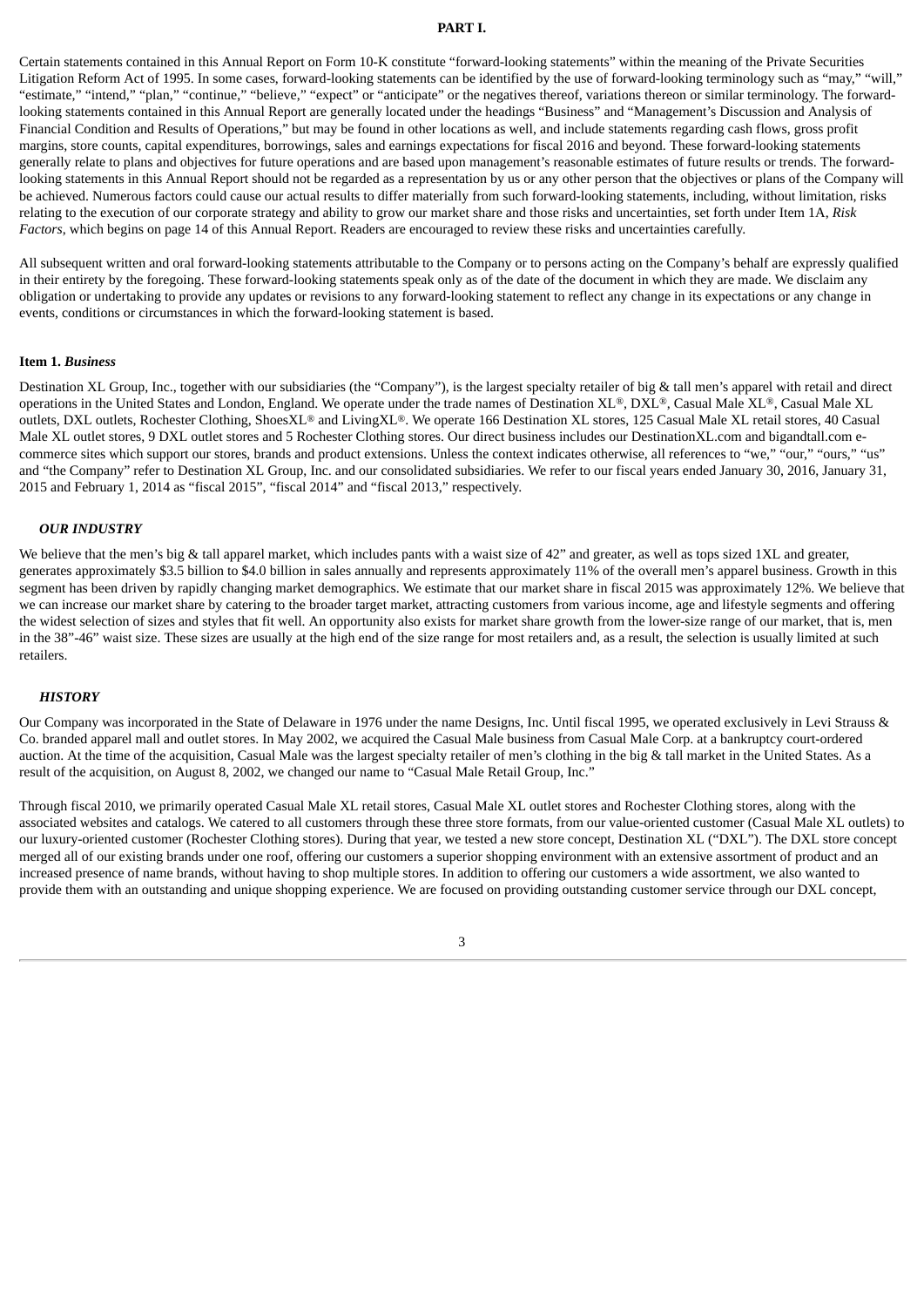with everything from larger fitting rooms to professional, trained associates providing both personal attention and on-site tailoring. With the success of this store format, we then made a similar change to our e-commerce business in fiscal 2011 when we launched our DestinationXL.com website which, like our DXL store, merged all of our previous websites into one consolidated site providing our customers the ability to cross-shop our brands easily.

Our DXL store format has proven to be successful for us and our customers, and, based on the positive performance and future growth opportunities of this concept, we are in the process of completely transitioning our business by opening DXL stores and exiting the majority of our Casual Male XL retail stores and many of our Rochester Clothing stores. As part of our new direction, in December 2012, we changed our NASDAQ stock ticker symbol to "DXLG" followed by a change in February 2013 of our corporate name to "Destination XL Group, Inc." We believe the change of our corporate name to Destination XL Group, Inc. better reflects who we are today as we expand the Destination XL concept and rebrand our Company as a whole.

# *BUSINESS STRATEGY*

When we initially made the decision in fiscal 2012 to transition, on an accelerated basis, from our Casual Male XL retail and Rochester Clothing stores to the DXL store format , we envisioned it would take three years and that we could eventually have as many as 250 DXL stores. By the end of fiscal 2013, we had closed over 100 Casual Male XL and Rochester stores and opened 51 DXL stores. While our DXL stores performed well, our forecasts, especially with respect to immediate sales contribution, had not adequately taken into account the hurdles we would face trying to convert existing customers of the closed Casual Male XL stores to newly opened DXL stores. As a result, with sales performance below our expectations, we identified several opportunities to improve our roll-out strategy which included slowing down the conversion, taking advantage of our existing Casual Male XL stores to help transition our customer base, keeping our profitable legacy stores open longer to help fund our roll-out and pursuing a smaller DXL store format for smaller market areas. By the end of fiscal 2014, we had successfully implemented these strategies and, as a result, our top-line growth exceeded our expectations and we saw a returned growth in our customer base.

Our strong financial results for fiscal 2015 have further validated our transition strategy. Our sales have grown from \$386.5 million in fiscal 2013 to \$442.2 million in fiscal 2015 and EBITDA, a non-GAAP measure, has improved from \$7.8 million in fiscal 2013 to \$23.3 million in fiscal 2015. (See Item 7. "*Management's Discussion and Analysis – Non-GAAP Measures*" for a reconciliation of GAAP to this non-GAAP measure.)

With 166 DXL stores opening over a five-year period, coupled with our extensive knowledge, history and customer base of our legacy stores, our DXL store model has proven to be fairly consistent. While our business can be affected by macro-economic conditions that may affect consumer confidence, unlike mall-based retailers, because our customer is primarily a need-based destination shopper, our DXL stores are not dependent on the volatility of mall traffic or the strength of neighboring anchor stores.

As part of our DXL store roll-out, one of the most significant areas of opportunity for us has been in gaining the "end of rack" customer. This "end of rack" customer, with a waist size of 46 inches or less, shops 41% more often than our customer with a waist size of 48 inches or above and, on an annual basis, spends twice as much. This new customer has increasingly contributed to our top-line growth. In the first quarter of fiscal 2013, this customer represented only 39% of our bottoms business as compared to the fourth quarter of fiscal 2015, where he accounted for approximately 46.4% of our bottoms business. As our brand awareness grows among this group, we believe we can further grow this customer base.

Two of the initiatives that we launched in fiscal 2014 that have also contributed to our sales growth and we believe they will continue to have an impact on our long-term outlook. The successful introduction of our smaller DXL concept (6,500 square feet or less) has allowed us to penetrate into markets that we previously believed were too small for a DXL store. We also developed a successful DXL outlet format that has allowed us to deliver the DXL brand and experience to our outlet customers. Together with increasing brand awareness, the smaller format DXL store and the DXL outlet store provide us with increased opportunities for continued store growth.

In the second quarter of fiscal 2015, we completed a market opportunity study of our existing Casual Male XL and DXL store portfolio. We have identified approximately 400 locations nationwide that could support our DXL concept, up from 250 locations we originally identified. Of the 400 locations, we estimate that approximately 340 will be DXL retail stores with the remaining 60 as DXL outlet stores.

Based on this study, we now expect to open 30 to 40 DXL stores per year through at least fiscal 2020.

We are currently projecting sufficient free cash flow to fund the remainder of the DXL roll-out. All new DXL stores are subject to demanding ROIC ("Return on Invested Capital") hurdles. We anticipate strong returns based on our experience to date that will drive sales and EBITDA while strengthening our liquidity position.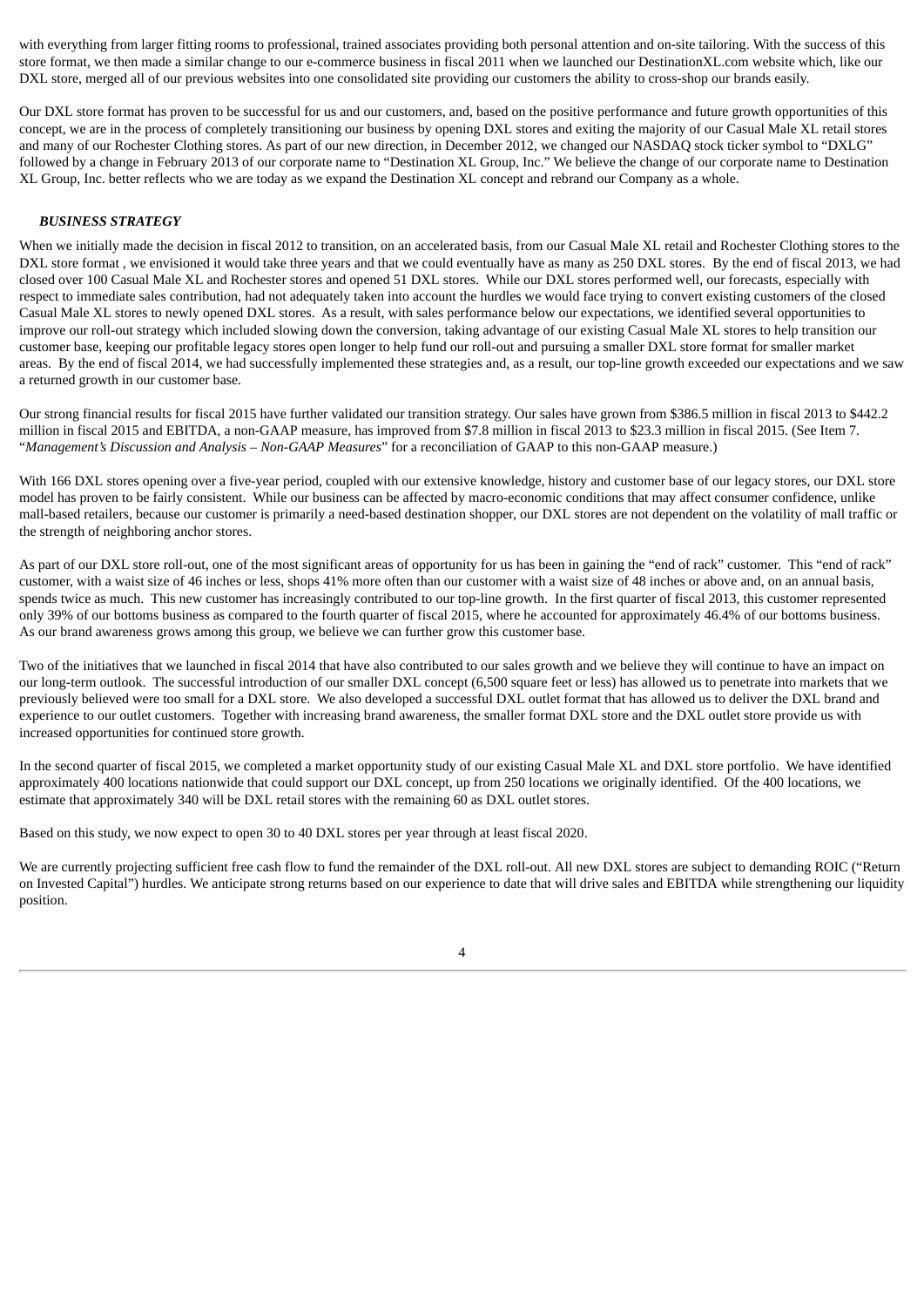#### *International Growth*

In April 2012, we opened our first franchised Destination XL® store in the Middle East at the Symphony Mall in Kuwait City, Kuwait, pursuant to a franchise agreement with The Standard Arabian Business & Enterprises Company (SABECO).

Based on our experience to date, we believe that the international big & tall market is currently underserved and, based on the success of our DXL concept in the U.S. and the positive customer response for our Kuwait City franchised store, we see an opportunity for growth internationally. Our strategy will be centered on a franchise and license model which requires very little capital commitment. In November 2015, we hired a Senior Vice President of International Business Development to lead this initiative, and we are actively exploring opportunities. We expect that our next international franchised store could open as early as fiscal 2017.

#### *OUR BUSINESS*

We operate as an omni-channel retailer. Through our multiple brands, which include both branded apparel and private-label, we offer a broad range of merchandise at varying price points, catering from the value-oriented customer to the luxury-oriented customer. Our objective is to appeal to all of our customers by providing a good, better, best array of product assortments in all primary lifestyles with multiple and convenient ways to shop.

Our DXL stores cater to all income demographics and offer our customers merchandise in all lifestyles from casual to business, young to mature, in all price ranges and in all large sizes from XL and up. Our Casual Male XL stores carry primarily moderately priced branded and private label casual sportswear and dresswear, while our Rochester Clothing stores carry fine quality, designer and branded menswear. We also operate Casual Male XL outlets and DXL outlets for our value-oriented consumer. In addition to our stores, we operate our Destination XL e-commerce site which is similar to our DXL store concept and offers a brand range of merchandise at each price point, including a complete offering of shoes.

Another critical part of our business operation is managing the number of sizes offered to our customers and optimizing our in-stock position throughout each season. Our best-selling pant has 57 size combinations as compared to an average retailer who may only have 15 different size combinations. We maintain a consolidated inventory across all channels which enables us to manage our in-stock position of all sizes effectively, ultimately improving customer service. Moreover, our planning and allocation methodologies, with respect to store assortment planning, help to optimize each location's market potential without excessive inventory levels.

#### *MERCHANDISE*

A vital component of our business strategy is to offer our customers a broad assortment of apparel that is appropriate to our diverse customer base. Regardless of our customers' age, socioeconomic status, or lifestyle preference, we are able to assemble a wardrobe to fit our customers' apparel needs. In addition, we offer such assortments in private-label product, balanced with an array of brand name labels. With over 5,000 styles available, we carry tops in sizes up to 8XL and 6XLT, bottoms with waist sizes 38" to 66", and shoes in sizes 10W to 18. In addition, we added to our product assortment a smaller fit XL and XLT to appeal to our target "end-of-rack" customer.

Our stores are merchandised to showcase entire outfits by lifestyle, including traditional, active, denim, dress wear and contemporary. This format allows us to merchandise key items and seasonal goods in prominent displays and makes coordinating outfits easier for the customer while encouraging multi-item purchases. This lifestyle layout also allows us to manage store space more effectively in each market to target local demographics. The key item strategy is also fully integrated by lifestyle, allowing us to focus on merchandise presentation and offer our customers a compelling value proposition.

Merchandise assortments in our DXL stores are organized not only by lifestyle, but within each lifestyle, the assortments are shown in a "good", "better", "best" and "luxury" visual presentation, again to benefit our customers' ease of shopping. With the "best" merchandise assortments featured most prominently in the DXL store, our customers are able to visualize current fashion trends and easily select their wardrobes within their desired price points in a convenient manner.

We carry several well-known national brands of merchandise as well as a number of our own private-label lines within our "good", "better", "best" and "luxury" price points. The penetration of branded apparel in our DXL stores can range from 15% to 80%, depending on several factors, but on average, our DXL stores carry approximately 43% of branded merchandise.

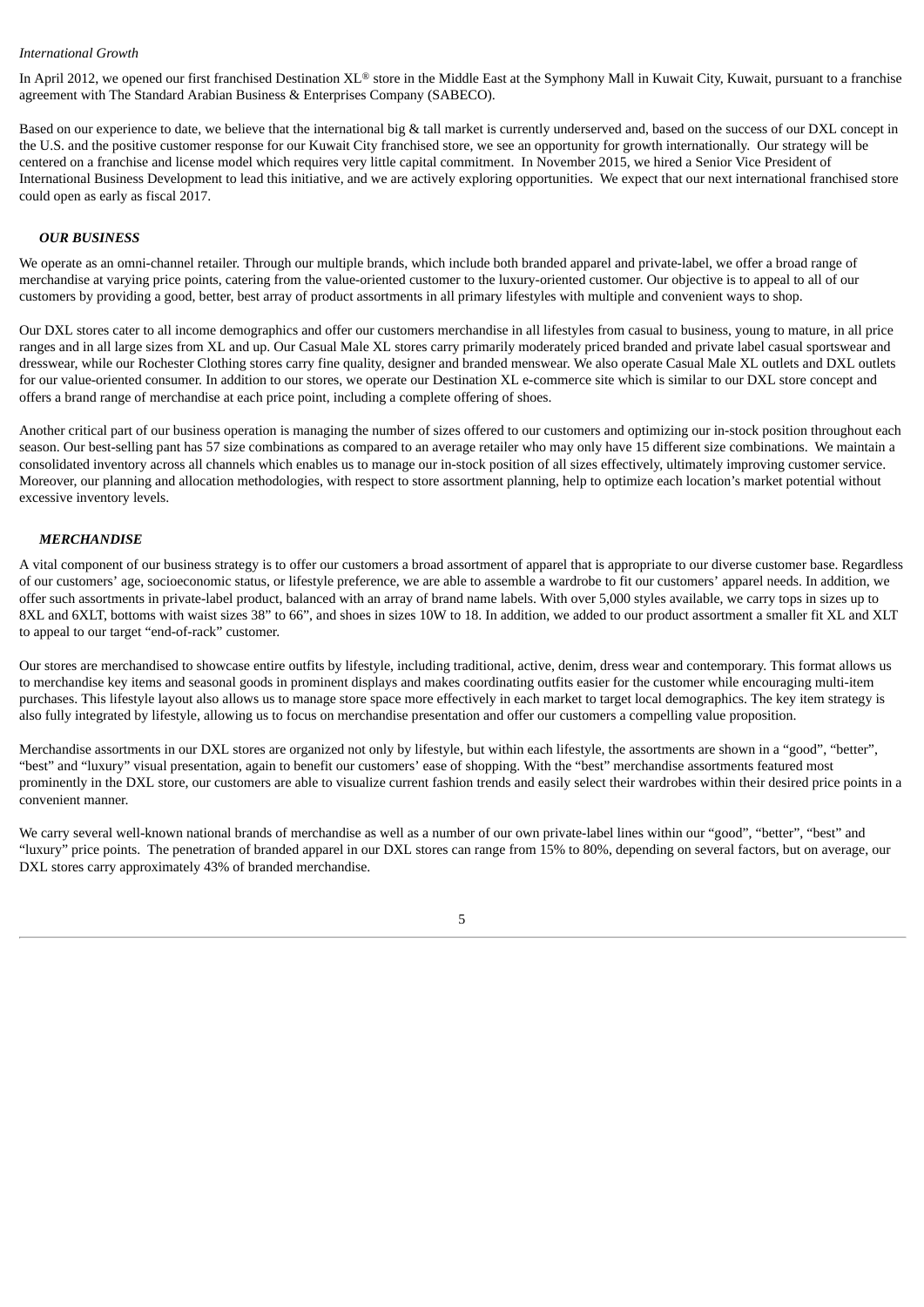# *Higher-End Luxury Fashion Apparel -"Best" and "Luxury" Merchandise*

Within this higher-end price range, we carry a broad selection of quality apparel from well-known branded manufacturers such as Bogosse®, Brooks Brothers®, Gran Sasso, John Laing®, Remy, Jacks & Jokers®, Psycho Bunny®, Derek Rose, Brioni®, Coppley, Eton®, Hickey Freeman®, Jack Victor®, Lucky, Michael Kors®, Pantherella®, Paul & Shark, Peter Millar, Robert Graham®, Robert Talbot, St. Hillaire, Ted Baker®, Tulliani, True Religion®, Turnbull & Asser® and David Donahue.

# *Moderate-Priced Apparel -"Better" Merchandise*

We offer our customer an extensive selection of quality sportswear and dress clothing at moderate prices carrying such well-known brands such as: Junk Food®, Rainforest, Retro Brand, Cutter & Buck®, Levis®, Adidas® Golf, Columbia, Berne®, Carhartt®, Callaway®, CK Jeans®, CK Sport®, Jockey®, Lacoste®, Majestic, Polo Ralph Lauren®, Tommy Bahama®, Tommy Hilfiger®, Tallia® and Trafalger®.

In addition, we carry several private-label lines:

- *Twenty Eight Degrees™* is targeted as a contemporary/modern line offering sportswear and loungewear.
- *Society of One* is a jeanswear brand catering to the needs of the fashion denim customer.
- Rochester is a line that targets traditional luxury styles. We also offer a complete selection of sportcoats, dress shirts and neckwear under our *Rochester Black Label* private label.

# *Value-Priced Apparel -"Good" Merchandise*

For our value-oriented customers, we carry Geoffrey Beene®, Cubavera, Nautica® and Nautica Jeans®, Dockers, Lee, Perry Ellis, Wrangler, Reebok and Creekwood. In addition we carry several private label lines:

- *Harbor Bay<sup>®</sup>* was our first proprietary brand and it is a traditional line which continues to represent a significant portion of our business, specifically in terms of our core basic merchandise.
- *Gold Series™* is our core performance offering of tailored-related separates, blazers, dress slacks, dress shirts and neckwear that blends comfort features such as stretch, stain resistance and wrinkle-free fabrications with basic wardrobe essentials.
- *Synrgy™* targets the customer looking for a contemporary/modern look.
- *Oak Hill®* is a premier line catering to those customers looking for slightly more style and quality than our *Harbor Bay* line but still in a traditional lifestyle.
- *True Nation*<sup>®</sup> is a denim-inspired line consisting of vintage-screen t-shirts and wovens and is geared towards our younger customers.
- *Island Passport®* is an island-inspired line of camp shirts, printed woven shirts and relaxed island-inspired pants.

# *RETAIL CHANNEL*

# *Destination XL stores ("DXL")*

Our DXL store concept brings all of our brands together in one format. Within this format, we can cater to our very diverse customer group, with merchandise representing all price points, from our luxury brands to value-oriented brands, and all lifestyles, from business to denim. The size of our current DXL stores, which contain almost triple the product assortments of a Casual Male XL store, currently averages 8,250 square feet, but is expected to average closer to 7,000 to 8,000 square feet as we open future DXL stores. As discussed above, in fiscal 2014, we began opening smaller (5,000-6,500 square feet) DXL stores and through the end of fiscal 2015, 21 of our 166 stores are the smaller store format. Because these locations are smaller, they carry a smaller product offering than our other DXL stores but are representative of the "good, better, best" merchandise strategy. The locations of our DXL stores are also an essential aspect of our roll-out. We seek locations where our stores are highly visible, preferably adjacent to regional malls or other high-traffic shopping areas.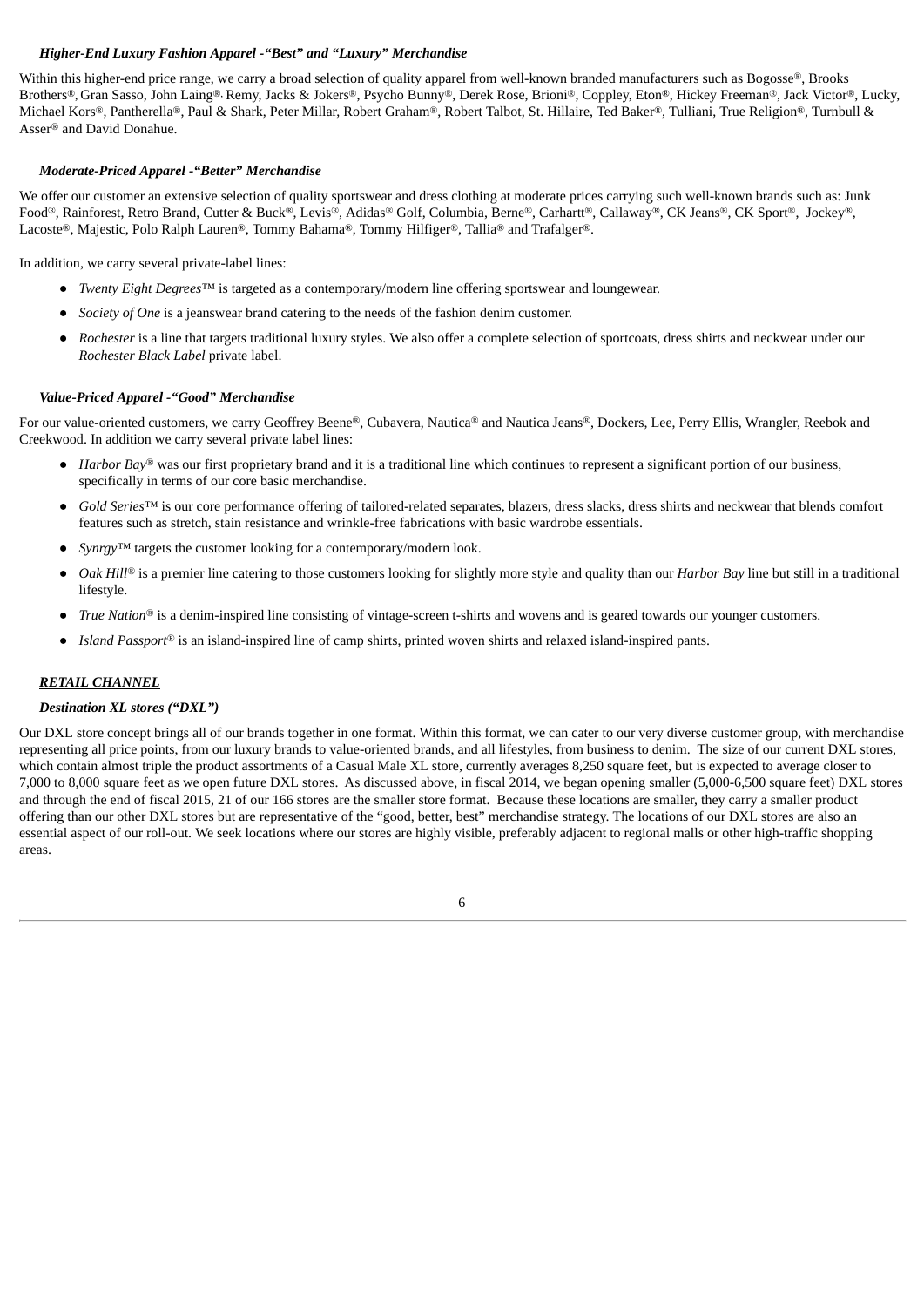With our larger DXL store format, we are able to provide our customers a spacious store with up to three times the product offering of a Casual Male XL store. The merchandise in our DXL stores is organized by lifestyle: active, traditional, modern and denim with a representation of all of our brands and price points, utilizing a "good, better, best" pricing structure. Depending on the customers in each respective market, we can adjust the appropriate mix of merchandise, with varying selections from each of our price points, to cater to each demographic market. This larger store format also provides us the footprint necessary to carry a complete offering of dress wear, including tailored and "made-to-measure" custom clothing, as well as a selection of shoes in extended sizes and a broad assortment of accessories such as belts, ties, and socks.

During fiscal 2015, we opened 29 DXL stores, bringing our store count at January 30, 2016 to 166 DXL stores. For fiscal 2015, the average sales per square foot for our DXL stores increased to \$177 as compared to \$165 for fiscal 2014 and \$150 for fiscal 2013. Once a DXL store matures, which we believe is five years, we expect sales will be approximately \$200-220 per square foot. For fiscal 2015, we had 40 DXL stores that had sales greater than \$200 per square foot. For fiscal 2016, we plan to open 28 DXL stores resulting in approximately 194 DXL stores operating at the end of fiscal 2016.

# *Casual Male XL retail stores*

At January 30, 2016, we operated 125 Casual Male XL full-price retail stores, located primarily in strip centers, power centers or stand-alone locations. The majority of the merchandise carried in our Casual Male XL stores is moderate-priced basic or fashion-neutral items, such as jeans, casual slacks, tee-shirts, polo shirts, dress shirts and suit separates. These stores also carry a full complement of our "better" private label collections. The average Casual Male XL retail store is approximately 3,500 square feet and has approximately \$183 in sales per square foot annually.

# *DXL outlet /Casual Male XL outlet stores*

At January 30, 2016, we operated 40 Casual Male XL and 9 DXL outlet stores designed to offer a wide range of casual clothing for the big & tall customer at prices that are generally 20-25% lower than our moderate-priced merchandise. Much of the merchandise in our outlet stores is offered with the purchasing interests of the value-oriented customer in mind. In addition to private-label and branded merchandise at our "good" price tier, our outlets also carry clearance product obtained from DXL, Casual Male XL and Rochester Clothing stores, offering the outlet customer the ability to purchase branded product and fashion product for a specially reduced price. As we open our DXL stores, the mix of branded product flowing into the outlets will increase to approximately 30% as we move inventory out of our DXL stores to keep it current while enhancing the branded presence in our outlets.

Through the end of fiscal 2015, we have closed 9 Casual Male XL outlets and replaced them with a DXL outlet store, each with slightly more square footage and better locations. Of the 9 DXL outlets, 7 were open during fiscal 2015. The average Casual Male XL outlet store is approximately 3,150 square feet and the average DXL outlet is approximately 5,000 square feet. The 49 outlets have sales of approximately \$197 per square foot annually.

#### *Rochester Clothing stores*

At January 30, 2016, we operated 5 Rochester Clothing stores, located in major cities in the United States and one store in London, England. The Rochester Clothing stores have a wide selection of our "best" merchandise which consists primarily of high-end merchandise from well-recognized brands. In addition, the stores also carry a few private-label lines especially designed for our high-end customer. The average Rochester Clothing store is approximately 10,000 square feet and has approximately \$308 in sales per square foot annually. Although some of our Rochester Clothing stores will close over the next few fiscal years as we open DXL stores in the same geographical market, we currently expect that 3 of our high-traffic Rochester Clothing stores will remain open.

#### *DIRECT CHANNEL*

Our direct business, which consists primarily of our e-commerce business, is a vital part of our growing omni-channel business approach, allowing us to service our customers whether it be in-person at a store, over the telephone, online via a computer, smartphone or tablet. Our direct business bridges that gap for us by encouraging and expecting our store associates to use our website to help fulfill our customers' clothing needs. If a wider selection of a lifestyle, color or size of an item is not available in our store, then our store associates can order the item for our customer through our direct channel and have it shipped to the store or directly to the customer. Our customers also have the ability to order online and pick-up in store on the same day. Our customer's shopping behavior continues to evolve across multiple channels and we are working to meet his needs.

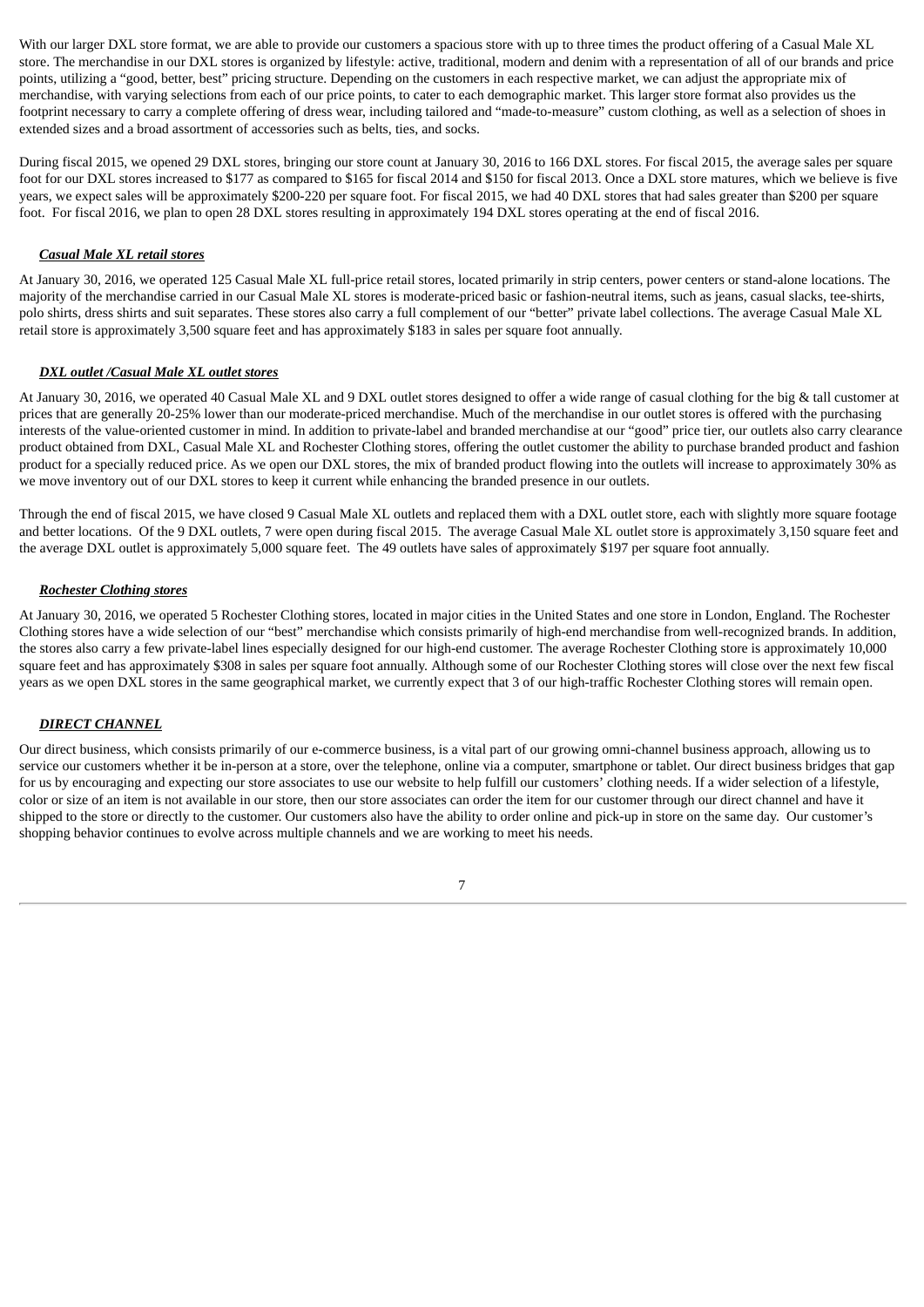With the ability to showcase all store inventories online, we are seeing an increase in the number of transactions that are initiated online but are ultimately completed in store. Until fiscal 2014, our direct customer was limited to inventory available in our centralized distribution center but we can now fulfill from the store an item that is out-of-stock in our warehouse. This capability has not only resulted in incremental sales, but it has also helped us reduce clearance merchandise at the store level and improve long-term margins. As a percentage of total inventories, our clearance merchandise at January 30, 2016 was 8.1% as compared to 8.4% at January 31, 2015 and 10.3% at February 1, 2014.

# *Destination XL® E-Commerce Site*

In fiscal 2013, we combined all of our then-existing web addresses: www.casualmalexl.com, www.rochesterclothing.com, www.btdirect.com, www.livingxl.com and www.shoesxl.com and redirected our users to our new comprehensive Destination XL website. Similar to our DXL store concept, our www.destinationxl.com website allows our customers to shop across all of our brands and product extensions with ease and brings all of our customers to one website. Our customers were previously classified as a "Rochester" customer or a "Casual Male" customer. Now, our customers are all "DXL" customers, which no longer limits our customer's ability to access our full product assortment.

From the Destination XL homepage, customers can search across all of our brands and, similar to our stores, shop merchandise from value-oriented to luxury price points. In addition, a customer can tailor their search using our "size profile." Our Destination XL website also offers a complete line of men's footwear in extended sizes, offering our customers a full range of footwear in hard-to-find sizes. Although our DXL stores all have a selection of footwear available, we are able to offer a full assortment of sizes and styles through our website. The assortment is a reflection of our apparel, with a broad assortment from moderate to luxury and from casual to formal. We currently have a selection of more than 600 styles of shoes, ranging in sizes from 10W to 18M and widths up to 6E. We carry a number of designer brands including Cole Haan®, Allen Edmonds®, Timberland®, Calvin Klein®, Lacoste®, Donald J. Pliner and Bruno Magli®.

In addition to our Destination XL website, our customers can also access our LivingXL website directly from our homepage. LivingXL is an online-only store that specializes in the selling of select high-quality products which help larger people maintain a more comfortable lifestyle. The types of products sold on our website benefit both men and women and include chairs, outdoor accessories, travel accessories, bed and bath and fitness equipment.

In recent years, we have seen a significant increase in the number of visitors to our websites from a mobile device. As such, in the summer of fiscal 2013, we launched a mobile optimized website, m.destinationxl.com, creating an improved experience around product browsing, checkout, access to loyalty program information, researching inventory in a local store, and finding a local store location. An improved experience was also created for international visitors. Upon entering our full site, these visitors are identified based on where they reside globally and are now able to shop in their local currency. In addition, checkout is customized based on their location, with local payment methods and a guaranteed cost including shipping and taxes. In early 2016, we will be launching t.destinationxl.com, an optimized site for tablet visitors to provide an improved shopping experience for all our DXL online visitors, regardless of the device they are using.

#### *BigandTall.com*

During fiscal 2014, we launched www.bigandtall.com. This website is separate from our Destination XL site, catering to a value-oriented customer and exclusively offering an assortment of promotional and clearance merchandise.

#### *MERCHANDISE PLANNING AND ALLOCATION*

Our merchandise planning and allocation area is critical to the effective management of our inventory, store assortments, product sizes and overall gross margin profitability. The merchandise planning and allocation team has an array of planning and replenishment tools available to assist in maintaining an appropriate level of inventory, in-stock positions at the store and direct levels, and pre-season planning for product assortments for each store and the direct channels. Additionally, in-season reporting identifies opportunities and challenges in inventory performance. Over the past several years, we have made investments in implementing best practice tools and processes for our merchandise planning and allocation.

Our core basic merchandise makes up over 40% of our "better" assortment and over 20% of our "best" assortment. Our planning and allocation team estimates quantity and demand several months in advance to optimize gross margin and minimize end-of-season merchandise for all seasonal merchandise. We have implemented an omni-channel approach towards our assortment planning methodology that customizes each store's assortment to accentuate lifestyle preferences for each store.

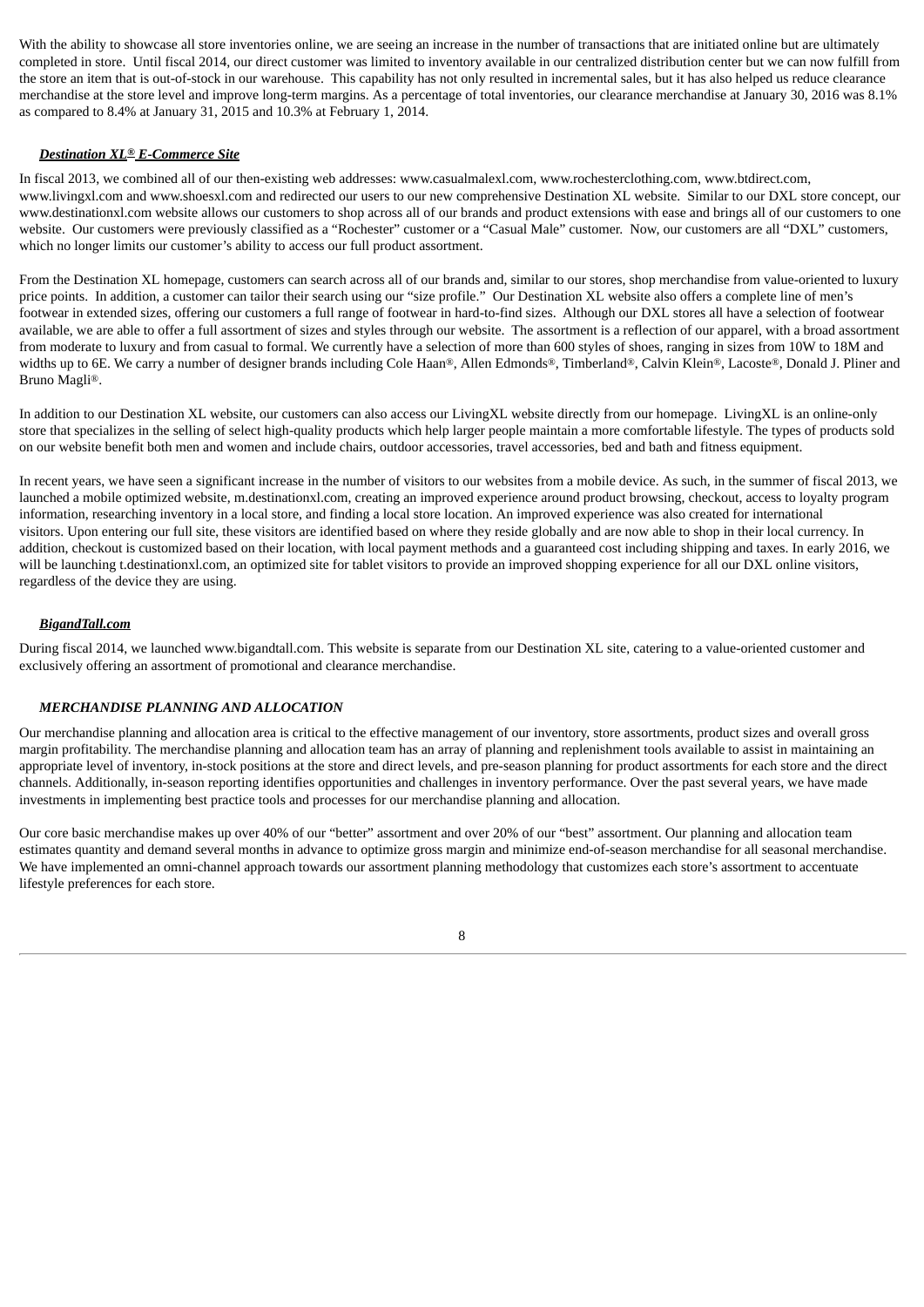Our merchandising data warehouse provides the merchandising team with standardized reporting for monitoring assortment performance by product category and by store, identifying in-stock positions by size and generally monitoring overall inventory levels relative to selling. At season end, we analyze the overall performance of product categories, overall assortments and specific styles by store to focus on the opportunities and challenges for the next season's planning cycle.

During each season, we utilize a markdown optimization tool to monitor the selling performance of our fashion assortments and compare against the planned selling curves. When actual selling performance significantly drops below planned selling curves, we make in-season pricing adjustments so that we maintain planned levels of residual fashion product at season's end.

Utilizing a set of specific universal reporting tools, we are able to fulfill the daily, weekly and monthly roles and responsibilities of the merchandise planning and allocation team. These reporting tools provide focused and actionable views of the business to optimize the overall assortment by category and by store. We believe that by having all members of the merchandise planning and allocation team follow a standardized set of processes with the use of standardized reporting tools, our inventory performance will be optimized.

#### *STORE OPERATIONS*

We believe that our store associates are the key to creating the highest quality experience for our customer. Over the past six years, we have extensively worked to change the culture in our stores from an operationally-driven organization to a sales-driven, customer-centric organization. Our overall goal is to assist our associates in becoming less task oriented and more focused on serving the customer. We want our associates to help our customer meet his apparel needs through building his wardrobe; not just selling our customer a single item. In order to accomplish this, we have invested in educating our associates. Our associates have been trained to be clothing experts, capable of accommodating our customer's style and fit needs with ready-to-wear clothing. Our training approach provides product knowledge as well as behavioral training. A key component to the success of this program is finding the right caliber of store associates. Our multi-unit, field management team receives extensive training on recruiting associates with the correct fit for our stores. Our new DXL store management team hires are enrolled in a training program with time spent in one of our two regional training centers.

Each new store management team member spends time in a DXL store, working with certified training managers to solidify their training before they are released to their "home" store. This allows each new store management team to apply the skills learned during training to successfully managing their respective stores.

We are able to gauge the effectiveness of our training through measuring sales productivity at each level of the field organization, including individual sales associates. We believe these educational programs, together with monitoring sales metrics to help identify opportunities for further training, will improve sales productivity and strengthen our customer's brand loyalty.

Each DXL, Casual Male XL and Rochester Clothing store is staffed with a store manager, assistant managers and associates. The store manager is responsible for achieving certain sales and operational targets. Our DXL, Casual Male XL and Rochester Clothing stores have an incentive-based commission plan for managers and selling staff to encourage associates to focus on our customer's wardrobing needs and sales productivity.

Our field organization is overseen by our Chief Sales Officer (Senior Vice President of Store Sales & Operations) and Regional Sales Managers, who provide management development and guidance to individual store managers. Each Regional Sales Manager is responsible for hiring and developing store managers at the stores assigned to that Regional Sales Manager's market, and for the overall operations and profitability of those stores. Our Outlet division is overseen by two Outlet Regional Managers, who in turn, have four Outlet Area Managers overseeing the outlet stores, dividing the country by central, east, south, and west.

The Senior Vice President of Store Sales & Operations, the Vice President of Store Operations & Training and the two Vice Presidents of Sales coordinate all sales and operations initiatives and activities along with the support of the Director of Field Training, the Director of Training & Operations, and the Vice President of Store Communications.

#### *MARKETING AND ADVERTISING*

In 2015, we continued to see strong growth in DXL awareness. We grew our aided awareness (prompted brand recognition) from 33% at the end of fiscal 2014 to 38% at the end of fiscal 2015. Additionally, "top of mind" awareness also increased in fiscal 2015. This is a measure of the first retailer that comes to mind when our target consumers think of men's apparel retailers. Our awareness in this category increased from 5% to 9%. We believe that our advertising creative has been a key driver of this awareness increase. Our consumer research studies have shown that the ad that we ran in fiscal 2015, and will continue to run through fiscal 2016, is perceived to be more memorable, impactful, and enjoyable than ads previously aired.

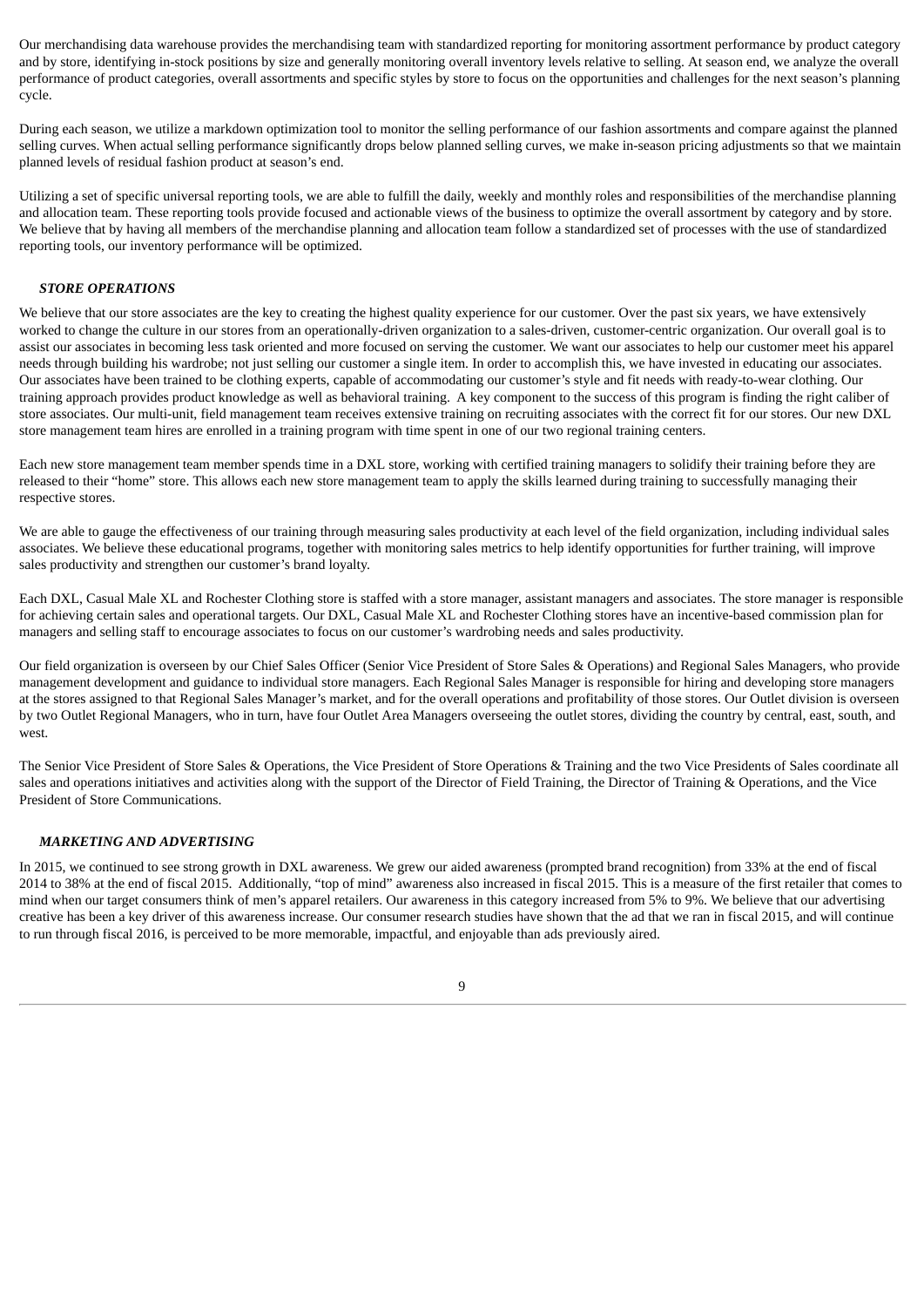Additionally, in fiscal 2015, we increased our active 12-month customer count by 6%. This was achieved through higher acquisition of new customers attributed to advertising and a higher overall customer retention rate. DXL stores have experienced a significantly higher retention rate of customers than Casual Male. As we open more DXL stores and close more Casual Male XL stores, we expect that our overall retention rate will continue to improve.

In addition to growing the active customer base within DXL, we are also growing the "End of Rack" customer who is defined as a customer with a 38-46 inch waist. This has been and continues to be a key demographic that we increasingly rely upon for our growth. For the year, the "End of Rack" segment contributed twice as much in revenue per customer as consumers with waist sizes above 46 inches. Also, the "End of Rack" customer visits us 41% more often than the consumer with a waist size 48 inches and above.

Moreover, within this "End of Rack" segment, we have seen growth in awareness and sales penetration. The awareness of this group increased from 9% at the beginning of fiscal 2013, to 31% at the end of fiscal 2014 to 37% in fiscal 2015. For the year, 43.6% of our bottoms sales were associated with this customer segment versus 41.0% the previous year. In the fourth quarter of fiscal 2015, 46.4% of our bottoms sales were associated with this segment.

As we close more of our Casual Male XL stores in fiscal 2016, we will continue our efforts to increase awareness of DXL and convert Casual Male XL customers to our DXL stores. Our focus will continue to be on transitioning our best Casual Male XL customers first, followed by the other very active, high sales contributing tiers of customers. For DXL stores opened between fiscal 2010 and fiscal 2014, we have converted 48% of Casual Male XL's existing customers to new DXL customers. This figure is up from 39% at the start of fiscal 2015. Additionally, of those customers who convert at the outset, more than 40% of them shop again within 4 months of their first DXL experience.

Our e-commerce business continues to perform well and we seek to continue to drive more customers to our website. In the fourth quarter of fiscal 2015, we saw a 15% increase in traffic to our website. Additionally, we saw that our share of online traffic for big and tall specialty retail increased to over 55% from 47% a year ago. Improvements to our website functionality coupled with increased spending in paid-search, affiliate marketing, and banner advertising had the greatest impact on the positive online performance.

Our marketing spend for fiscal 2016 is expected to be lower than fiscal 2015. We plan to reduce the marketing spend by \$2.8 million to \$20.8 million, or 4.5% of sales, for fiscal 2016 as compared to \$23.6 million, or 5.3% of sales, for fiscal 2015. We anticipate that the marketing spend will remain flat moving forward but the percent of sales will continue to drop over time as we grow our top line. By gaining improved efficiencies in media buying and creative development, we believe this reduction will not have an adverse effect on our sales, awareness, or customer acquisition goals.

# *GLOBAL SOURCING*

We have strong experience in sourcing internationally, particularly in Asia, where we manufacture a significant percentage of our private-label merchandise. We have established relationships with some of the leading and specialized agents and factories. Our sourcing network consists of over 50 factories in 6 countries. Currently, approximately 50% of all our product needs are sourced directly.

Our global sourcing strategy is a balanced approach considering quality, cost and lead time, depending on the requirements of the program. We believe our current sourcing structure is sufficient to meet our operating requirements and provide capacity for growth. The growth and effectiveness of our global direct sourcing program is a key component to our continued merchandise margin improvement.

In an effort to minimize foreign currency risk, all payments to our direct sourced vendors and buying agents are made in U.S. dollars through the use of letters of credit or payment on account.

#### *DISTRIBUTION*

All of our distribution operations are centralized at our headquarters located in Canton, Massachusetts. However, if merchandise is available at the store level but not available at the distribution center, our stores are capable of completing the order and shipping it directly to a customer.

We believe that having one centralized distribution facility minimizes the delivered cost of merchandise and maximizes the in-stock position of our stores. We believe that the centralized distribution system enables our stores to maximize selling space by reducing necessary levels of back-room stock carried in each store. In addition, the distribution center provides order fulfillment services for our e-commerce business.

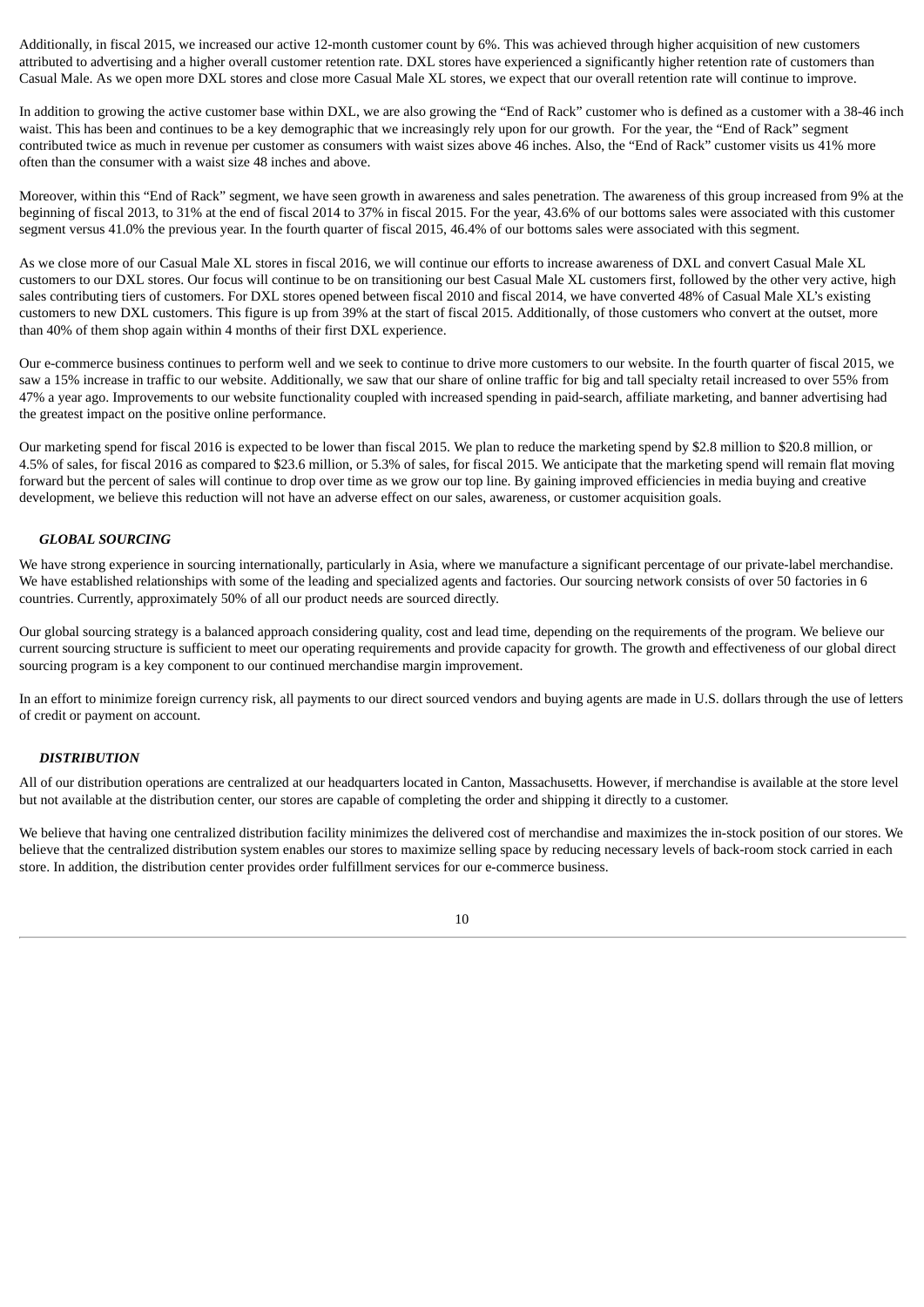Since 2003, we have utilized United Parcel Services ("UPS") for all of our store shipments as well as our domestic customer deliveries. We segregate our shipments into 3 additional hubs (Nashville, TN, Chicago, IL and New Stanton, PA) to take advantage of direct ship incentive programs. By utilizing UPS, we are able to track all deliveries from the warehouse to our individual stores, including the status of in-transit shipments. In addition, we are able to provide our Direct-to-Consumer customers with Authorized Return Service and Web labels, making returns more convenient for them. We also have the ability, through UPS, to use the United States Postal Service-SurePost. SurePost normally take 1-2 days longer for delivery but provides cost savings when shipping direct to a customer's residence. Our current contract with UPS is through January 5, 2020.

We utilize the Manhattan Associates' PKMS warehousing application for our distribution center systems, which has streamlined our distribution processes significantly, enhanced our in-transit times, and reduced our distribution costs substantially. Automated packing for single piece orders and barcode scanning technologies were added for Direct-to-Consumer, improving productivity and lowering packing costs. Various software and material handling improvements were made with our store replenishment systems on our retail sorter that enable us to pick size-specific product, by store, efficiently, allowing for quicker and more accurate replenishment to our retail stores. Scanning technologies were added to our sortation systems that improved the accuracy for product selection that is being sent to the various retail stores and Direct-to-Consumer. Supply chain technology was added to provide better visibility for imports, providing more accurate shipping information for buyers and allowing the distribution center to plan accurate staffing models for arriving freight, resulting in reduced costs and improved receipt efficiency. In addition, we have improved our active shelving and reserve racking to enhance our space utilization in our distribution center, while continuing to improve efficiencies through the implementation of engineered productivity standards.

In-bound calls for our direct businesses are currently handled at our Canton facility and are primarily fulfilled by our distribution center. If an order cannot be fulfilled by our distribution center, the order is completed at the store level.

# *MANAGEMENT INFORMATION SYSTEMS*

The infrastructure of our management information systems has consistently been a priority to us. The investments that we have made in this regard have substantially improved our overall efficiency and most importantly have enabled us to better manage our inventory.

Our management information systems consist of a full range of retail merchandising and financial systems which include merchandise planning and reporting, distribution center processing, inventory allocation, sales reporting, and financial processing and reporting. Our business operates primarily on an IBM AS/400 platform, with the e-commerce/direct-to-consumer business on the Oracle and Intel/Microsoft environments. We believe that our current infrastructure provides us the ability and capacity to process transactions more efficiently and provides our management team with comprehensive tools with which to manage our business.

Our suite of merchandising systems consists of the JDA Portfolio Solutions, specifically the MMS Merchandise Management System and the Arthur Merchandise Planning and Advanced Allocation systems. In addition, we also utilize JDA's E3 Advanced Replenishment system to optimize fill back from vendors and adjustments from seasonal profiles which we believe has improved sales opportunities and control over our basic merchandise inventory. For our distribution operations, we use Manhattan Associates' PKMS distribution system. These systems have enabled us to improve sales, better manage inventory levels and streamline operations.

The business is supported by a POS business application provided by Aptos, formerly known as Epicor. The POS applications capture daily transaction information by item, color and size. Communication between our corporate headquarters and all of our stores is facilitated on a daily basis through the use of an electronic mail system. The POS system includes a multitude of features including CRM tools that enable us to track customer buying habits and provides us with the ability to target customers with specific offers and promotions. During fiscal 2013, we upgraded our DXL stores to a state-of-the-art POS hardware platform supplied by Hewlett-Packard. In fiscal 2015, we implemented the latest store system solution from Aptos Software in our DXL locations to further support our business.

Our websites have all been standardized on Oracle's state-of-the-art hosted platform. We also implemented the e-SPS Product Life Cycle Management system from NGC to support the growth of our direct sourcing initiatives. To support the marketing area, we implemented the PlanSystem3 environment from Quad-Systems to manage marketing assets, schedule promotions and monitor activities.

Our merchandising management systems are updated daily with all store transactions and provide daily sales, inventory, pricing and merchandise information and management reports to assist us in operating our retail business. Our merchandising system applications also facilitate the placement and tracking of purchase orders and utilize EDI technology. We evaluate this information, together with weekly reports on merchandise statistics, prior to making decisions regarding reorders of fast-selling items and the allocation of merchandise.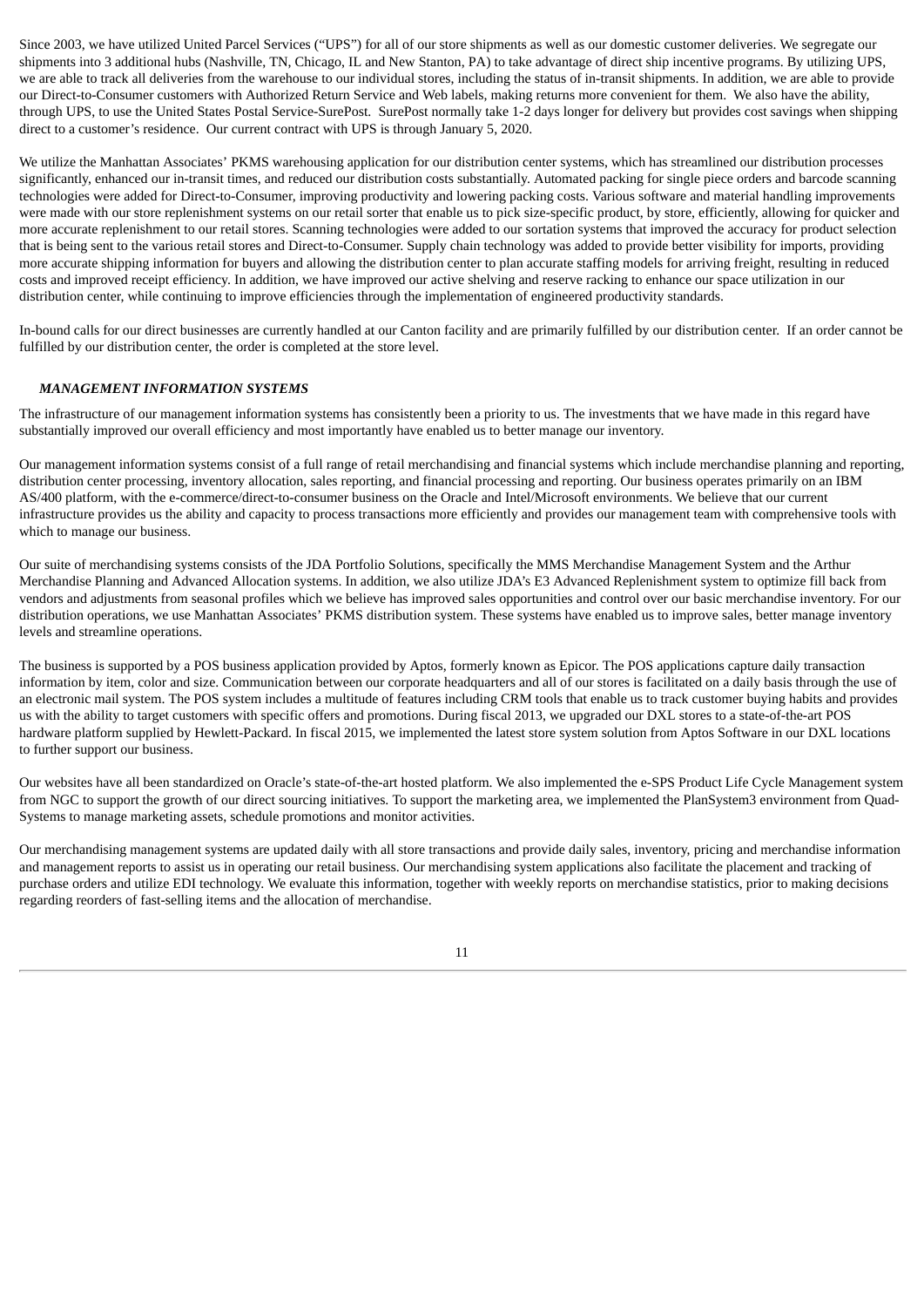Using Aptos' QuantiSense, a business intelligence and data warehousing application, we are able to provide our management team with the ability to integrate data from several sources into reports that are useful and easily obtained. With its customized reporting capabilities, we have visibility down to the lowest level: style, SKU and store. Over the past few years, we have developed customized reporting that has been beneficial to our business and we now have store grading applications and size scaling to the store level. In an effort to further improve our inventory management, we have created a standardized set of "best practices" for both our merchandise allocation and planning groups.

Our direct business and retail business maintain a shared inventory system and we operate a single system platform for DXL, Casual Male and Rochester Clothing which delivers improved efficiencies and makes our full product assortment available to all of our business formats.

We work to continually improve our web environment. In fiscal 2013, we introduced a mobile optimized site to capitalize on the growing use of mobile devices to look up store information, review product offerings, and complete purchases. In addition, the current website is fully integrated with global ecommerce company, Borderfree, to accommodate international customers by providing multi-currency pricing, payment processing, and international shipping. Functionality was also implemented to support an online custom shirt program and an in-store application to support both a custom suit and custom shirt program.

Since fiscal 2013, we have been using the BrainShark communication and training platform for our stores. This platform continues to provide efficiencies in delivering information, training, and task management to all our locations. During fiscal 2014, we rolled out an eBay/VendorNet solution enabling us to access our entire DXL store inventory for customer fulfillment, making us truly omni-channel. The solution is fully integrated with UPS to facilitate the store shipments to customers. As a result, we are seeing more transactions that begin online but are ultimately completed at the store level.

In addition, we deployed improvements to optimize our assortment planning and assortment execution capabilities. We also implemented a new web site in fiscal 2014, www.bigandtall.com, offering promotional and clearance product to appeal to our more value-oriented customers. Other significant technology upgrades in fiscal 2014 included a new web customer preferred shipping functionality with improved shipping service options and the Oracle Endeca Guided Search module to improve search engine optimization and the customer experience on the web.

During fiscal 2015, we implemented a new in-store customer ordering capability to better service our customers' needs that are not fully satisfied by in-store inventory. New functionality and infrastructure was implemented to enable our customers to buy online and pickup in store. Also in fiscal 2015, we implemented more accurate store customer traffic counters in the DXL locations. In addition we upgraded of our core financial applications to the latest solutions from Infor.

In fiscal 2016, we will complete the development and implement a tablet optimized web site to further capitalize on the continued growth of mobile ecommerce. We also expect to upgrade our merchandise allocations and planning solutions in fiscal 2016.

# *COMPETITION*

Our business faces competition from a variety of sources, including department stores such as Macy's and Dillard's, mass merchandisers, other specialty stores and discount and off-price retailers, as well as other retailers that sell big & tall merchandise. While we have successfully competed on the basis of merchandise selection, comfort and fit, customer service and desirable store locations, there can be no assurances that other retailers will not adopt purchasing and marketing concepts similar to ours. Discount retailers with significant buying power, such as Wal-Mart and J.C. Penney, represent a source of competition for us. The direct business has several competitors, including the King Size catalog and website.

The United States men's big & tall apparel market is highly competitive with many national and regional department stores, specialty apparel retailers, single market operators and discount stores offering a broad range of apparel products similar to ours. Besides retail competitors, we consider any casual apparel manufacturer operating in outlet malls throughout the United States to be a competitor in the casual apparel market. We believe that we are the only national operator of apparel stores focused on the men's big & tall market.

# *SEASONALITY*

Historically, and consistent with the retail industry, we have experienced seasonal fluctuations as it relates to our operating income and net income. Traditionally, a significant portion of our operating income and net income is generated in the fourth quarter, as a result of the holiday season.

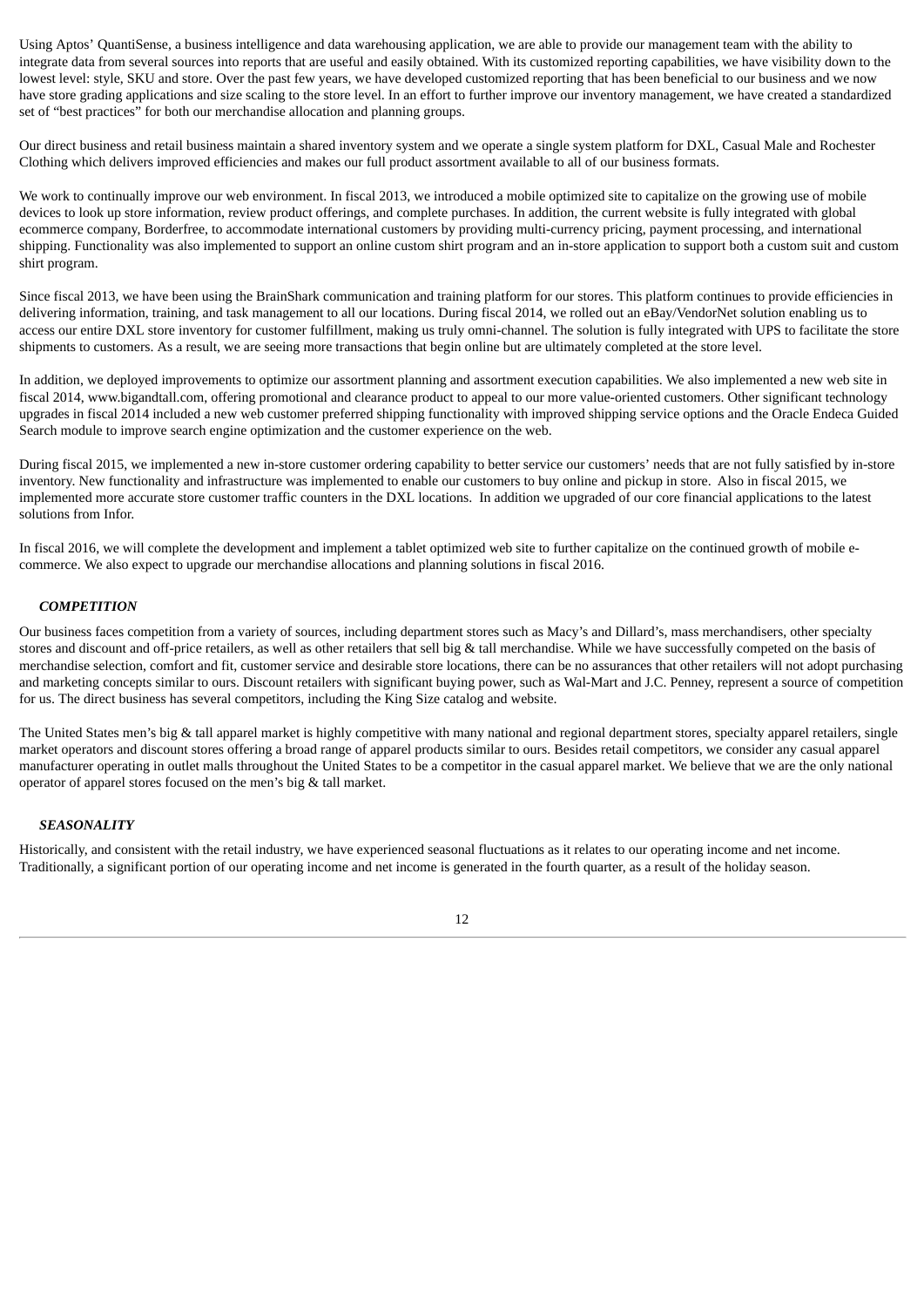#### *TRADEMARKS/TRADEMARK LICENSE AGREEMENTS*

We own several service marks and trademarks relating to our businesses, including, among others, "Destination XL®", "DXL®", "Big on Being Better™", "Casual Male®", "Casual Male XL®", "Rochester Big & Tall®", "Harbor Bay®", "Oak Hill Established 1972®", "Oak Hill®", "Flex-Zone®", "Comfort Zone®", "Synrgy™", "Twenty-Eight Degrees™", "Society of One™" and "True Nation®". We also hold a U.S. patent for an extendable collar system, which is marketed as "Neck-Relaxer®" and a U.S. copyright for a no-iron hang tag.

# *EMPLOYEES*

As of January 30, 2016, we employed approximately 2,567 associates. We hire additional temporary employees during the peak fall and Holiday seasons. None of our employees is represented by any collective bargaining agreement.

# *AVAILABLE INFORMATION*

Our corporate website is www.destinationxl.com. Our investor relations site is http://investor.destinationxl.com. We make available through our website, free of charge, our Annual Reports on Form 10-K, Quarterly Reports on Form 10-Q, Current Reports on Form 8-K and all amendments to such reports filed or furnished pursuant to Section 13(a) of the Securities Exchange Act of 1934, as amended, as soon as reasonably practicable after we have electronically filed such material with, or furnished such materials to, the Securities and Exchange Commission. The SEC maintains an internet site that contains reports, proxy and information statements, and other information for issuers that file electronically with the SEC at http://www.sec.gov.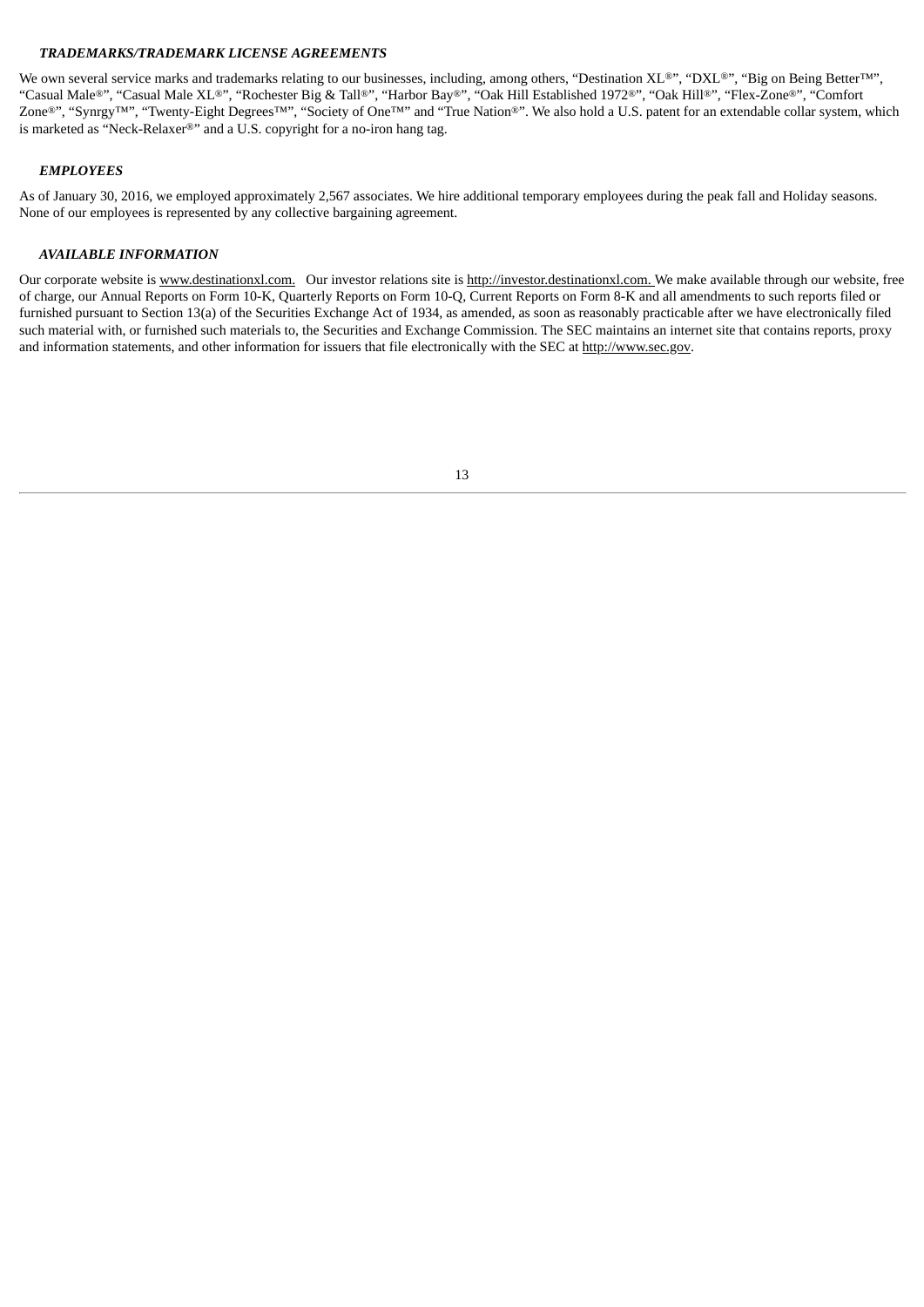#### <span id="page-13-0"></span>**Item 1A.** *Risk Factors*

The following discussion identifies certain important factors that could affect our financial position, our actual results of operations and our actions and could cause our financial position, results of operations and our actions to differ materially from any forward-looking statements made by or on behalf of our Company. Other factors, which are not identified herein, could also have such an effect.

The following risk factors are all of the important factors of which we are aware that could cause actual results, performance or achievements to differ materially from those expressed in any of our forward-looking statements. We operate in a continually changing business environment and new risk factors emerge from time to time. Other unknown or unpredictable factors also could have material adverse effects on our future results, performance or achievements. We cannot assure you that our projected results or events will be achieved or will occur.

# **Risks Related to Our Company and Our Industry**

#### *We may not be successful in executing our DXL strategy and growing our market share.*

We are currently implementing our strategic plan to open 245 DXL retail and outlet stores by the end of fiscal 2017 while simultaneously closing a significant number of our Casual Male XL retail stores and Rochester Clothing stores. However, for us to be successful in the future and maintain growth, we must be able to continue increasing our market share within the big & tall industry. Our growth and market share are dependent on our ability to successfully execute the roll-out of our DXL store concept, convert our existing Casual Male and Rochester customers into DXL customers and continue to attract new customers. Our inability to execute successfully the following factors, among others, could prevent us from growing our market share and DXL brand, which could have a material adverse effect on our results of operations, cash flows and financial position:

- negotiate favorable lease arrangements for new DXL stores;
- exit existing lease agreements on favorable terms;
- effectively open and close stores within established cost parameters;
- coordinate the timing of DXL store openings and Casual Male XL store closings;
- hire qualified store management and store associates;
- develop an effective marketing program to build brand and store concept awareness as well as increase store traffic;
- predict and respond to fashion trends, while offering our customers a broad selection of merchandise in an extended selection of sizes;
- grow our DXL e-commerce business, benefiting our omni-channel environment;
- maintain our existing customer base as we transition them to the DXL store format;
- attract and retain new target customers to our DXL concept;
- continue to grow and then sustain number of transactions, units-per-transaction and share of wallet; and
- operate the DXL store concept at appropriate operating margins.

# Our business may be adversely affected by the failure to identify suitable store locations and acceptable lease terms. In addition, some of our new stores may open in locations close enough to our existing stores to negatively impact sales at those locations.

We currently lease all of our store locations. Identifying and securing suitable store locations at acceptable lease terms is critical to our store growth. We generally have been able to negotiate acceptable lease rates and extensions, as needed. However, we cannot be certain that desirable locations at acceptable lease rates and preferred lease terms will continue to be available. If we need to pay higher occupancy costs in the future to secure ideal locations, the increased cost may adversely impact our financial performance and liquidity. In addition, the recent trend toward increased landlord consolidation could negatively affect our ability to obtain and retain locations.

As we open additional locations in existing markets, some new stores may open in locations close enough to our existing stores to impact sales and profitability at the store level, which may also adversely affect our profitability.

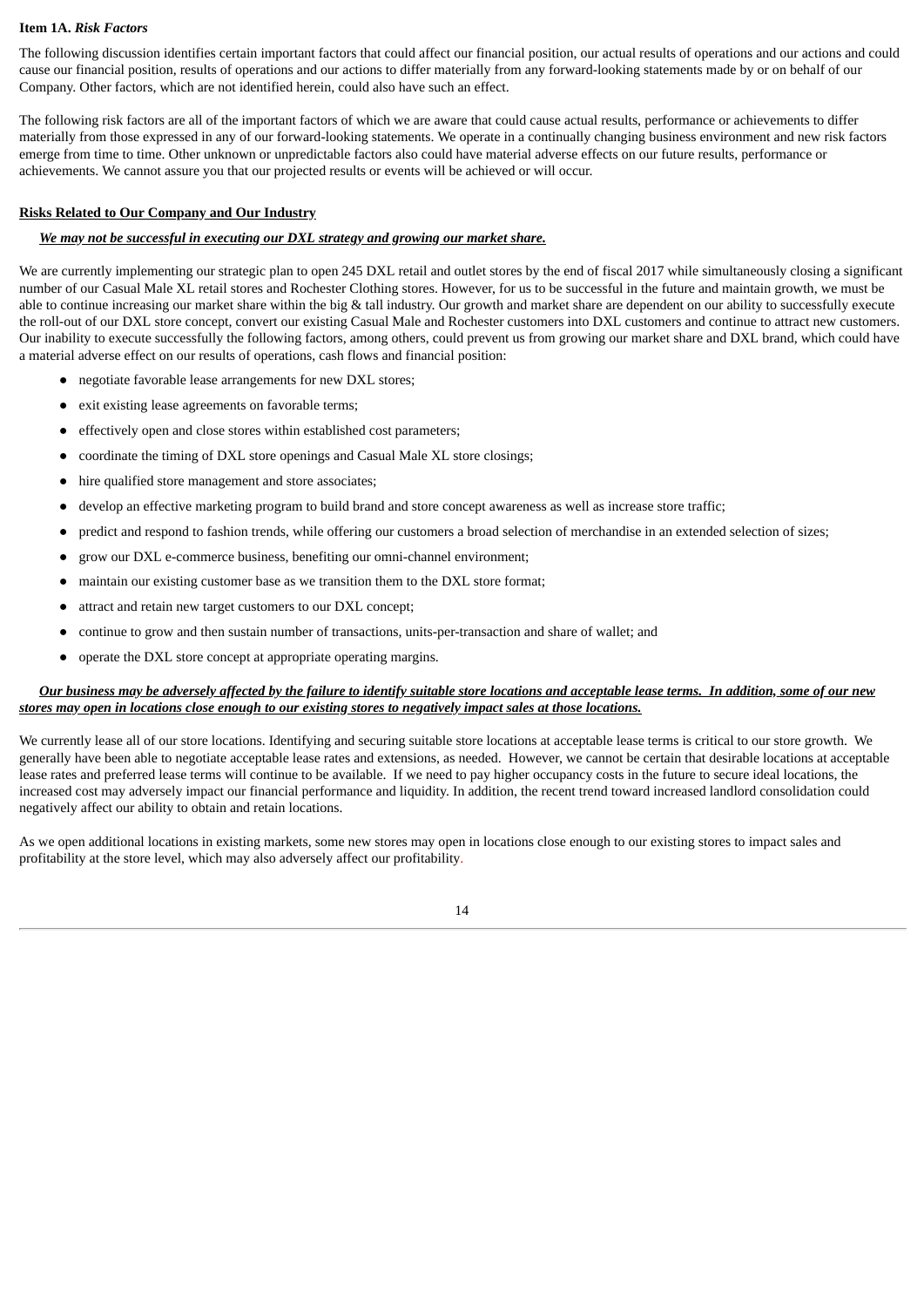# Our marketing programs and success in maintaining and building our brand awareness, driving traffic and converting that traffic into an increased *loyal customer base are critical to achieving market share growth within the big & tall industry.*

Our ability to increase our market share in the big & tall apparel business is largely dependent on building and maintaining favorable brand recognition for our DXL concept and effectively marketing our merchandise to all of our target customers in several diverse market segments so that they will become loyal shoppers who spend a greater portion of their wallet on our product offerings. In order to grow our brand recognition and our market share, we depend on the successful development of our brand through several means including television and radio advertising, advertising events, direct mail marketing, e-commerce and customer prospecting. Our business is directly impacted by the success of these efforts and those of our vendors. Future advertising efforts by us, our vendors or our other licensors, may be costly and may not result in increased market share or revenues.

# *Our business is seasonal and is affected by general economic conditions.*

Like most other retail businesses, our business is seasonal. Historically, a significant portion of our operating income has been generated during our fourth quarter (November-January). In addition, similar to other retail businesses, our operations may be negatively affected by local, regional or national economic conditions, such as levels of disposable consumer income, consumer debt, interest rates and consumer confidence.

# *Our business may be adversely affected by economic and political issues abroad.*

Economic and civil unrest in areas of the world where we source merchandise for our global sourcing program, as well as shipping and docking issues, could adversely impact the availability and cost of such merchandise. Disruptions in the global transportation network, such as political instability, the financial instability of our suppliers, merchandise quality issues, trade restrictions, labor and port strikes, tariffs, currency exchange rates, transport capacity and costs, inflation and other factors relating to foreign trade are beyond our control. In the event of disruptions or delays in deliveries due to economic or political conditions in foreign countries, such disruptions or delays could adversely affect our results of operations unless and until alternative supply arrangements could be made. These and other issues affecting our suppliers could adversely affect our business and financial performance.

# The loss of, or disruption in, our centralized distribution center could negatively impact our business and operations.

All merchandise for our stores and e-commerce operations is received into our centralized distribution center in Canton, Massachusetts, where the inventory is then processed, sorted and shipped to our stores or directly to our customers. We depend in large part on the orderly operation of this receiving and distribution process, which depends, in turn, on adherence to shipping schedules and effective management of the distribution center. Although we believe that our receiving and distribution process is efficient and well-positioned to support our strategic plans, events beyond our control, such as disruptions in operations due to fire or other catastrophic events, employee matters or shipping problems, could result in delays in the delivery of merchandise to our stores or directly to our customers.

With all of our management information systems centralized in our corporate headquarters, any disruption or destruction of our system infrastructure could materially affect our business. This type of disaster is mitigated by our offsite storage and disaster recovery plans, but we would still incur business interruption that may impact our business for several weeks.

Although we maintain business interruption and property insurance, we cannot be sure that our insurance will be sufficient, or that insurance proceeds will be timely paid to us, in the event our distribution center is shut down for any reason or if we incur higher costs and longer lead times in connection with a disruption from our distribution center.

# If we are unable to successfully develop and implement our omni-channel initiatives, our market share and financial results could be adversely *affected.*

One of our strategic initiatives has been to move from being a multi-channel retailer to an omni-channel retailer. Our customer's shopping behavior continues to evolve across multiple channels and we are working to meet his needs. We expect to continue to make similar ongoing investments in our information technology systems to support our evolving omni-channel capabilities.

Omni-channel retailing is rapidly evolving and our success depends on our ability to anticipate and implement innovations in sales and marketing technology and logistics in order to appeal to existing and potential customers who increasingly rely on multiple channels to meet their shopping needs. In addition, our competitors are also investing in omni-channel initiatives, some of which may be more successful than our initiatives.

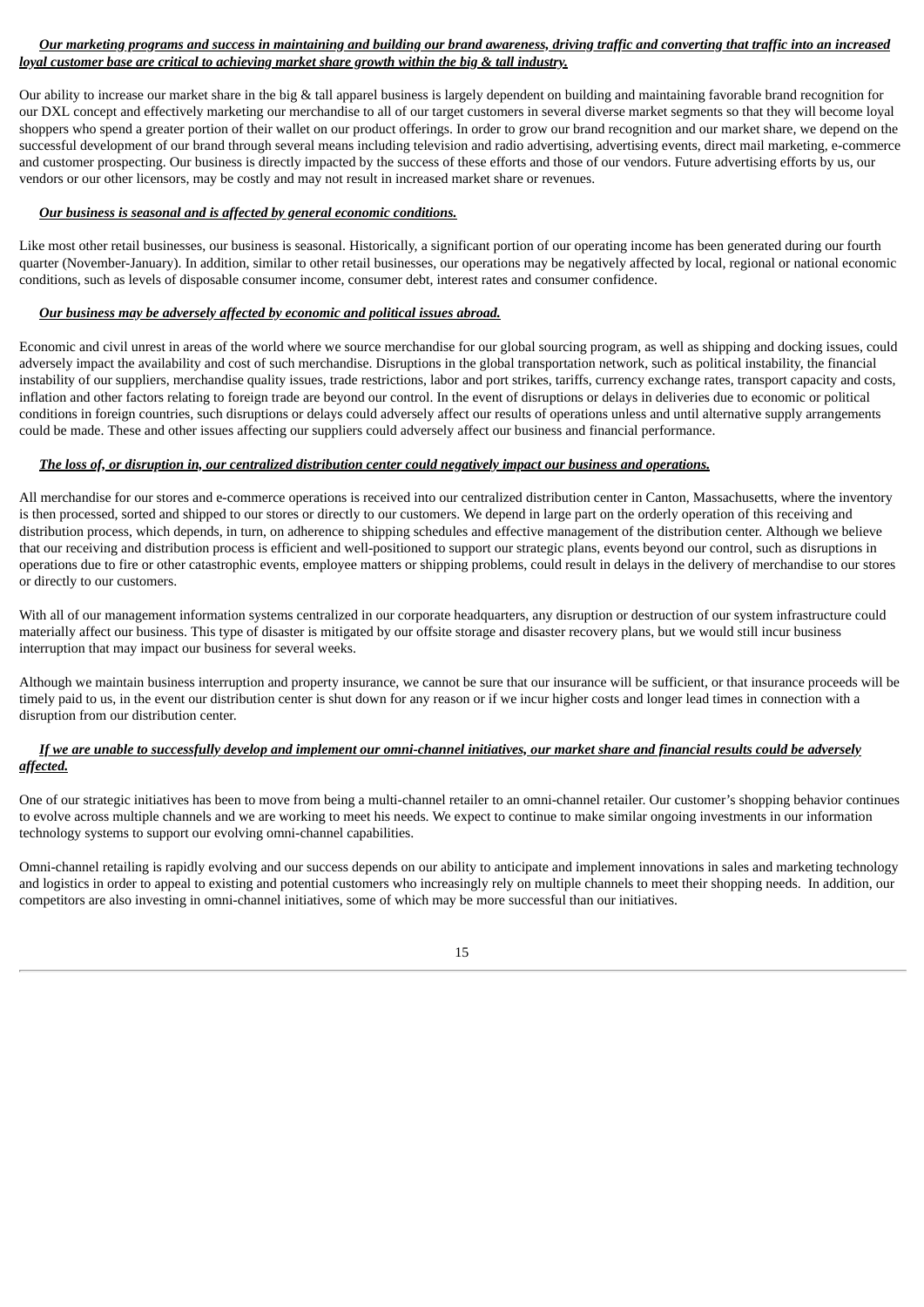If the investment in our omni-channel initiatives is not successful, our systems are unable to support such initiatives, or if our competitors are more successful, our financial results and our market penetration may be adversely affected.

# *If our long-lived assets become impaired, we may need to record significant non-cash impairment charges.*

Periodically, we review our long-lived assets for impairment whenever economic events or changes in circumstances indicate that the carrying value of an asset may not be recoverable. Specifically, if an individual store location is unable to generate sufficient future cash flows, we may be required to record a partial or full impairment of that store's assets. In addition, significant negative industry or general economic trends, disruptions to our business and unexpected significant changes or planned changes in our use of the assets (such as store relocations or closures) may also result in impairment charges. Any such impairment charges, if significant, could adversely affect our financial position and results of operations.

# *We may not be successful expanding our business internationally.*

Our current growth strategy includes plans to open stores internationally, using a franchise and licensing model. Customer demand, as well as a lack of familiarity with our brands, may differ internationally, and as a result, we may have difficulty attracting customers and growing brand awareness. In addition, our ability to conduct business internationally may be adversely impacted by political and economic risks. Although our investment in this growth initiative requires a minimal capital commitment, our failure to expand internationally may limit our future growth opportunities.

We also have risks related to identifying suitable franchisees. Our franchise arrangements will limit our direct control, such as the ability of these third parties to meet their projections regarding store openings and sales, as well as their compliance with applicable laws and regulations. As such, we cannot ensure our profitability or success in international markets. In addition, the failure of these third parties to operate the stores in a manner consistent with our standards may adversely affect our brands and reputation.

#### *We are dependent on third parties for the manufacture of the merchandise we sell.*

We do not own or operate any manufacturing facilities and are therefore entirely dependent on third parties for the manufacture of the merchandise we sell. Without adequate supplies of merchandise to sell to our customers in the merchandise styles and fashions demanded by our particular customer base, sales would decrease materially and our business would suffer. We are dependent on these third parties' ability to fulfill our merchandise orders and meet our delivery terms. In the event that manufacturers are unable or unwilling to ship products to us in a timely manner or continue to manufacture products for us, we would have to rely on other current manufacturing sources or identify and qualify new manufacturers. We might not be able to identify or qualify such manufacturers for existing or new products in a timely manner and such manufacturers might not allocate sufficient capacity to us in order to meet our requirements. Our inability to secure adequate and timely supplies of private label merchandise would negatively impact proper inventory levels, sales and gross margin rates, and ultimately our results of operations.

In addition, even if our current manufacturers continue to manufacture our products, they may not maintain adequate controls with respect to product specifications and quality and may not continue to produce products that are consistent with our standards. If we are forced to rely on manufacturers who produce products of inferior quality, then our brand recognition and customer satisfaction would likely suffer. These manufacturers may also increase the cost to us of the products we purchase from them.

A significant portion of our merchandise is imported directly from other countries, and U.S. domestic suppliers who source their goods from other countries supply most of our remaining merchandise. In the event that commercial transportation is curtailed or substantially delayed, we may not be able to maintain adequate inventory levels of important merchandise on a consistent basis, which would negatively impact our sales and potentially erode the confidence of our customer base, leading to further loss of sales and an adverse impact on our results of operations.

#### *Fluctuations in the price, availability and quality of raw materials and finished goods could increase costs.*

Fluctuations in the price, availability and quality of fabrics or other raw materials used in the manufacturing of our merchandise could have a material adverse effect on our gross margin or on our ability to meet our customers' demands. The prices for fabrics depend on demand and market prices for the raw materials used to produce them. To the extent that we cannot offset these cost increases with other cost reductions or efficiencies, such higher costs will need to be passed on to our customers. Such increased costs could lead to reduced customer demand, which could have a material adverse effect on our results of operations and cash flow.

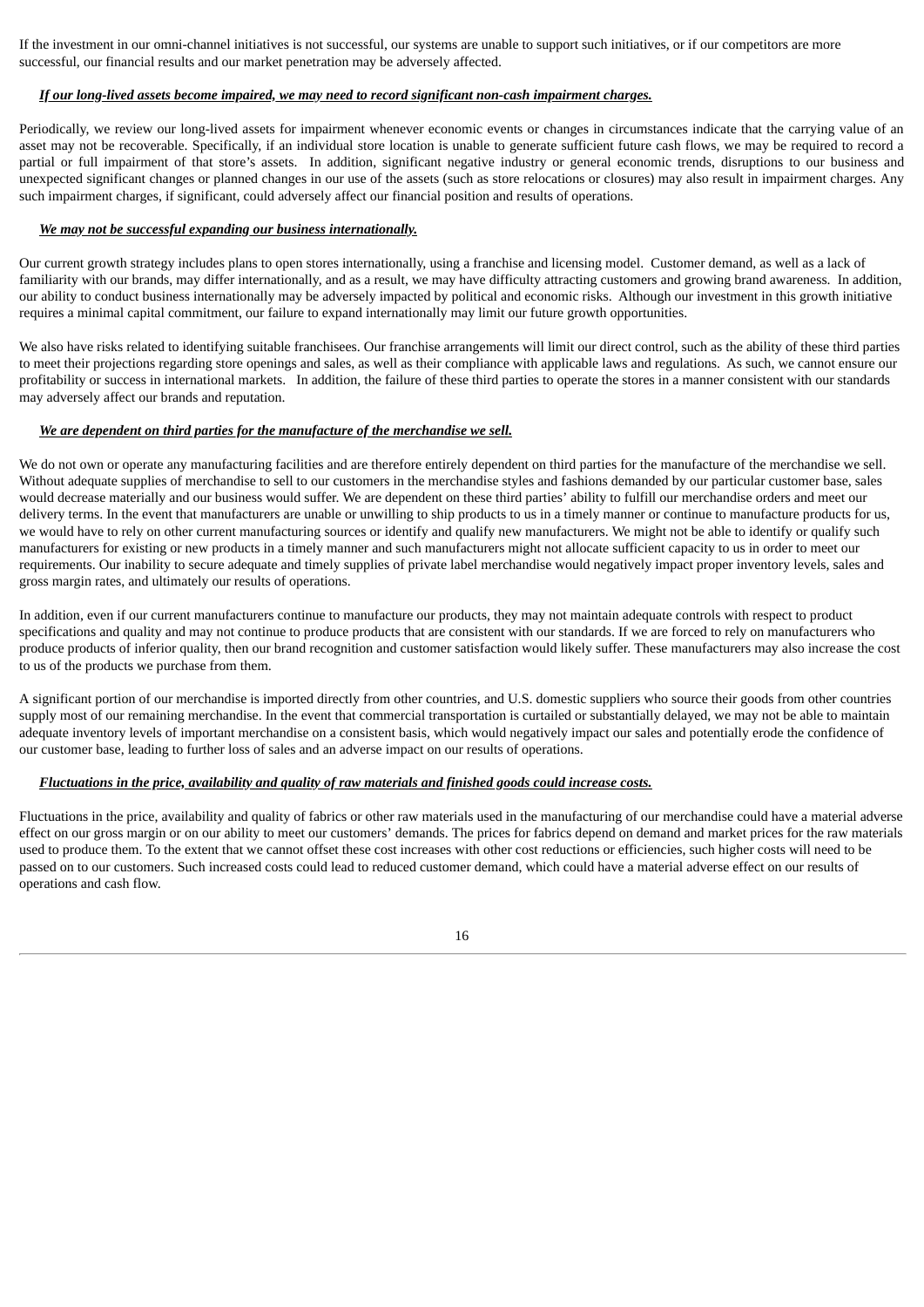# Our success depends significantly on our key personnel and our ability to attract and retain additional personnel.

Our future success is dependent on the personal efforts, performance and abilities of our key management which includes our executive officer as well as several significant members of our senior management. For example, the loss of the services of David Levin, our President and Chief Executive Officer, who is an integral part of our daily operations and is the primary decision maker in all our important operating matters, could significantly impact our business until an adequate replacement or replacements can be identified and put in place. The loss of any of our senior management may result in a loss of organizational focus, poor operating execution, an inability to identify and execute strategic initiatives, an impairment in our ability to identify new store locations, and an inability to consummate possible acquisitions.

The competition is intense for the type of highly skilled individuals with relevant industry experience that we require and we may not be able to attract and retain new employees of the caliber needed to achieve our objectives.

# Our business may be negatively impacted and we may be liable if third parties misappropriate proprietary information of our customers and breach *our security systems.*

We may be harmed by security risks we face in connection with our electronic processing and transmission of confidential customer information. During fiscal 2015, approximately 90% of our sales were settled through credit and debit card transactions. Any security breach could expose us to risks of loss, litigation and liability and could adversely affect our operations as well as cause our shoppers to stop shopping with us as a result of their lack of confidence in the security of their personally identifiable information, which could have a negative impact on our sales and profitability. If third parties are able to penetrate our network security or otherwise misappropriate the personal information or credit card information of our customers or if third parties gain unauthorized and improper access to such information, we could be subject to liability. These liabilities could include claims for unauthorized purchases with credit card information, impersonation or other similar fraud claims, claims for other misuses of personal information, including unauthorized marketing purposes, and could ultimately result in litigation. Liability for misappropriation of this information could be significant.

Further, if a third party were to use this proprietary customer information in order to compete with us, it could have a material adverse impact on our business and could result in litigation.

# *Our business is highly competitive, and competitive factors may reduce our revenues and profit margins.*

The United States men's big & tall apparel market is highly competitive with many national and regional department stores, mass merchandisers, specialty apparel retailers and discount stores offering a broad range of apparel products similar to the products that we sell. Besides retail competitors, we consider any manufacturer of big & tall merchandise operating in outlet malls throughout the United States to be a competitor. It is also possible that another competitor, either a mass merchant or a men's specialty store or specialty apparel catalog, could gain market share in men's big & tall apparel due to more favorable pricing, locations, brand and fashion assortment and size availability. Many of our competitors and potential competitors may have substantially greater financial, manufacturing and marketing resources than we do. The presence in the marketplace of various fashion trends and the limited availability of shelf space also can affect competition. We may not be able to compete successfully with our competitors in the future and could lose brand recognition and market share. A significant loss of market share would adversely affect our revenues and results of operations.

# *We may be unable to predict fashion trends and customer preferences successfully.*

Customer tastes and fashion trends are volatile and tend to change rapidly. Our success depends in large part upon our ability to predict effectively and respond to changing fashion tastes and consumer demands and to translate market trends to appropriate saleable product offerings. If we are unable to predict or respond to changing styles or trends successfully and misjudge the market for products or any new product lines, our sales will be impacted and we may be faced with a substantial amount of unsold inventory or missed opportunities. In response, we may be forced to rely on additional markdowns or promotional sales to dispose of excess, slow-moving inventory, which would decrease our revenues and margins. In addition, the failure to satisfy consumer demand, specifically in our DXL stores and website, could have serious longer-term consequences, such as an adverse impact on our brand value and the loss of market share to our competitors.

# *The loss of any of our key trademarks or licenses could adversely affect demand for our products.*

We own and use a number of trademarks and operate under several trademark license agreements. We believe that certain of these trademarks have significant value and are instrumental in our ability to create and sustain demand for and to market our products. We cannot be certain that these trademarks and licensing agreements will remain in effect and enforceable or that any license agreements,

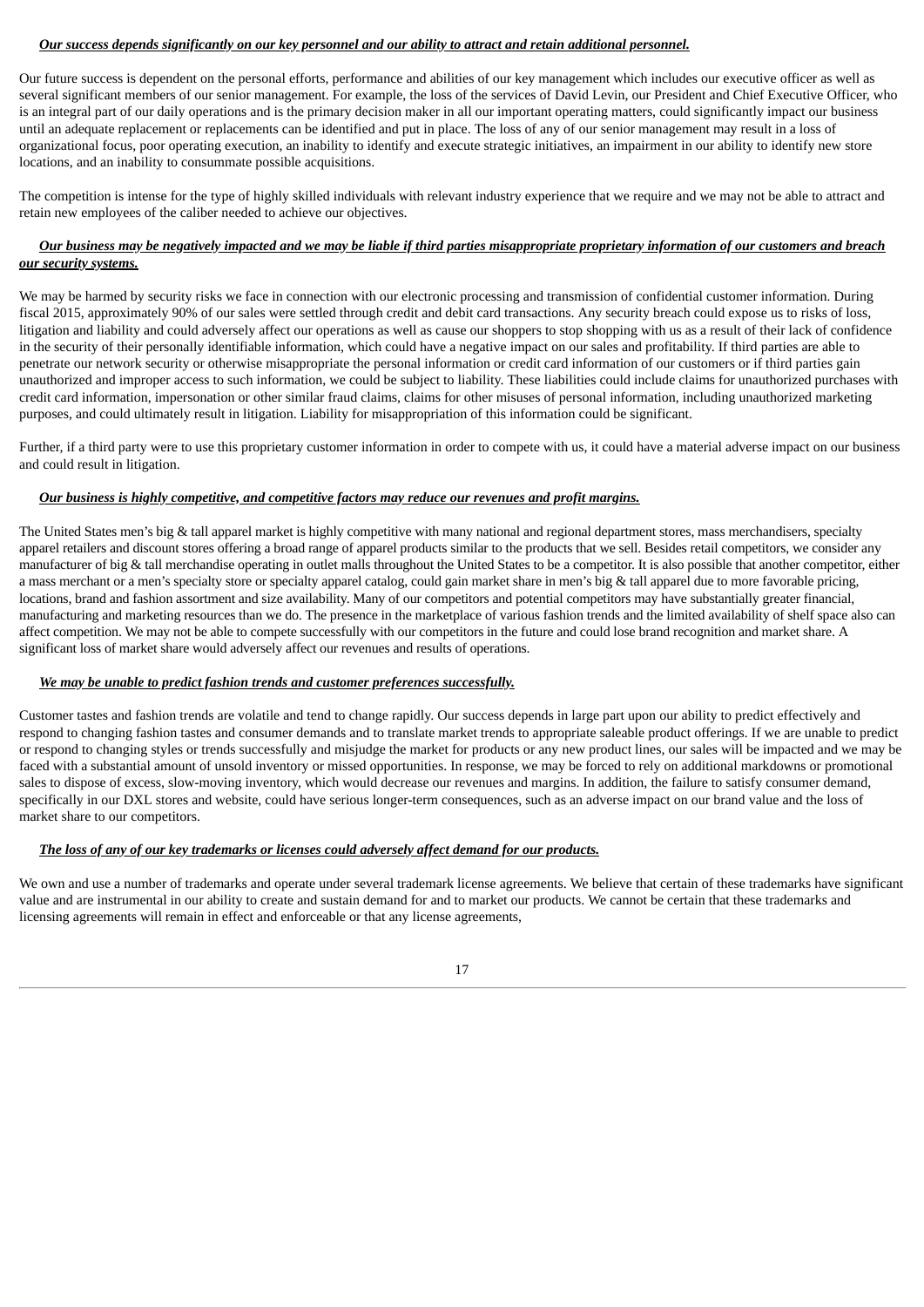upon expiration, can be renewed on acceptable terms or at all. In addition, any future disputes concerning these trademarks and licenses may cause us to incur significant litigation costs or force us to suspend use of the disputed trademarks.

# The re-occurrence of any disruption to the capital and credit markets could adversely affect our results of operations, cash flows and financial *condition, or those of our customers and vendors.*

The re-occurrence of any disruption to the capital and credit markets could adversely impact our results of operations, cash flows and financial condition, or those of our customers and vendors. Disruptions in the capital and credit markets as a result of uncertainty, changing or increased regulation, reduced alternatives or failures of significant financial institutions could adversely affect our access to liquidity. Such disruptions may also adversely impact the capital needs of our customers and vendors, which, in turn, could adversely affect our results of operations, cash flows and financial condition.

#### *Acts of terrorism or a catastrophic event could negatively impact our operating results and financial condition.*

Unforeseen events, including war, terrorism and other international conflicts, public health issues, and natural disasters such as earthquakes, hurricanes or other adverse weather and climate conditions, whether occurring in the U.S. or abroad, could disrupt our operations, or the operations of our vendors and other suppliers, or result in political or economic instability.

The continued threat of terrorism and heightened security measures in response to an act of terrorism may disrupt commerce and undermine consumer confidence which could negatively impact our sales by causing consumer spending to decline. Furthermore, an act of terrorism or war, or the threat thereof, could negatively impact our business by interfering with our ability to obtain merchandise from vendors or substitute suppliers at similar costs in a timely manner.

# Failure to comply with laws, rules and regulations could negatively affect our business operations and financial performance.

Our business is subject to federal, state, local and international laws, rules and regulations, such as state and local wage and hour laws, the U.S. Foreign Corrupt Practices Act, the False Claims Act, the Employee Retirement Income Security Act ("ERISA"), securities laws, import and export laws (including customs regulations), privacy and information security regulations, unclaimed property laws, the Affordable Care Act and many others. The effect of some of these laws and regulations may be to increase the cost of doing business and may have a material impact on our earnings. In addition, the complexity of the regulatory environment in which we operate and the related cost of compliance are both increasing due to legal and regulatory requirements and increased enforcement. In addition, as a result of operating in the U.K., we must comply with that country's laws and regulations, which may differ substantially from, and may conflict with, corresponding U.S. laws and regulations. We may also be subject to investigations or audits by governmental authorities and regulatory agencies, which can occur in the ordinary course of business or which can result from increased scrutiny from a particular agency towards an industry, country or practice. If we fail to comply with laws, rules and regulations or the manner in which they are interpreted or applied, we may be subject to government enforcement action, class action litigation or other litigation, damage to our reputation, civil and criminal liability, damages, fines and penalties, and increased cost of regulatory compliance, any of which could adversely affect our results of operations and financial performance.

# **Risks Related to Our Corporate Structure and Stock**

#### *Our stock price has been and may continue to be extremely volatile due to many factors.*

The market price of our common stock has fluctuated in the past and may increase or decrease rapidly in the future depending on news announcements and changes in general market conditions. The following factors, among others, may cause significant fluctuations in our stock price:

- overall changes in the economy and general market volatility;
- news announcements regarding our quarterly or annual results of operations;
- quarterly comparable sales;
- acquisitions;
- competitive developments;
- litigation affecting us; or
- market views as to the prospects of the retail industry generally.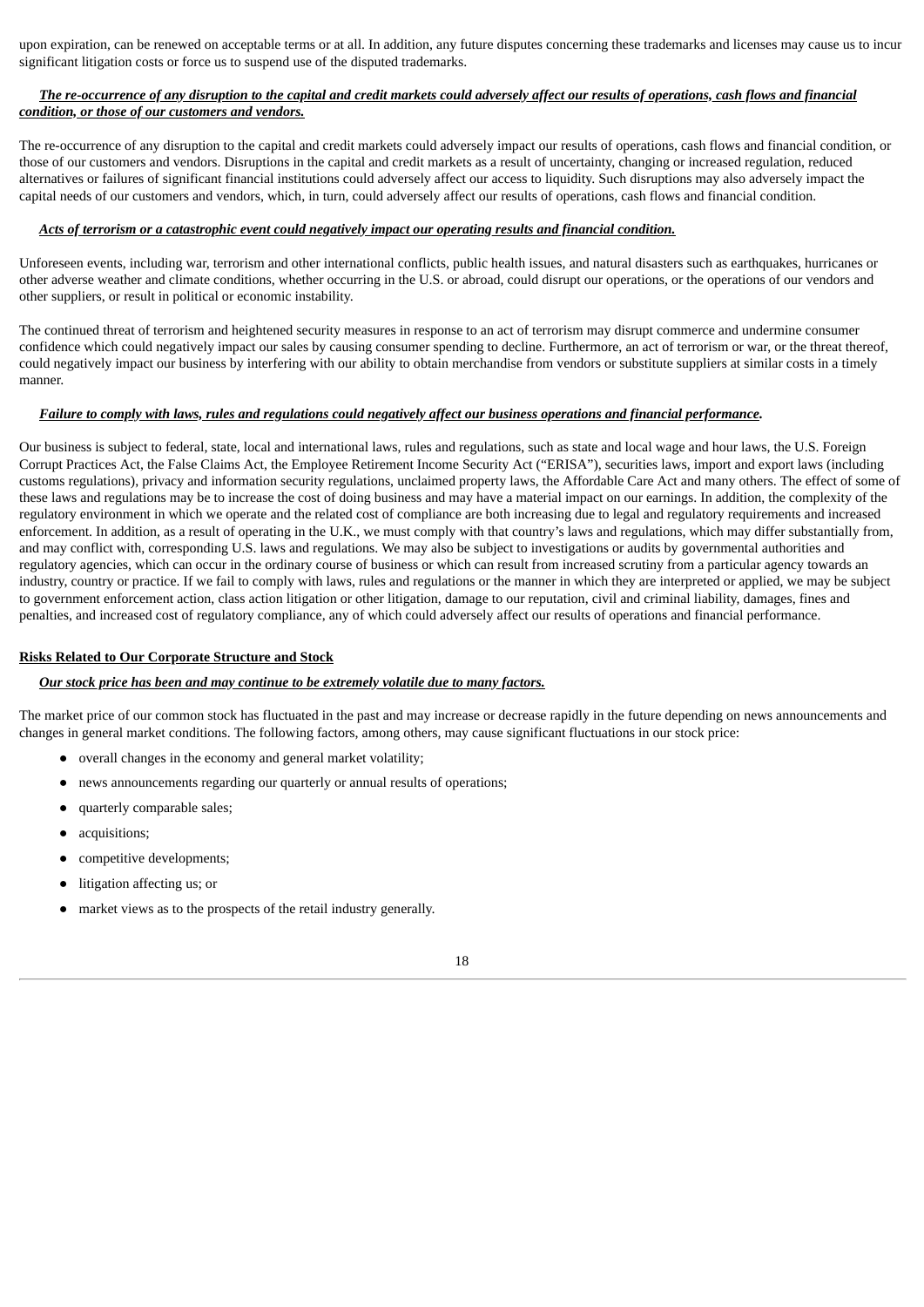# Rights of our stockholders may be negatively affected if we issue any of the shares of preferred stock which our Board of Directors has authorized for *issuance.*

We have available for issuance up to 1,000,000 shares of preferred stock, par value \$0.01 per share. Our Board of Directors is authorized to issue any or all of these shares of preferred stock, in one or more series, without any further action on the part of stockholders. The rights of our stockholders may be negatively affected if we issue a series of preferred stock in the future that has preference over our common stock with respect to the payment of dividends or distribution upon our liquidation, dissolution or winding up.

In addition, the issuance of preferred stock by our Board of Directors pursuant to our certificate of incorporation, as amended, could have the effect of making it more difficult for a third party to acquire, or of discouraging a third party from acquiring, a majority of the outstanding voting stock of our Company.

# State laws and our certificate of incorporation, as amended, may inhibit potential acquisition bids that could be beneficial to our stockholders.

We are subject to certain provisions of Delaware law, which could also delay or make more difficult a merger, tender offer or proxy contest involving us. In particular, Section 203 of the Delaware General Corporation Law prohibits a Delaware corporation from engaging in certain business combinations with any interested stockholder for a period of three years unless specific conditions are met. In addition, certain provisions of Delaware law could have the effect of delaying, deferring or preventing a change in control of us, including, without limitation, discouraging a proxy contest or making more difficult the acquisition of a substantial block of our common stock. The provisions could also limit the price that investors might be willing to pay in the future for shares of our common stock.

In addition, our certificate of incorporation, as amended, contains provisions that restrict any person or entity from attempting to transfer our stock, without prior permission from the Board of Directors, to the extent that such transfer would (i) create or result in an individual or entity becoming a five-percent shareholder of our stock, or (ii) increase the stock ownership percentage of any existing five-percent shareholder. These provisions provide that any transfer that violates such provisions shall be null and void and would require the purported transferee to, upon demand by us, transfer the shares that exceed the five percent limit to an agent designated by us for the purpose of conducting a sale of such excess shares. These provisions would make the acquisition of our Company more expensive to the acquirer and could significantly delay, discourage, or prevent third parties from acquiring our Company without the approval of our Board of Directors.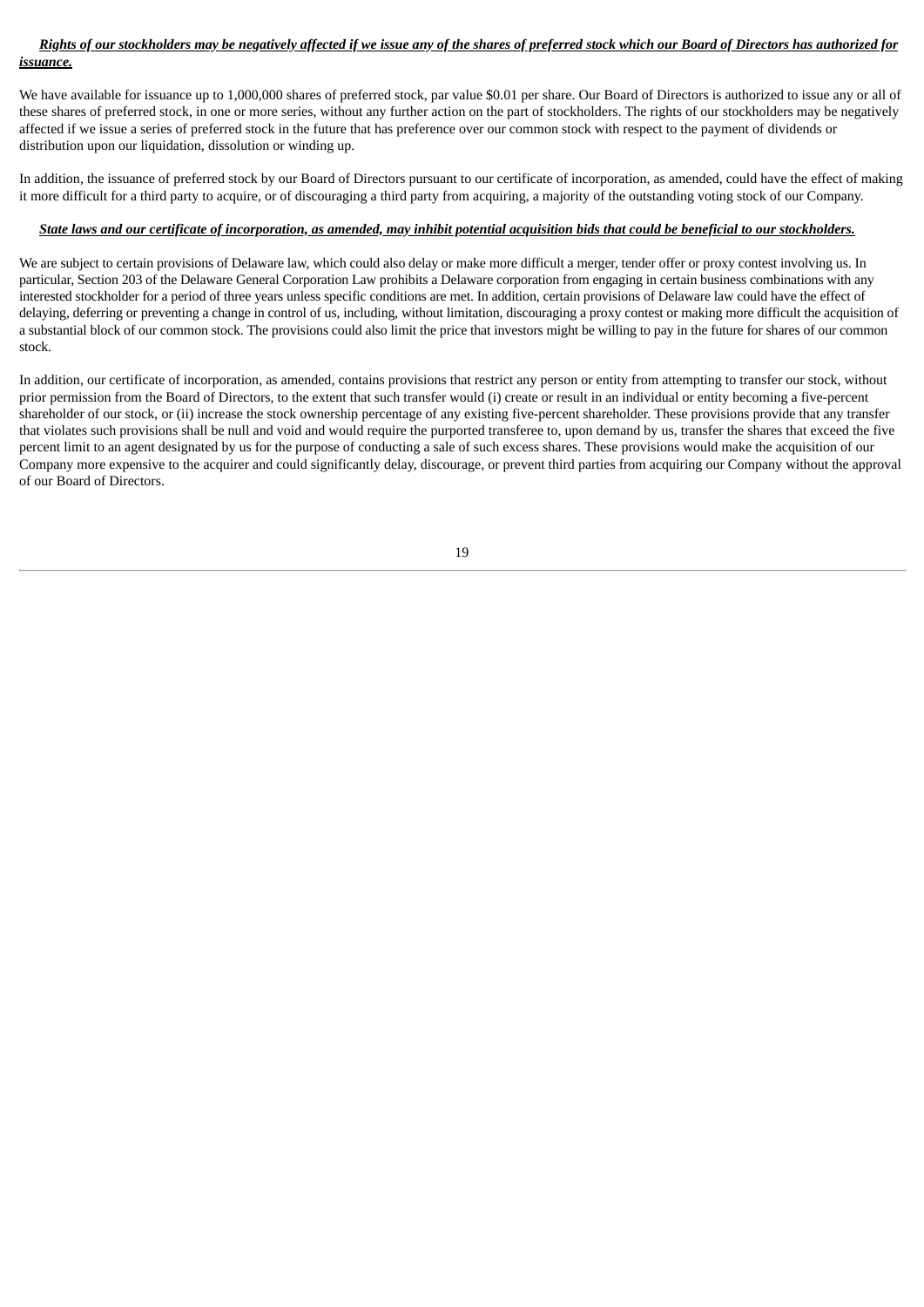<span id="page-19-0"></span>None.

# <span id="page-19-1"></span>**Item 2.** *Properties*

Our corporate offices and retail distribution center are located at 555 Turnpike Street in Canton, Massachusetts. The property consists of a 755,992 gross square foot building located on approximately 27.3 acres. We owned the property until January 30, 2006, at which time we entered into a sale-leaseback transaction with Spirit Finance Corporation, a third-party real estate investment trust ("Spirit"), whereby we entered into a twenty-year lease agreement with a wholly-owned subsidiary of Spirit for an initial annual rent payment of \$4.6 million, with periodic increases every fifth anniversary of the lease. In fiscal 2006, we realized a gain of approximately \$29.3 million on the sale of this property, which was deferred and is being amortized over the initial 20 years of the related lease agreement. Accordingly, our annual current rent expense of \$5.2 million is offset by \$1.5 million related to the amortization of this deferred gain.

As of January 30, 2016, we operated 166 Destination XL retail stores, 9 Destination XL outlet stores, 125 Casual Male XL retail stores, 40 Casual Male XL outlet stores and 5 Rochester Clothing stores. All of these stores are leased by us directly from owners of several different types of centers, including life-style centers, shopping centers, free standing buildings, outlet centers and downtown locations. The store leases are generally 5 to 10 years in length and contain renewal options extending their terms by between 5 and 10 years. Following this discussion is a listing by state of all store locations open at January 30, 2016.

Sites for store expansion are selected on the basis of several factors intended to maximize the exposure of each store to our target customers. These factors include the demographic profile of the area in which the site is located, the types of stores and other retailers in the area, the location of the store within the center and the attractiveness of the store layout. We also utilize financial models to project the profitability of each location using assumptions such as the center's sales per square foot averages, estimated occupancy costs and return on investment requirements. We believe that our selection of locations enables our stores to attract customers from the general shopping traffic and to generate our own customers from surrounding areas.

See also "Management's Discussion and Analysis of Financial Condition and Results of Operation—Liquidity and Capital Resources—Capital Expenditures."

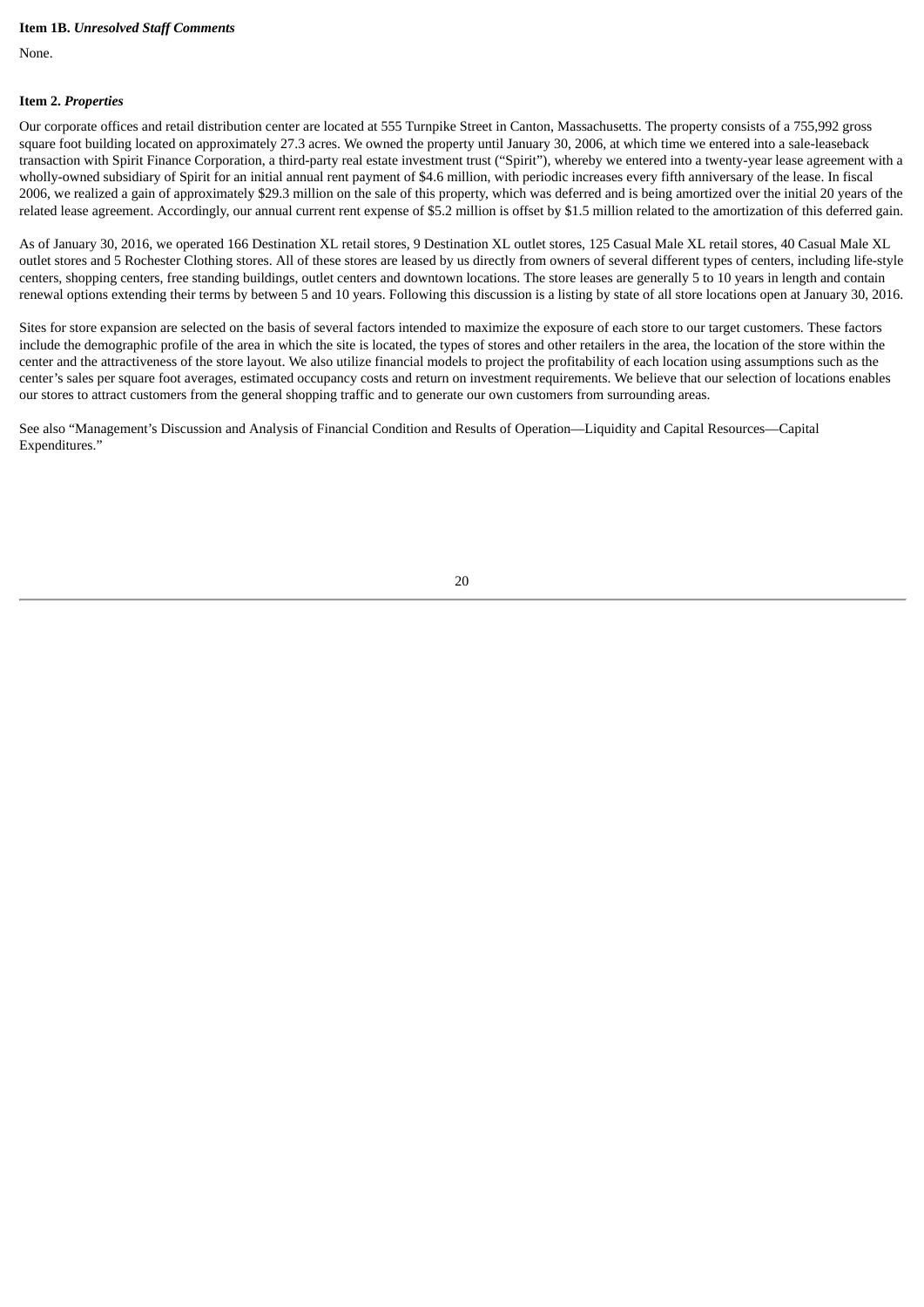# **Store count by state at January 30, 2016**

| <b>United States</b> | <b>DXL</b> stores<br>DXL outlets * | Casual Male XL<br>and Rochester<br>Clothing stores |
|----------------------|------------------------------------|----------------------------------------------------|
| Alabama              | $\mathbf{1}$                       | $\overline{2}$                                     |
| Arizona              | $\overline{4}$                     | $\mathbf{1}$                                       |
| <b>Arkansas</b>      |                                    | $\overline{2}$                                     |
| California *         | 16                                 | 21                                                 |
| Colorado             | 3                                  | $\overline{2}$                                     |
| Connecticut          | $\overline{4}$                     | $\overline{2}$                                     |
| Delaware *           | $\mathbf{1}$                       | $1\,$                                              |
| District of Columbia |                                    | $\mathbf 1$                                        |
| Florida <sup>*</sup> | $\boldsymbol{9}$                   | 12                                                 |
| Georgia              | 2                                  | 6                                                  |
| Idaho                | $\mathbf{1}$                       | L.                                                 |
| Illinois             | 11                                 | 8                                                  |
| Indiana              | 5                                  | $\overline{4}$                                     |
| Iowa                 | $\mathbf 1$                        | 3                                                  |
| Kansas               | 3                                  | ÷,                                                 |
| Kentucky             | $\mathbf{1}$                       | $\overline{2}$                                     |
| Louisiana            | 3                                  | $\mathbf{1}$                                       |
| Maine *              | $\mathbf{1}$                       | $\mathbf{1}$                                       |
| Maryland             | $\overline{4}$                     | $\,6\,$                                            |
| Massachusetts        | 5                                  | $\overline{4}$                                     |
| Michigan *           | $\boldsymbol{9}$                   | 5                                                  |
| Minnesota            | $\overline{2}$                     | $\overline{2}$                                     |
| Mississippi          |                                    | $\overline{2}$                                     |
| Missouri             | 3                                  | 6                                                  |
| Montana              | $\mathbf{1}$                       |                                                    |
| Nebraska             | $\overline{2}$                     |                                                    |
| Nevada               | 3                                  | $\overline{\phantom{0}}$                           |
| New Hampshire *      | 3                                  |                                                    |
| New Jersey           | 5                                  | 11                                                 |
| <b>New Mexico</b>    | $\mathbf 1$                        | $\overline{\phantom{a}}$                           |
| New York             | 10                                 | 14                                                 |
| North Carolina       | 3                                  | $\overline{4}$                                     |
| North Dakota         | 二                                  | $\mathbf{1}$                                       |
| Ohio                 | 8                                  | 3                                                  |
| Oklahoma             | $\overline{a}$                     |                                                    |
| Oregon               | $\overline{2}$                     | $\mathbf{1}$                                       |
| Pennsylvania         | $\boldsymbol{7}$                   | 15                                                 |
| Rhode Island         | $\mathbf 1$                        |                                                    |
| South Carolina *     | $\overline{4}$                     | $\equiv$                                           |
| South Dakota         | and a                              | $\mathbf{1}$                                       |
| Tennessee *          | $6\phantom{a}$                     | $\mathbf 1$                                        |
| <b>Texas</b>         | 15                                 | 15                                                 |
| Utah                 | $\mathbf 1$                        | $\mathbf 1$                                        |
| Vermont              | $\mathbf{1}$                       | $\overline{\phantom{0}}$                           |
| Virginia *           | 5                                  | 3                                                  |
| Washington           | $\overline{a}$                     | $\overline{2}$                                     |
| West Virginia        |                                    | $\mathbf 1$                                        |
| Wisconsin            | $\overline{4}$                     | $\overline{2}$                                     |
|                      |                                    |                                                    |
| <b>International</b> |                                    |                                                    |
| London, England      |                                    | $\mathbf 1$                                        |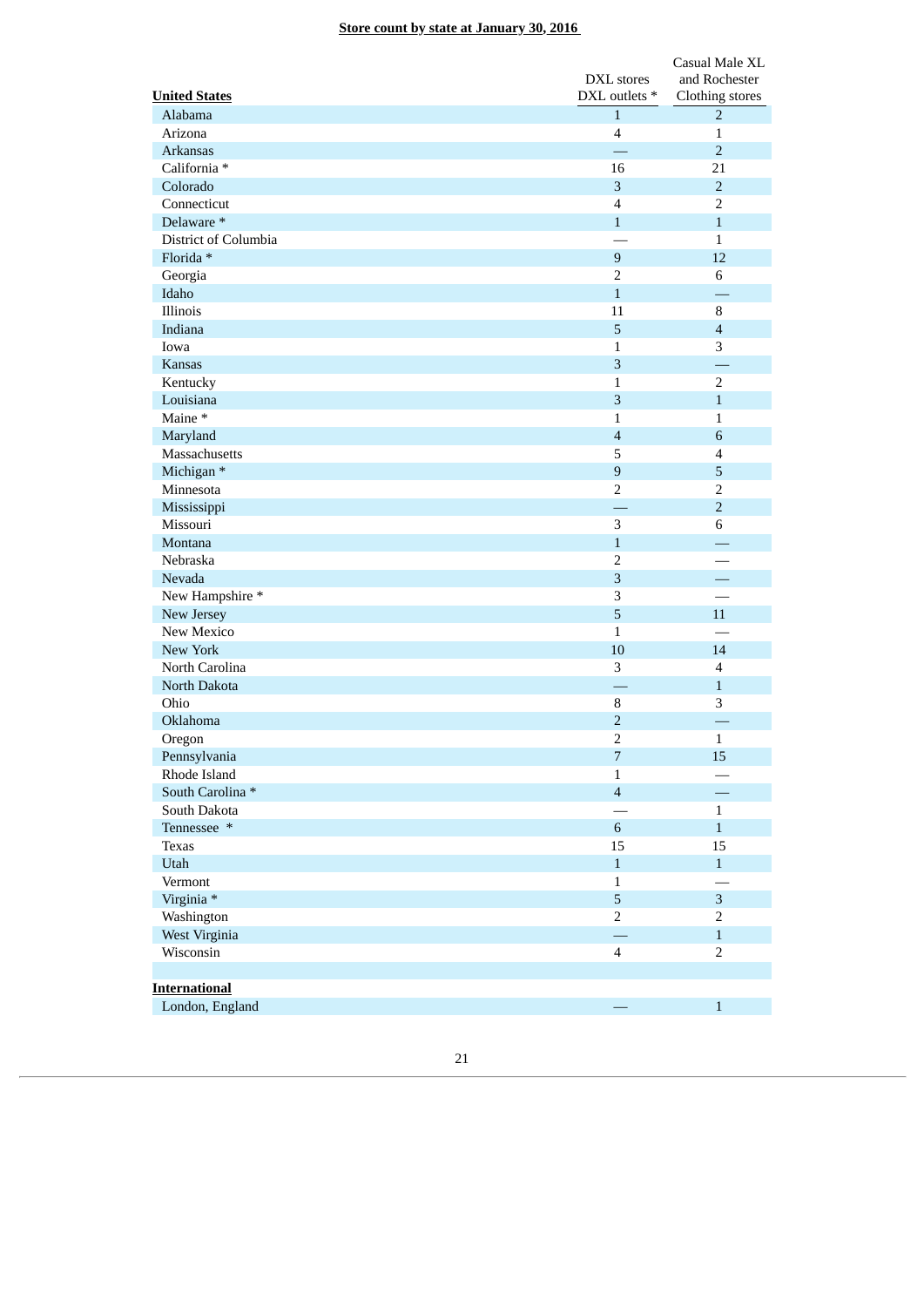# <span id="page-21-0"></span>**Item 3.** *Legal Proceedings*

From time to time, we are subject to various legal proceedings and claims that arise in the ordinary course of business. Management believes that the resolution of these matters will not have a material adverse impact on our future results of operations or financial position.

# <span id="page-21-1"></span>**Item 4.** *Mine Safety Disclosure*

Not applicable.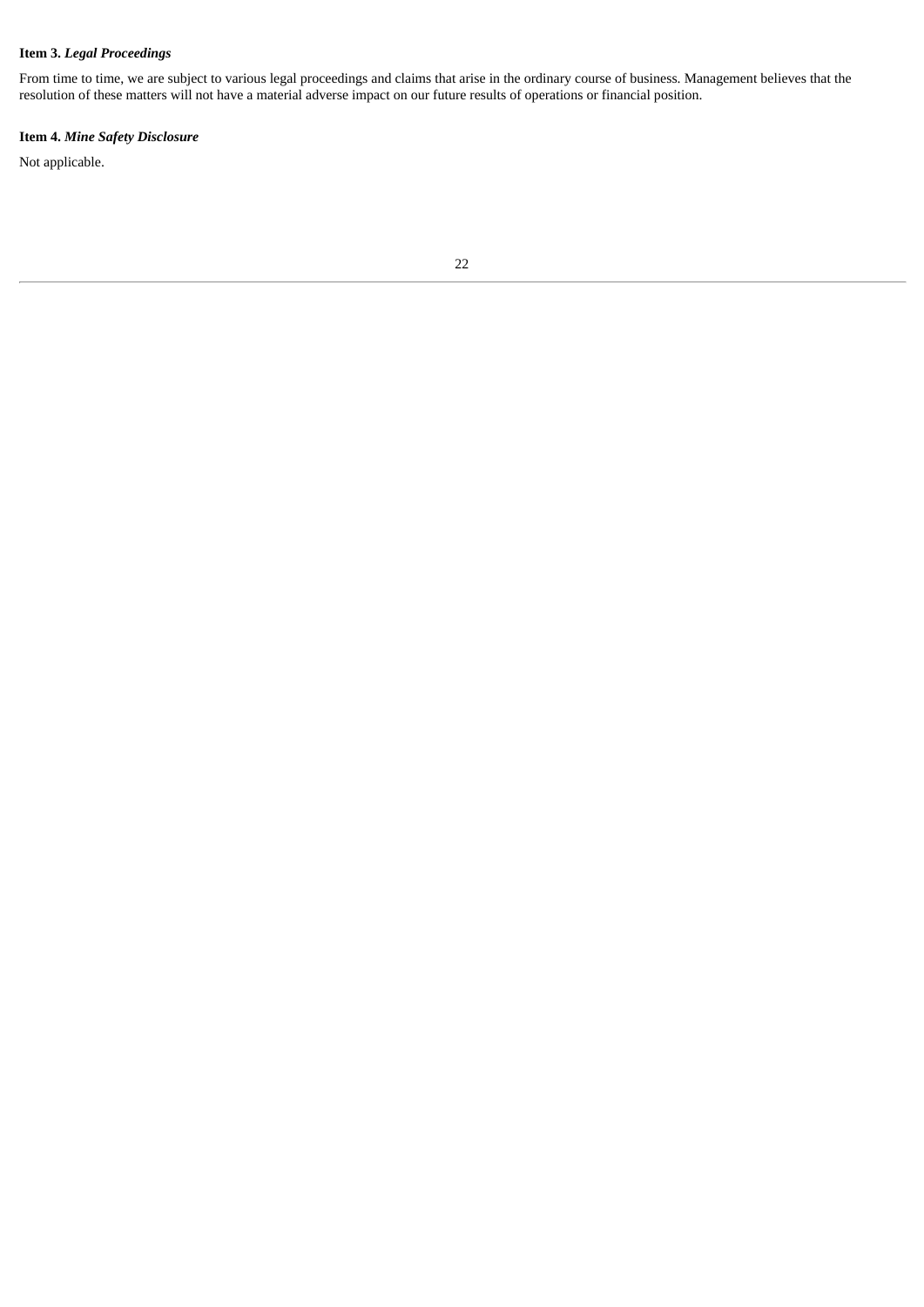# **PART II.**

# <span id="page-22-0"></span>Item 5. Market for Registrant's Common Equity, Related Stockholder Matters and Issuer Purchases of Equity Securities

#### *Market Information*

Our common stock is listed for trading on the NASDAQ Global Select Market under the symbol "DXLG".

The following table sets forth, for the periods indicated, the high and low per share sales prices for the common stock, as reported on Nasdaq.

|                                    | High       |      | Low  |
|------------------------------------|------------|------|------|
| Fiscal Year Ended January 30, 2016 |            |      |      |
| <b>First Quarter</b>               | \$<br>5.30 | - \$ | 4.28 |
| <b>Second Quarter</b>              | 5.41       |      | 4.32 |
| <b>Third Quarter</b>               | 6.70       |      | 4.23 |
| <b>Fourth Quarter</b>              | 6.16       |      | 4.10 |
|                                    |            |      |      |
| Fiscal Year Ended January 31, 2015 |            |      |      |
| <b>First Quarter</b>               | \$<br>6.40 | - \$ | 5.04 |
| <b>Second Quarter</b>              | 5.95       |      | 4.91 |
| <b>Third Quarter</b>               | 5.56       |      | 4.29 |
| <b>Fourth Quarter</b>              | 5.55       |      | 4.62 |
|                                    |            |      |      |

# *Holders*

As of March 14, 2016, based upon data provided by independent shareholder communication services and the transfer agent for our common stock, there were approximately 102 holders of record of our common stock. The number of holders does not include individuals or entities who beneficially own shares but whose shares are held of record by a broker or clearing agent, but does include each such broker or clearing agency as one record holder.

#### *Dividends*

We have not paid and do not anticipate paying cash dividends on our common stock. In addition, financial covenants in our loan agreement may restrict dividend payments. For a description of these financial covenants see Note C to the Notes to the Consolidated Financial Statements.

#### *Issuer Purchases of Equity Securities*

None.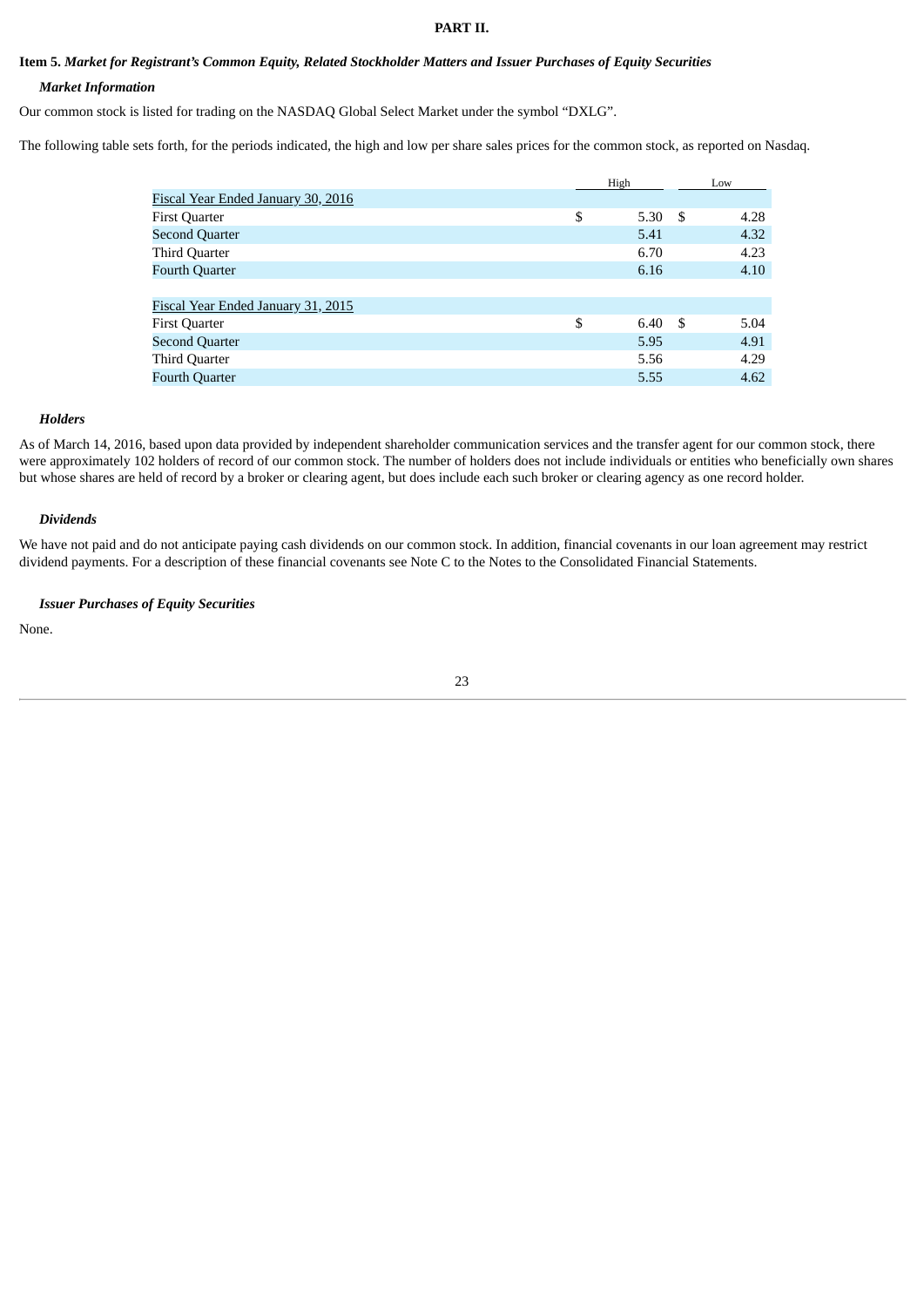#### *Stock Performance Graph*

The following Performance Graph compares our cumulative stockholder return with a broad market index (Standard & Poor's 500) and one published industry index (Dow Jones U.S. Apparel Retailers) for each of the most recent five years ended January 31. The cumulative stockholder return for shares of our common stock ("DXLG") and each of the indices is calculated assuming that \$100 was invested on January 31, 2011. We paid no cash dividends during the periods shown. The performance of the indices is shown on a total return (dividends reinvested) basis. The graph lines merely connect January 31 of each year and do not reflect fluctuations between those dates. In addition, we have included a chart of the annual percentage return of our common stock, the S&P 500 and the Dow Jones U.S. Apparel Retailers.



#### **Annual Return Percentage**

|                                  | Year ended |        |        |           |            |  |  |  |  |
|----------------------------------|------------|--------|--------|-----------|------------|--|--|--|--|
| Company/Index                    | Jan 12     | Jan 13 | Jan 14 | Jan 15    | Jan 16     |  |  |  |  |
| DXLG                             | $-19.08%$  | 37.31% | 16.96% | $-5.58\%$ | $-15.35\%$ |  |  |  |  |
| S&P 500                          | 3.13%      | 13.81% | 18.99% | 11.92%    | $-2.74\%$  |  |  |  |  |
| Dow Jones U.S. Apparel Retailers | 17.51%     | 23.42% | 12.12% | 19.30%    | $-2.85%$   |  |  |  |  |

#### **Indexed Returns**

|                                  | <b>Base Period</b> |  |        |     |             |            |           |              |        |            |        |
|----------------------------------|--------------------|--|--------|-----|-------------|------------|-----------|--------------|--------|------------|--------|
|                                  | Jan 11             |  | Jan 12 |     | Jan 13      |            | Jan 14    |              | Jan 15 |            | Jan 16 |
| Company/Index                    |                    |  |        |     |             |            |           |              |        |            |        |
| <b>DXLG</b>                      | 100                |  | 80.92  | s s | $111.11$ \$ |            | 129.95 \$ |              | 122.71 | $^{\circ}$ | 103.86 |
| <b>S&amp;P 500</b>               | 100                |  | 103.13 |     | 117.38      | $^{\circ}$ | 139.66    | $\mathbf{S}$ | 156.31 |            | 152.02 |
| Dow Jones U.S. Apparel Retailers | 100                |  | 117.51 |     | 145.03      |            | 162.60    |              | 193.97 |            | 188.44 |

The performance graph above shall not be deemed "filed" for purposes of Section 18 of the Securities Exchange Act of 1934, as amended (the "Exchange Act"), or otherwise subject to the liability of that section. This graph will not be deemed incorporated by reference into any filing under the Securities Act of 1933, as amended, or the Exchange Act, whether made before or after the date hereof, regardless of any general incorporation language in such filing.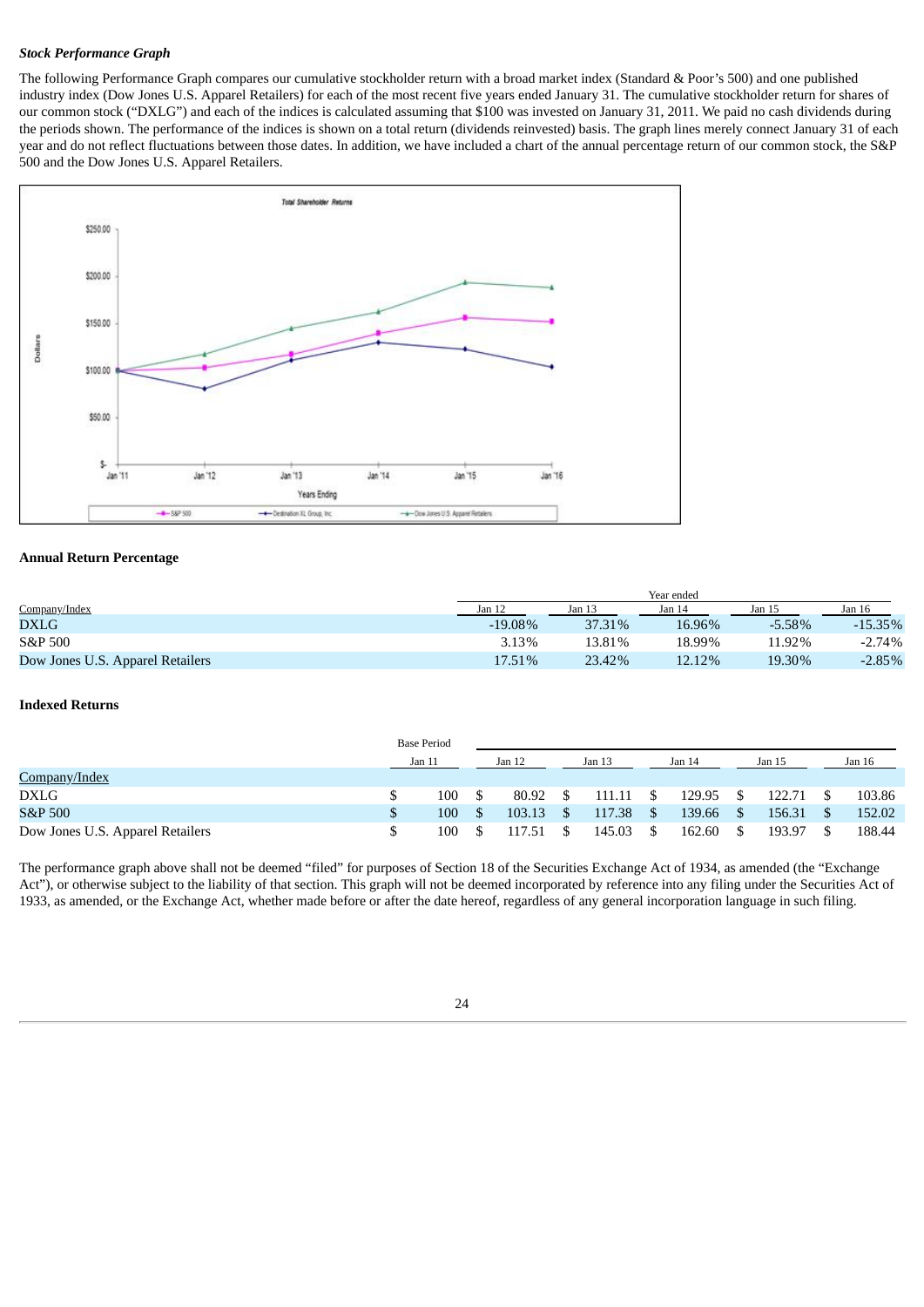#### <span id="page-24-0"></span>**Item 6.** *Selected Financial Data*

The following tables set forth selected consolidated financial data of our Company as of and for each of the years in the five-year period ended January 30, 2016 and should be read in conjunction with "Management's Discussion and Analysis of Financial Condition and Results of Operations" and our accompanying Consolidated Financial Statements and Notes thereto.

We derived the selected financial data presented below for the periods or dates indicated from our consolidated financial statements. Our consolidated financial statements as of and for the years ended January 30, 2016, January 31, 2015 and February 1, 2014 were audited by KPMG LLP, an independent registered public accounting firm. Our consolidated financial statements as of and for the years ended February 2, 2013 and January 28, 2012 were audited by Ernst & Young LLP, an independent registered public accounting firm. Our consolidated financial statements as of and for the years ended January 30, 2016, January 31, 2015 and February 1, 2014 are included herein.

For a discussion of certain factors that materially affect the comparability of the selected consolidated financial data or cause the data reflected herein not to be indicative of our future results of operations or financial condition, see Item 1A, "Risk Factors" and Item 7, "Management's Discussion and Analysis of Financial Condition and Results of Operations."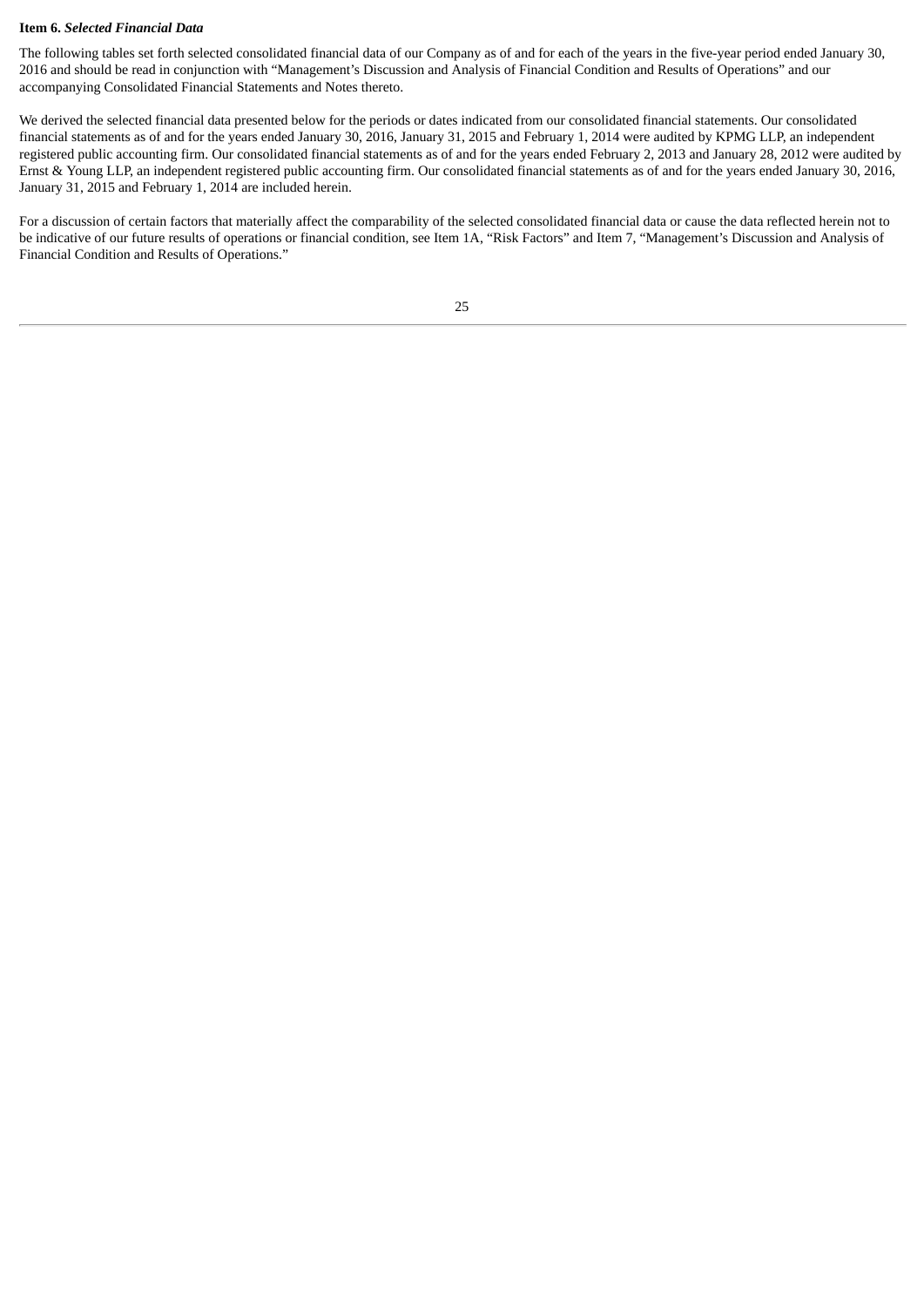|                                                                    | Fiscal Years Ended (1)(2) |               |               |                                                    |              |                          |               |         |                           |               |     |
|--------------------------------------------------------------------|---------------------------|---------------|---------------|----------------------------------------------------|--------------|--------------------------|---------------|---------|---------------------------|---------------|-----|
|                                                                    |                           | January       | January       |                                                    |              | February                 | February      | January |                           |               |     |
|                                                                    |                           | 30, 2016      |               | 31, 2015                                           |              | 1,2014                   |               | 2, 2013 |                           | 28, 2012      |     |
|                                                                    |                           | (Fiscal 2015) |               | (Fiscal 2014)                                      |              | (Fiscal 2013)            | (Fiscal 2012) |         |                           | (Fiscal 2011) |     |
|                                                                    |                           |               |               | (In millions, except per share and operating data) |              |                          |               |         |                           |               |     |
| <b>INCOME STATEMENT DATA:</b>                                      |                           |               |               |                                                    |              |                          |               |         |                           |               |     |
| <b>Sales</b>                                                       | \$                        | 442.2         | \$            | 414.0                                              | \$           | 386.5                    | \$            | 397.6   | \$                        | 392.8         |     |
| Gross profit, net of occupancy costs                               |                           | 203.8         |               | 190.0                                              |              | 176.4                    |               | 183.7   |                           | 182.1         |     |
| Selling, general and administrative expenses                       |                           | 180.6         |               | 174.8                                              |              | 169.1                    |               | 154.4   |                           | 150.7         |     |
| Provision for trademark impairment                                 |                           |               |               |                                                    |              | $\overline{\phantom{0}}$ |               | ÷,      |                           | 23.1          | (6) |
| Depreciation and amortization                                      |                           | 28.4          |               | 24.0                                               | (4)          | 20.8                     | (4)           | 15.5    |                           | 12.5          |     |
| <b>Operating income (loss)</b>                                     |                           | (5.1)         |               | (8.8)                                              |              | (13.5)                   |               | 13.8    |                           | (4.2)         |     |
| Provision (benefit) for income taxes                               |                           | 0.3           |               | 0.2                                                |              | 45.7                     | (5)           | 5.2     |                           | (50.1)        | (5) |
| Income (loss) from continuing operations                           | \$                        | (8.4)         | \$            | (11.2)                                             | \$           | (60.3)                   | \$            | 8.0     | \$                        | 45.1          |     |
| Income (loss) from discontinued operations                         |                           |               |               | (1.1)                                              |              | 0.5                      |               | (1.9)   |                           | (2.4)         |     |
| Net income (loss)                                                  | \$                        | (8.4)         | \$            | (12.3)                                             | \$           | (59.8)                   | \$            | 6.1     | \$                        | 42.7          |     |
| Income (loss) from continuing operations per share - diluted       | \$                        | (0.17)        | \$            | (0.23)                                             | \$           | (1.24)                   | \$            | 0.17    | \$                        | 0.94          |     |
| Net income (loss) per share - diluted                              | \$                        | (0.17)        | \$            | (0.25)                                             | $\$$         | (1.23)                   | $\$$          | 0.13    | \$                        | 0.89          |     |
| <b>BALANCE SHEET DATA:</b>                                         |                           |               |               |                                                    |              |                          |               |         |                           |               |     |
| Working capital <sup>(7)</sup>                                     | \$                        | 28.1          | \$            | 42.8                                               | \$           | 50.6                     | \$            | 82.5    | \$                        | 87.2          |     |
| Inventories                                                        |                           | 125.0         |               | 115.2                                              |              | 105.6                    |               | 104.2   |                           | 104.2         |     |
| Property and equipment, net                                        |                           | 125.0         |               | 120.3                                              |              | 102.9                    |               | 65.9    |                           | 45.9          |     |
| Total assets <sup>(7)</sup>                                        |                           | 274.3         |               | 259.9                                              |              | 236.7                    |               | 245.9   |                           | 233.7         |     |
| Long term debt, net of current portion(7)                          |                           | 19.0          |               | 26.2                                               |              | 12.0                     |               | ÷,      |                           |               |     |
| Stockholders' equity                                               |                           | 88.4          |               | 92.4                                               |              | 105.0                    |               | 161.2   |                           | 154.4         |     |
| Cash flow provided by operating activities                         | \$                        | 18.4          | ${\mathbb S}$ | 13.8                                               | $\mathbb{S}$ | 24.9                     | ${\mathbb S}$ | 29.9    | \$                        | 23.4          |     |
| less: capital expenditures, infrastructure projects                |                           | (13.3)        |               | (10.5)                                             |              | (10.0)                   |               | (6.8)   |                           | (6.2)         |     |
| Free cash flow before DXL capital expenditures                     | \$                        | 5.1           | \$            | 3.3                                                | \$           | 14.9                     | $\mathbf{s}$  | 23.1    | \$                        | 17.2          |     |
| less: capital expenditures for DXL stores                          |                           | (20.1)        |               | (30.4)                                             |              | (44.1)                   |               | (25.6)  |                           | (11.8)        |     |
| Free cash flow (Non-GAAP measure)(3)                               | \$                        | (15.0)        | \$            | (27.1)                                             | \$           | (29.2)                   | $\mathbf{s}$  | (2.5)   | $\boldsymbol{\mathsf{s}}$ | 5.4           |     |
| <b>OPERATING DATA:</b>                                             |                           |               |               |                                                    |              |                          |               |         |                           |               |     |
| Comparable sales percentage                                        |                           | 4.8%          |               | 6.4%                                               |              | 3.0%                     |               | 1.5%    |                           | 2.1%          |     |
| Gross profit margins                                               |                           | 46.1%         |               | 45.9%                                              |              | 45.6%                    |               | 46.2%   |                           | 46.4%         |     |
| <b>EBITDA</b> from continuing operations                           |                           |               |               |                                                    |              |                          |               |         |                           |               |     |
| (Non-GAAP measure) (3)                                             | \$                        | 23.3          | \$            | 15.2                                               | \$           | 7.3                      | \$            | 29.3    | \$                        | 8.3           |     |
| EBITDA margin from continuing operations<br>(Non-GAAP measure) (3) |                           | 5.3%          |               | 3.7%                                               |              | 1.9%                     |               | 7.4%    |                           | 2.1%          |     |
| Operating margin                                                   |                           | $(1.2\%)$     |               | $(2.1\%)$                                          |              | $(3.5\%)$                |               | 3.5%    |                           | $(1.1\%)$     |     |
| Net sales per square foot $(8)$                                    | \$                        | 183           | \$            | 179                                                | \$           | 174                      | \$            | 179     | \$                        | 178           |     |
| Number of stores open at fiscal year end                           |                           | 345           |               | 353                                                |              | 359                      |               | 412     |                           | 450           |     |

(1) Our fiscal year is a 52 or 53 week period ending on the Saturday closest to January 31. Except for fiscal 2012 which was a 53-week period, all fiscal years were 52 weeks. Certain columns may not foot due to rounding.

(2) During the fourth quarter of fiscal 2014, we discontinued our direct business with Sears Canada and, during the second quarter of fiscal 2012, we discontinued our European web business. Accordingly, certain prior year amounts in the Income Statement Data were reclassified to discontinued operations to conform to the current year presentation.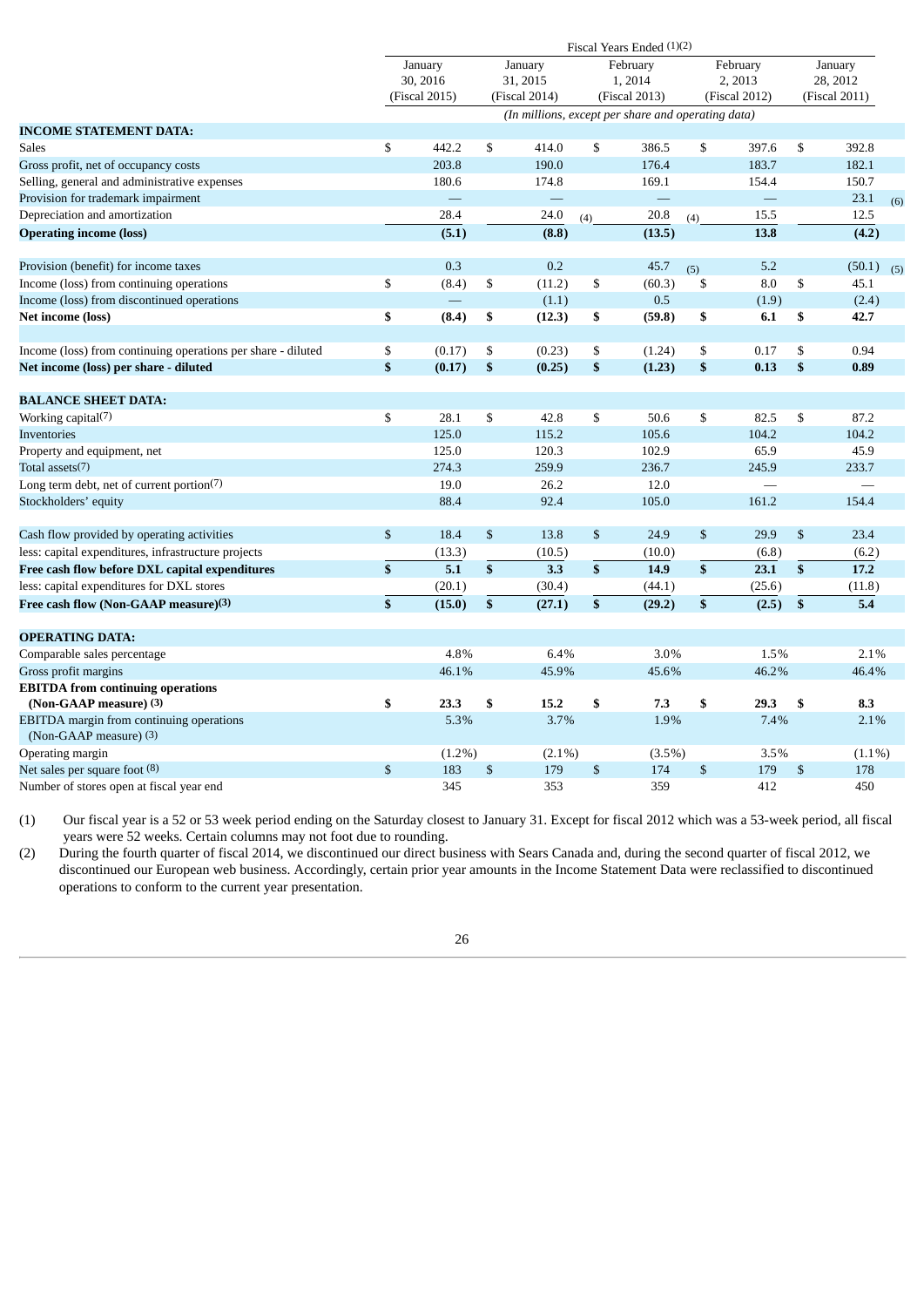- (3) "EBITDA from continuing operations", "EBITDA margin from continuing operations" and "Free Cash Flow" are non-GAAP measures under SEC regulations. We present these measures as supplemental information to help investors better understand trends in our business results over time. We use EBITDA from continuing operations and free cash flow to evaluate the performance of our business. EBITDA from continuing operations and free cash flow are not equivalent to any measure of performance required to be reported under GAAP, nor should this data be considered an indicator of our overall financial performance or liquidity. Moreover, all companies do not calculate non-GAAP financial measures in the same manner and, accordingly, the non-GAAP measures presented in this Annual Report may not be comparable to similar measures used by other companies. While EBITDA from continuing operations is calculated above as operating income (loss) before depreciation and amortization, we provide a non-GAAP reconciliation of net income (loss) to EBITDA from continuing operations under Item 7. "Management's Discussion and Analysis," "Non-GAAP Reconciliations." EBITDA margin from continuing operations is calculated by taking non-GAAP EBITDA from continuing operations and dividing by Sales. We calculate free cash flow as cash flow from operating activities less capital expenditures.
- (4) Includes impairment charges of \$0.3 million and \$1.5 million for fiscal 2014 and fiscal 2013, respectively, for the write-down of property and equipment. The impairment charges relate to stores where the carrying value exceeds fair value. See Note A to the Notes to the Consolidated Financial Statements.
- (5) In the fourth quarter of fiscal 2013, we recorded a non-cash charge of \$51.3 million to establish a full valuation allowance against our deferred tax assets. In the fourth quarter of fiscal 2011, we recognized an income tax benefit of \$42.5 million related to the reversal of substantially all of our deferred tax valuation allowance. See Note D to the Notes to the Consolidated Financial Statements.
- (6) During the fourth quarter of fiscal 2011, we recorded a partial non-cash impairment charge of our "Casual Male" trademark of \$23.1 million. This impairment was due to our strategic decision to expand our DXL store concept. As we open new DXL stores, we continue to close our existing Casual Male XL stores or potentially convert them to a DXL store, resulting in a reduced projected revenue stream to support the "Casual Male" tradename. At the end of fiscal 2011, the carrying value of the "Casual Male" trademark was \$6.1 million. The remaining balance at January 30, 2016 is \$0.9 million. The "Rochester" trademark, with a carrying value of \$1.5 million, was not impaired and remains an indefinite-lived asset.
- (7) In fiscal 2015, we elected early adoption of ASU 2015-03, "Interest-Imputation of Interest (Subtopic 835-30), Simplifying the Presentation of Debt Issuance Costs." The guidance simplifies the presentation of debt issuance costs to be presented as a deduction from the corresponding liability. Accordingly, selected balance sheet data for fiscal 2014 and fiscal 2013 have been adjusted to conform to the current year's presentation. Total unamortized debt issuance costs of \$0.2 million and \$0.3 million were not reclassified for fiscal 2012 and fiscal 2011, because there was no outstanding balance under our Credit Facility at February 2, 2013 and January 28, 2012, respectively.
- (8) Sales per square foot is calculated based on the built-out square footage of a store, as opposed to selling square footage.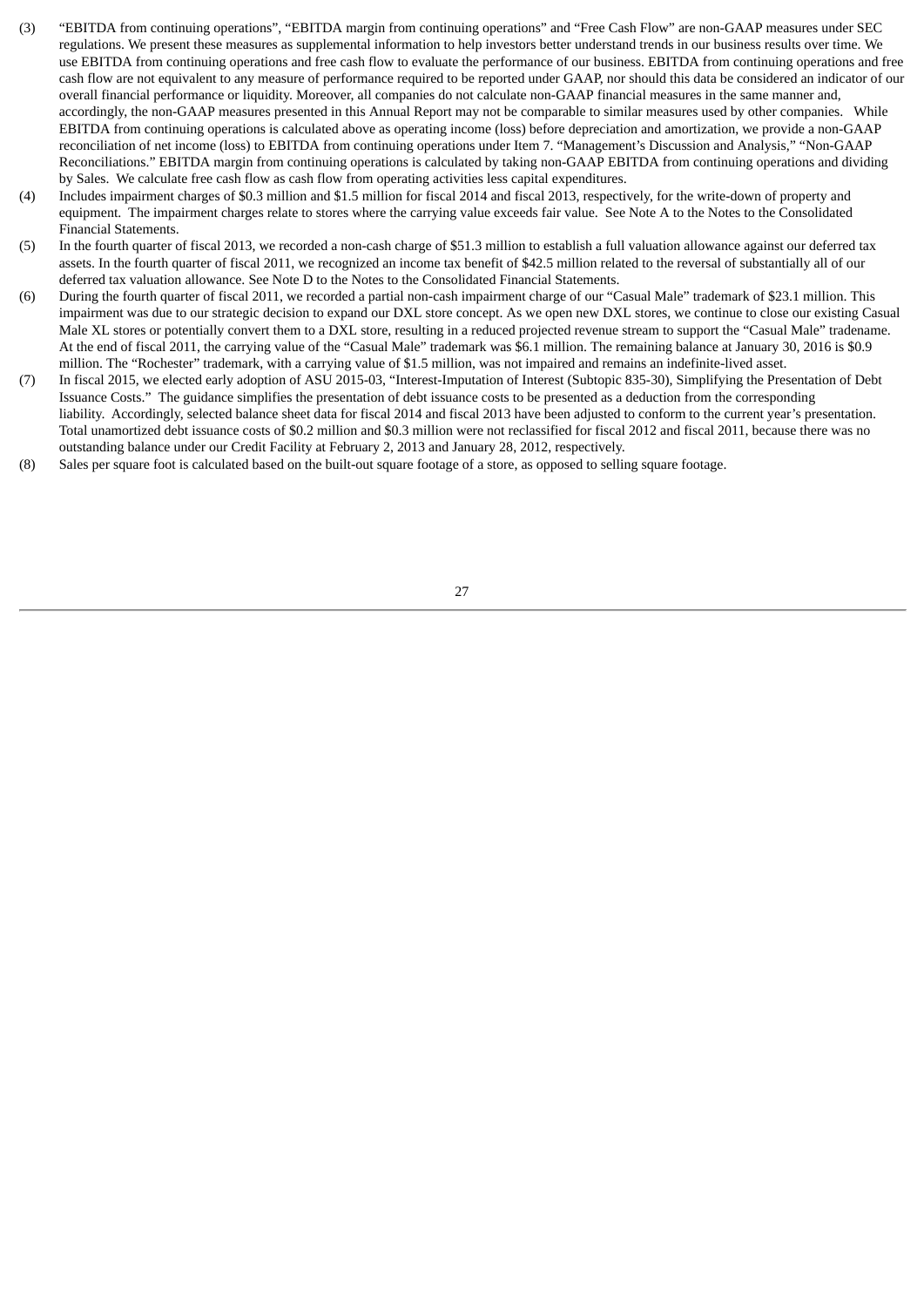# <span id="page-27-0"></span>**Item 7.** *Management's Discussion and Analysis of Financial Condition and Results of Operations*

#### *FORWARD LOOKING STATEMENTS*

As noted above, this Annual Report on Form 10-K, including, without limitation, this Item 7, contains "forward-looking statements" within the meaning of the Private Securities Litigation Reform Act of 1995. Actual results or developments could differ materially from those projected in such statements as a result of numerous factors, including, without limitation those risks and uncertainties set forth in Item 1A, *Risk Factors* which you are encouraged to read. The following discussion and analysis of our financial condition and results of operations should be read in light of those risks and uncertainties and in conjunction with our accompanying Consolidated Financial Statements and Notes thereto.

Certain figures discussed below may not add due to rounding.

#### *Segment Reporting*

We report our operations as one reportable segment, Big & Tall Men's Apparel. We consider our retail and direct business, especially in our growing omnichannel environment, to be similar in terms of economic characteristics, production processes and operations, and have therefore aggregated them into a single reporting segment.

#### *Comparable Sales Definition*

Total comparable sales include our retail stores that have been open for at least 13 months and our direct business. Stores that have been remodeled or relocated during the period are also included in our determination of comparable sales. Stores that have been expanded by more than 25% are considered noncomparable for the first 13 months. If a store becomes a clearance center, it is also removed from the calculation of comparable sales. The method of calculating comparable sales varies across the retail industry and, as a result, our calculation of comparable sales is not necessarily comparable to similarly titled measures reported by other retailers.

Our customer's shopping experience continues to evolve across multiple channels and we are continually changing to meet his needs. As part of our omnichannel initiatives, beginning in fiscal 2014 the majority of our retail stores have the capability of fulfilling online orders if merchandise is not available in the warehouse. As a result, we continue to see more transactions that begin online but are ultimately completed at the store level. Similarly, if a customer visits a store and the item is out of stock, the associate can order the item through our website. A customer also has the ability to order online and pick-up in store. Because this omni-channel approach to retailing is changing the boundaries of where a sale originates and where a sale is ultimately settled, we no longer report comparable sales separately for our retail and direct businesses. We anticipate that we will continue to provide specific information on our DXL comparable store sales in the near-term, but as we near completion of our roll-out we expect to transition to one comparable sales figure for the Company.

#### *Non-GAAP Measures*

We monitor certain non-GAAP financial measures on a regular basis in order to track the progress of our business. These measures include adjusted loss from continuing operations, adjusted loss from continuing operations per diluted share, adjusted net loss, adjusted net loss per diluted share, free cash flow and EBITDA from continuing operations (earnings before interest, taxes, depreciation and amortization and discontinued operations). We believe these measures provide helpful information with respect to the Company's operating performance and cash flows. We believe that the inclusion of these non-GAAP measures is important to assist investors in comparing fiscal 2015 to fiscal 2014 and fiscal 2013, on a comparable basis. However, these measures may not be comparable to similar measures used by other companies and should not be considered superior to or as a substitute for operating loss, loss from continuing operations, net loss per diluted share or cash flows from operating activities in accordance with GAAP. See "Non-GAAP Reconciliations" below for the definition of these non-GAAP measures and reconciliations to comparable GAAP measures.

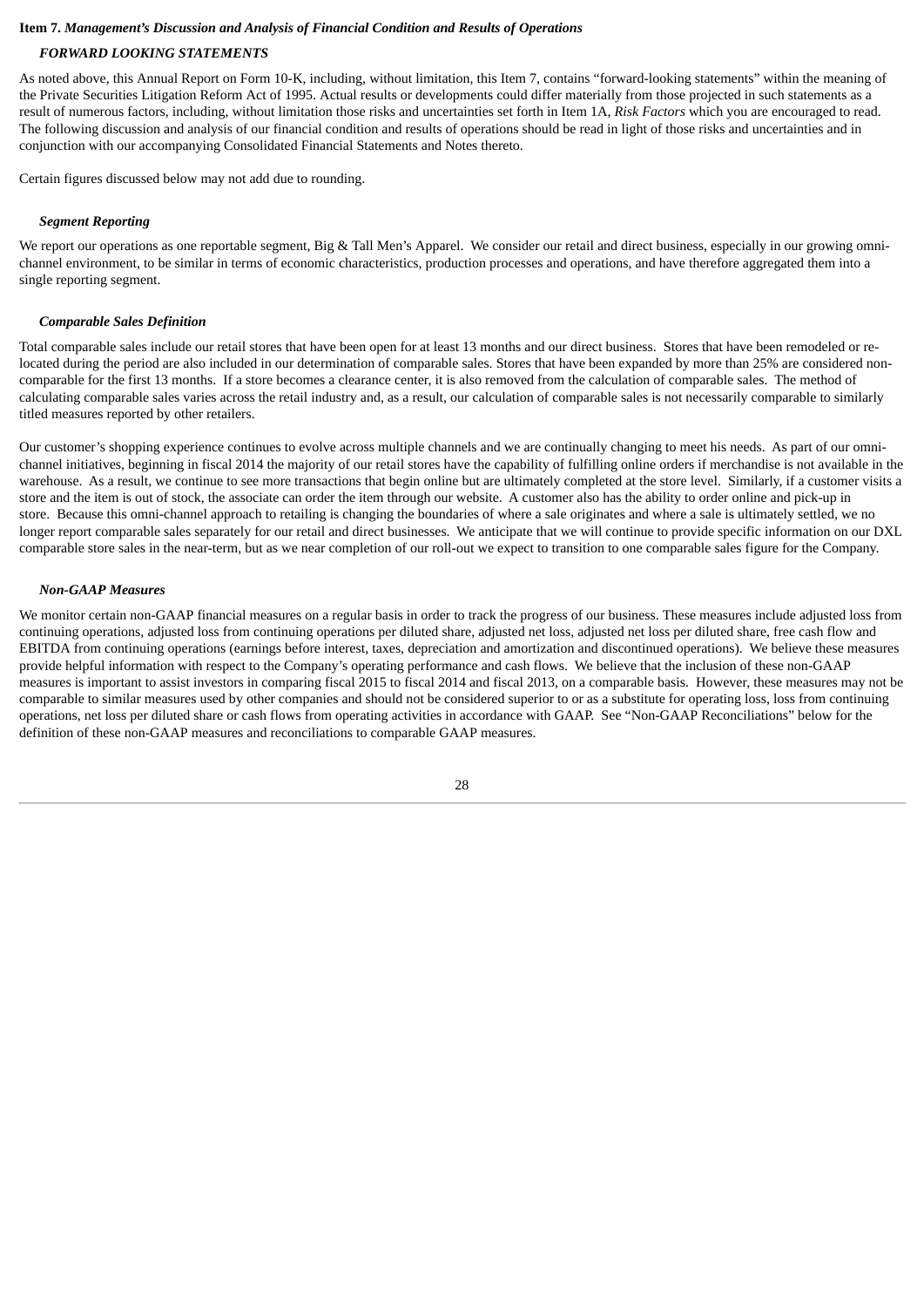#### *EXECUTIVE OVERVIEW*

#### *2015 Financial Summary*

We are very pleased with our financial performance for fiscal 2015. In almost all areas, we met or exceeded our expectations for the year. For the retail apparel industry, as a whole, the fourth quarter of fiscal 2015 was difficult because of the unseasonably warm weather affecting much of the United States. However, while our sales at the onset of the fourth quarter were slower than we had anticipated, the last two months of the quarter were very strong with our 137 comparable DXL stores delivering an 8.9% sales increase for the fourth quarter of fiscal 2015. For the full year, the DXL stores had a comparable sales increase of 9.7%, against the prior year's comparable sales increase of 13.7%. Furthermore, our merchandise margin for the full year increased 40 basis points over the prior year, as a result of a strong initial margin, controlled promotional activities and reduced markdowns.

EBITDA for fiscal 2015 was \$23.3 million as compared to \$15.2 million in fiscal 2014. Due to the intensive capital requirements associated with our DXL conversion strategy, depreciation costs have increased sharply over the past 3 years. As a result, EBITDA is a key performance indicator as to how well our strategy is working.

Our improved performance is attributable to our DXL concept, where sales per square foot increased to \$177 for fiscal 2015 as compared to \$165 for fiscal 2014. Overall, we are converting our traffic into top-line growth, with the total number of transactions up 6.2% and dollars spent per transaction up 3.3% for fiscal 2015. A significant contributor to that growth has been our "end-of-rack" customer. We define "end-of-rack" customer as any customer with a waist size 46 inches or less. The end-of-rack customer is very important to us as he represents our most significant customer growth opportunity. The end-of-rack customer shops 41% more often and, on an annual basis, spends two times that of our larger-waist customer. For fiscal 2015, our end-of-rack customer represented 43.6% of our sales in bottoms, compared with 41.0% for fiscal 2014.

During fiscal 2015, we opened 29 DXL retail stores, of which 14 of the stores were less than 6,500 square feet. These smaller footprint DXL stores have allowed us the ability to enter markets that otherwise could not support the larger store size, while also helping to reduce our capital costs and improve free cash flow. We also opened 7 DXL outlet stores during fiscal 2015.

From an omni-channel perspective, we continue to see a significant benefit from the implementation of software in fiscal 2014, which made our inventory at the store level visible to our e-commerce customer. For fiscal 2015, the traffic to our website increased 15% over the prior year and, depending on product availability, increased demand can now be fulfilled at the store level. Another benefit we saw from our inventory being visible across all channels is that levels of clearance merchandise continued to decrease, representing only 8.1% of our inventory at January 30, 2016 as compared to 8.4% at January 31, 2015.

For fiscal 2015, we reported a net loss of \$8.4 million, or  $(0.17)$  per diluted share, as compared to a net loss of \$12.3 million, or \$(0.25) per diluted share, in fiscal 2014. The comparability of our operating results year-to-year is primarily affected by our income tax provision (benefit), as a result of our valuation allowance established in fiscal 2013 against our deferred tax assets. Adjusting for a normal tax rate of 40.0% for fiscal 2015 and fiscal 2014, on a non-GAAP basis, the adjusted net loss for fiscal 2015 was \$4.9 million, or \$(0.10) per diluted share, as compared to an adjusted net loss of \$7.7 million, or \$(0.16) per diluted share. Included in the adjusted net loss for fiscal 2014 is a loss from discontinued operations of \$(0.02) per share. The following table is a summary EBITDA from continuing operations and diluted earnings per share on a GAAP and non-GAAP basis for each fiscal year (Certain amounts in the following table do not foot due to rounding):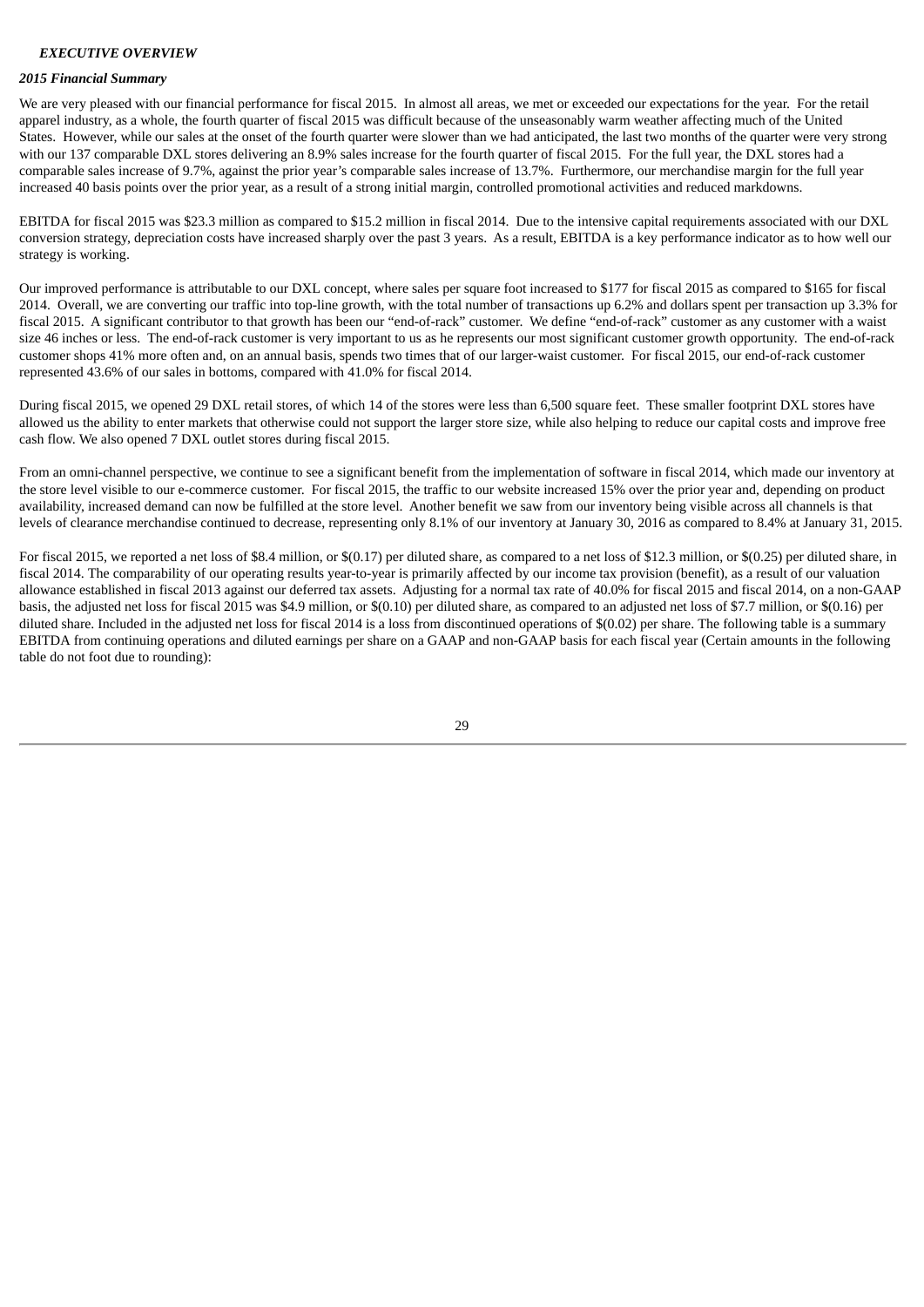| (in millions, except for per share data)        | Fiscal 2015 |             | Fiscal 2014 |             |     | Fiscal 2013 |
|-------------------------------------------------|-------------|-------------|-------------|-------------|-----|-------------|
| <b>Operating loss (GAAP)</b>                    | \$          | $(5.1)$ \$  |             | $(8.8)$ \$  |     | (13.5)      |
| Add back: Depreciation and amortization expense |             | 28.4        |             | 24.0        |     | 20.8        |
| <b>EBITDA</b> from continuing operations        | \$          | 23.3        | \$          | 15.2        | \$. | 7.3         |
|                                                 |             |             |             |             |     |             |
| Diluted earnings (loss) per share:              |             |             |             |             |     |             |
| On a GAAP basis:                                |             |             |             |             |     |             |
| Net loss from continuing operations             | \$          | $(0.17)$ \$ |             | $(0.23)$ \$ |     | (1.24)      |
| Income (loss) from discontinued operations      | \$          |             | £.          | $(0.02)$ \$ |     | 0.01        |
| Net loss                                        | \$          | $(0.17)$ \$ |             | $(0.25)$ \$ |     | (1.23)      |
|                                                 |             |             |             |             |     |             |
| On a Non-GAAP basis (1):                        |             |             |             |             |     |             |
| Adjusted net loss from continuing operations    |             |             |             |             |     |             |
| (non-GAAP basis)                                | \$          | $(0.10)$ \$ |             | $(0.13)$ \$ |     | (0.14)      |
| Income (loss) from discontinued operations      | \$          |             | -S          | $(0.02)$ \$ |     | 0.01        |
| Adjusted net loss (Non-GAAP basis)              | \$          | $(0.10)$ \$ |             | $(0.16)$ \$ |     | (0.13)      |

(1) All fiscal years have been adjusted to affect a normal tax rate of approximately 40.0%. Fiscal 2013 has also been adjusted to exclude charges for executive severance and asset impairment. See "Non-GAAP Reconciliations."

# *Fiscal 2016 Outlook*

We anticipate our store growth for fiscal 2016 will be very similar to fiscal 2015, with plans to open 28 DXL retail stores and 3 DXL outlet stores while closing approximately 26 Casual Male XL retail stores and 3 Casual Male XL outlet stores. A complete discussion of this business strategy and our long-term projections is also discussed above under "Item 1. Business – Business Strategy."

For fiscal 2016, our earnings guidance is as follows:

- · Sales are expected to range from \$465.0 million to \$472.0 million, with a total company comparable sales increase of approximately 4.8% to 5.5%.
- · Gross margin rate of 46.2% to 46.5%, an increase of 10 to 40 basis points from fiscal 2015.
- · EBITDA of \$31.0 to \$35.0 million, an increase of \$7.7-\$11.7 million as compared to fiscal 2015.
- Earnings, on a GAAP basis, of breakeven to a net loss of \$(0.09) per diluted share.
- Net loss, on a non-GAAP basis, of breakeven to \$(0.05) per diluted share. Because we expect to continue providing a full valuation allowance against our deferred tax assets, we will not recognize any income tax benefit in fiscal 2016. This non-GAAP net loss was calculated, assuming a normal tax benefit of approximately 40%, by taking the 2016 forecasted earnings of breakeven to a net loss of \$(0.09) and multiplying each by 40% to calculate an estimated income tax provision (benefit) of \$0.00-\$(0.04) per diluted share, resulting in an adjusted non-GAAP earnings of breakeven to a net loss of \$(0.05) per diluted share.
- · Capital expenditures of approximately \$30.0 million, which are primarily related to opening our DXL stores, will be partially offset by approximately \$7.0-\$8.0 million in tenant allowances. We expect to fund our capital expenditures primarily from our operating cash flow.
- · At the end of fiscal 2016, we expect to have total debt of approximately \$64.0-\$69.0 million, consisting of \$12.8 million outstanding from a term loan, \$6.6 million outstanding from equipment financing notes with the balance from our credit facility. From a liquidity perspective, we expect cash flow from operating activities of \$30.0 million to \$35.0 million (including tenant allowances), resulting in positive free cash flow, before DXL capital expenditures, of approximately \$20.6 million to \$25.6 million. Free cash flow (as defined below under "Presentation of Non-GAAP Measures") will be approximately breakeven to \$5.0 million.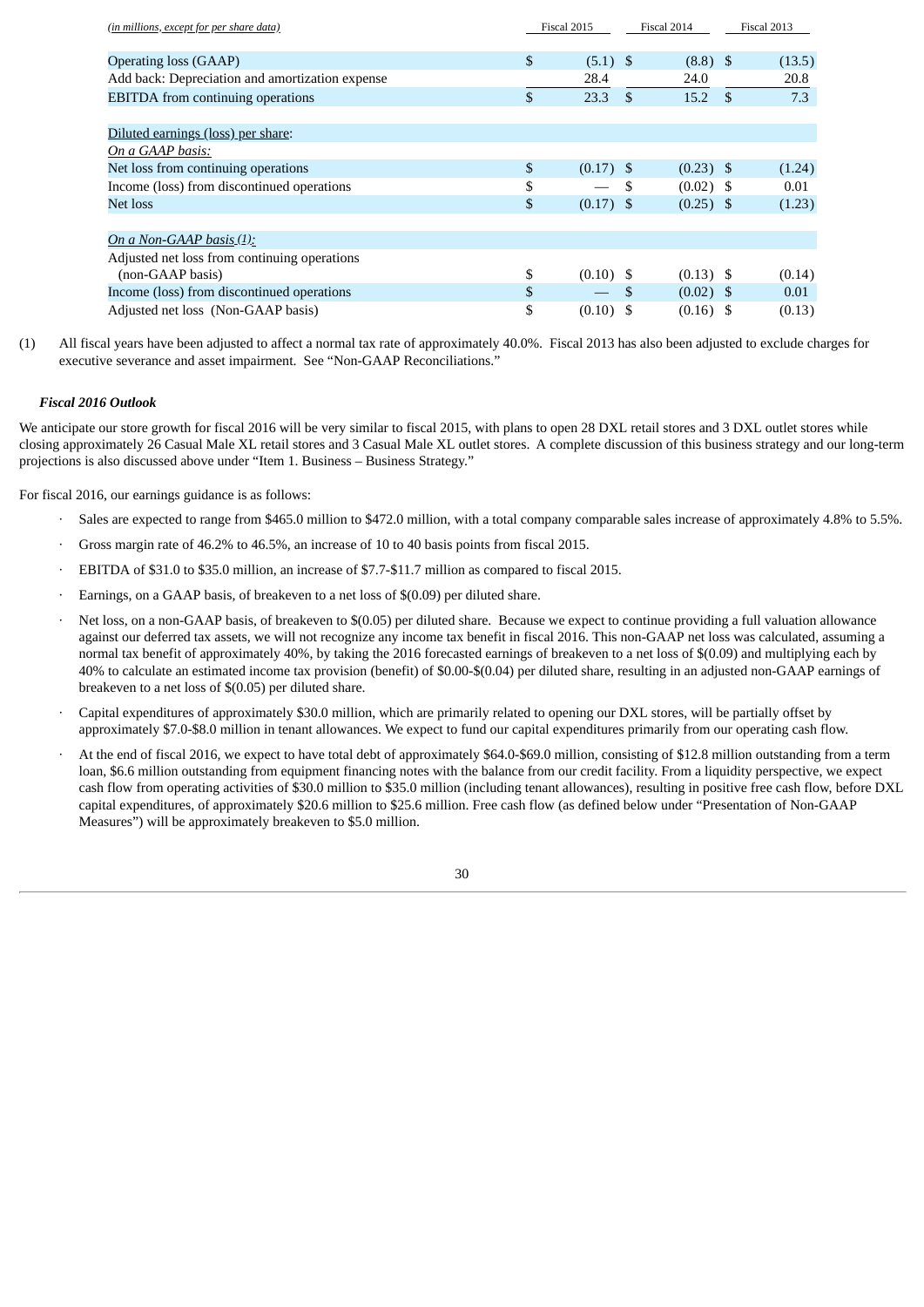# *Non-GAAP Reconciliations*

#### *Adjusted Loss From Continuing Operations and Adjusted Net Loss Per Diluted Share*

The following table is a reconciliation of loss from continuing operations and net loss (both on a GAAP-basis) to adjusted loss from continuing operations and adjusted net loss (both on a non-GAAP basis). (Certain amounts do not foot due to rounding):

|                                                                                           | Fiscal 2015 |    | Fiscal 2014          |               |             |    |                      | Fiscal 2013 |             |    |                      |  |
|-------------------------------------------------------------------------------------------|-------------|----|----------------------|---------------|-------------|----|----------------------|-------------|-------------|----|----------------------|--|
|                                                                                           |             |    | Per diluted<br>share |               |             |    | Per diluted<br>share |             |             |    | Per diluted<br>share |  |
| (in millions, except per share data)                                                      |             |    |                      |               |             |    |                      |             |             |    |                      |  |
| Loss from continuing operations, on a GAAP basis                                          | \$<br>(8.4) | \$ | (0.17)               | - \$          | $(11.2)$ \$ |    | (0.23)               | \$          | $(60.3)$ \$ |    | (1.24)               |  |
| Add back:                                                                                 |             |    |                      |               |             |    |                      |             |             |    |                      |  |
| Executive severance accrual of \$2.3 million,<br>less income tax benefit of \$0.9 million |             |    |                      |               |             |    |                      |             | 1.4         |    | 0.03                 |  |
| Asset impairment of \$1.5 million, less tax benefit<br>of \$0.6 million                   |             |    |                      |               |             |    |                      |             | 0.9         |    | 0.02                 |  |
| Charge to establish full valuation allowance for<br>fiscal 2013 (1)                       |             |    |                      |               |             |    |                      |             | 51.3        |    | 1.05                 |  |
| Actual income tax provision for fiscal 2015 and 2014                                      | 0.3         |    |                      |               | 0.2         |    |                      |             |             |    |                      |  |
| Income tax benefit, assuming normal tax rate of<br>40% for fiscal 2015 and fiscal 2014    | 3.3         |    | 0.07                 |               | 4.4         |    | 0.09                 |             |             |    |                      |  |
| Adjusted loss from continuing operations, non-GAAP<br><b>basis</b>                        | \$<br>(4.9) | \$ | $(0.10)$ \$          |               | $(6.6)$ \$  |    | $(0.13)$ \$          |             | $(6.7)$ \$  |    | (0.14)               |  |
| Income (loss) from discontinued operations, GAAP<br><b>basis</b>                          |             |    |                      |               | (1.1)       |    | (0.02)               |             | 0.5         |    | 0.01                 |  |
| Adjusted net loss, non-GAAP basis                                                         | \$<br>(4.9) | \$ | (0.10)               | <sup>\$</sup> | (7.7)       | \$ | (0.16)               | \$          | (6.2)       | \$ | (0.13)               |  |
| Weighted average number of common shares<br>outstanding on a diluted basis                |             |    | 49.1                 |               |             |    | 48.7                 |             |             |    | 48.5                 |  |
|                                                                                           |             |    |                      |               |             |    |                      |             |             |    |                      |  |

(1) The income tax benefit for fiscal 2013 results in an effective tax rate of 38.2%, after the add-back for the incremental charge of \$51.3 million for the establishment of a full valuation allowance.

# *Free Cash Flow*

We calculate free cash flow as cash flow provided by operating activities less capital expenditures. However, we believe free cash flow before DXL capital expenditures is another important metric because it demonstrates our ability to strengthen liquidity while also contributing to the funding of our DXL store growth. In 2016, we are projecting that all of our capital expenditures for DXL stores will be funded by free cash flow. Free cash flow excludes the mandatory and discretionary repayment of debt. The following table provides a reconciliation of free cash flow, with our capital expenditures for our DXL stores separately reported from our other capital projects:

|    |             |             | Projected     |
|----|-------------|-------------|---------------|
|    | Fiscal 2015 | Fiscal 2014 | Fiscal 2016   |
| Φ  | 18.4        | 13.8        | \$30.0-\$35.0 |
|    | (13.3)      | (10.5)      | (9.4)         |
| D  | 5.1         | 3.3         | \$20.6-\$25.6 |
|    | (20.1)      | (30.4)      | (20.6)        |
| ۵D | (15.0)      | (27.1)      | $$0.0 - $5.0$ |
|    |             |             |               |

(1) Cash flow from operating activities includes lease incentives received against our capital expenditures. Projected cash flow from operating activities for fiscal 2016 includes an estimated \$7.0-\$8.0 million in lease incentives.

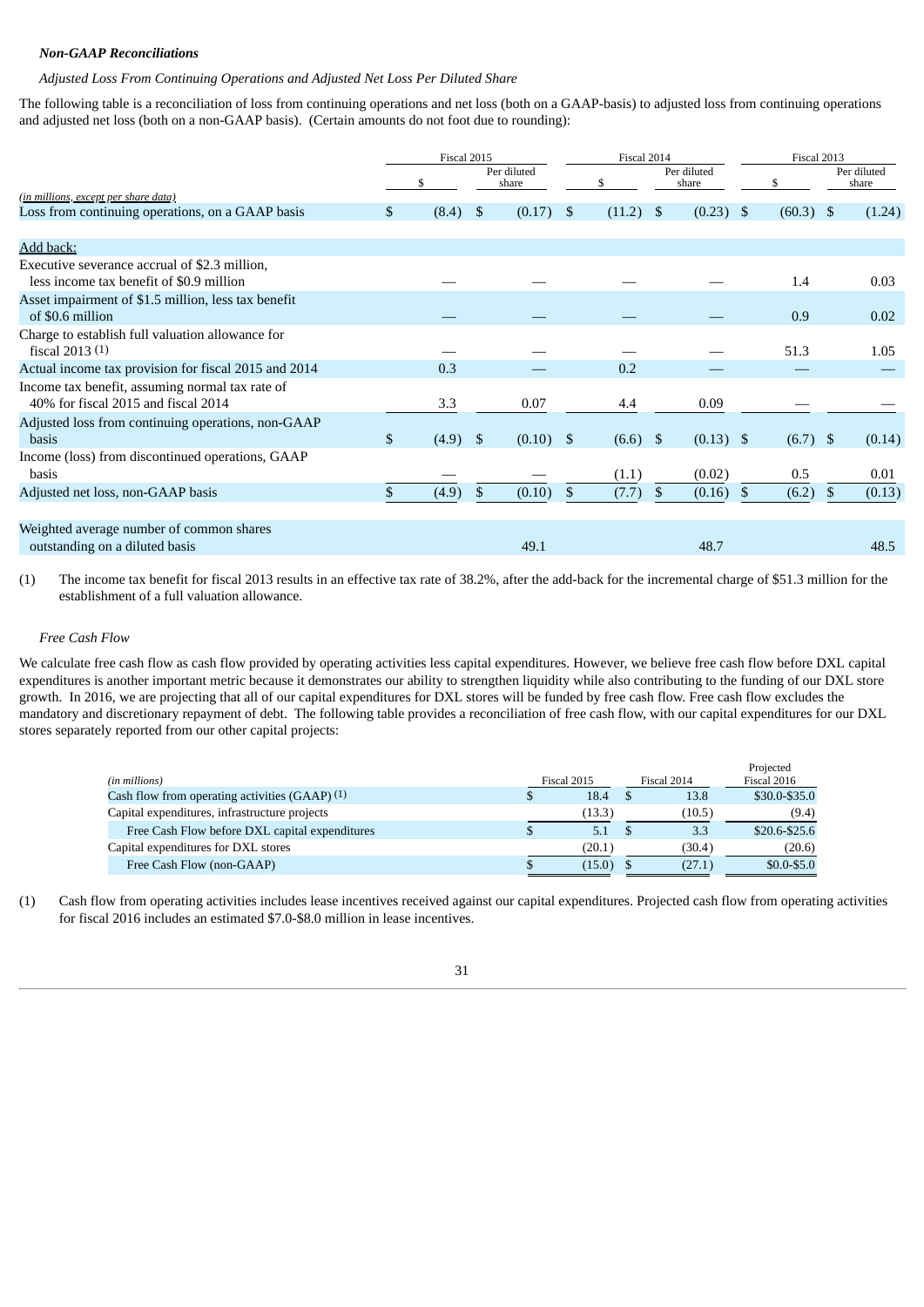#### *EBITDA from Continuing Operations*

The following table is a reconciliation of net loss on a GAAP basis to EBITDA from continuing operations, on a non-GAAP basis, for each fiscal year. (Certain amounts in the following table do not foot due to rounding):

| (in millions)                              | Fiscal 2015      | Fiscal 2014 | Fiscal 2013 |        |  |
|--------------------------------------------|------------------|-------------|-------------|--------|--|
| Net loss, on a GAAP basis                  | \$<br>$(8.4)$ \$ | (12.3)      | - S         | (59.8) |  |
| Add back:                                  |                  |             |             |        |  |
| Provision for income taxes                 | 0.3              | 0.2         |             | 45.7   |  |
| Interest Expense                           | 3.1              | 2.1         |             | 1.0    |  |
| Depreciation and amortization              | 28.4             | 24.0        |             | 20.8   |  |
| <b>EBITDA</b>                              | \$<br>23.3       | 14.1        | -S          | 7.8    |  |
| Income (loss) from discontinued operations |                  | (1.1)       |             | 0.5    |  |
| EBITDA from continuing operations          | 23.3             | 15.2        |             | 7.3    |  |

#### *RESULTS OF OPERATIONS*

Our fiscal year is a 52- or 53-week period ending on the Saturday closest to January 31. Fiscal 2015, fiscal 2014 and fiscal 2013 were all 52-week periods.

*SALES*

|                                                              | Fiscal year |        |     |        |  |  |
|--------------------------------------------------------------|-------------|--------|-----|--------|--|--|
| (in millions)                                                |             | 2015   |     | 2014   |  |  |
| Sales from prior year                                        |             | 414.0  | -\$ | 386.5  |  |  |
| Less prior year sales for stores that have closed            |             | (34.6) |     | (55.9) |  |  |
|                                                              |             | 379.4  | -\$ | 330.6  |  |  |
|                                                              |             |        |     |        |  |  |
| Increase in comparable sales                                 |             | 18.0   |     | 20.8   |  |  |
| Non-comparable sales, primarily DXL stores open less than 13 |             |        |     |        |  |  |
| months                                                       |             | 44.2   |     | 62.1   |  |  |
| Other, net                                                   |             | 0.6    |     | 0.5    |  |  |
| <b>Sales</b>                                                 |             | 442.2  |     | 414.0  |  |  |

Sales for fiscal 2015 increased 6.8% to \$442.2 million as compared to \$414.0 million in fiscal 2014. The increase of \$28.2 million in sales was primarily due to a comparable sales increase of 4.8%, or \$18.0 million. Increase in our non-comparable sales, primarily from our DXL stores that have been opened less than 13 months, of \$44.2 million and other revenue of \$0.6 million were partially offset by a reduction of \$34.6 million in lost sales from closed and converted stores.

Comparable sales from our 137 DXL retail stores increased 9.7%, or \$16.0 million in fiscal 2015, against a 13.7% comparable sales increase in fiscal 2014. The total number of transactions for these comparable stores increased 6.2% and dollars per transactions increased 3.3% over fiscal 2014. These metrics are a strong indicator that we are successfully converting our traffic into top-line sales. In addition, we continue to grow our "end of rack" customer base. For fiscal 2015, those customers, with waist sizes 46" or less, represented 43.6% of our bottoms business as compared to 41.0% in fiscal 2014. Sales per square foot from our DXL stores increased to \$177 in fiscal 2015 from \$165 in fiscal 2014 and \$150 in fiscal 2013. For fiscal 2015, 40 DXL stores are already producing over \$200 per square foot in sales.

As mentioned above, although sales in the beginning of the fourth quarter were softer than expected due to the unseasonably warm weather, our sales for the last two months of the quarter, especially in our DXL stores, were very strong. While our Casual Male XL retail and outlet stores performed well in fiscal 2015, our Rochester Clothing stores were negatively impacted by the lack of international tourism and overall decrease in demand for luxury apparel.

Fiscal 2014 sales increased 7.1% to \$414.0 million as compared to \$386.5 million for fiscal 2013. The increase was primarily due to a comparable sales increase of 6.4%, or \$20.8 million, an increase in our non-comparable sales of \$62.1 million and other net revenue of \$0.5 million. These increases were partially offset by \$55.9 million in sales from our closed Casual Male XL and Rochester Clothing stores. The year-over-year comparable sales increase of 6.4% was driven by a comparable sales increase from our 93 comparable DXL stores of 13.7%. Of significance, the number of customer transactions was up 13.3% over the prior year.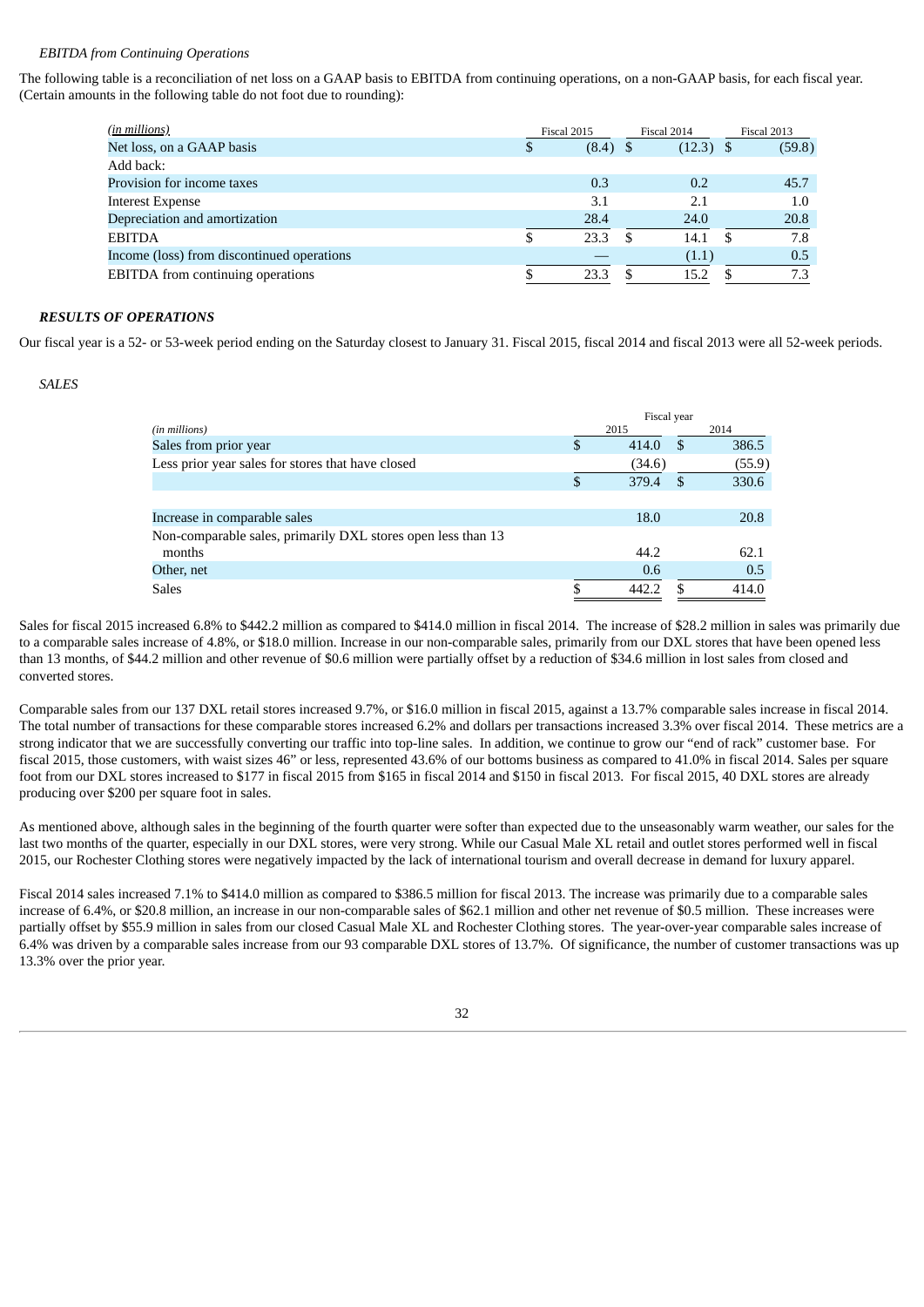Our decision in fiscal 2014 to keep our Casual Male XL stores open until after a DXL store opens has also had a positive impact to sales in both fiscal 2015 and fiscal 2014. By remaining open, our Casual Male XL stores have been able to market the new DXL store and direct our customer to shop there. While the majority of the sales growth has been from our DXL stores, our Casual Male XL stores have also contributed to our comparable sales increase.

# *GROSS MARGIN*

Gross margin rate for fiscal 2015 was 46.1% as compared to 45.9% in fiscal 2014 and 45.6% for fiscal 2013.

Included in the gross margin for fiscal 2014 was a \$2.5 million payment we received to exit our San Francisco store prior to the end of its lease term. This payment favorably benefited the prior year's gross margin by 60 basis points. Excluding the impact of that lease termination, occupancy costs for fiscal 2015 improved 40 basis points over the prior year, primarily due to the growing sales base as well as the decrease in the average size of our DXL stores. Merchandise margins for fiscal 2015 increased 40 basis points as a result of strong initial margins, a lower markdown rate and less promotional activities.

The gross margin increase of 30 basis points for fiscal 2014 as compared to fiscal 2013 was driven by a decrease of 130 basis points in occupancy costs partially offset by a decrease in merchandise margins of 100 basis points. The 130 basis point improvement in occupancy costs, as a percentage of sales, was primarily due to the early San Francisco lease termination payment which represented 60 basis points of this improvement. Occupancy costs also included DXL transition costs related to preopening rent and landlord terminations of \$2.8 million in fiscal 2014 and \$4.3 million in fiscal 2013. The decrease in our merchandise margin of 100 basis points was mainly due to higher markdown activity associated with our marketing initiatives and promotional activities.

#### *SELLING, GENERAL AND ADMINISTRATIVE EXPENSES*

SG&A expenses as a percentage of sales for fiscal 2015, 2014 and 2013 were 40.8%, 42.2% and 43.7%, respectively.

SG&A expenses for fiscal 2015 increased \$5.8 million, or 3.3%, to \$180.6 million as compared to \$174.8 million in fiscal 2014. The increase in SG&A expenses of \$5.8 million is due to increased store payroll and other supporting store costs of approximately \$5.9 million, associated with the higher sales base, an increase in incentive accruals of \$1.4 million, associated with the Company's long-term incentive plans, and other corporate and supporting costs of \$0.9 million. These increases were partially offset by a reduction in marketing expenses of \$2.4 million.

SG&A expenses for fiscal 2014 increased \$5.7 million, or 3.4%, to \$174.8 million as compared to SG&A expenses of \$169.1 million in fiscal 2013. The increase in SG&A expenses of \$5.7 million was principally due to a greater number of DXL stores open in fiscal 2014 as compared to fiscal 2013 and, to a lesser extent, was due to increased store payroll to support the return to standard hours in our Casual Male XL stores. Also contributing to the increase was an increase in incentive accruals and stock compensation expense partially offset by a decrease in marketing costs as compared to fiscal 2013.

SG&A expenses included approximately \$3.8 million, \$4.0 million and \$5.3 million of DXL transition costs for increased payroll-related costs, such as preopening payroll, training and store operations for fiscal 2015, fiscal 2014 and fiscal 2013, respectively.

#### *DEPRECIATION AND AMORTIZATION*

Depreciation and amortization expense was \$28.4 million for fiscal 2015 as compared to \$24.0 million for fiscal 2014 and \$20.8 million for fiscal 2013. The year-over-year increases in depreciation and amortization expense for both fiscal 2015 and fiscal 2014 are primarily related to the opening of 119 DXL stores since the end of fiscal 2012. Included in depreciation and amortization is the amortization of our "Casual Male" trademark of \$0.5 million, \$1.0 million and \$1.6 million for fiscal 2015, 2014 and 2013, respectively.

#### *INTEREST EXPENSE, NET*

Net interest expense for fiscal 2015 was \$3.1 million as compared to \$2.1 million for fiscal 2014 and \$1.0 million for fiscal 2013. Our interest costs have increased year-over-year primarily due to the increased borrowings under our credit facility incurred to finance our DXL store openings.

We have funded a portion of our store growth with equipment financings of \$26.4 million, a \$15.0 million term loan and borrowings under our credit facility. See "Liquidity and Capital Resources" below for more discussion regarding our credit facility, equipment financings and term loan as well as our future liquidity needs.

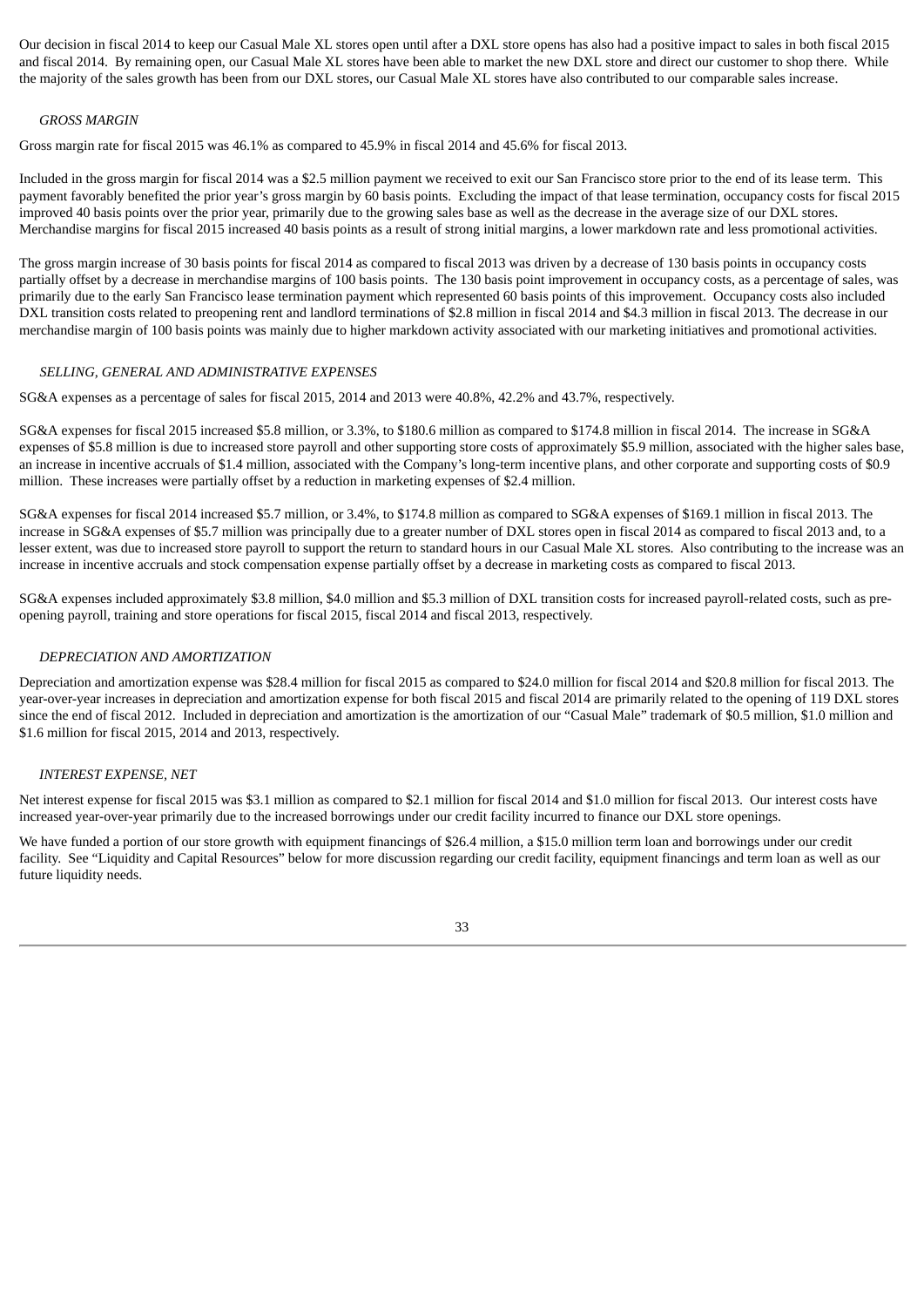#### *INCOME TAXES*

Pursuant to accounting rules, realization of our deferred tax assets, which relate principally to federal net operating loss carryforwards expiring from 2022 through 2035, is dependent on generating sufficient taxable income in the near term.

At the end of fiscal 2013, we entered a three-year cumulative loss and based on all positive and negative evidence at February 1, 2014, we recorded a charge of \$51.3 million to establish a full valuation allowance against our net deferred tax assets. Based on our results for fiscal 2015 and our earnings guidance for fiscal 2016, we believe that a full valuation allowance remains appropriate at this time.

Our tax provision for fiscal 2015 and fiscal 2014 represents an increase in our deferred tax liability for indefinite-lived intangibles as well as current state margin tax and foreign income tax.

#### *DISCONTINUED OPERATIONS*

During fiscal 2014, we exited our direct business with Sears Canada. The loss from discontinued operations for fiscal 2014 included a charge of approximately \$0.8 million related primarily to inventory reserves and sales allowances as a result of our decision to exit the business. See Note J to the Notes to the Consolidated Financial Statements for additional disclosure regarding discontinued operations.

#### *NET LOSS*

The net loss for fiscal 2015 was \$(8.4) million, or \$(0.17) per diluted share, as compared to a net loss of \$(12.3) million, or \$(0.25) per diluted share, in fiscal 2014 and \$(59.8) million, or \$(1.23) per diluted share, in fiscal 2013.

*(Certain amounts in the following table do not foot due to rounding)*

| (in millions)                                 | Fiscal 2015 |             | Fiscal 2014    |            | Fiscal 2013 |        |
|-----------------------------------------------|-------------|-------------|----------------|------------|-------------|--------|
| <b>Operating loss</b>                         | \$          | (5.1)       | (8.8)<br>-\$   |            | -\$         | (13.5) |
| Interest expense, net                         |             | (3.1)       | (2.1)          |            |             | (1.0)  |
| Loss from continuing operations, before taxes | \$          | (8.1)       | (10.9)<br>- \$ |            | - S         | (14.6) |
| Less: Provision for income taxes $(1)$        |             | 0.3         | 0.2            |            |             | 45.7   |
| Loss from continuing operations               | \$          | (8.4)       | (11.2)<br>- \$ |            | - \$        | (60.3) |
| Income (loss) from discontinued operations    | \$          |             | (1.1)<br>S     |            |             | 0.5    |
| Net loss                                      | \$          | $(8.4)$ \$  | (12.3)         |            | - \$        | (59.8) |
| Adjusted net loss, on a non-GAAP basis (2)    | \$          | $(4.9)$ \$  |                | $(7.7)$ \$ |             | (6.2)  |
|                                               |             |             |                |            |             |        |
| Net loss per diluted share (GAAP basis)       | \$          | $(0.17)$ \$ | $(0.25)$ \$    |            |             | (1.23) |
| Adjusted net income (loss) per diluted share  |             |             |                |            |             |        |
| $(non-GAAP basis)(2)$                         | \$          | $(0.10)$ \$ | (0.16)         |            |             | (0.13) |

- (1) During the fourth quarter of fiscal 2013, we recorded a charge of \$51.3 million to establish a full valuation allowance against our deferred tax assets due to the net loss incurred in fiscal 2013, which resulted in a three-year cumulative loss position. Because of the full valuation allowance against our deferred tax assets, no income tax benefit was recognized in fiscal 2015 or fiscal 2014. See Note D of Notes to the Consolidated Financial Statements for complete disclosure.
- (2) The net losses, on a non-GAAP basis, for fiscal 2015, 2014 and 2013 have been adjusted to assume a normal income tax benefit, without consideration of the valuation allowance. Adjusted net loss for fiscal 2013 also excludes the charges for executive severance and asset impairment. See "Non-GAAP Reconciliations."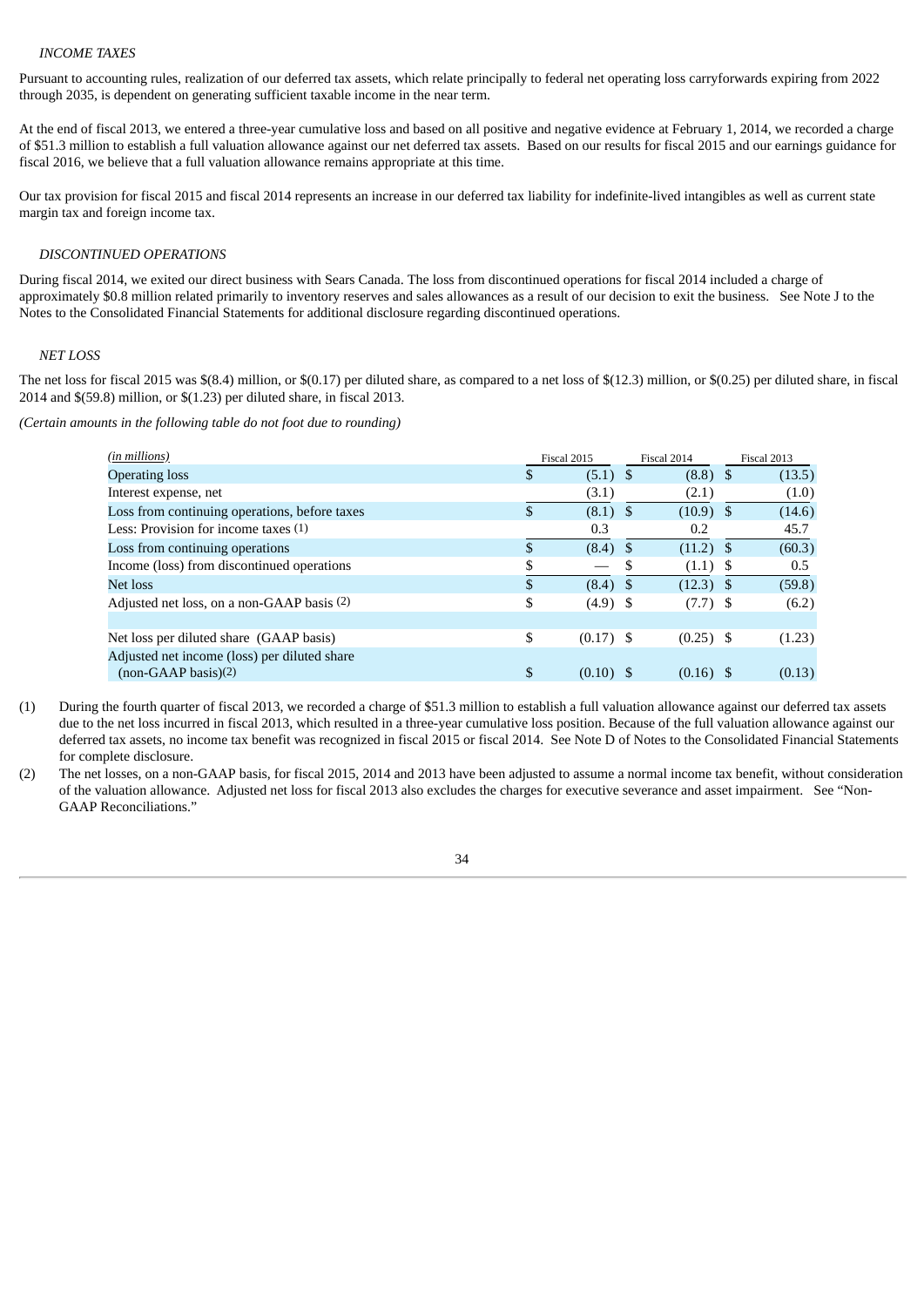#### *SEASONALITY*

A comparison of sales in each quarter of the past three fiscal years is presented below. The amounts shown are not necessarily indicative of actual trends, because such amounts also reflect the addition of new stores and the remodeling and closing of other stores during these periods. Consistent with the retail apparel industry, our business is seasonal. Generally, the majority of our operating income is generated in the fourth quarter as a result of the impact of the holiday selling season. A comparison of quarterly sales, gross profit, and net income per share for the past two fiscal years is presented in Note K of the Notes to the Consolidated Financial Statements.

| (in millions, except percentages) | Fiscal 2015 |        |  | Fiscal 2014 |              |  | Fiscal 2013 |        |  |
|-----------------------------------|-------------|--------|--|-------------|--------------|--|-------------|--------|--|
| First quarter                     | 104.4       | 23.6%  |  | 96.7        | $23.3\%$ \$  |  | 93.4        | 24.2%  |  |
| Second quarter                    | 114.2       | 25.8%  |  | 104.2       | 25.2%        |  | 97.4        | 25.2%  |  |
| Third quarter                     | 99.6        | 22.5%  |  | 93.6        | 22.6%        |  | 88.0        | 22.8%  |  |
| Fourth quarter                    | 124.0       | 28.1%  |  | 119.5       | 28.9%        |  | 107.7       | 27.8%  |  |
|                                   | 442.2       | 100.0% |  | 414.0       | $100.0\%$ \$ |  | 386.5       | 100.0% |  |

#### *LIQUIDITY AND CAPITAL RESOURCES*

Our primary sources of liquidity are cash generated from operations and availability under our credit facility with Bank of America, N.A., which was most recently amended in October 2014 ("Credit Facility"). Our current cash needs are primarily for working capital (essentially inventory requirements), capital expenditures and growth initiatives. As discussed below, our capital expenditures for fiscal 2016 are expected to be approximately \$30.0 million, primarily related to the planned opening of approximately 31 new DXL retail and outlet stores and information technology projects. However, we expect to receive approximately \$7.0-\$8.0 million in tenant allowances to offset these capital expenditures. We expect to fund our store growth in fiscal 2016 primarily through cash flow from operations and borrowings from our Credit Facility. We expect that our total debt at the end of fiscal 2016 will be approximately \$64.0-\$69.0 million.

For fiscal 2016, we expect to generate free cash flow before DXL capital expenditures (as defined above under "Presentation of Non-GAAP Measures") of \$20.6 million to \$25.6 million. We will reinvest that cash to fund our DXL store growth in fiscal 2016, which we believe provides the best opportunity for return on capital. After DXL capital expenditures, we expect positive free cash flow of breakeven to \$5.0 million, and we expect that our total debt at the end of fiscal 2016 will be approximately \$64.0-\$69.0 million.

The following table sets forth financial data regarding our liquidity position at the end of the past three fiscal years:

| (in millions, except ratios)                       | Fiscal 2015 |  | Fiscal 2014 (1) |      | Fiscal 2013 (1) |  |
|----------------------------------------------------|-------------|--|-----------------|------|-----------------|--|
| Cash provided by operations                        | 18.4        |  | 13.8            |      | 24.9            |  |
| Total debt, net of unamortized debt issuance costs | 68.1        |  | 52.3            |      | 25.1            |  |
| Unused excess availability under Credit Facility   | 66.0        |  | 77.9            | - \$ | 75.5            |  |
| Working capital                                    | 28.1        |  | 42.8            |      | 50.6            |  |
| Current ratio                                      | 1.2:1       |  | 1.5:1           |      | 1.7:1           |  |

(1) Beginning in fiscal 2015, unamortized debt issuance costs are reflected as a deduction from the corresponding debt. Accordingly, unamortized debt issuance costs for fiscal 2014 and fiscal 2013 were reclassified and reflected as a deduction to debt. See Note A of Notes to the Consolidated Financial **Statements** 

For fiscal 2015, free cash flow, which we define as cash flow from operating activities, less capital expenditures and discretionary store asset acquisitions, if any, improved by \$12.1 million to \$(15.0) million from \$(27.1) million for fiscal 2014. This improvement in free cash flow was due to an improvement of \$4.6 million in cash flow from operations and a \$7.5 million decrease in capital expenditures related to an overall decrease in the square footage of new DXL stores.

The following is a summary of our total debt outstanding at January 30, 2016, with the associated unamortized debt issuance costs:

| (in thousands)            | Gross Debt<br>Outstanding | Less Debt Issuance<br>Costs | Net Debt<br>Outstanding |        |
|---------------------------|---------------------------|-----------------------------|-------------------------|--------|
| Credit facility           | \$<br>42,446              | (462)                       |                         | 41.984 |
| Equipment financing notes | 12.901                    | (90)                        |                         | 12,811 |
| Term loan, due 2019       | 13,750                    | (403)                       |                         | 13,347 |
| Total debt                | \$<br>69.097              | (955)                       |                         | 68,142 |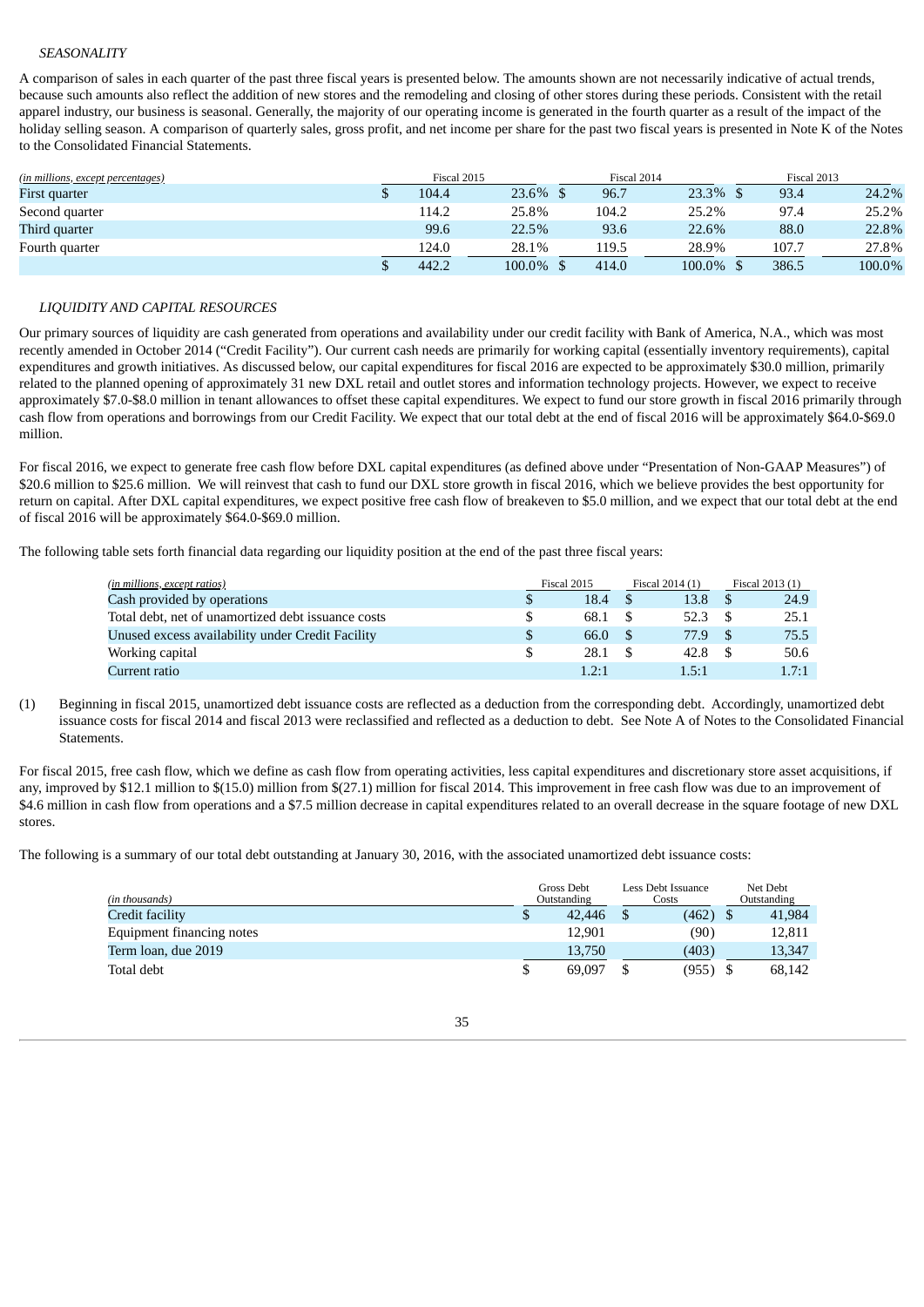# *Credit Facility*

Our Credit Facility with Bank of America, N.A. provides for a maximum committed borrowing of \$125.0 million, which, pursuant to an accordion feature, may be increased to \$175 million upon our request and the agreement of the lender(s) participating in the increase. The Credit Facility includes a sublimit of \$20.0 million for commercial and standby letters of credit and a sublimit of up to \$15.0 million for swingline loans. The maturity date of the Credit Facility is October 29, 2019. Our Credit Facility is described in more detail in Note C to the Notes to the Consolidated Financial Statements.

Borrowings made pursuant to the Credit Facility bear interest at a rate equal to the base rate (determined as the highest of (a) Bank of America N.A.'s prime rate, (b) the Federal Funds rate plus 0.50% and (c) the annual ICE-LIBOR ("LIBOR") rate for the respective interest period) plus a varying percentage, based on our borrowing base, of 0.50%-0.75% for prime-based borrowings and 1.50%-1.75% for LIBOR-based borrowings.

We had outstanding borrowings of \$42.4 million under the Credit Facility at January 30, 2016. Outstanding standby letters of credit were \$2.5 million and outstanding documentary letters of credit were \$0.7 million. The average monthly borrowing outstanding under the Credit Facility during fiscal 2015 was approximately \$42.6 million, resulting in an average unused excess availability of approximately \$66.7 million. Unused excess availability at January 30, 2016 was \$66.0 million. Our obligations under the Credit Facility are secured by a lien on substantially all of our assets, excluding (i) a first priority lien held by the lenders of the Term Loan Facility described below on certain equipment of the Company and (ii) intellectual property.

#### *Equipment Financing Loans*

We have entered into twelve Equipment Security Notes (the "Notes"), whereby we borrowed an aggregate of \$26.4 million. The Notes, which were issued between September 2013 and June 2014, were issued pursuant to a Mater Loan and Security Agreement with Banc of America Leasing & Capital, LLC, dated July 20, 2007 and most recently amended September 30, 2013. The Notes are secured by a security interest in all of our rights, title and interest in and to certain equipment. The Notes are for 48 months and accrue interest at fixed rates ranging from 3.07% to 3.50%. Principal and interest, in arrears, are payable monthly. We are subject to a prepayment penalty equal to 1% of the prepaid principal of the Notes until the first anniversary, 0.5% of the prepaid principal from the first anniversary until the second anniversary and no prepayment penalty thereafter.

#### *Term Loan, Due 2019*

We have a \$15.0 million senior secured term loan facility with Wells Fargo Bank, National Association as administrative and collateral agent (the "Term Loan Facility"). The Term Loan Facility bears interest at a rate per annum equal to the greater of (a) 1.00% and (b) the one month LIBOR rate, plus 6.50%. Interest payments are payable on the first business day of each calendar month, and increase by 2% following the occurrence and during the continuance of an "event of default," as defined in the Term Loan Facility. The Term Loan Facility, which matures October 29, 2019, provides for quarterly principal payments on the first business day of each calendar quarter, which commenced the first business day of January 2015, in an aggregate principal amount equal to \$250,000, subject to adjustment, with the balance payable on the termination date.

The Term Loan Facility includes usual and customary mandatory prepayment provisions for transactions of this type that are triggered by the occurrence of certain events. In addition, the amounts advanced under the Term Loan Facility can be optionally prepaid in whole or part. All prepayments are subject to an early termination fee in the amount of: (a) 4% of the amount prepaid if the prepayment is prior to October 29, 2015; (b) 2% of the amount prepaid if the prepayment is after October 29, 2015, but prior to the October 29, 2016; and (c) 1% of the amount prepaid if the prepayment is after October 29, 2016, but prior to October 29, 2017. There is no prepayment penalty after October 29, 2017.

It is secured by a first priority lien on certain of our equipment, and a second priority lien on substantially all of our remaining assets, excluding intellectual property.

#### *INVENTORY*

At January 30, 2016, total inventories increased to \$125.0 million from \$115.2 million at January 31, 2015. The reasons for the \$9.8 million increase in inventory are due to the increase in total store square footage as well as our concerted effort to accelerate year-end merchandise receipts, allowing additional time for spring store fulfillment. At January 30, 2016, our clearance inventory represented 8.1% of our total inventory, as compared to 8.4% at January 31, 2015.

#### *OFF-BALANCE SHEET ARRANGEMENTS*

We have no off-balance sheet arrangements as defined by 303(a)(4) of Regulation S-K.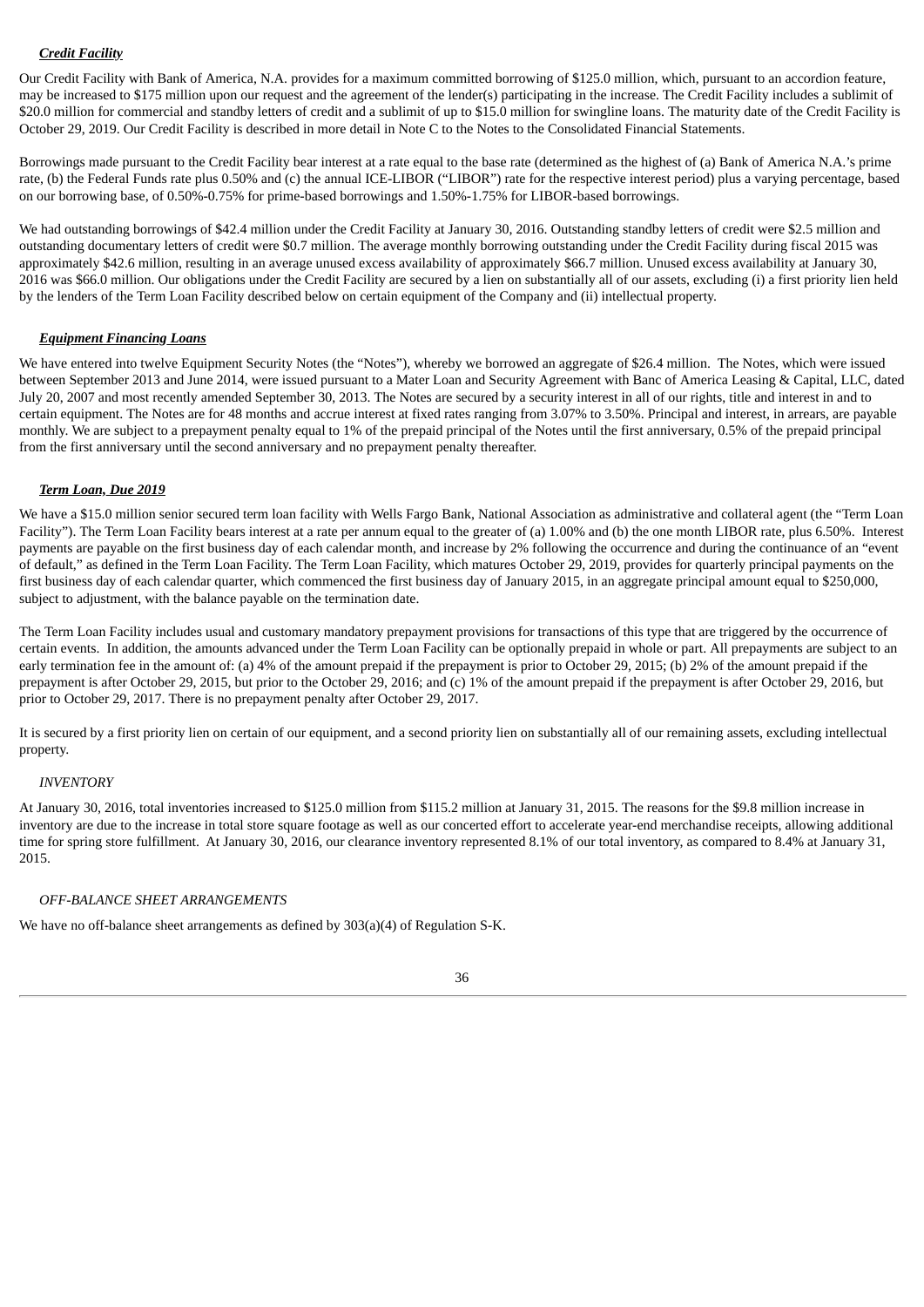# *CONTRACTUAL OBLIGATIONS*

The following table summarizes our contractual obligations at January 30, 2016, and the effect such obligations are expected to have on our liquidity and cash flows in future periods (Certain amounts in the following table do not foot due to rounding):

|                                          | Payments due by period |       |                  |      |              |               |              |      |                   |       |  |  |
|------------------------------------------|------------------------|-------|------------------|------|--------------|---------------|--------------|------|-------------------|-------|--|--|
| <b>Contractual Obligations</b>           |                        | Total | Less than 1 year |      | 1 to 3 years |               | 3 to 5 years |      | More than 5 years |       |  |  |
|                                          |                        |       |                  |      |              | (in millions) |              |      |                   |       |  |  |
| <b>Operating Leases</b> (1)              |                        | 322.8 |                  | 54.8 |              | 86.9          |              | 71.0 |                   | 110.1 |  |  |
| Long-Term Debt Obligations (2)           |                        | 30.5  |                  | 8.6  |              | 10.6          |              | 11.3 |                   |       |  |  |
| Non-merchandise Purchase Obligations (3) |                        | 0.5   |                  | 0.3  |              | 0.2           |              |      |                   |       |  |  |
| Merchandise Purchase Obligations (4)     |                        | 33.0  |                  | 10.5 |              | 22.5          |              |      |                   |       |  |  |
|                                          |                        |       |                  |      |              |               |              |      |                   |       |  |  |
| Total Commitments (5)                    |                        | 386.9 |                  | 74.3 |              | 120.2         |              | 82.3 |                   | 110.1 |  |  |

(1) Includes amounts due on our lease agreement for our corporate headquarters and distribution center and operating leases for all of our current store locations and certain equipment and auto leases.

(2) Includes principal payments on our outstanding secured notes and the corresponding estimated interest costs. At January 30, 2016, we had \$42.4 million outstanding under our credit facility, which is excluded from the above table.

(3) Non-merchandise Purchase Obligations includes amounts due pursuant to a procurement arrangement for capital purchases.

(4) Merchandise Purchase Obligations include amounts for which we are contractually committed to meet certain minimum purchases. These commitments are contingent on the supplier meeting its obligations under the contract. Excluded from Merchandise Purchase Obligations in the table above are our outstanding obligations pursuant to open purchase orders. At January 30, 2016, we had approximately \$70.2 million in open purchase orders. We estimate that approximately 95% of these purchase orders may be considered non-cancelable.

(5) At January 30, 2016, we had an unfunded Pension Obligation of \$4.9 million and SERP of \$0.7 million, which are not included in the table because of uncertainty over whether or when further contributions will be required.

#### *CAPITAL EXPENDITURES*

The following table sets forth the open stores and related square footage at January 30, 3016 and January 31, 2015, respectively:

|                               | At January 30, 2016 |                   | At January 31, 2015 |                   |  |
|-------------------------------|---------------------|-------------------|---------------------|-------------------|--|
| <b>Store Concept</b>          | Number of<br>Stores | Square<br>Footage | Number of<br>Stores | Square<br>Footage |  |
| (square footage in thousands) |                     |                   |                     |                   |  |
| DXL Retail                    | 166                 | 1,369             | 138                 | 1,179             |  |
| DXL Outlet                    | 9                   | 45                |                     | 12                |  |
| Casual Male XL Retail         | 125                 | 443               | 157                 | 557               |  |
| Casual Male XL Outlet         | 40                  | 126               | 48                  | 153               |  |
| <b>Rochester Clothing</b>     | 5                   | 51                | 8                   | 74                |  |
| <b>Total Stores</b>           | 345                 | 2.034             | 353                 | 1,975             |  |

Below is a summary of store openings and closings from January 31, 2015 to January 30, 2016:

| Number of Stores:              | DXL Retail | DXL Outlet | Casual Male<br>XL Retail | Casual Male<br>XL Outlet | Rochester<br>Clothing | <b>Total Stores</b> |
|--------------------------------|------------|------------|--------------------------|--------------------------|-----------------------|---------------------|
| At January 31, 2015            | 138        |            | 157                      | 48                       | U                     | 353                 |
| New stores $(1)$               |            |            |                          |                          |                       |                     |
| Replaced stores <sup>(2)</sup> | 29         |            | (29)                     |                          | (2)                   | (2)                 |
| Closed retail stores $(3)$     |            |            | 3)                       |                          |                       |                     |
| At January 30, 2016            | 166        |            | 125                      | 40                       |                       | 345                 |

(1) Represents stores opened in new markets.

(2) Represents the total number of DXL stores opened in existing markets with the corresponding total number of Casual Male XL stores and/or Rochester Clothing stores closed in such markets in connection with those DXL store openings. Also includes seven DXL outlet stores that replaced seven Casual Male XL outlets during fiscal 2015.

(3) Represents closed stores for which there were no corresponding openings of a DXL store in the same market. During the third quarter of fiscal 2015, we closed one DXL store.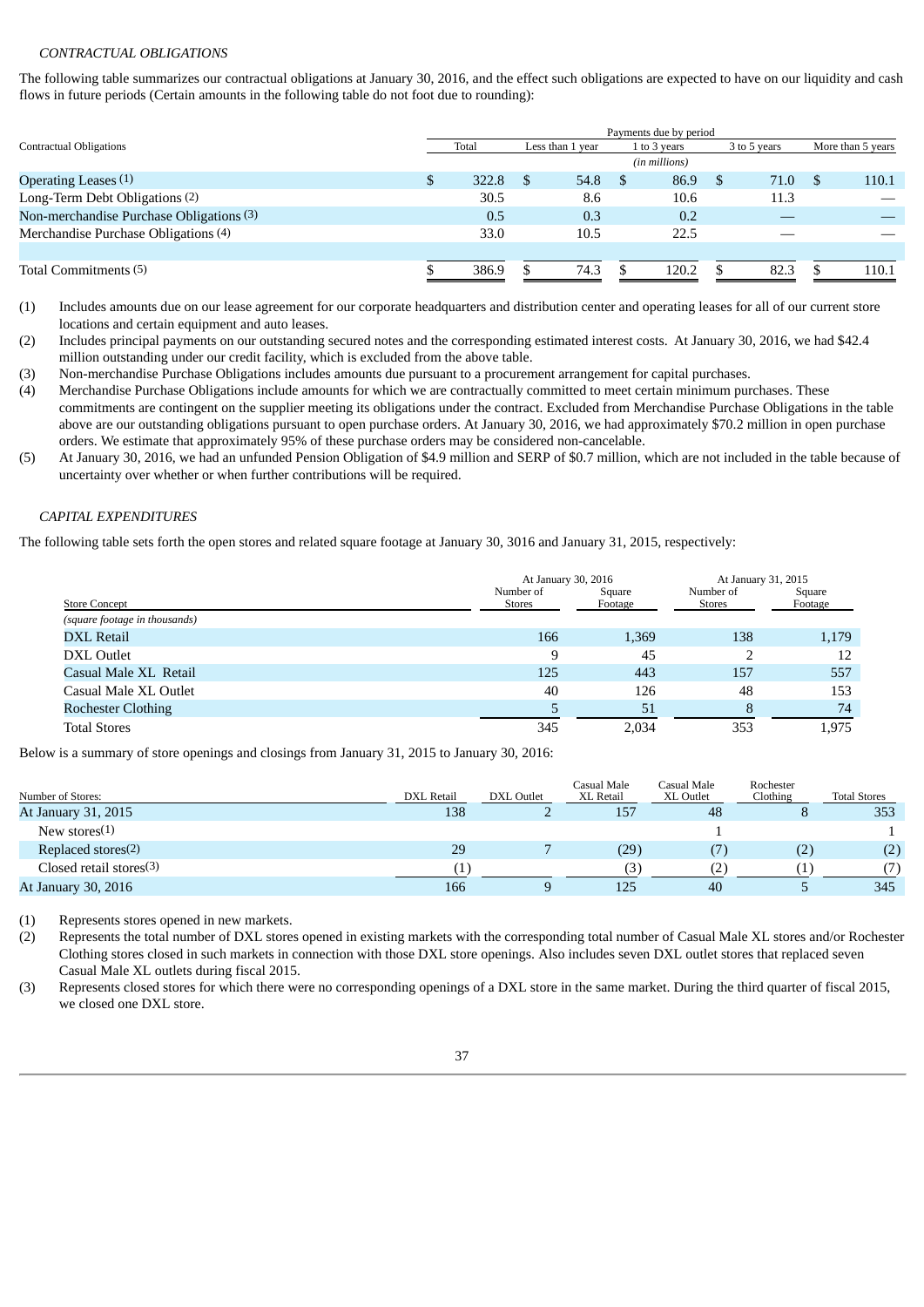Our capital expenditures for fiscal 2015 were \$33.4 million, as compared to \$40.9 million in fiscal 2014 and \$54.1 million in fiscal 2013. Approximately \$20.1 million related to the opening of 29 DXL stores, 7 DXL outlets and some costs for DXL stores that are currently under construction that will open in fiscal 2016. In addition, we spent approximately \$8.1 million in management information projects, which included continued enhancements for our ecommerce site, upgrades to our corporate systems and hardware for our DXL stores, with the remainder for general capital projects in our distribution center and corporate offices.

For fiscal 2016, our capital expenditures are expected to be approximately \$30.0 million and we expect to receive approximately \$7.0-\$8.0 million in tenant allowances to offset these expenditures. Our budget includes approximately \$20.6 million, excluding any allowance, related to the opening of 28 DXL retail stores and 3 DXL outlet stores, and approximately \$5.9 million for continued information technology projects. The remainder of the budget is for general overhead projects and improving our distribution center. In addition, we expect to close approximately 26 Casual Male XL stores and 3 Casual Male XL outlet stores, the majority of which are in connection with the opening of the DXL retail and outlet stores in the same geographic market.

# *CRITICAL ACCOUNTING POLICIES; USE OF ESTIMATES*

Our financial statements are based on the application of significant accounting policies, many of which require our management to make significant estimates and assumptions (see Note A to the Notes to the Consolidated Financial Statements). We believe that the following items involve some of the more critical judgments in the application of accounting policies that currently affect our financial condition and results of operations.

# *Stock-Based Compensation*

We measure compensation cost for all stock-based awards at fair value on date of grant and recognize compensation over the service period for awards expected to vest. The fair value of our stock options is determined using the Black-Scholes valuation model, which requires the input of subjective assumptions. These assumptions include estimating the length of time employees will retain their vested stock options before exercising them (the "expected term"), the estimated volatility of our common stock price over the expected term and the number of options that will ultimately not complete their vesting requirements ("forfeitures"). Changes in these subjective assumptions can materially affect the estimate of fair value of stock-based compensation and, consequently, the related amount recognized as an expense on the consolidated statements of operations. As required under the accounting rules, we review our valuation assumptions at each grant date and, as a result, we are likely to change our valuation assumptions used to value employee stock-based awards granted in future periods. The values derived from using the Black-Scholes model are recognized as expense over the service period, net of estimated forfeitures. Actual results, and future changes in estimates, may differ substantially from these current estimates. For performance-based awards, no compensation expense is recognized until the performance targets are deemed probable. At January 30, 2016, we have not recognized any expense on our outstanding performance-based awards under the Company's 2013-2016 LTIP because the performance targets are not deemed probable. For fiscal 2015, 2014 and 2013, we recognized total compensation expense of \$2.2 million, \$3.0 million and \$1.9 million, respectively.

# *Long-Term Incentive Plan*

Our 2016 Long-Term Incentive Wrap-Around Plan is a dollar-denominated performance-based incentive plan that is only effective if there is no vesting of the performance-based awards under the 2013-2016 LTIP, discussed above under Stock-Based Compensation. Any award earned under this plan will be paid 50% in cash and 50% in shares of restricted stock. The plan also provides for an opportunity to receive additional shares of restricted stock if the performance targets are achieved and the Company's closing stock is \$6.75 or higher on the day earnings for fiscal 2016 are publicly released. Our Company's performance against the performance targets are reviewed on a quarterly basis throughout the applicable performance period to assess whether an accrual is needed. In the fourth quarter of fiscal 2015, we accrued approximately \$1.4 million for our probable level of payout, on a pro-rata basis, of the performance targets under this plan. On a quarterly basis, we will update the accrual as needed, based on the updated probability of achieving the performance targets. No awards will be granted, however, until such performance targets are achieved and the Company's Compensation Committee of the Board of Directors reviews and approves such grants. See Note F to the Consolidated Financial Statements for a complete discussion of our 2016 Long-Term Incentive Wrap-Around Plan.

#### *Inventory*

We value inventory at the lower of cost or market, using a weighted-average cost method. We review our inventory to identify slow-moving and broken assortments. We use markdowns to clear merchandise and will record inventory reserves if the estimated future selling price is less than cost. In addition, an inventory shrink estimate is made each period that reduces the value of inventory for lost or stolen merchandise. We perform physical inventories throughout the year and adjust the shrink reserves accordingly.

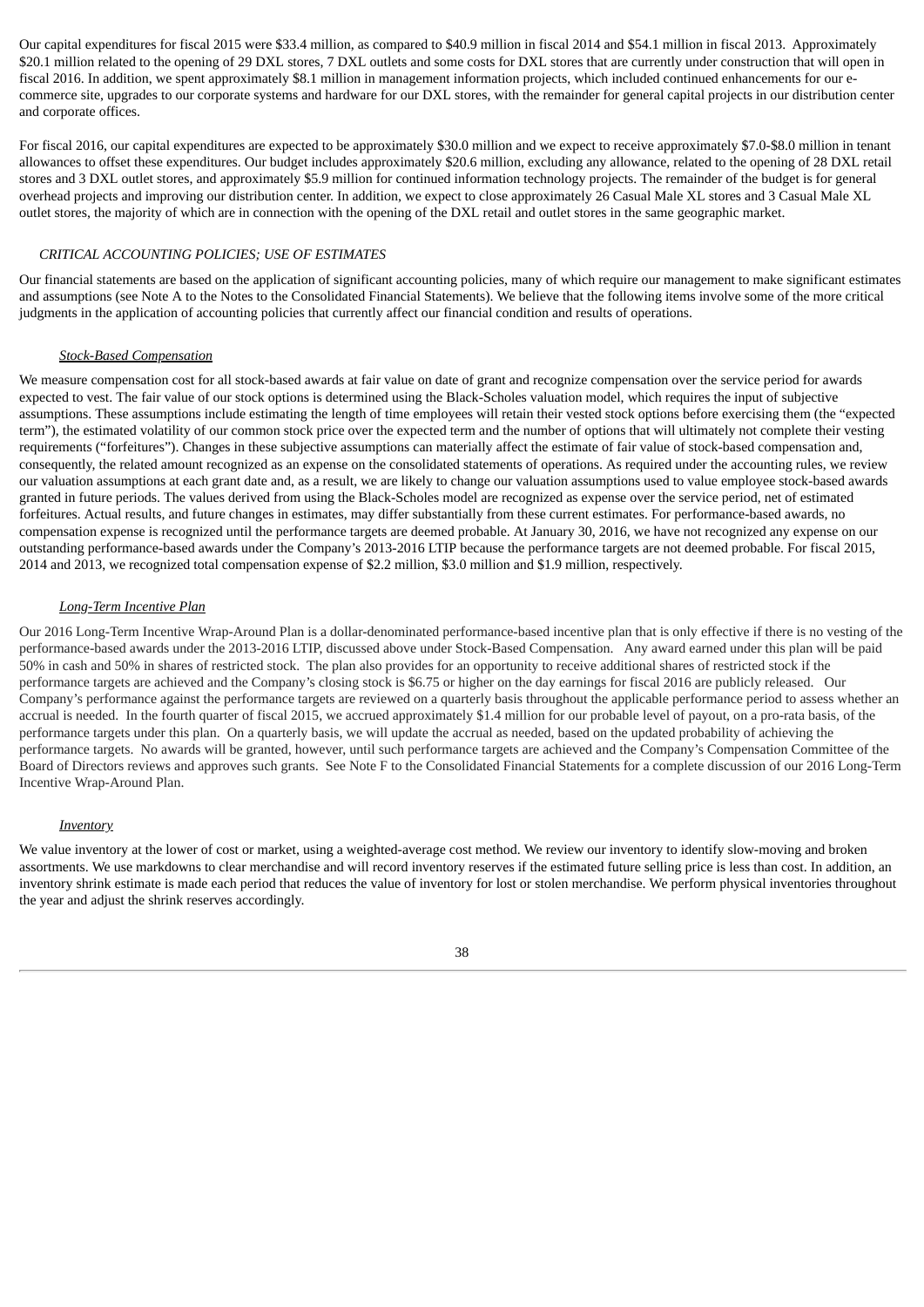# *Impairment of Long-Lived Assets*

We review our long-lived assets for impairment when indicators of impairment are present and the undiscounted cash flow estimated to be generated by those assets is less than the assets' carrying amount. We evaluate our long-lived assets for impairment at a store level for all our retail locations. If actual market conditions are less favorable than management's projections, future write-offs may be necessary.

For fiscal 2014 and fiscal 2013, we recorded impairment charges of \$0.3 million and \$1.5 million, respectively, to write-down property and equipment. The impairments related to stores with carrying values which exceeded fair value. There was no material impairment charge for long-lived assets in fiscal 2015.

# *Intangibles*

In accordance with ASC Topic 350, *Intangibles Goodwill and Other*, we evaluate our intangible assets with indefinite-lives at least annually for impairment by analyzing the estimated fair value.

In the fourth quarter of fiscal 2015, we performed our annual testing of our "Rochester" trademark for potential impairment. Utilizing an income approach with appropriate royalty rates applied, we concluded that the "Rochester" trademark, with a carrying value of \$1.5 million, was not impaired.

Based on the expected closure of our Casual Male XL retail stores, at January 28, 2012, our "Casual Male" trademark was reclassified as a definite-lived asset. The trademark is being amortized, on an accelerated basis, through fiscal 2018, its estimated useful life. At January 30, 2016, the carrying value of the "Casual Male" trademark was \$0.9 million.

#### *Deferred Taxes*

In accordance with ASC Topic 740, *Income Taxes*, on a quarterly basis, we evaluate the realizability of our deferred tax assets and, if needed, establish a valuation allowance against those assets if it is determined that it is more likely than not that the deferred tax assets will not be realized.

In the fourth quarter of fiscal 2013, we entered into a three-year cumulative loss position and based on forecasts at that time, we expected the cumulative three-year loss to increase as of the end of fiscal 2014. Management determined that this represented significant negative evidence at February 1, 2014. While we have projected that the Company will return to profitability, generate taxable income and ultimately emerge from a three-year cumulative loss, based on a consideration of all positive and negative evidence as of February 1, 2014, we established a full allowance against our net deferred tax assets. Based on actual results for fiscal 2015 and our forecast for fiscal 2016, we believe that a full allowance remains appropriate at this time.

# *RECENT ACCOUNTING PRONOUNCEMENTS*

We have reviewed accounting pronouncements and interpretations thereof that have effective dates during the periods reported and in future periods. We believe that the following impending standards may have an impact on our future filings. The applicability of any standard will be evaluated by us and is still subject to our review.

In May 2014, the FASB issued ASU 2014-09, "*Revenue from Contracts with Customers*," which supersedes the revenue recognition requirements in ASC 605, "*Revenue Recognition*," as well as various other sections of the ASC, such as, but not limited to, ASC 340-20, "*Other Assets and Deferred Costs - Capitalized Advertising Costs*". The core principle of ASU 2014-09 is that an entity should recognize revenue in a way that depicts the transfer of promised goods or services to customers in an amount that reflects the consideration to which the entity expects to be entitled in exchange for those goods or services. ASU 2014-09 also includes a cohesive set of disclosure requirements that would result in an entity providing users of financial statements with comprehensive information about the nature, amount, timing and uncertainty of revenue and cash flows arising from the entity's contracts with customers. In August 2015, the FASB issued ASU 2015-14, "*Revenue from Contracts with Customers (Topic 606),* to defer the effective date of ASU 2014-09 by one year. ASU 2014-09 will be effective for fiscal years, and interim periods within those years, beginning after December 15, 2017, and is to be applied either retrospectively to each prior reporting period presented or with the cumulative effect recognized at the date of initial adoption as an adjustment to the opening balance of retained earnings (or other appropriate components of equity or net assets on the balance sheet). Early adoption is permitted after December 15, 2016. We do not believe that there will be any material impact of ASU 2014-09 on our Consolidated Financial Statements upon adoption.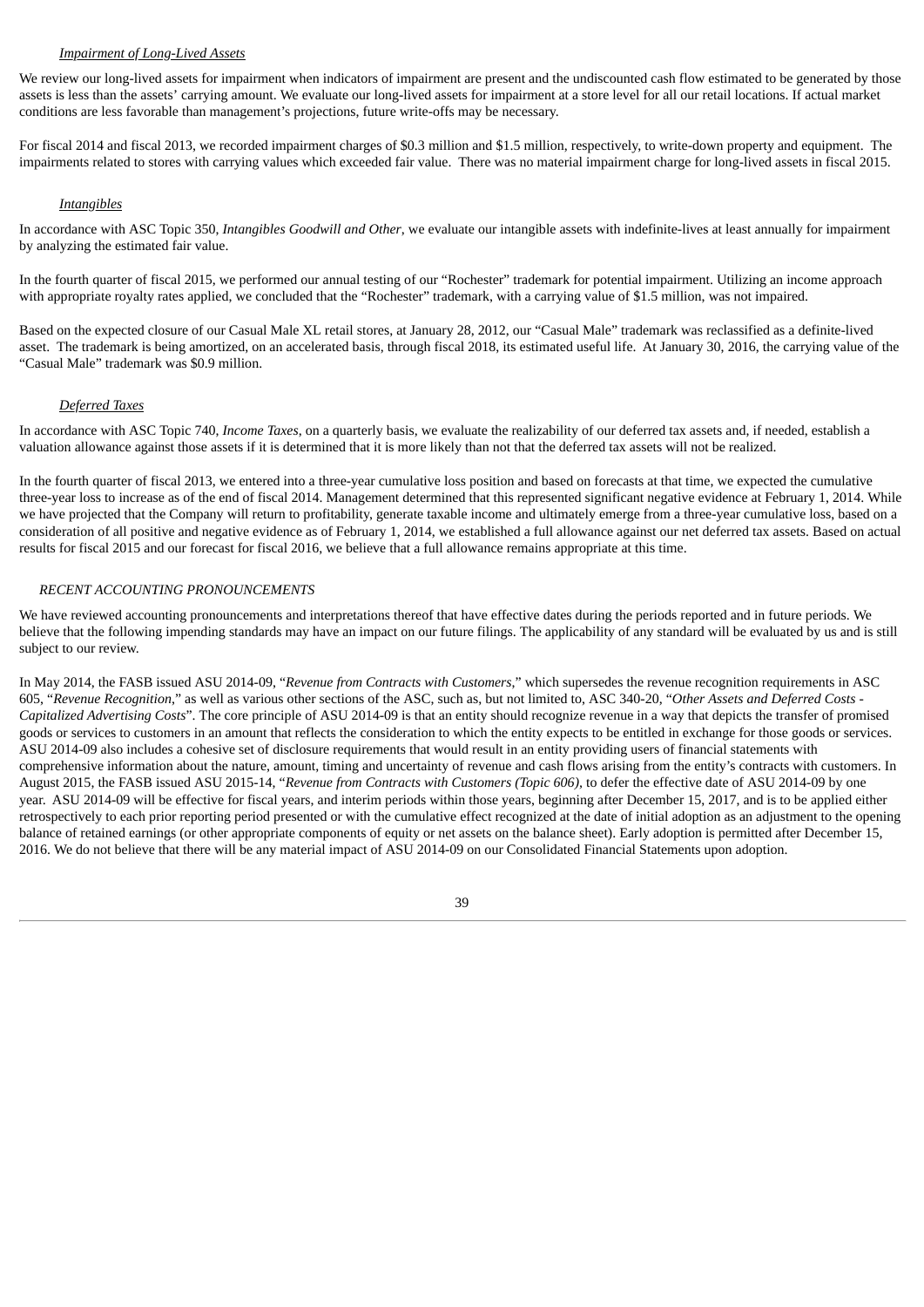In June 2014, the FASB issued ASU 2014-12, "Accounting for Share-Based Payments When the Terms of an Award Provide That a Performance Target *Could be Achieved after the Requisite Service Period".* ASU 2014-12 affects entities that grant their employees share-based payments in which terms of the award provide that a performance target that affects vesting could be achieved after the requisite service period. The amendments in ASU 2014-12 require that a performance target that affects vesting and that could be achieved after the requisite service period be treated as a performance condition. As such, the performance target should not be reflected in estimating the grant-date fair value of the award. ASU 2014-12 is effective for annual reporting periods beginning after December 15, 2015, including interim periods within that reporting period, with earlier adoption permitted. We do not believe that there will be any material impact of ASU 2014-12 on our Consolidated Financial Statements upon adoption.

In January 2015, the FASB issued ASU 2015-01, "*Income Statement - Extraordinary and Unusual Items (Subtopic 225-20)".* ASU 2015-01 eliminates the concept of extraordinary items from GAAP, which requires an entity to separately classify, present, and disclose extraordinary events and transactions. ASU 2015-01 is effective for annual reporting periods beginning after December 15, 2015, and for annual periods and interim periods thereafter. Early application is permitted. The adoption of ASU 2015-01 is not expected to have an impact on our financial position or results of operations.

In May 2015, the FASB issued ASU 2015-05, "Intangibles - Goodwill and Other - Internal - Use Software (Subtopic 350-40): Customer's Accounting for *Fees Paid in a Cloud Computing Arrangement".* ASU 2015-05 provides accounting guidance on how customers should treat cloud computing arrangements. If a cloud computing arrangement includes a software license, then the customer should account for the software license element of the arrangement consistent with the acquisition of other software licenses. If a cloud computing arrangement does not include a software license, the customer should account for the arrangement as a service contract. ASU 2015-05 is effective for annual reporting periods beginning after December 15, 2015 and interim periods within those reporting periods. An entity can elect to adopt the amendments either (1) prospectively to all arrangements entered into or materially modified after the effective date or (2) retrospectively. The adoption of ASU 2015-05 is not expected to have a material impact on our financial position or results of operations.

In July 2015, the FASB issued ASU 2015-11, "*Inventory (Topic 330): Simplifying the Measurement of Inventory,*" which applies to inventory that is measured using first-in, first-out ("FIFO") or average cost. Under the updated guidance, an entity should measure inventory that is within scope at the lower of cost and net realizable value, which is the estimated selling price in the ordinary course of business, less reasonably predictable costs of completion, disposal and transportation. This is a change from previous measurement of lower of cost or market, where market could be replacement cost, net realizable value, or net realizable value less an approximately normal profit margin. This ASU is effective for annual and interim periods beginning after December 15, 2016, and should be applied prospectively with early adoption permitted at the beginning of an interim or annual reporting period. We are currently evaluating the impact the pronouncement will have on our financial position but do not expect that there will be any material impact of ASU 2015-11 on our Consolidated Financial Statements upon adoption.

In September 2015, the FASB issued ASU 2015-16, "*Business Combinations (Topic 805)*," which simplified the accounting for measurement-period adjustments. The guidance requires a company to recognize adjustments to provisional amounts that are identified in the measurement period in the reporting period in which the adjustment amounts are determined. Any effect on earnings or changes in depreciation, amortization, or other income effects, as a result of the change in provisional amounts, will be recorded as if the accounting had been completed at the acquisition date. The portion of the amount that would have been recorded in previous reporting periods if the adjustment to the provisional amounts had been recognized will be separately presented on the face of the income statement or disclosed in the notes. The ASU is effective for annual and interim periods beginning after December 31, 2015, and should be applied prospectively to adjustments to provisional amounts, with early adoption permitted. We are currently evaluating the impact the pronouncement will have on our financial position but do not expect that there will be any material impact of ASU 2015-16 on our Consolidated Financial Statements upon adoption.

In February 2016, the FASB issued ASU 2016-02, "*Leases (Topic 842)*," which will require an entity to recognize lease assets and lease liabilities on its balance sheet and will increase disclosure requirements on its leasing arrangements. The guidance requires a lessee to recognize in its statement of financial position a liability to make lease payments (the lease liability) and the right-of-use asset presenting its right to use the underlying asset for the lease term (the lease asset). When measuring assets and liabilities arising from a lease, a lessee (and a lessor) will include payments to be made in optional periods only if the lessee is reasonably certain to exercise an option to extend the lease or not to exercise an option to terminate the lease. Similarly, optional payments to purchase the underlying asset will be included in the measurement of lease assets and lease liabilities only if the lessee is reasonably certain to exercise that purchase option. The ASU is effective for annual periods beginning after December 15, 2018, and interim periods therein. Early adoption is permitted. In the financial statements in which the ASU is first applied, leases shall be measured and recognized at the beginning of the earliest comparative period presented with an adjustment to equity. Practical expedients are available for election as a package and if applied consistently to all leases. We are currently evaluating the impact the pronouncement will have our Consolidated Financial Statements and related disclosures.

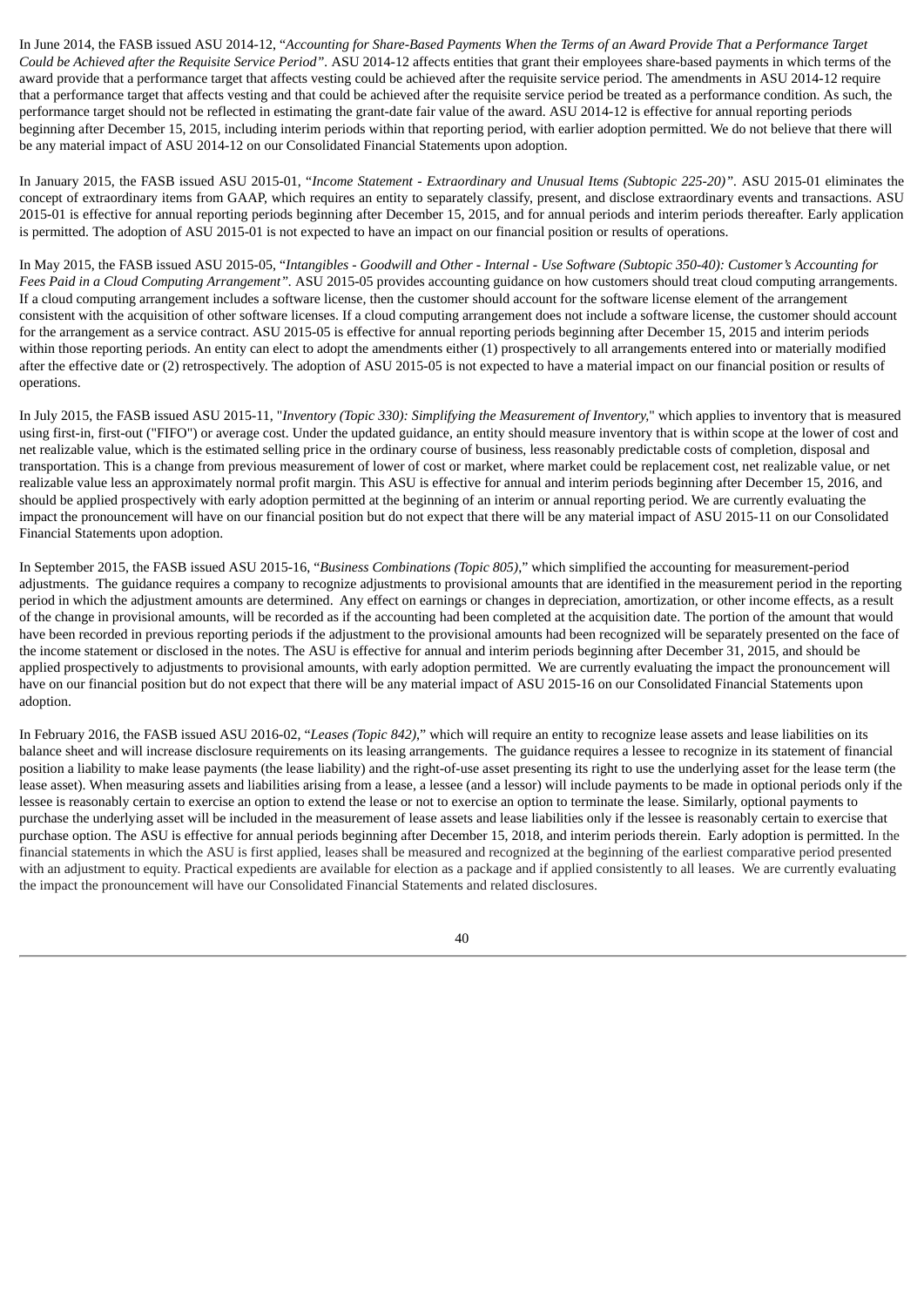# *EFFECTS OF INFLATION*

Although our operations are influenced by general economic trends, we do not believe that inflation has had a material effect on the results of our operations in the last three fiscal years.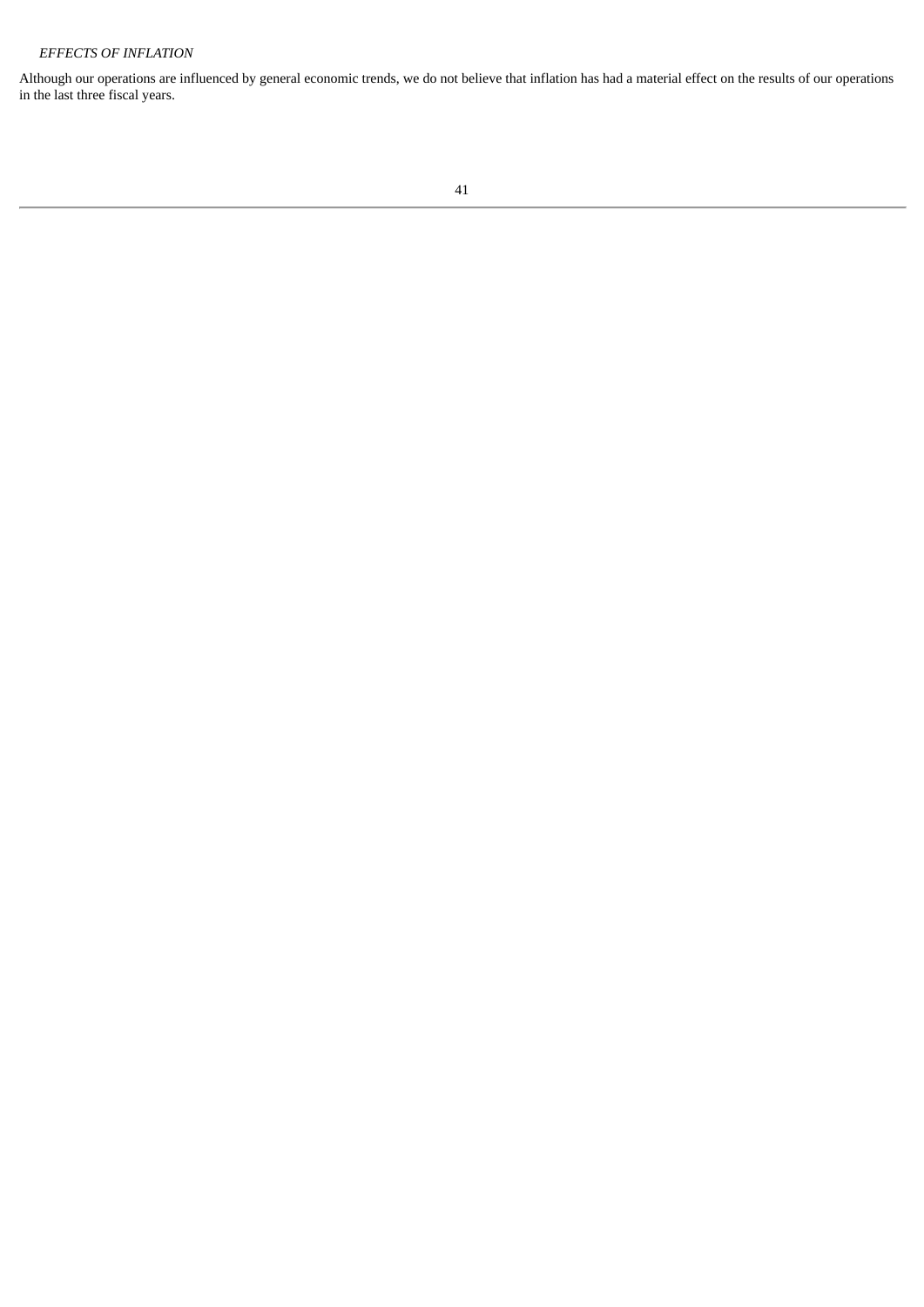#### **Item 7A.** *Quantitative and Qualitative Disclosures About Market Risk*

In the normal course of business, our financial position and results of operations are routinely subject to a variety of risks, including market risk associated with interest rate movements on borrowings and foreign currency fluctuations. We regularly assess these risks and have established policies and business practices to protect against the adverse effects of these and other potential exposures.

# Interest Rates

We utilize cash from our Credit Facility to fund our working capital needs. Our Credit Facility is not used for trading or speculative purposes. In addition, we have available letters of credit as sources of financing for our working capital requirements. Borrowings under the Credit Facility, which expires October 29, 2019, bear interest at variable rates based on Bank of America's prime rate or LIBOR. At January 30, 2016, we had outstanding borrowings of approximately \$42.4 million, of which approximately \$35.0 million were in LIBOR-based contracts with an interest rate of approximately 1.92%. The remainder were prime-based borrowings, with a rate of 4.00%. We also have a term loan, with an outstanding balance of \$13.8 million at January 30, 2016, which bears interest at a variable rate based on one-month LIBOR rates plus 6.5%.

Based upon a sensitivity analysis as of January 30, 2016, assuming average outstanding borrowings during fiscal 2015 of \$42.6 million under our Credit Facility and an average outstanding balance under our term loan of \$14.2 million outstanding under our term loan, a 50 basis point increase in interest rates would have increased interest expense by approximately \$0.3 million on an annualized basis.

# Foreign Currency

Our Rochester Clothing store located in London, England conducts business in British pounds. If the value of the British pound against the U.S. dollar weakens, the revenues and earnings of this store will be reduced when they are translated or remeasured to U.S. dollars. Also, the value of these assets to U.S. dollars may decline. As of January 30, 2016 sales from our London Rochester Clothing store were immaterial to consolidated sales. As such, we believe that movement in foreign currency exchange rates will not have a material adverse effect on our financial position or results of operations.

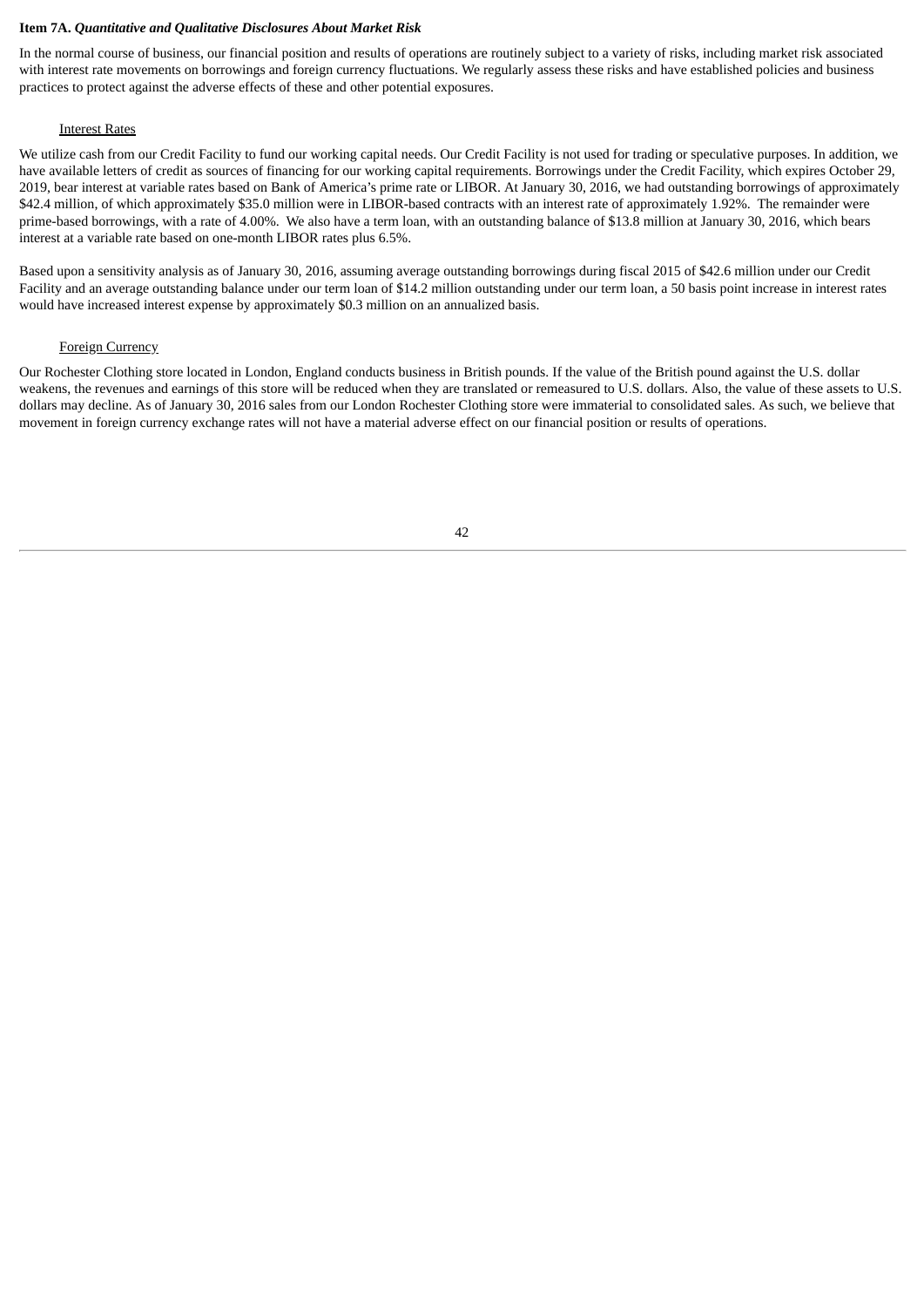# **DESTINATION XL GROUP, INC.**

# **INDEX TO CONSOLIDATED FINANCIAL STATEMENTS**

| Report of Independent Registered Public Accounting Firm                                                                                          | <b>Page</b><br>44 |
|--------------------------------------------------------------------------------------------------------------------------------------------------|-------------------|
| Consolidated Financial Statements:                                                                                                               |                   |
| Consolidated Balance Sheets at January 30, 2016 and January 31, 2015                                                                             | 45                |
| Consolidated Statements of Operations for the Fiscal Years Ended January 30, 2016, January 31, 2015 and February 1, 2014                         | 46                |
| Consolidated Statements of Comprehensive Income (Loss) for the Fiscal Years Ended January 30, 2016, January 31, 2015 and February 1,<br>2014     | 47                |
| Consolidated Statements of Changes in Stockholders' Equity for the Fiscal Years Ended January 30, 2016, January 31, 2015 and February 1,<br>2014 | 48                |
| Consolidated Statements of Cash Flows for the Fiscal Years Ended January 30, 2016, January 31, 2015 and February 1, 2014                         | 49                |
| <b>Notes to Consolidated Financial Statements</b>                                                                                                | 50                |
|                                                                                                                                                  |                   |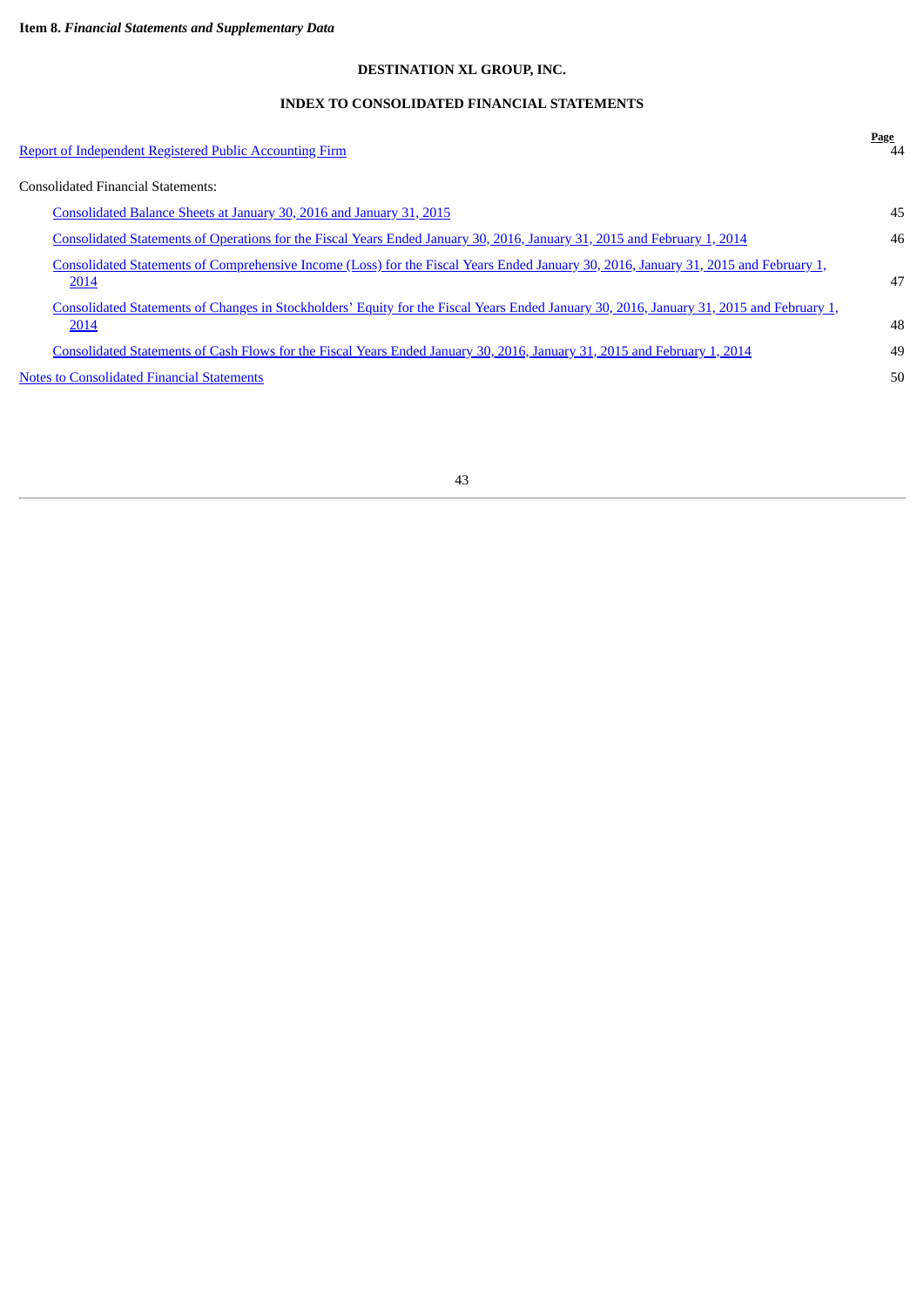# **REPORT OF INDEPENDENT REGISTERED PUBLIC ACCOUNTING FIRM**

<span id="page-43-0"></span>The Board of Directors and Shareholders Destination XL Group, Inc.

We have audited the accompanying consolidated balance sheets of Destination XL Group, Inc. and subsidiaries (the Company) as of January 30, 2016 and January 31, 2015, and the related consolidated statements of operations, comprehensive income (loss), changes in stockholders' equity, and cash flows for each of the years in the three-year period ended January 30, 2016. These consolidated financial statements are the responsibility of the Company's management. Our responsibility is to express an opinion on these consolidated financial statements based on our audits.

We conducted our audits in accordance with the standards of the Public Company Accounting Oversight Board (United States). Those standards require that we plan and perform the audit to obtain reasonable assurance about whether the financial statements are free of material misstatement. An audit includes examining, on a test basis, evidence supporting the amounts and disclosures in the financial statements. An audit also includes assessing the accounting principles used and significant estimates made by management, as well as evaluating the overall financial statement presentation. We believe that our audits provide a reasonable basis for our opinion.

In our opinion, the consolidated financial statements referred to above present fairly, in all material respects, the financial position of Destination XL Group, Inc. and subsidiaries as of January 30, 2016 and January 31, 2015, and the results of their operations and their cash flows for each of the years in the threeyear period ended January 30, 2016, in conformity with U.S. generally accepted accounting principles.

We also have audited, in accordance with the standards of the Public Company Accounting Oversight Board (United States), Destination XL Group, Inc.'s internal control over financial reporting as of January 30, 2016, based on criteria established in *Internal Control—Integrated Framework (2013)* issued by the Committee of Sponsoring Organizations of the Treadway Commission (COSO), and our report dated March 18, 2016 expressed an unqualified opinion on the effectiveness of the Company's internal control over financial reporting.

/s/ KPMG LLP

Boston, Massachusetts March 18, 2016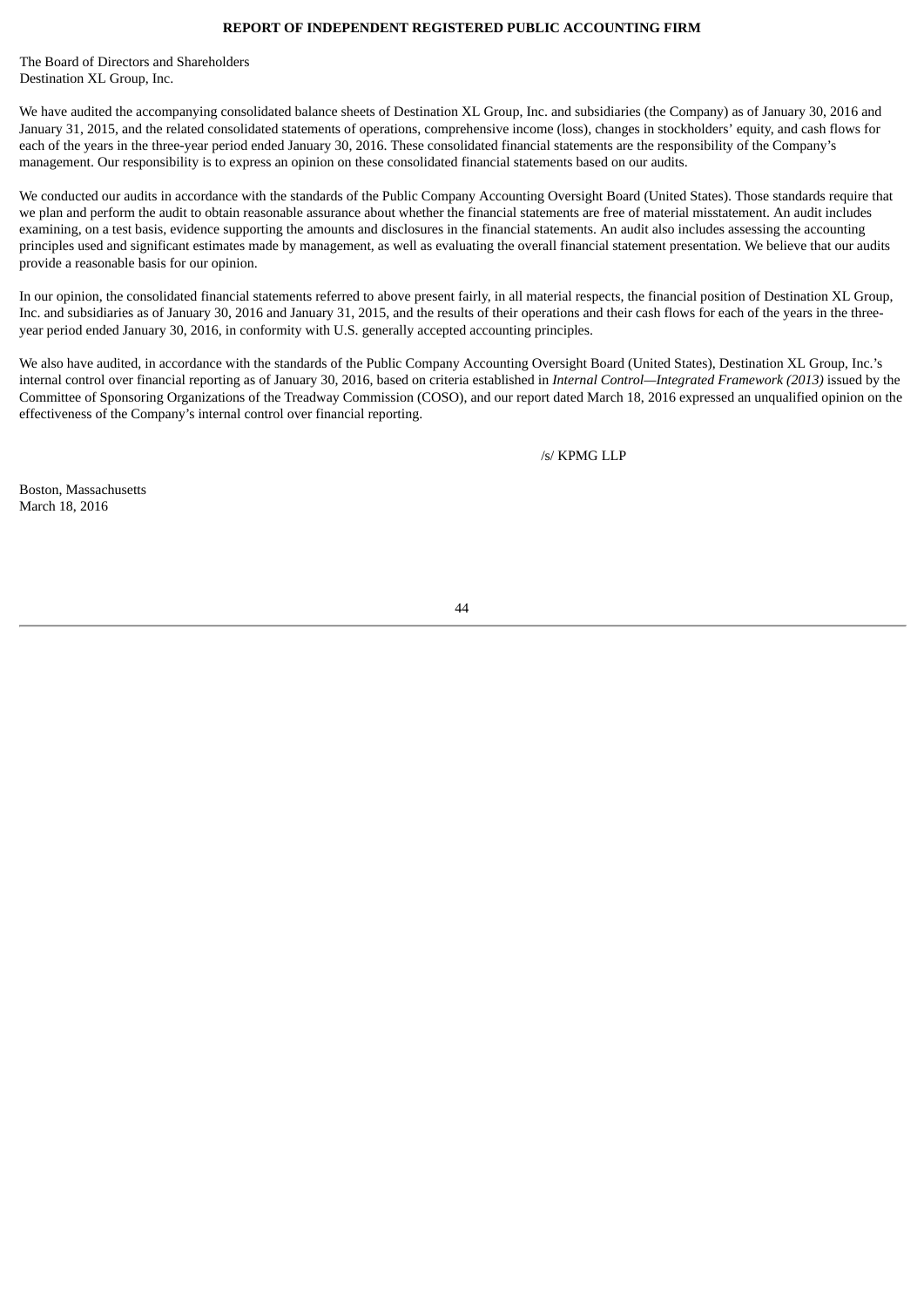# **DESTINATION XL GROUP, INC. CONSOLIDATED BALANCE SHEETS January 30, 2016 and January 31, 2015 (In thousands, except share data)**

<span id="page-44-0"></span>

|                                                                                    |             | January 30, 2016<br>(Fiscal 2015) | January 31, 2015<br>(Fiscal 2014) |           |  |
|------------------------------------------------------------------------------------|-------------|-----------------------------------|-----------------------------------|-----------|--|
| <b>ASSETS</b>                                                                      |             |                                   |                                   |           |  |
| Current assets:                                                                    |             |                                   |                                   |           |  |
| Cash and cash equivalents                                                          | \$          | 5,170                             | \$                                | 4,586     |  |
| Accounts receivable                                                                |             | 4,721                             |                                   | 3,619     |  |
| Inventories                                                                        |             | 125,014                           |                                   | 115,220   |  |
| Prepaid expenses and other current assets                                          |             | 8,254                             |                                   | 8,913     |  |
| Total current assets                                                               |             | 143,159                           |                                   | 132,338   |  |
| Property and equipment, net of accumulated depreciation and amortization           |             | 124,962                           |                                   | 120,328   |  |
| Other assets:                                                                      |             |                                   |                                   |           |  |
| Intangible assets                                                                  |             | 2,669                             |                                   | 3,308     |  |
| Other assets                                                                       |             | 3,557                             |                                   | 3,907     |  |
| <b>Total assets</b>                                                                | \$          | 274,347                           | \$                                | 259,881   |  |
|                                                                                    |             |                                   |                                   |           |  |
| LIABILITIES AND STOCKHOLDERS' EQUITY                                               |             |                                   |                                   |           |  |
| <b>Current liabilities:</b>                                                        |             |                                   |                                   |           |  |
| Current portion of long-term debt                                                  | \$          | 7,155                             | \$                                | 7,335     |  |
| Current portion of deferred gain on sale-leaseback                                 |             | 1,465                             |                                   | 1,465     |  |
| Accounts payable                                                                   |             | 30,684                            |                                   | 29,979    |  |
| Accrued expenses and other current liabilities                                     |             | 33,778                            |                                   | 31,972    |  |
| Borrowings under credit facility                                                   |             | 41,984                            |                                   | 18,817    |  |
| <b>Total current liabilities</b>                                                   |             | 115,066                           |                                   | 89,568    |  |
| Long-term liabilities:                                                             |             |                                   |                                   |           |  |
| Long-term debt, net of current portion                                             |             | 19,003                            |                                   | 26,171    |  |
| Deferred rent and lease incentives                                                 |             | 30,934                            |                                   | 28,850    |  |
| Deferred gain on sale-leaseback, net of current portion                            |             | 13,189                            |                                   | 14,654    |  |
| Deferred tax liability                                                             |             | 196                               |                                   | 91        |  |
| Other long-term liabilities                                                        |             | 7,555                             |                                   | 8,157     |  |
| Total long-term liabilities                                                        |             | 70,877                            |                                   | 77,923    |  |
| Commitments and contingencies                                                      |             |                                   |                                   |           |  |
|                                                                                    |             |                                   |                                   |           |  |
| Stockholders' equity:                                                              |             |                                   |                                   |           |  |
| Preferred stock, \$0.01 par value, 1,000,000 shares authorized, none issued        |             |                                   |                                   |           |  |
| Common stock, \$0.01 par value, 100,000,000 shares authorized, 61,692,285 and      |             |                                   |                                   |           |  |
| 61,560,544 shares issued at January 30, 2016 and January 31, 2015, respectively    |             | 617                               |                                   | 616       |  |
| Additional paid-in capital                                                         |             | 302,727                           |                                   | 299,892   |  |
| Treasury stock at cost, 10,877,439 shares at January 30, 2016 and January 31, 2015 |             | (87, 977)                         |                                   | (87, 977) |  |
| Accumulated deficit                                                                |             | (120, 311)                        |                                   | (111,903) |  |
| Accumulated other comprehensive loss                                               |             | (6,652)                           |                                   | (8,238)   |  |
| Total stockholders' equity                                                         |             | 88,404                            |                                   | 92,390    |  |
| Total liabilities and stockholders' equity                                         | $\mathbb S$ | 274,347                           | \$                                | 259,881   |  |

*The accompanying notes are an integral part of the consolidated financial statements.*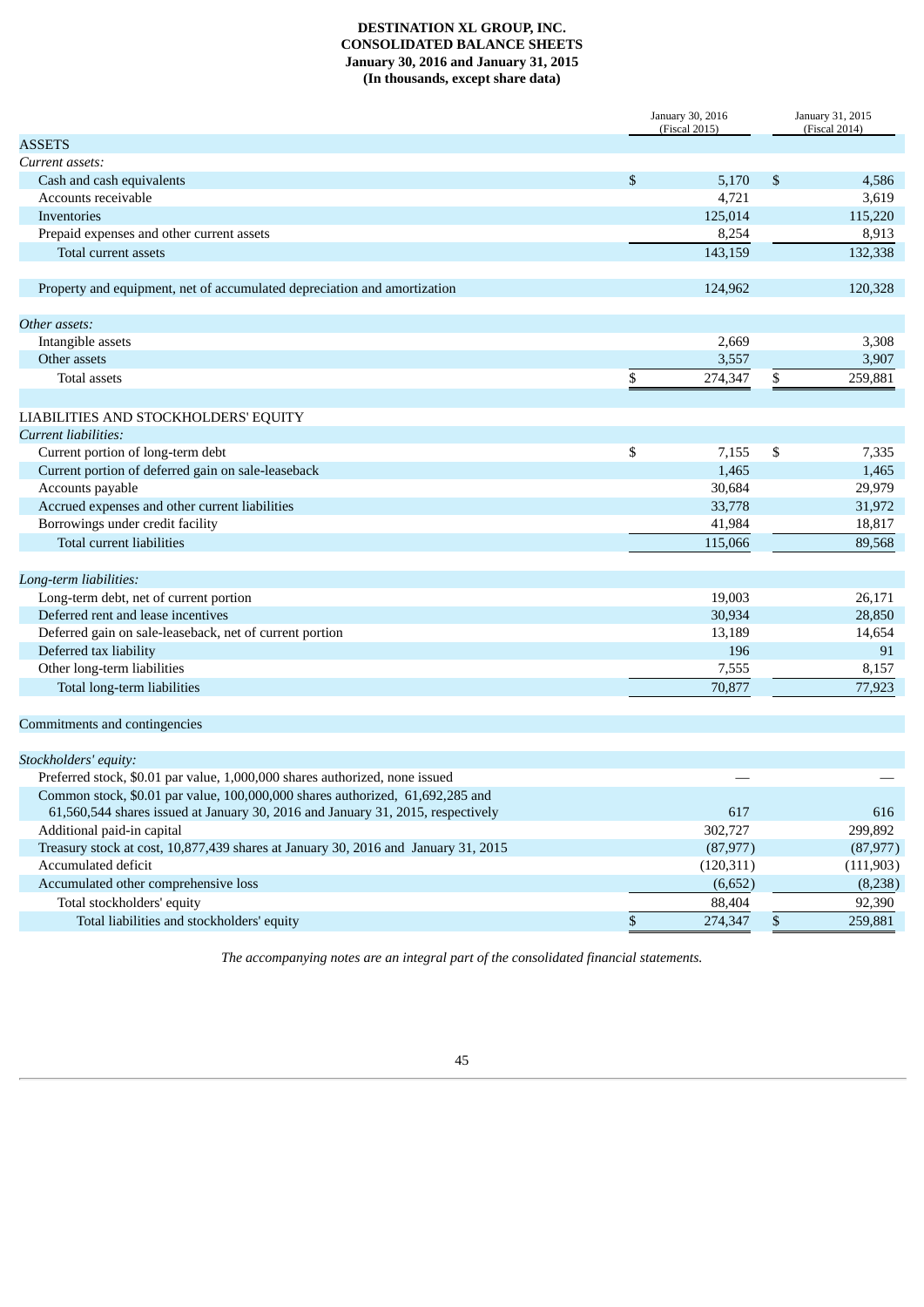# **DESTINATION XL GROUP, INC. CONSOLIDATED STATEMENTS OF OPERATIONS For the fiscal years ended January 30, 2016, January 31, 2015 and February 1, 2014 (In thousands, except per share data)**

<span id="page-45-0"></span>

|                                                                   | January 30, 2016<br>(Fiscal 2015) | January 31, 2015<br>(Fiscal 2014) |           |            | February 1, 2014<br>(Fiscal 2013) |
|-------------------------------------------------------------------|-----------------------------------|-----------------------------------|-----------|------------|-----------------------------------|
| <b>Sales</b>                                                      | \$<br>442,221                     | $\mathbb{S}$                      | 414,020   | $\sqrt{2}$ | 386,495                           |
| Cost of goods sold including occupancy costs                      | 238,382                           |                                   | 224,006   |            | 210,139                           |
| Gross profit                                                      | 203,839                           |                                   | 190,014   |            | 176,356                           |
| Expenses:                                                         |                                   |                                   |           |            |                                   |
| Selling, general and administrative                               | 180,570                           |                                   | 174,814   |            | 169,062                           |
| Depreciation and amortization                                     | 28,359                            |                                   | 24,002    |            | 20,841                            |
| Total expenses                                                    | 208,929                           |                                   | 198,816   |            | 189,903                           |
| <b>Operating loss</b>                                             | (5,090)                           |                                   | (8,802)   |            | (13, 547)                         |
| Interest expense, net                                             | (3,058)                           |                                   | (2, 132)  |            | (1,046)                           |
| Loss from continuing operations before provision for income taxes | (8, 148)                          |                                   | (10, 934) |            | (14, 593)                         |
| Provision for income taxes                                        | 260                               |                                   | 243       |            | 45,661                            |
| Loss from continuing operations                                   | (8, 408)                          |                                   | (11, 177) |            | (60, 254)                         |
| Income (loss) from discontinued operations, net of taxes          |                                   |                                   | (1,118)   |            | 468                               |
| Net loss                                                          | \$<br>(8, 408)                    | \$                                | (12, 295) | \$         | (59,786)                          |
|                                                                   |                                   |                                   |           |            |                                   |
| Net loss per share - basic and diluted:                           |                                   |                                   |           |            |                                   |
| Loss from continuing operations                                   | \$<br>(0.17)                      | \$                                | (0.23)    | \$         | (1.24)                            |
| Income (loss) from discontinued operations                        | \$<br>0.00                        | \$                                | (0.02)    | $\sqrt{3}$ | 0.01                              |
| Net loss per share - basic and diluted                            | \$<br>(0.17)                      | \$                                | (0.25)    | \$         | (1.23)                            |
| Weighted-average number of common shares outstanding:             |                                   |                                   |           |            |                                   |
| <b>Basic</b>                                                      | 49,089                            |                                   | 48,740    |            | 48,473                            |
| Diluted                                                           | 49,089                            |                                   | 48,740    |            | 48,473                            |

*The accompanying notes are an integral part of the consolidated financial statements.*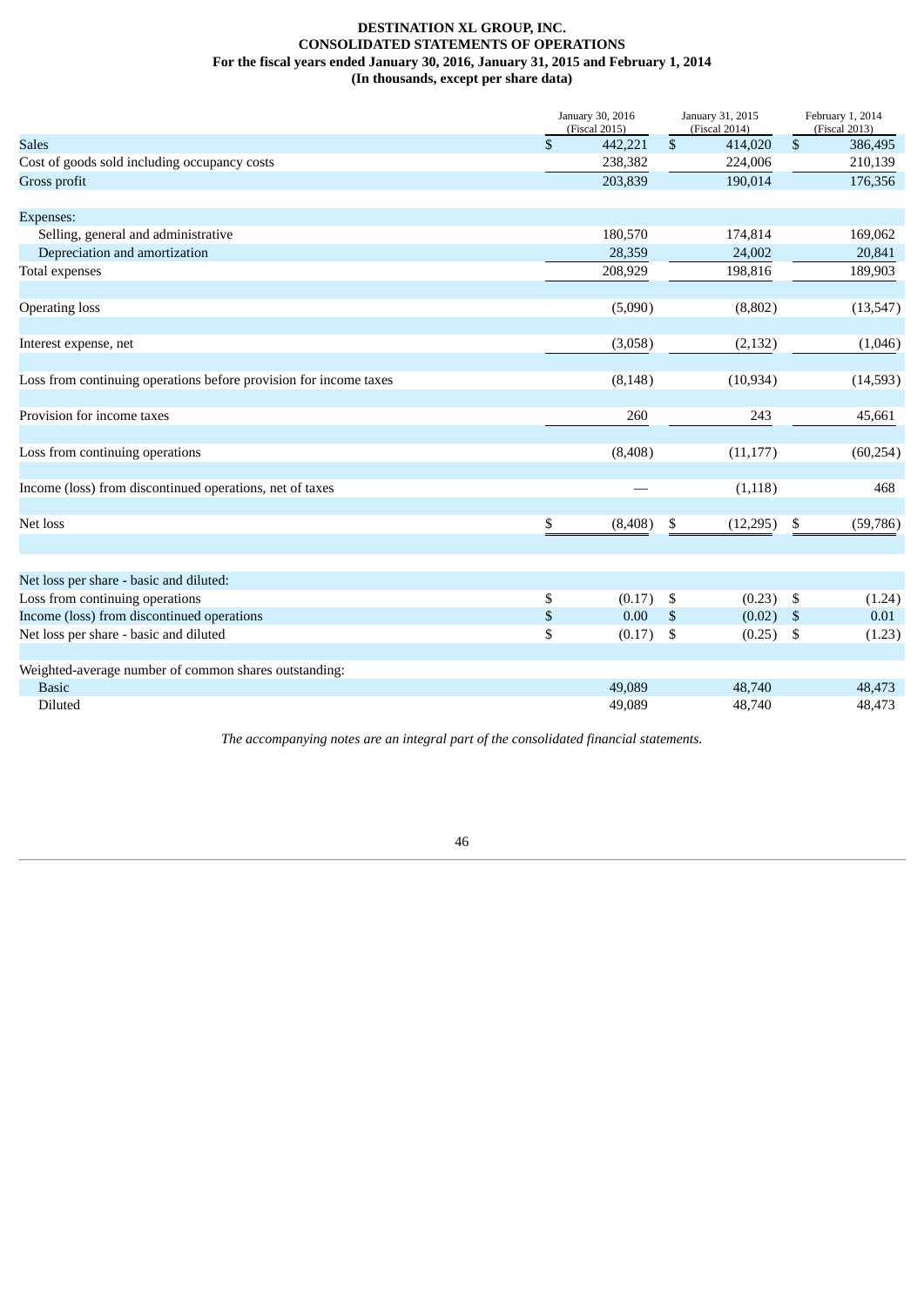# **DESTINATION XL GROUP, INC. CONSOLIDATED STATEMENTS OF COMPREHENSIVE INCOME (LOSS) For the fiscal years ended January 30, 2016, January 31, 2015 and February 1, 2014 (In thousands)**

<span id="page-46-0"></span>

|                                                                     | January 30, 2016<br>(Fiscal 2015) |          |  | January 31, 2015<br>(Fiscal 2014) | February 1, 2014<br>(Fiscal 2013) |           |
|---------------------------------------------------------------------|-----------------------------------|----------|--|-----------------------------------|-----------------------------------|-----------|
| Net loss                                                            |                                   | (8, 408) |  | (12,295)                          |                                   | (59,786)  |
|                                                                     |                                   |          |  |                                   |                                   |           |
| Other comprehensive income (loss) before taxes:                     |                                   |          |  |                                   |                                   |           |
| Foreign currency translation                                        |                                   | (96)     |  | (430)                             |                                   | (280)     |
| Pension plan                                                        |                                   | 1,682    |  | (3,248)                           |                                   | 1,281     |
| Other comprehensive income (loss) before taxes                      |                                   | 1,586    |  | (3,678)                           |                                   | 1,001     |
| Tax provision related to items of other comprehensive income (loss) |                                   | –        |  |                                   |                                   |           |
| Other comprehensive income (loss), net of tax                       |                                   | 1,586    |  | (3,678)                           |                                   | 1,001     |
| Comprehensive loss                                                  |                                   | (6,822)  |  | (15, 973)                         |                                   | (58, 785) |

*The accompanying notes are an integral part of the consolidated financial statements.*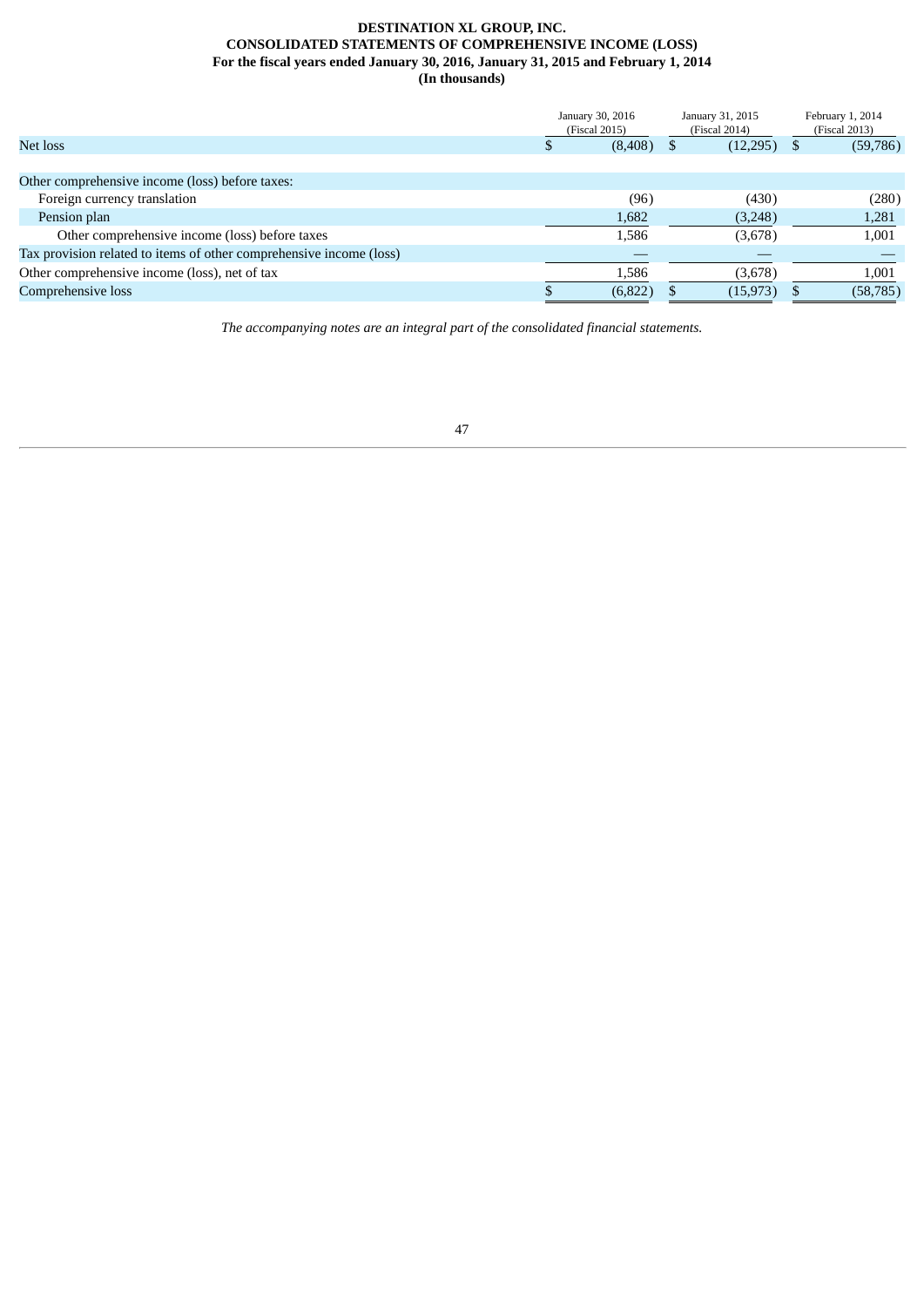# **DESTINATION XL GROUP, INC. CONSOLIDATED STATEMENTS OF CHANGES IN STOCKHOLDERS' EQUITY For the fiscal years ended January 30, 2016, January 31, 2015 and February 1, 2014 (In thousands)**

<span id="page-47-0"></span>

|                                                          | Common Stock<br><b>Shares</b> | Amounts      | Additional<br>Paid-in<br>Capital | <b>Treasury Stock</b><br><b>Shares</b> | Amounts     | Accumulated<br>Deficit  |                | Accumulated<br>Other<br>Comprehensive<br>Income (Loss) | Total                 |
|----------------------------------------------------------|-------------------------------|--------------|----------------------------------|----------------------------------------|-------------|-------------------------|----------------|--------------------------------------------------------|-----------------------|
| Balance at February 2, 2013                              | 59,477                        | \$<br>595    | \$293,977                        | (10, 877)                              | \$ (87,977) | \$ (39,822)             | \$             | (5,561)                                                | \$161,212             |
| Stock compensation expense                               |                               |              | 1,893                            |                                        |             |                         |                |                                                        | 1,893                 |
| Exercises under option program                           | 106                           | $\mathbf{1}$ | 394                              |                                        |             |                         |                |                                                        | 395                   |
| Issuances of restricted stock, net of                    |                               |              |                                  |                                        |             |                         |                |                                                        |                       |
| cancellations                                            | 1,846                         | 18           | (18)                             |                                        |             |                         |                |                                                        |                       |
| Board of Directors compensation                          | 44                            | $\mathbf{1}$ | 255                              |                                        |             |                         |                |                                                        | 256                   |
| Accumulated other comprehensive                          |                               |              |                                  |                                        |             |                         |                |                                                        |                       |
| income (loss):                                           |                               |              |                                  |                                        |             |                         |                |                                                        |                       |
| Unrecognized gain associated with<br><b>Pension Plan</b> |                               |              |                                  |                                        |             |                         |                | 1,281                                                  | 1,281                 |
| Foreign currency                                         |                               |              |                                  |                                        |             |                         |                | (280)                                                  | (280)                 |
| Net loss                                                 |                               |              |                                  |                                        |             | (59, 786)               |                |                                                        | (59,786)              |
| Balance at February 1, 2014                              | 61,473                        | \$<br>615    | \$296,501                        | (10, 877)                              | \$ (87,977) | $\sqrt{3}$<br>(99, 608) | $\mathbf S$    | (4,560)                                                | \$104,971             |
| Stock compensation expense                               |                               |              | 2,996                            |                                        |             |                         |                |                                                        | 2,996                 |
| Exercises under option program                           | 27                            |              | 123                              |                                        |             |                         |                |                                                        | 123                   |
| Issuances of restricted stock, net of<br>cancellations   | 20                            |              |                                  |                                        |             |                         |                |                                                        |                       |
| Board of Directors compensation                          | 41                            | $\mathbf{1}$ | 272                              |                                        |             |                         |                |                                                        | 273                   |
| Accumulated other comprehensive<br>income (loss):        |                               |              |                                  |                                        |             |                         |                |                                                        |                       |
| Unrecognized loss associated with<br>Pension Plan        |                               |              |                                  |                                        |             |                         |                | (3,248)                                                | (3,248)               |
| Foreign currency                                         |                               |              |                                  |                                        |             |                         |                | (430)                                                  | (430)                 |
| Net loss                                                 |                               |              |                                  |                                        |             | (12,295)                |                |                                                        | (12, 295)             |
| Balance at January 31, 2015                              | 61,561                        | \$<br>616    | \$299,892                        | (10, 877)                              | \$ (87,977) | \$(111,903)             | \$             | (8,238)                                                | $\mathbb S$<br>92,390 |
| Stock compensation expense                               |                               |              | 2,195                            |                                        |             |                         |                |                                                        | 2,195                 |
| Exercises under option program                           | 22                            |              | 101                              |                                        |             |                         |                |                                                        | 101                   |
| Issuances of restricted stock, net of                    |                               |              |                                  |                                        |             |                         |                |                                                        |                       |
| cancellations                                            | 25                            |              |                                  |                                        |             |                         |                |                                                        |                       |
| Board of Directors compensation                          | 84                            | $\mathbf{1}$ | 539                              |                                        |             |                         |                |                                                        | 540                   |
| Accumulated other comprehensive<br>income (loss):        |                               |              |                                  |                                        |             |                         |                |                                                        |                       |
| Unrecognized gain associated with<br><b>Pension Plan</b> |                               |              |                                  |                                        |             |                         |                | 1,682                                                  | 1,682                 |
| Foreign currency                                         |                               |              |                                  |                                        |             |                         |                | (96)                                                   | (96)                  |
| Net loss                                                 |                               |              |                                  |                                        |             | (8, 408)                |                |                                                        | (8, 408)              |
| Balance at January 30, 2016                              | 61,692                        | \$<br>617    | \$302,727                        | (10, 877)                              | \$ (87,977) | \$(120,311)             | $\mathfrak{s}$ | (6,652)                                                | \$<br>88,404          |

*The accompanying notes are an integral part of the consolidated financial statements.*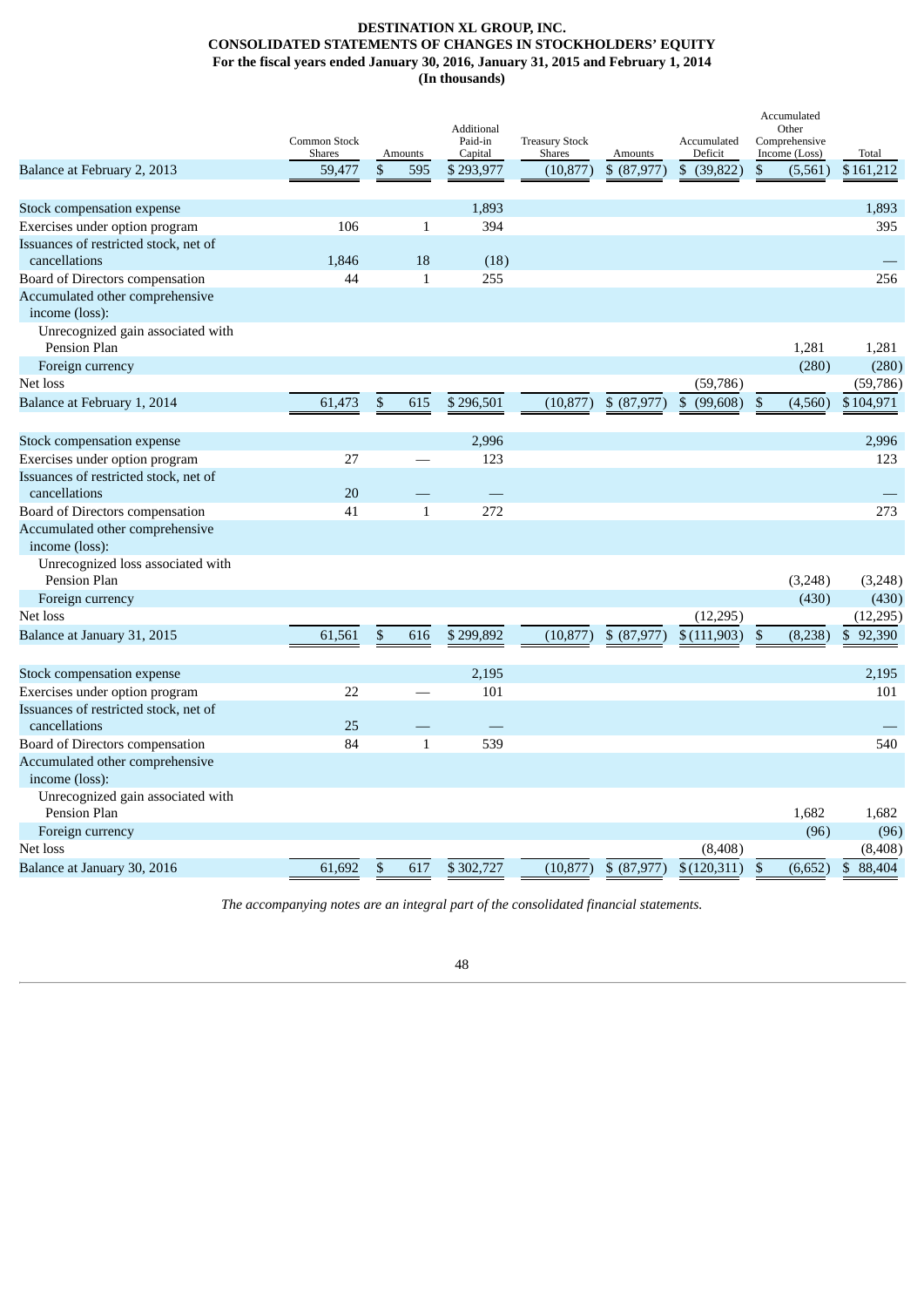# **DESTINATION XL GROUP, INC. CONSOLIDATED STATEMENTS OF CASH FLOWS For the fiscal years ended January 30, 2016, January 31, 2015 and February 1, 2014 (In thousands)**

<span id="page-48-0"></span>

|                                                                                    | January 30, 2016<br>(Fiscal 2015) |              | January 31, 2015<br>(Fiscal 2014) | February 1, 2014<br>(Fiscal 2013) |           |
|------------------------------------------------------------------------------------|-----------------------------------|--------------|-----------------------------------|-----------------------------------|-----------|
| Cash flows from operating activities:                                              |                                   |              |                                   |                                   |           |
| Net loss                                                                           | \$<br>(8, 408)                    | -\$          | (12, 295)                         | - \$                              | (59,786)  |
| Adjustments to reconcile net loss to net cash provided by operating<br>activities: |                                   |              |                                   |                                   |           |
| Amortization of deferred gain on sale-leaseback                                    | (1,465)                           |              | (1,466)                           |                                   | (1,465)   |
| Amortization of deferred debt issuance costs                                       | 279                               |              | 192                               |                                   | 136       |
| Depreciation and amortization                                                      | 28,359                            |              | 24,002                            |                                   | 20,841    |
| Deferred taxes, net of valuation allowance                                         | 105                               |              | 91                                |                                   | 45,313    |
| Stock compensation expense                                                         | 2,195                             |              | 2,996                             |                                   | 1,893     |
| Issuance of common stock to Board of Directors                                     | 540                               |              | 273                               |                                   | 256       |
| Changes in operating assets and liabilities:                                       |                                   |              |                                   |                                   |           |
| Accounts receivable                                                                | (1, 102)                          |              | 4,728                             |                                   | (3,340)   |
| Inventories                                                                        | (9,794)                           |              | (9,664)                           |                                   | (1, 345)  |
| Prepaid expenses and other current assets                                          | 659                               |              | (1, 196)                          |                                   | 1,087     |
| Other assets                                                                       | 350                               |              | (667)                             |                                   | (1,216)   |
| Accounts payable                                                                   | 705                               |              | (2,966)                           |                                   | 7,481     |
| Deferred rent and lease incentives                                                 | 2,084                             |              | 6,015                             |                                   | 11,273    |
| Accrued expenses and other liabilities                                             | 3,883                             |              | 3,762                             |                                   | 3,770     |
| Net cash provided by operating activities                                          | 18,390                            |              | 13,805                            |                                   | 24,898    |
| Cash flows from investing activities:                                              |                                   |              |                                   |                                   |           |
| Additions to property and equipment, net                                           | (33, 447)                         |              | (40, 927)                         |                                   | (54, 125) |
| Net cash used for investing activities                                             | (33, 447)                         |              | (40, 927)                         |                                   | (54, 125) |
| Cash flows from financing activities:                                              |                                   |              |                                   |                                   |           |
| Net borrowings under credit facility                                               | 23,044                            |              | 10,373                            |                                   | 9,029     |
| Proceeds from the issuance of long-term debt                                       |                                   |              | 23,912                            |                                   | 17,523    |
| Principal payments on long-term debt                                               | (7,489)                           |              | (6, 478)                          |                                   | (817)     |
| Costs associated with debt issuances                                               | (15)                              |              | (766)                             |                                   | (521)     |
| Proceeds from the exercise of stock options                                        | 101                               |              | 123                               |                                   | 395       |
| Net cash provided by financing activities                                          | 15,641                            |              | 27,164                            |                                   | 25,609    |
| Net increase (decrease) in cash and cash equivalents                               | 584                               |              | 42                                |                                   | (3,618)   |
| Cash and cash equivalents:                                                         |                                   |              |                                   |                                   |           |
| Beginning of period                                                                | 4,586                             |              | 4,544                             |                                   | 8,162     |
| End of period                                                                      | \$<br>5,170                       | $\mathbb{S}$ | 4,586                             | \$                                | 4,544     |

*The accompanying notes are an integral part of the consolidated financial statements.*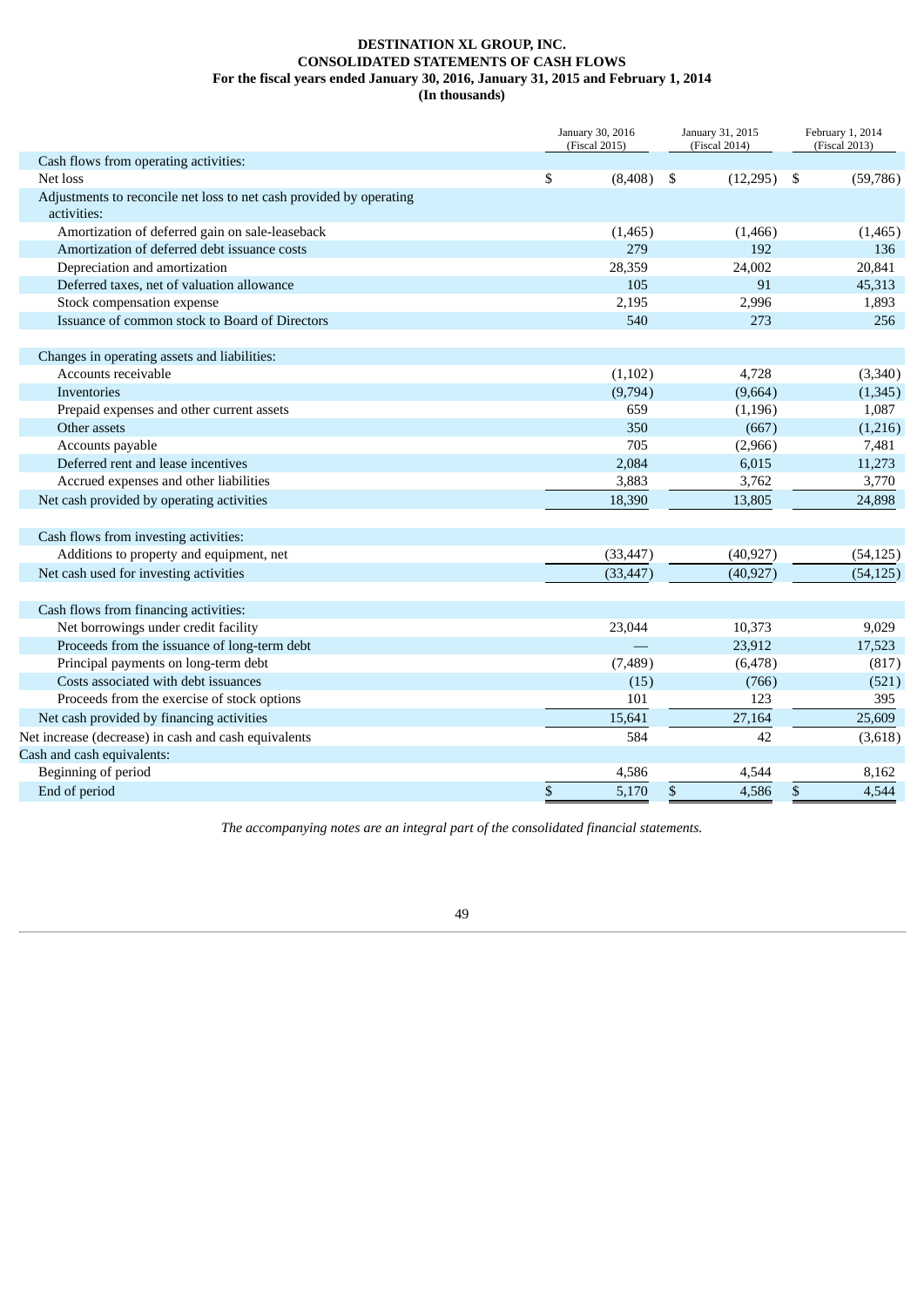# **DESTINATION XL GROUP, INC.**

# **NOTES TO CONSOLIDATED FINANCIAL STATEMENTS JANUARY 31, 2015**

#### <span id="page-49-0"></span>**A. SUMMARY OF SIGNIFICANT ACCOUNTING POLICIES**

#### *Nature of Business*

Destination XL Group, Inc. (formerly known as Casual Male Retail Group, Inc. and collectively with its subsidiaries referred to as the "Company") is the largest specialty retailer in the United States of big & tall men's apparel. The Company operates under the trade names of Destination XL® (DXL®), DXL Outlets®, Casual Male XL®, Casual Male XL Outlets, Rochester Clothing, ShoesXL® and LivingXL®. At January 30, 2016, the Company operated 166 DXL<sup>®</sup> stores, 125 Casual Male XL, 40 Casual Male XL outlets, 9 DXL outlets and 5 Rochester Clothing stores located throughout the United States, including one store in London, England. The Company also operates a direct business, which includes brand mailers and an aggregated e-commerce site to support its brands and product extensions.

#### *Basis of Presentation*

The consolidated financial statements include the accounts of the Company and its subsidiaries. All significant intercompany accounts, transactions and profits are eliminated.

The accompanying financial statements have been prepared in accordance with accounting principles generally accepted in the United States. The preparation of financial statements in conformity with generally accepted accounting principles requires management to make estimates and assumptions that affect the reported amounts of assets and liabilities and disclosures of contingent liabilities as of the date of the financial statements and the reported amounts of revenue and expenses during the reporting period. Actual results could differ from estimates.

# *Change in Accounting Principle*

The Company historically presented deferred debt issuance costs, or fees directly related to issuing debt, as assets on the consolidated balance sheets. In the first quarter of fiscal 2015, the Company elected early adoption of ASU 2015-03, "*Interest-Imputation of Interest (Subtopic 835-30), Simplifying the Presentation of Debt Issuance Costs*" (ASU 2015-03). The guidance simplifies the presentation of debt issuance costs by requiring debt issuance costs to be presented as a deduction from the corresponding liability, consistent with debt discounts. The recognition and measurement guidance for debt issuance costs is not affected. Therefore, these costs will continue to be amortized as interest expense over the term of the corresponding debt issuance. The Company applied the new guidance retrospectively to all prior periods presented in the financial statements.

The reclassification did not impact net loss previously reported or any prior amounts reported on the Consolidated Statement of Operations. The following table presents the effect of the retrospective application of this change in accounting principle on the Company's Consolidated Balance Sheet as of January 31, 2015:

|                                                   |              | As Reported      | Effect of Change in         | After Change in             |
|---------------------------------------------------|--------------|------------------|-----------------------------|-----------------------------|
| <b>Consolidated Balance Sheets (in thousands)</b> |              | January 31, 2015 | <b>Accounting Principle</b> | <b>Accounting Principle</b> |
| ASSETS                                            |              |                  |                             |                             |
| Current assets:                                   |              |                  |                             |                             |
| Prepaid expenses and other current assets         | \$           | $9,190$ \$       | $(277)$ \$                  | 8,913                       |
| Total current assets                              |              | 132,615          | (277)                       | 132,338                     |
| Noncurrent assets:                                |              |                  |                             |                             |
| Other assets                                      |              | 4,849            | (942)                       | 3,907                       |
| Total assets                                      |              | 261,100          | (1,219)                     | 259,881                     |
|                                                   |              |                  |                             |                             |
| LIABILITIES AND STOCKHOLDERS' EQUITY              |              |                  |                             |                             |
| Current liabilities:                              |              |                  |                             |                             |
| Current portion of long-term debt                 | $\mathbf{s}$ | 7,489 \$         | $(154)$ \$                  | 7,335                       |
| Borrowings under credit facility                  |              | 19,402           | (585)                       | 18,817                      |
| <b>Total current liabilities</b>                  |              | 90,307           | (739)                       | 89,568                      |
| Long-term liabilities:                            |              |                  |                             |                             |
| Long-term debt, net of current portion            |              | 26,651           | (480)                       | 26,171                      |
| Total long-term liabilities                       |              | 78,403           | (480)                       | 77,923                      |
| Total liabilities and stockholders' equity        |              | 261,100          | (1,219)                     | 259,881                     |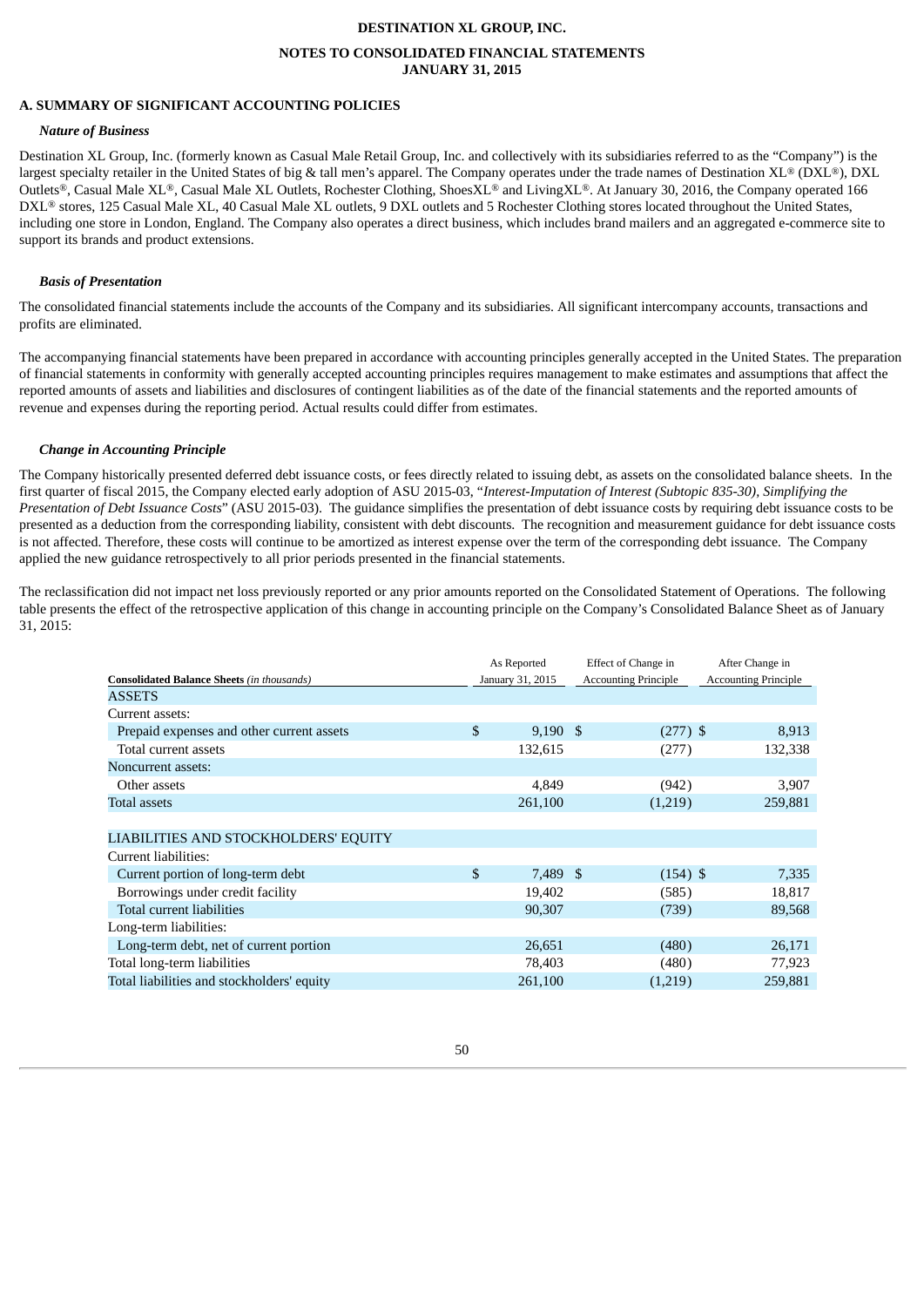# *Reclassifications*

As a result of the Company's adopting ASU 2015-03, the Company has reclassified \$192,000 and \$136,000 from "Change in Other Assets" to "Amortization of Deferred Debt Issuance Costs" in the Consolidated Statement of Cash Flows for fiscal 2014 and fiscal 2013, respectively.

# *Subsequent Events*

All appropriate subsequent event disclosures, if any, have been made in these Notes to the Consolidated Financial Statements.

#### *Segment Reporting*

The Company reports its operations as one reportable segment, Big & Tall Men's Apparel, which consists of two principal operating segments: its retail business and its direct business. The Company considers its operating segments to be similar in terms of economic characteristics, production processes and operations, and have therefore aggregated them into a single reporting segment, consistent with its omni-channel business approach. The direct operating segment includes the operating results and assets for LivingXL and ShoesXL.

# *Fiscal Year*

The Company's fiscal year is a 52-week or 53-week period ending on the Saturday closest to January 31. Fiscal years 2015, 2014 and 2013, which were 52 week periods, ended on January 30, 2016, January 31, 2015 and February 1, 2014, respectively.

# *Cash and Cash Equivalents*

Cash and cash equivalents consist of cash in banks and short-term investments, which have a maturity of ninety days or less when acquired. Included in cash equivalents are credit card and debit card receivables from banks, which generally settle within two to four business days.

# *Accounts Receivable*

Accounts receivable primarily includes amounts due for tenant allowances and rebates from certain vendors. For fiscal 2015, fiscal 2014 and fiscal 2013, the Company has not incurred any losses on its accounts receivable.

# *Fair Value of Financial Instruments*

ASC Topic 825, *Financial Instruments,* requires disclosure of the fair value of certain financial instruments. The carrying amounts of cash and cash equivalents, accounts receivable, accounts payable, accrued expenses and short-term borrowings approximate fair value because of the short maturity of these instruments.

ASC Topic 820, *Fair Value Measurements and Disclosures*, defines fair value, establishes a framework for measuring fair value and enhances disclosures about fair value measurements.

The valuation techniques utilized are based upon observable and unobservable inputs. Observable inputs reflect market data obtained from independent sources, while unobservable inputs reflect internal market assumptions. These two types of inputs create the following fair value hierarchy:

Level 1 – Quoted prices in active markets for identical assets or liabilities.

Level 2 – Observable inputs other than Level 1 prices such as quoted prices for similar assets or liabilities; quoted prices in markets that are not active or other inputs that are observable or can be corroborated by observable market data for substantially the full term of the related asset or liabilities.

Level 3 – Unobservable inputs that are supported by little or no market activity and that are significant to the fair value of assets or liabilities.

The Company utilizes observable market inputs (quoted market prices) when measuring fair value whenever possible.

The fair value of long-term debt at January 30, 2016 approximates the carrying amount based upon terms available to the Company for borrowings with similar arrangements and remaining maturities. See Note C, "Debt Obligations*"*, for more discussion.

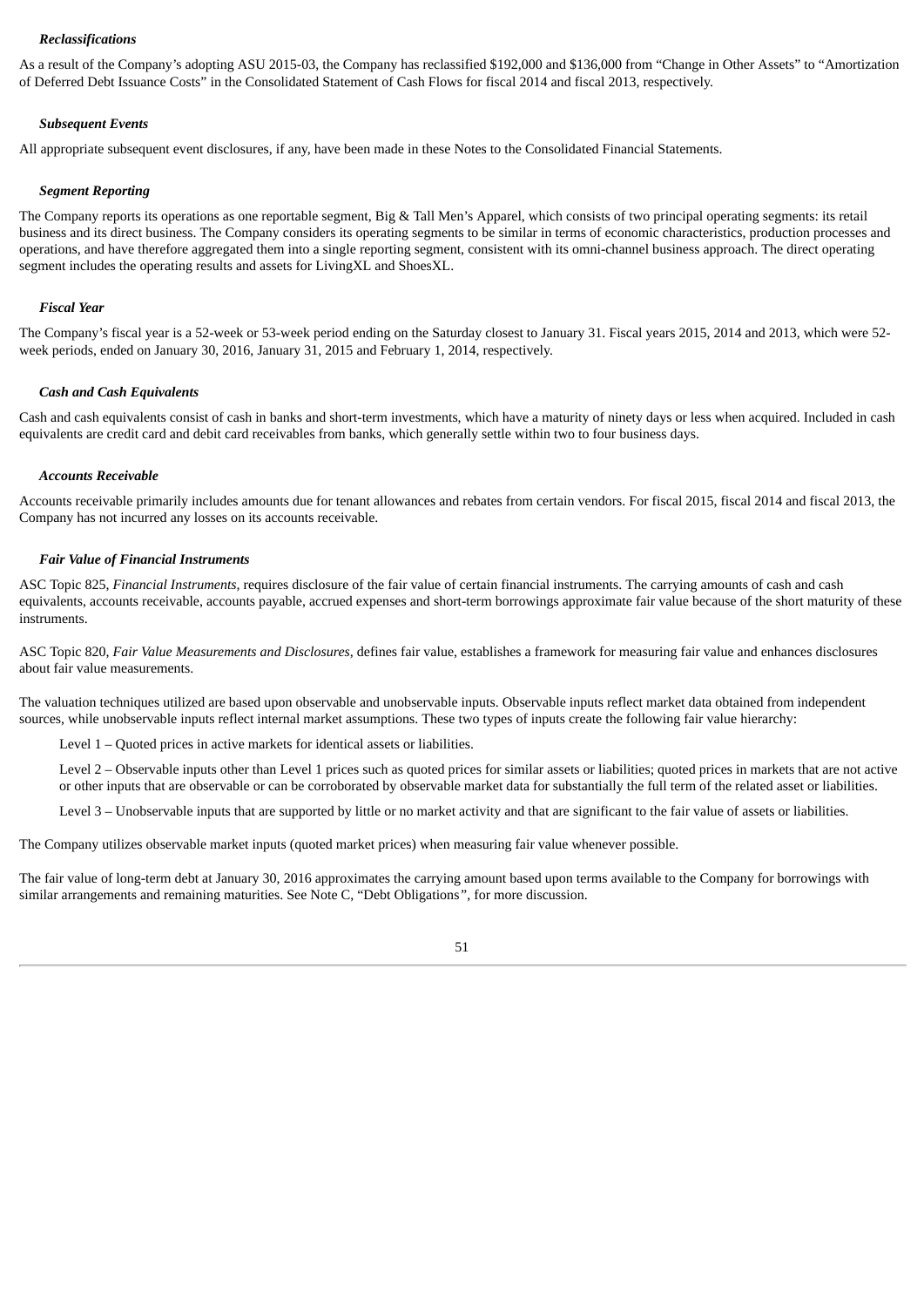The fair value of indefinite-lived assets, which consists of the Company's "Rochester" trademark, is measured on a non-recurring basis in connection with the Company's annual impairment test. The fair value of the trademark is determined using the relief from royalty method based on unobservable inputs and are classified within Level 3 of the valuation hierarchy. See *Intangibles* below.

Retail stores that have indicators of impairment and fail the recoverability test (based on discounted cash flows) are measured for impairment by comparing the fair value of the assets against their carrying value. Fair value of the assets is estimated using a projected discounted cash flow analysis and is classified within Level 3 of the valuation hierarchy. See *Impairment of Long-Lived Assets* below.

#### *Inventories*

All inventories are valued at the lower of cost or market, using a weighted-average cost method.

#### *Property and Equipment*

Property and equipment are stated at cost. Major additions and improvements are capitalized while repairs and maintenance are charged to expense as incurred. Upon retirement or other disposition, the cost and related depreciation of the assets are removed from the accounts and the resulting gain or loss, if any, is reflected in income. Depreciation is computed on the straight-line method over the assets' estimated useful lives as follows:

| Furniture and fixtures | Five to ten years                            |
|------------------------|----------------------------------------------|
| Equipment              | Five to ten years                            |
| Leasehold improvements | Lesser of useful lives or related lease term |
| Hardware and software  | Three to seven years                         |

#### *Intangibles*

ASC Topic 805, "*Business Combinations*", requires that all business combinations be accounted for under the purchase method. The statement further requires separate recognition of intangible assets that meet one of two criteria set forth in the statement. Under ASC Topic 350, "*Intangibles Goodwill and Other"*, goodwill and intangible assets with indefinite lives are tested at least annually for impairment. At each reporting period, management analyzes current events and circumstances to determine whether the indefinite life classification for its "Rochester" trademark continues to be valid. If circumstances warrant a change to a finite life, the carrying value of the intangible asset would then be amortized prospectively over the estimated remaining useful life. The Company's "Casual Male" trademark is considered a finite life asset. Other intangible assets with defined lives are amortized over their useful lives.

At least annually, as of the Company's December month-end, the Company evaluates its "Rochester" trademark. The Company performs an impairment analysis and records an impairment charge for any intangible assets with a carrying value in excess of its fair value.

In the fourth quarter of fiscal 2015, the "Rochester" trademark was tested for potential impairment, utilizing the relief from royalty method to determine the estimated fair value. The Company concluded that the "Rochester" trademark, with a carrying value of \$1.5 million at January 30, 2016, was not impaired. Although some of the Rochester locations are closing as part of the DXL expansion, the Rochester Clothing stores that will remain open as well as the Rochester brands that are sold in our DXL stores are currently expected to generate more than sufficient cash flows to support the carrying value of \$1.5 million for the "Rochester" trademark.

During the fiscal 2011 annual evaluation of intangibles, the Company determined that its "Casual Male" trademark could no longer be considered an indefinite-lived asset. As the Company opens DXL stores, it is closing the majority of its Casual Male XL stores in those respective markets. The carrying value of the trademark is being amortized on an accelerated basis against projected cash flows through fiscal 2018, its estimated remaining useful life.

Below is a table showing the changes in the carrying value of the Company's intangible assets from January 31, 2015 to January 30, 2016:

| (in thousands)              | January 31, 2015 |       | Additions |  | Impairment |    | Amortization | January 30, 2016 |       |
|-----------------------------|------------------|-------|-----------|--|------------|----|--------------|------------------|-------|
| "Rochester" trademark       |                  | 1,500 |           |  |            | __ | __           |                  | 1,500 |
| "Casual Male" trademark (1) |                  | 479ء  |           |  |            | __ | (539)        |                  | 940   |
| Other intangibles           |                  | 329   |           |  |            |    | (100)        |                  | 229   |
| Total intangible assets     |                  | 3,308 |           |  |            |    | (639)        |                  | 2,669 |

(1) The "Casual Male" trademark has been accounted for as a finite-lived asset since the beginning of fiscal 2012.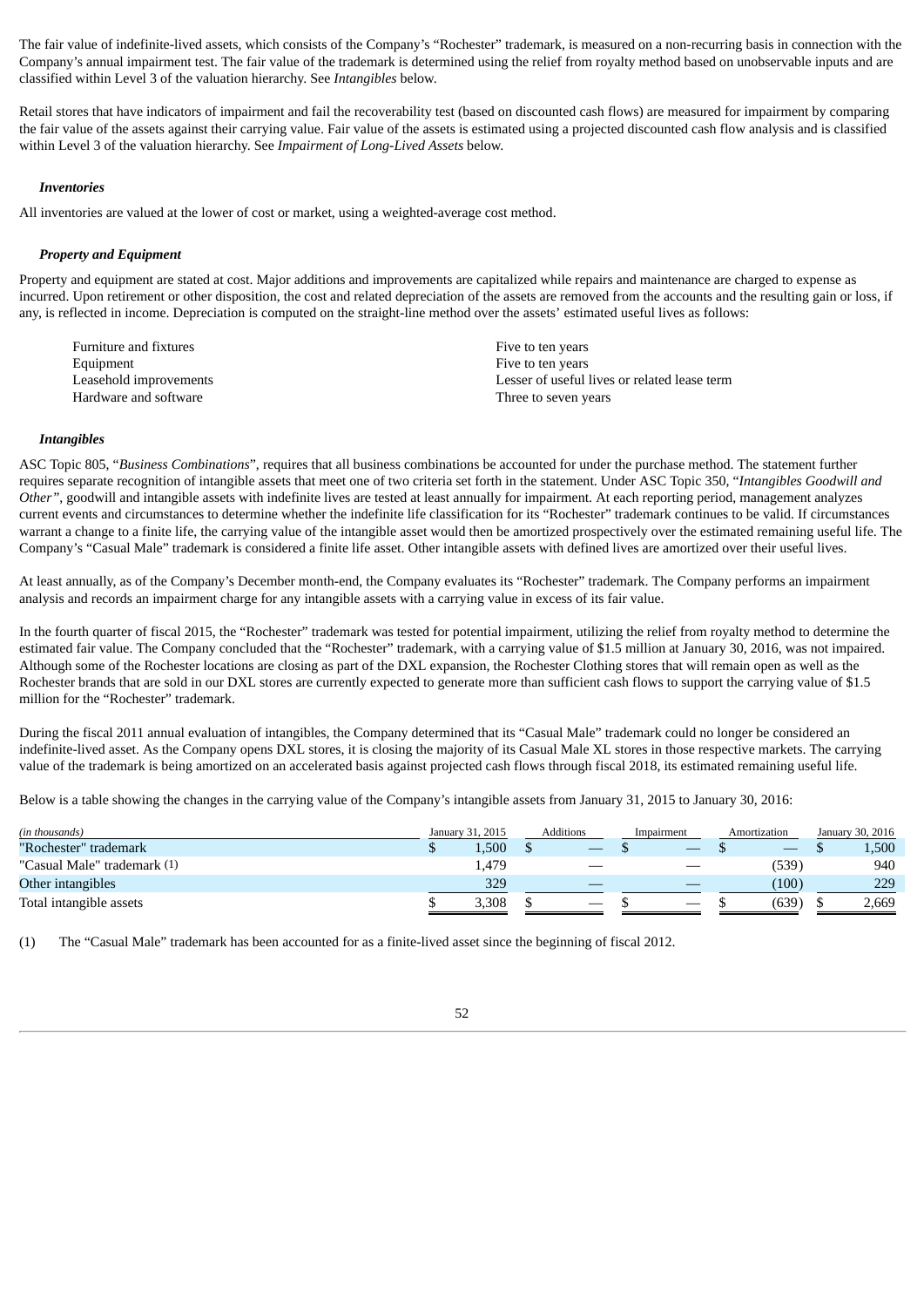Other intangibles consist of customer lists, which have a finite life of 16 years based on its estimated economic useful life. At January 30, 2016, customer lists have a remaining life of 2.3 years.

The gross carrying amount and accumulated amortization of the customer lists and "Casual Male" trademark, subject to amortization, were \$7.7 million and \$6.5 million, respectively, at January 30, 2016 and \$7.7 million and \$5.9 million, respectively, at January 31, 2015. Amortization expense for fiscal 2015, 2014 and 2013 was \$0.6 million, \$1.1 million and \$1.9 million, respectively.

Expected amortization expense for the Company's "Casual Male" trademark and customer lists, for the next five fiscal years is as follows:

| FISCAL YEAR |    | (in thousands) |
|-------------|----|----------------|
| 2016        | Φ  | 441            |
| 2017        | \$ | 407            |
| 2018        | Э  | 321            |
| 2019        |    |                |
| 2020        |    |                |
|             |    |                |

# *Pre-opening Costs*

The Company expenses all pre-opening costs for its stores as incurred.

# *Advertising Costs*

The Company expenses in-store advertising costs as incurred. Television advertising costs are expensed in the period in which the advertising is first aired. Direct response advertising costs, if any, are deferred and amortized over the period of expected direct marketing revenues, which is less than one year. There were no deferred direct response costs at January 30, 2016 and January 31, 2015. Advertising expense, which is included in selling, general and administrative expenses, was \$23.6 million, \$26.0 million and \$27.1 million for fiscal 2015, 2014 and 2013, respectively.

# *Revenue Recognition*

Revenue from the Company's retail store operation is recorded upon purchase of merchandise by customers, net of an allowance for sales returns. Revenue from the Company's e-commerce operations is recognized at the time a customer order is delivered, net of an allowance for sales returns. Revenue is recognized by the operating segment that fulfills a customer's order. Sales tax collected from customers is excluded from revenue and is included as part of accrued expenses on the Company's Consolidated Balance Sheets.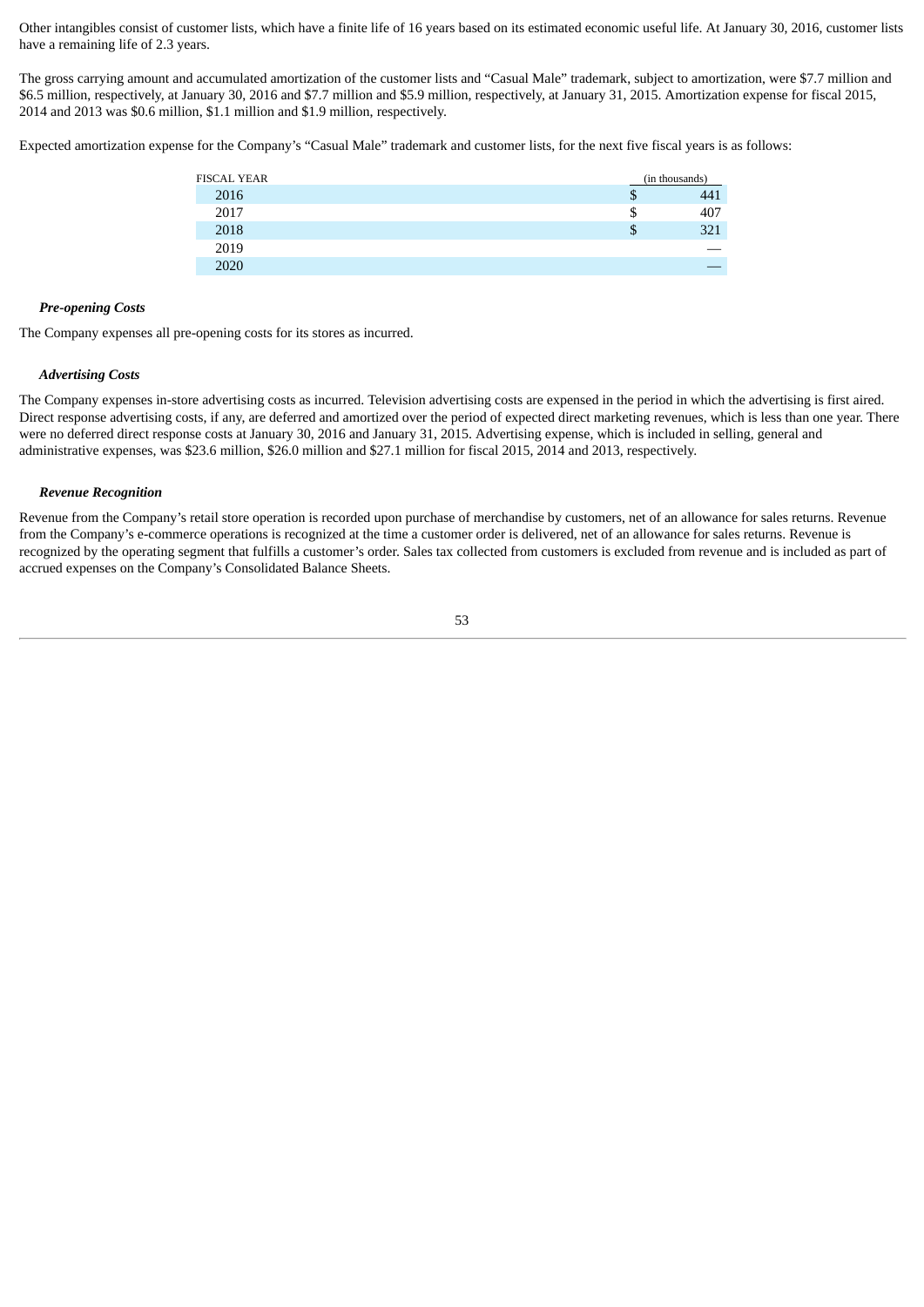# *Accumulated Other Comprehensive Income (Loss) – ("AOCI")*

Other comprehensive income (loss) includes amounts related to foreign currency and pension plans and is reported in the Consolidated Statements of Comprehensive Income (Loss). Other comprehensive income and reclassifications from AOCI for fiscal 2015, fiscal 2014 and fiscal 2013 are as follows:

|                                                                                                      |                  | Fiscal 2015         |            |                  | Fiscal 2014         |            |                  | Fiscal 2013         |           |
|------------------------------------------------------------------------------------------------------|------------------|---------------------|------------|------------------|---------------------|------------|------------------|---------------------|-----------|
| (in thousands)                                                                                       | Pension<br>Plans | Foreign<br>Currency | Total      | Pension<br>Plans | Foreign<br>Currency | Total      | Pension<br>Plans | Foreign<br>Currency | Total     |
| Balance at beginning of fiscal<br>year                                                               | (7,795)<br>\$    | \$<br>(443)         | \$ (8,238) | $(4,547)$ \$     | (13)                | \$ (4,560) | $$$ (5,828) \$   | 267                 | \$(5,561) |
| Other comprehensive income<br>(loss) before reclassifications,<br>net of taxes                       | 1,035            | (96)                | 939        | (3,506)          | (184)               | (3,690)    | 887              | (280)               | 607       |
| Amounts reclassified from<br>accumulated other<br>comprehensive income (loss),<br>net of taxes $(1)$ | 647              |                     | 647        | 258              | (246)               | 12         | 394              |                     | 394       |
|                                                                                                      |                  |                     |            |                  |                     |            |                  |                     |           |
| Other comprehensive income<br>(loss) for the period                                                  | 1,682            | (96)                | 1,586      | (3,248)          | (430)               | (3,678)    | 1,281            | (280)               | 1,001     |
| Balance at end of fiscal year                                                                        | (6, 113)<br>\$   | (539)<br>\$         | \$ (6,652) | \$(7,795)        | (443)               | \$ (8,238) | \$(4,547)        | (13)<br>\$          | \$(4,560) |

(1) Includes the amortization of the unrecognized (gain)/loss on pension plans which was charged to Selling, General and Administrative expense on the Consolidated Statements of Operations for all periods presented. The amortization of the unrecognized loss, before tax, was \$647,000, \$258,000 and \$394,000 for fiscal 2015, fiscal 2014 and fiscal 2013, respectively. There was no corresponding tax benefit. Fiscal 2014 includes the recognition of \$246,000 related to the substantial liquidation of the Company's direct business with Sears Canada. The \$246,000, with no corresponding tax provision, was recognized in Discontinued Operations on the Consolidated Statement of Operations for fiscal 2014.

# *Foreign Currency Translation*

At January 30, 2016, the Company has one Rochester Clothing store located in London, England. Assets and liabilities for this store are translated into U.S. dollars at the exchange rates in effect at each balance sheet date. Stockholders' equity is translated at applicable historical exchange rates. Income, expense and cash flow items are translated at average exchange rates during the period. Resulting translation adjustments are reported as a separate component of stockholders' equity.

#### *Shipping and Handling Costs*

Shipping and handling costs are included in cost of sales for all periods presented. Amounts related to shipping and handling that are billed to customers are recorded in net sales, and the related costs are recorded in Cost of Goods Sold, Including Occupancy Costs, in the Consolidated Statements of Operations.

#### *Income Taxes*

Deferred income taxes are provided to recognize the effect of temporary differences between tax and financial statement reporting. Such taxes are provided for using enacted tax rates expected to be in place when such temporary differences are realized. A valuation allowance is recorded to reduce deferred tax assets if it is determined that it is more likely than not that the full deferred tax asset would not be realized. If it is subsequently determined that a deferred tax asset will more likely than not be realized, a credit to earnings is recorded to reduce the allowance.

ASC Topic 740, *Income Taxes* ("ASC 740") clarifies a company's accounting for uncertain income tax positions that are recognized in its financial statements and also provides guidance on a company's de-recognition of uncertain positions, financial statement classification, accounting for interest and penalties, accounting for interim periods, and disclosure requirements. In accordance with ASC 740, the Company will recognize the benefit from a tax position only if it is more likely than not that the position would be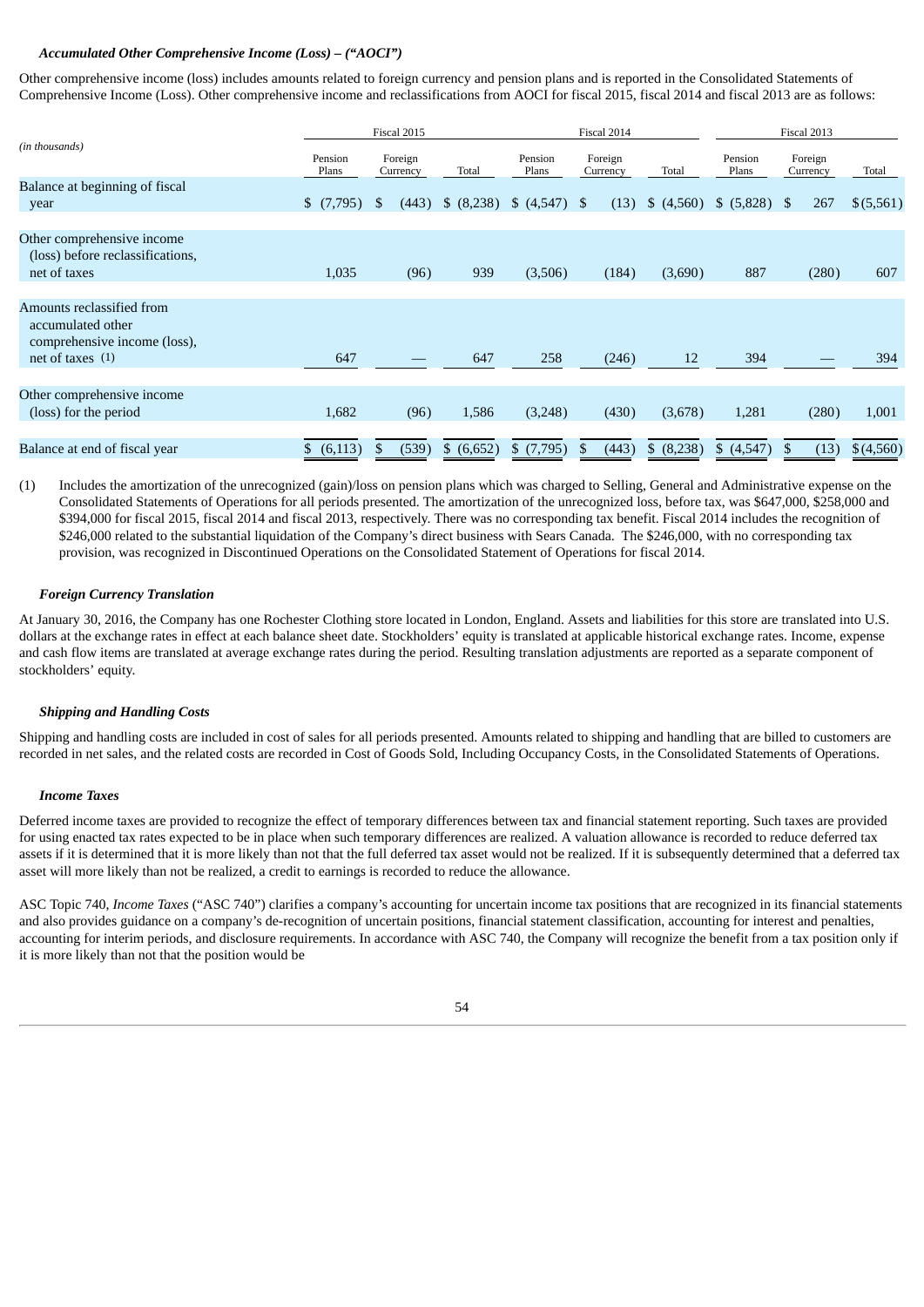sustained upon audit based solely on the technical merits of the tax position. The Company's policy is to recognize accrued interest and penalties related to unrecognized tax benefits as income tax expense in its consolidated statement of operations. The Company has not accrued or paid interest or penalties which were material to its results of operations for fiscal 2015, fiscal 2014 and fiscal 2013.

The Company is subject to U.S. federal income tax as well as income tax of multiple state and foreign jurisdictions. The Company has concluded all U.S. federal income tax matters for years through fiscal 2001, with remaining fiscal years subject to income tax examination by federal tax authorities.

#### *Net Loss Per Share*

Basic earnings per share are computed by dividing net income (loss) by the weighted average number of shares of common stock outstanding during the respective period. Diluted earnings per share is determined by giving effect to unvested shares of restricted stock and the exercise of stock options using the treasury stock method. The following table provides a reconciliation of the number of shares outstanding for basic and diluted earnings per share:

|                                          | <b>FISCAL YEARS ENDED</b> |                  |                  |  |  |
|------------------------------------------|---------------------------|------------------|------------------|--|--|
|                                          | January 30, 2016          | January 31, 2015 | February 1, 2014 |  |  |
| (in thousands)                           |                           |                  |                  |  |  |
| Common stock outstanding:                |                           |                  |                  |  |  |
| Basic weighted average common shares     |                           |                  |                  |  |  |
| outstanding                              | 49,089                    | 48,740           | 48,473           |  |  |
| Common stock equivalents - stock options |                           |                  |                  |  |  |
| and restricted stock (1)                 |                           |                  |                  |  |  |
| Diluted weighted average common shares   |                           |                  |                  |  |  |
| outstanding                              | 49,089                    | 48,740           | 48,473           |  |  |

(1) Common stock equivalents of 582,591 shares, 497,820 shares and 443,410 shares for January 30, 2016, January 31, 2015 and February 1, 2014, respectively, were excluded due to the net loss.

The following potential common stock equivalents were excluded from the computation of diluted earnings per share in each year because the exercise price of such options was greater than the average market price per share of common stock for the respective periods or the impact of ASC Topic 718, *Compensation – Stock Compensation*, primarily related to unearned compensation.

|                                          |                  | FISCAL YEARS ENDED |                  |  |  |  |
|------------------------------------------|------------------|--------------------|------------------|--|--|--|
|                                          | January 30, 2016 | January 31, 2015   | February 1, 2014 |  |  |  |
| (in thousands, except exercise prices)   |                  |                    |                  |  |  |  |
| Stock options (time-vested)              | 1.244            | 1.545              | 2.088            |  |  |  |
| Restricted stock (time-vested)           | 22               |                    |                  |  |  |  |
| Range of exercise prices of such options | \$4.96-\$7.52    | \$4.96-\$7.52      | \$4.96-\$10.26   |  |  |  |

Excluded from the Company's computation of basic and diluted earnings per share for fiscal 2015 were 941,082 shares of unvested performance-based restricted stock and 1,181,168 performance-based stock options. These performance-based awards will be included in the computation of basic and diluted earnings per share if, and when, the respective performance targets are achieved. In addition, 379,061 shares of unvested time-based restricted stock and 31,587 shares of deferred stock are excluded from the computation of basic earnings per share until such shares vest. See Note F, "*Long-Term Incentive Plans*", for a discussion of the Company's 2013-2016 Long-Term Incentive Plan ("2013-2016 LTIP") and the respective performance targets.

Although the shares of performance-based and time-based restricted stock issued in connection with the 2013-2016 LTIP are not considered outstanding or common stock equivalents for earnings per share purposes until certain vesting and performance thresholds are achieved, all 1,320,143 shares of restricted stock are considered issued and outstanding. Each share of restricted stock has all of the rights of a holder of the Company's common stock, including, but not limited to, the right to vote and the right to receive dividends, which rights are forfeited if the restricted stock is forfeited. Outstanding shares of deferred stock of 31,587 shares are not considered issued and outstanding until the vesting date of the deferral period.

#### *Stock-based Compensation*

ASC Topic 718, *Compensation – Stock Compensation*, requires measurement of compensation cost for all stock awards at fair value on date of grant and recognition of compensation over the service period for awards expected to vest. The fair value of stock options is determined using the Black-Scholes valuation model and requires the input of subjective assumptions. These assumptions include

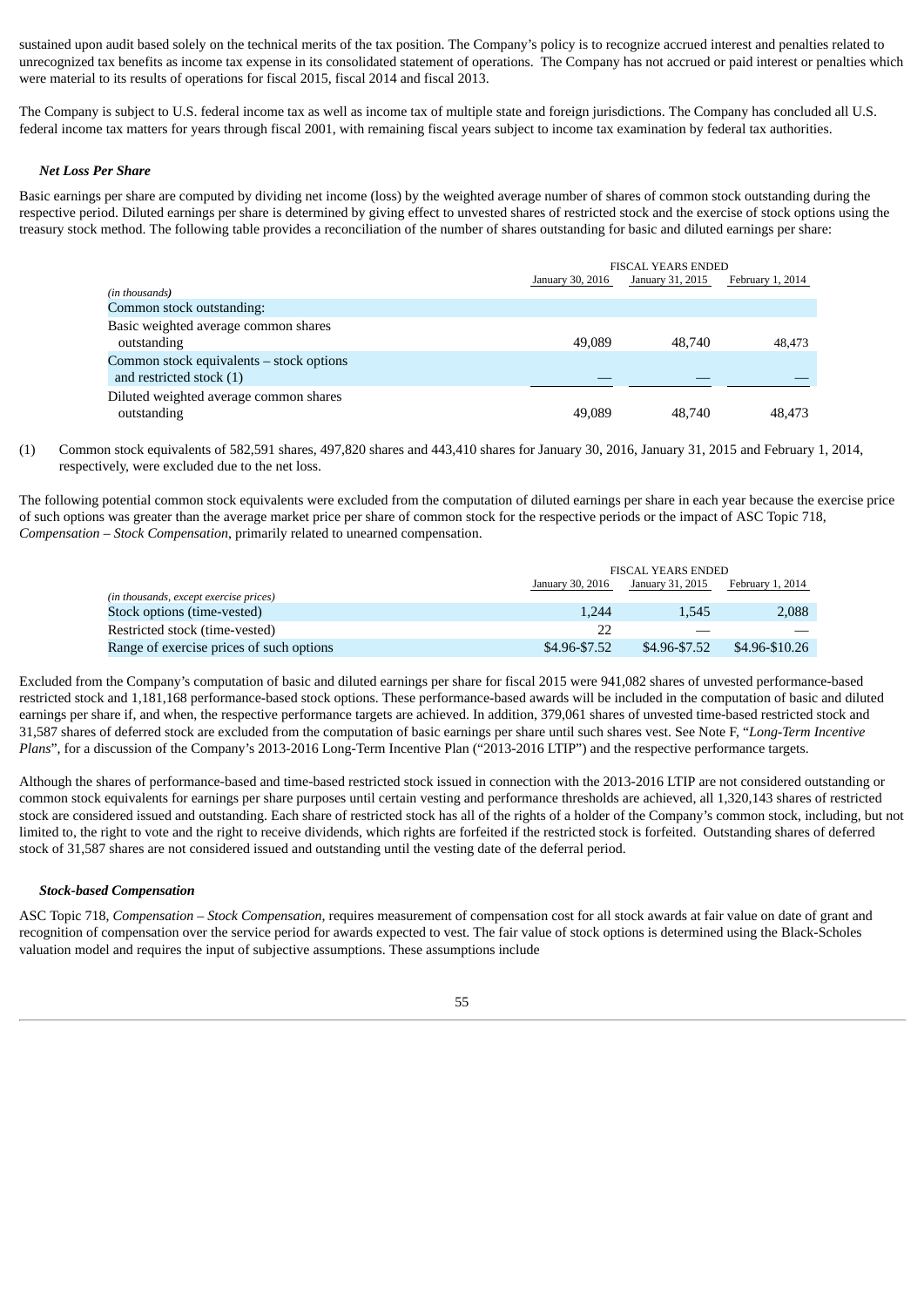estimating the length of time employees will retain their vested stock options before exercising them (the "expected term"), the estimated volatility of the Company's common stock price over the expected term and the number of options that will ultimately not complete their vesting requirements ("forfeitures"). As required under the accounting rules, the Company reviews its valuation assumptions at each grant date and, as a result, is likely to change its valuation assumptions used to value employee stock-based awards granted in future periods. The values derived from using the Black-Scholes model are recognized as expense over the vesting period, net of estimated forfeitures. The estimation of stock awards that will ultimately vest requires judgment. Actual results, and future changes in estimates, may differ from the Company's current estimates.

The Company recognized total compensation expense, with no tax effect, of \$2.2 million, \$3.0 million and \$1.9 million for fiscal 2015, fiscal 2014 and fiscal 2013, respectively.

The total compensation cost related to time-vested stock options and time-based restricted stock awards not yet recognized as of January 30, 2016 is approximately \$0.9 million which will be expensed over a weighted average remaining life of approximately 14 months. At January 30, 2016, the Company had \$7.2 million of unrecognized compensation expense related to its performance-based stock options and restricted stock under its 2013-2016 Long-Term Incentive Plan. As discussed below in Note F, "*Long-Term Incentive Plans*," because the achievement of the performance targets for these performance awards is not probable, the Company has not recognized any of the related compensation expense.

The total grant-date fair value of options vested was \$1.0 million, \$1.2 million and \$0.1 million for fiscal 2015, 2014 and 2013, respectively.

The cumulative compensation cost of stock-based awards is treated as a temporary difference for stock-based awards that are deductible for tax purposes. If a deduction reported on a tax return exceeds the cumulative compensation cost for those awards, any resulting realized tax benefit that exceeds the previously recognized deferred tax asset for those awards (the excess tax benefit) is recognized as additional paid-in capital. If the amount deductible is less than the cumulative compensation cost recognized for financial reporting purposes, the write-off of a deferred tax asset related to that deficiency, net of the related valuation allowance, if any, is first offset to the extent of any remaining additional paid-in capital from excess tax benefits from previous awards with the remainder recognized through income tax expense.

# *Valuation Assumptions for Stock Options*

The fair value of each option grant is estimated on the date of grant using the Black-Scholes option-pricing model with the following weighted-average assumptions used for grants in fiscal 2015, 2014 and 2013:

| Fiscal years ended:                            | January 30, 2016 | January 31, 2015  | February 1, 2014  |
|------------------------------------------------|------------------|-------------------|-------------------|
| <b>Expected volatility</b>                     | 37%-39%          | 46.0%             | 52.0%             |
| Risk-free interest rate                        | 0.75%-1.25%      | $0.79\% - 0.95\%$ | $0.34\% - 0.79\%$ |
| Expected life (in years)                       | $1.8 - 4.0$      | $2.6 - 3.5$       | $3.0 - 4.1$       |
| Dividend rate                                  |                  |                   |                   |
| Weighted average fair value of options granted | S<br>1.44 S      | 1.71              | 2.07              |

Expected volatilities are based on historical volatilities of the Company's common stock; the expected life represents the weighted average period of time that options granted are expected to be outstanding giving consideration to vesting schedules and historical exercise patterns; and the risk-free rate is based on the U.S. Treasury yield curve in effect at the time of grant for periods corresponding with the expected life of the option.

#### *Impairment of Long-Lived Assets*

The Company reviews its long-lived assets for events or changes in circumstances that might indicate the carrying amount of the assets may not be recoverable. The Company assesses the recoverability of the assets by determining whether the carrying value of such assets over their respective remaining lives can be recovered through projected undiscounted future cash flows. The amount of impairment, if any, is measured based on projected discounted future cash flows using a discount rate reflecting the Company's average cost of funds.

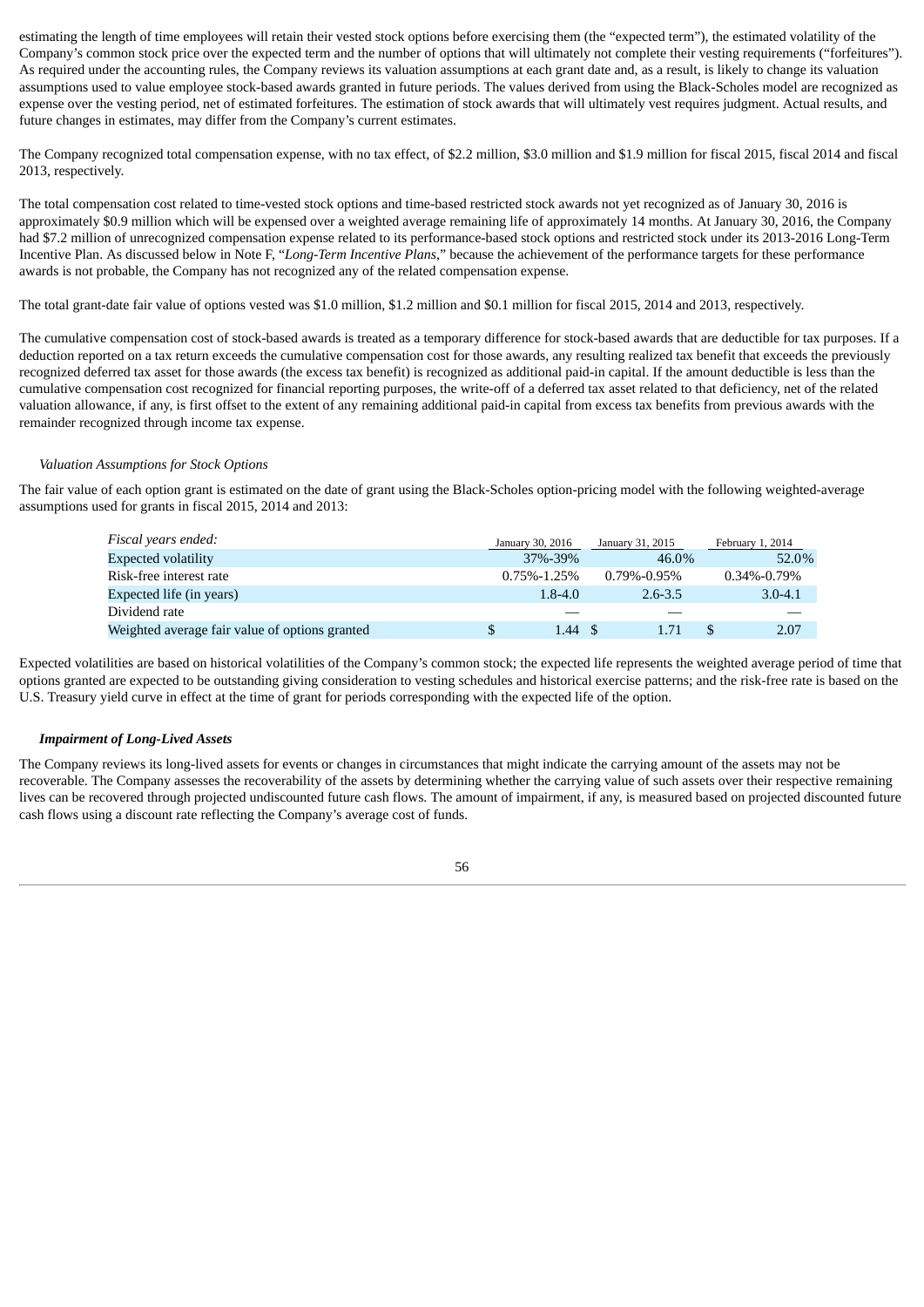For fiscal 2014 and fiscal 2013, the Company recorded impairment charges of \$0.3 million and \$1.5 million, respectively, for the write-down of property and equipment. These impairment charges related to stores where the carrying value exceeded fair value. The fair value of these assets, based on Level 3 inputs, was determined using estimated discounted cash flows. The impairment charges are included in Depreciation and Amortization on the Consolidated Statement of Operations for fiscal 2014 and fiscal 2013. There was no material impairment of assets in fiscal 2015.

# *Unredeemed Gift Cards, Gift Certificates, and Credit Vouchers*

Upon issuance of a gift card, gift certificate, or credit voucher, a liability is established for its cash value. The liability is relieved and net sales are recorded upon redemption by the customer. Based on our historical redemption patterns, we can reasonably estimate the amount of gift cards, gift certificates, and credit vouchers for which redemption is remote, which is referred to as "breakage." Breakage is recognized over two years in proportion to historical redemption trends and is recorded as net sales in the Consolidated Statements of Operations. The gift card liability, net of breakage, was \$1.8 million and \$1.4 million at January 30, 2016 and January 31, 2015, respectively.

# *Recent Adopted Accounting Pronouncements*

As discussed above under "Change in Accounting Principle", in the first quarter of fiscal 2015, the Company elected early adoption of ASU 2015-03, which simplifies the presentation of debt issuance costs by requiring debt issuance costs to be presented as deduction from the corresponding liability, consistent with debt discounts. The Company applied the new guidance retrospectively to all prior periods presented in the financial statements.

In November 2015, the Financial Accounting Standards Board ("FASB") issued ASU 2015-17, "Balance Sheet Classification of Deferred Taxes", which simplifies the presentation of deferred income taxes by requiring that deferred tax assets and liabilities be classified as noncurrent in a classified statement of financial position. The Company has early adopted this standard and has applied the requirements retrospectively to all periods presented. The adoption of this standard had no impact to the Consolidated Financial Statements for fiscal 2015, fiscal 2014 and fiscal 2013.

#### *Recent Accounting Pronouncements*

The Company has reviewed accounting pronouncements and interpretations thereof that have effective dates during the periods reported and in future periods. The Company believes that the following impending standards may have an impact on its future filings. The applicability of any standard will be evaluated by the Company and is still subject to review by the Company.

In May 2014, the FASB issued ASU 2014-09, "*Revenue from Contracts with Customers*," which supersedes the revenue recognition requirements in ASC 605, "*Revenue Recognition*," as well as various other sections of the ASC, such as, but not limited to, ASC 340-20, "*Other Assets and Deferred Costs - Capitalized Advertising Costs*". The core principle of ASU 2014-09 is that an entity should recognize revenue in a way that depicts the transfer of promised goods or services to customers in an amount that reflects the consideration to which the entity expects to be entitled in exchange for those goods or services. ASU 2014-09 also includes a cohesive set of disclosure requirements that would result in an entity providing users of financial statements with comprehensive information about the nature, amount, timing and uncertainty of revenue and cash flows arising from the entity's contracts with customers. In August 2015, the FASB issued ASU 2015-14, "*Revenue from Contracts with Customers (Topic 606),* to defer the effective date of ASU 2014-09 by one year. ASU 2014-09 will be effective for fiscal years, and interim periods within those years, beginning after December 15, 2017, and is to be applied either retrospectively to each prior reporting period presented or with the cumulative effect recognized at the date of initial adoption as an adjustment to the opening balance of retained earnings (or other appropriate components of equity or net assets on the balance sheet). Early adoption is permitted after December 15, 2016. The Company does not believe that there will be any material impact of ASU 2014-09 on its Consolidated Financial Statements upon adoption.

In June 2014, FASB issued ASU 2014-12, "Accounting for Share-Based Payments When the Terms of an Award Provide That a Performance Target Could be *Achieved after the Requisite Service Period".* ASU 2014-12 affects entities that grant their employees share-based payments in which terms of the award provide that a performance target that affects vesting could be achieved after the requisite service period. The amendments in ASU 2014-12 require that a performance target that affects vesting and that could be achieved after the requisite service period be treated as a performance condition. As such, the performance target should not be reflected in estimating the grant-date fair value of the award. ASU 2014-12 is effective for annual reporting periods beginning after December 15, 2015, including interim periods within that reporting period, with earlier adoption permitted. The Company does not believe that there will be any material impact of ASU 2014-12 on its Consolidated Financial Statements upon adoption.

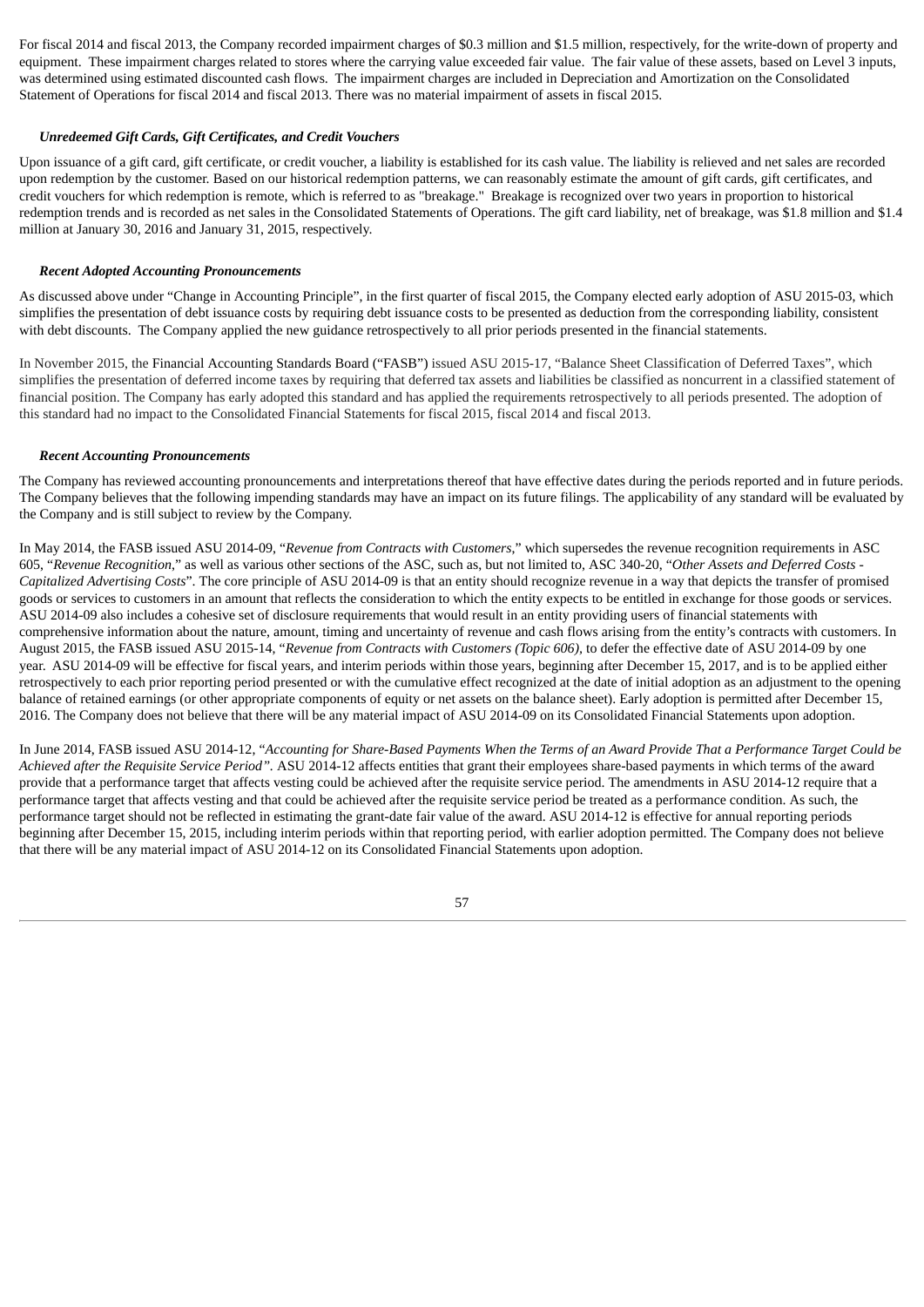In January 2015, the FASB issued ASU 2015-01, "*Income Statement - Extraordinary and Unusual Items (Subtopic 225-20)".* ASU 2015-01 eliminates the concept of extraordinary items from GAAP, which requires an entity to separately classify, present, and disclose extraordinary events and transactions. ASU 2015-01 is effective for annual reporting periods beginning after December 15, 2015, and for annual periods and interim periods thereafter. Early application is permitted. The adoption of ASU 2015-01 is not expected to have an impact on the Company's financial position or results of operations.

In May 2015, the FASB issued ASU 2015-05, "Intangibles - Goodwill and Other - Internal - Use Software (Subtopic 350-40): Customer's Accounting for *Fees Paid in a Cloud Computing Arrangement".* ASU 2015-05 provides accounting guidance on how customers should treat cloud computing arrangements. If a cloud computing arrangement includes a software license, then the customer should account for the software license element of the arrangement consistent with the acquisition of other software licenses. If a cloud computing arrangement does not include a software license, the customer should account for the arrangement as a service contract. ASU 2015-05 is effective for annual reporting periods beginning after December 15, 2015 and interim periods within those reporting periods. An entity can elect to adopt the amendments either (1) prospectively to all arrangements entered into or materially modified after the effective date or (2) retrospectively. The adoption of ASU 2015-05 is not expected to have a material impact on the Company's financial position or results of operations.

In July 2015, the FASB issued ASU 2015-11, "*Inventory (Topic 330): Simplifying the Measurement of Inventory,*" which applies to inventory that is measured using first-in, first-out ("FIFO") or average cost. Under the updated guidance, an entity should measure inventory that is within scope at the lower of cost and net realizable value, which is the estimated selling price in the ordinary course of business, less reasonably predictable costs of completion, disposal and transportation. This is a change from previous measurement of lower of cost or market, where market could be replacement cost, net realizable value, or net realizable value less an approximately normal profit margin. This ASU is effective for annual and interim periods beginning after December 15, 2016, and should be applied prospectively with early adoption permitted at the beginning of an interim or annual reporting period. The Company is currently evaluating the impact the pronouncement will have on the Company's financial position but does not expect that there will be any material impact of ASU 2015-11 on its Consolidated Financial Statements upon adoption.

In September 2015, the FASB issued ASU 2015-16, "*Business Combinations (Topic 805)*," which simplified the accounting for measurement-period adjustments. The guidance requires a company to recognize adjustments to provisional amounts that are identified in the measurement period in the reporting period in which the adjustment amounts are determined. Any effect on earnings or changes in depreciation, amortization, or other income effects, as a result of the change in provisional amounts, will be recorded as if the accounting had been completed at the acquisition date. The portion of the amount that would have been recorded in previous reporting periods if the adjustment to the provisional amounts had been recognized will be separately presented on the face of the income statement or disclosed in the notes. The ASU is effective for annual and interim periods beginning after December 31, 2015, and should be applied prospectively to adjustments to provisional amounts, with early adoption permitted. The Company is currently evaluating the impact the pronouncement will have on the Company's financial position but does not expect that there will be any material impact of ASU 2015-16 on its Consolidated Financial Statements upon adoption.

In February 2016, the FASB issued ASU 2016-02, "*Leases (Topic 842)*," which will require an entity to recognize lease assets and lease liabilities on its balance sheet and will increase disclosure requirements on its leasing arrangements. The guidance requires a lessee to recognize in its statement of financial position a liability to make lease payments (the lease liability) and the right-of-use asset presenting its right to use the underlying asset for the lease term (the lease asset). When measuring assets and liabilities arising from a lease, a lessee (and a lessor) will include payments to be made in optional periods only if the lessee is reasonably certain to exercise an option to extend the lease or not to exercise an option to terminate the lease. Similarly, optional payments to purchase the underlying asset will be included in the measurement of lease assets and lease liabilities only if the lessee is reasonably certain to exercise that purchase option. The ASU is effective for annual periods beginning after December 15, 2018, and interim periods therein. Early adoption is permitted. In the financial statements in which the ASU is first applied, leases shall be measured and recognized at the beginning of the earliest comparative period presented with an adjustment to equity. Practical expedients are available for election as a package and if applied consistently to all leases. The Company is currently evaluating the impact the pronouncement will have its Consolidated Financial Statements and related disclosures.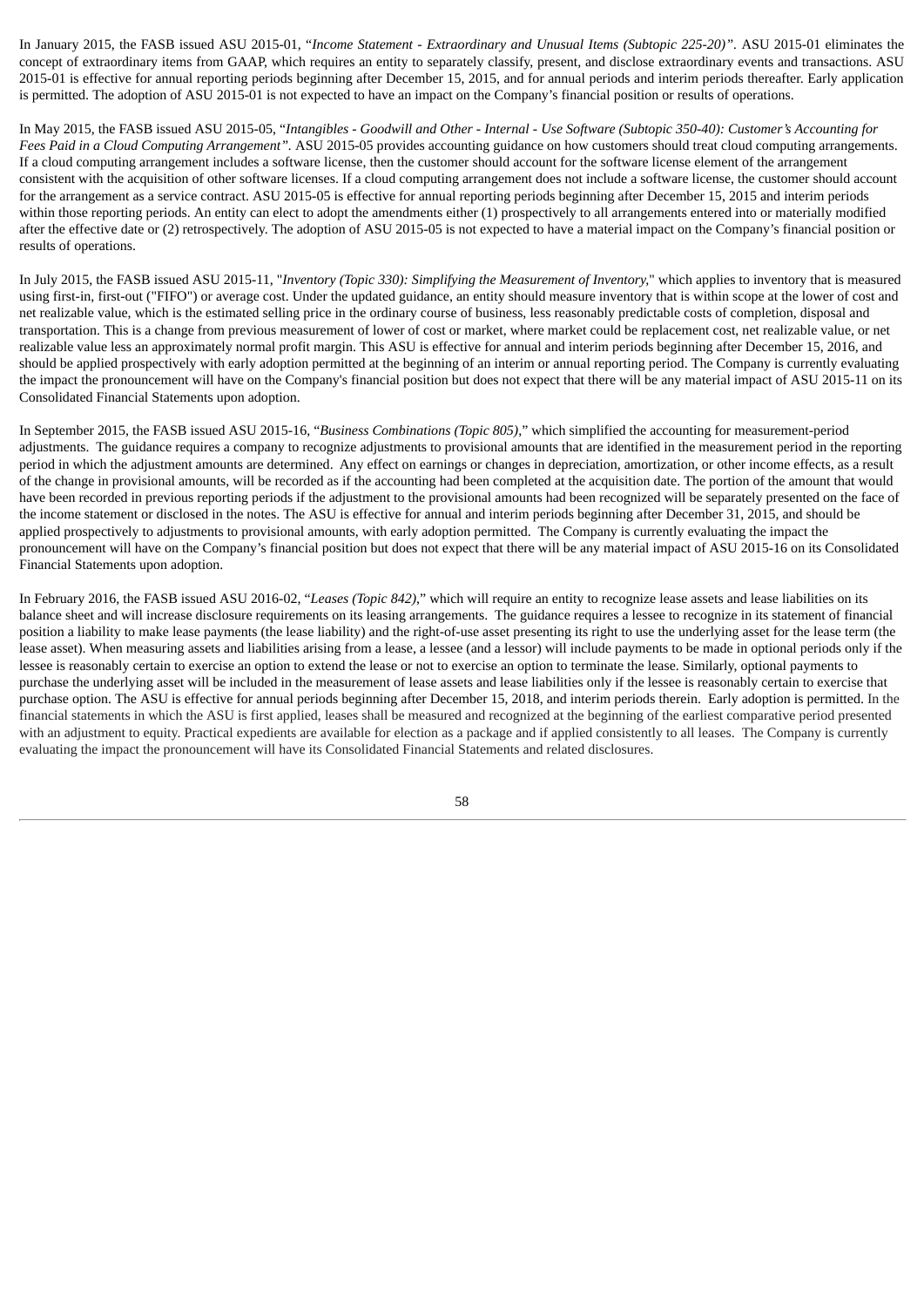# **B. PROPERTY AND EQUIPMENT**

Property and equipment consisted of the following at the dates indicated:

| (in thousands)                 | January 30, 2016 | January 31, 2015 |         |  |
|--------------------------------|------------------|------------------|---------|--|
| Furniture and fixtures         | \$<br>67,683     | \$               | 63,743  |  |
| Equipment                      | 18,495           |                  | 16,419  |  |
| Leasehold improvements         | 94,767           |                  | 81,839  |  |
| Hardware and software          | 70,393           |                  | 62,925  |  |
| Construction in progress       | 10,516           |                  | 11,376  |  |
|                                | 261,854          |                  | 236,302 |  |
| Less: accumulated depreciation | 136,892          |                  | 115,974 |  |
| Total property and equipment   | 124,962          | \$.              | 120,328 |  |

Depreciation expense related to continuing operations for fiscal 2015, 2014 and 2013 was \$27.7 million, \$22.9 million and \$19.0 million, respectively.

#### **C. DEBT OBLIGATIONS**

#### *Credit Agreement with Bank of America, N.A.*

On October 30, 2014, the Company amended its credit facility with Bank of America, N.A., effective October 29, 2014, by executing the Second Amendment to the Sixth Amended and Restated Loan and Security Agreement (as amended, the "Credit Facility").

The Credit Facility provides for \$125 million in committed borrowings. The Credit Facility includes, pursuant to an accordion feature, the ability to increase the Credit Facility by an additional \$50 million upon the request of the Company and the agreement of the lender(s) participating in the increase. The Credit Facility includes a sublimit of \$20 million for commercial and standby letters of credit and a sublimit of up to \$15 million for swingline loans. The Company's ability to borrow under the Credit Facility is determined using an availability formula based on eligible assets. The maturity date of the Credit Facility is October 29, 2019. The Company's obligations under the Credit Facility are secured by a lien on substantially all of its assets, excluding (i) a first priority lien held by the lenders of the Term Loan Facility, as described below, on certain equipment of the Company and (ii) intellectual property.

At January 30, 2016, the Company had outstanding borrowings under the Credit Facility of \$42.4 million, before unamortized debt issuance costs of \$0.4 million. Outstanding standby letters of credit were \$2.5 million and documentary letters of credit were \$0.7 million. Unused excess availability at January 30, 2016 was \$66.0 million. Average monthly borrowings outstanding under the Credit Facility during fiscal 2015 were \$42.6 million, resulting in an average unused excess availability of approximately \$66.7 million. The Company's ability to borrow under the Credit Facility is determined using an availability formula based on eligible assets, with increased advance rates based on seasonality. Pursuant to the terms of the Credit Facility, if the Company's excess availability under the Credit Facility fails to be equal to or greater than the greater of (i) 10% of the Loan Cap (defined in the Credit Facility as the lesser of the revolving credit commitments at such time or the borrowing base at the relevant measurement time) and (ii) \$7.5 million, the Company will be required to maintain a minimum consolidated fixed charge coverage ratio of 1.0:1.0 in order to pursue certain transactions, including but not limited to, stock repurchases, payment of dividends and business acquisitions.

Borrowings made pursuant to the Credit Facility will bear interest at a rate equal to the base rate (determined as the highest of (a) Bank of America N.A.'s prime rate, (b) the Federal Funds rate plus 0.50% or (c) the annual ICE-LIBOR rate ("LIBOR") for the respective interest period) plus a varying percentage, based on the Company's borrowing base, of 0.50%-0.75% for prime-based borrowings and 1.50%-1.75% for LIBOR-based borrowings. The Company is also subject to an unused line fee of 0.25%. At January 30, 2016, the Company's prime-based interest rate was 4.0%.

At January 30, 2016, the Company had approximately \$35.0 million of its outstanding borrowings in LIBOR-based contracts with an interest rate of approximately 1.92%. The LIBOR-based contracts expired February 7, 2016 and February 17, 2016. When a LIBOR-based borrowing expires, the borrowings revert back to prime-based borrowings unless the Company enters into a new LIBOR-based borrowing arrangement.

The fair value of the amount outstanding under the Credit Facility at January 30, 2016 approximated the carrying value.

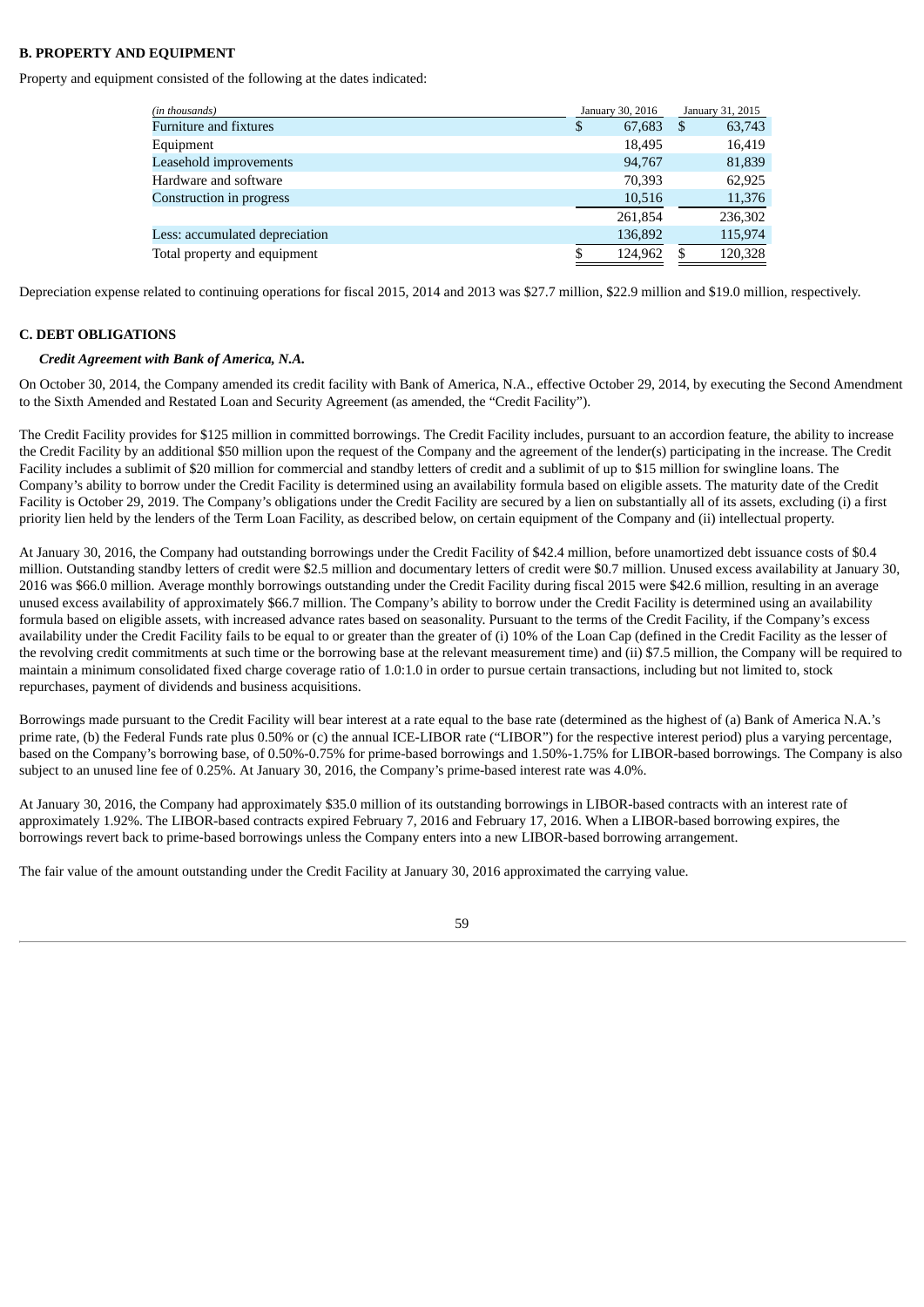# *Long-Term Debt*

Components of long-term debt are as follows:

| (in thousands)                            | January 30, 2016 |        | January 31, 2015 |
|-------------------------------------------|------------------|--------|------------------|
| Equipment financing notes                 |                  | 12.901 | \$<br>19,390     |
| Term loan, due 2019                       |                  | 13,750 | 14,750           |
| Less: unamortized debt issuance costs (1) |                  | (493)  | (634)            |
| Total long-term debt                      |                  | 26,158 | 33,506           |
| Less: current portion of long-term debt   |                  | 7,155  | 7,335            |
| Long-term debt, net of current portion    |                  | 19.003 | 26.171           |

(1) Includes the reclassification of debt issuance costs of \$0.1 million from "Prepaid expenses and other current assets" and \$0.5 million from "Other assets" at January 31, 2015 as a result of the Company adopting ASU 2015-03, see Note A**.**

#### Equipment Financing Loans

Pursuant to a Master Loan and Security Agreement with Banc of America Leasing & Capital, LLC, dated July 20, 2007 and amended September 30, 2013 (the "Master Agreement"), the Company has entered into twelve equipment security notes (in aggregate, the "Notes"). The Company borrowed an aggregate of \$26.4 million between September 2013 and June 2014. The Notes are for a term of 48 months and accrue interest at fixed rates ranging from 3.07% and 3.50%. Principal and interest are paid monthly, in arrears.

The Notes are secured by a security interest in all of the Company's rights, title and interest in and to certain equipment. The Company is subject to a prepayment penalty equal to 1% of the prepaid principal of the Notes until the first anniversary, 0.5% of the prepaid principal from the first anniversary until the second anniversary and no prepayment penalty thereafter. The Master Agreement includes default provisions that are customary for financings of this type and are similar and no more restrictive than the Company's existing Credit Facility.

# Term Loan

On October 30, 2014, the Company entered into a term loan agreement with respect to a new \$15 million senior secured term loan facility with Wells Fargo Bank, National Association as administrative and collateral agent (the "Term Loan Facility"). The effective date of the Term Loan Facility was October 29, 2014 (the "Effective Date"). The proceeds from the Term Loan Facility were used to repay borrowings under the Credit Facility.

The Term Loan Facility bears interest at a rate per annum equal to the greater of (a) 1.00% and (b) the one month LIBOR rate, plus 6.50%. Interest payments are payable on the first business day of each calendar month, and increase by 2% following the occurrence and during the continuance of an "event of default," as defined in the Term Loan Facility. The Term Loan Facility provides for quarterly principal payments on the first business day of each calendar quarter, which commenced the first business day of January 2015, in an aggregate principal amount equal to \$250,000, subject to adjustment, with the balance payable on the termination date.

The Term Loan Facility includes usual and customary mandatory prepayment provisions for transactions of this type that are triggered by the occurrence of certain events. In addition, the amounts advanced under the Term Loan Facility can be optionally prepaid in whole or part. All prepayments are subject to an early termination fee in the amount of: (a) 4% of the amount prepaid if the prepayment is prior to the first anniversary of the Effective Date; (b) 2% of the amount prepaid if the prepayment is after the first anniversary, but prior to the second anniversary, of the Effective Date; and (c) 1% of the amount prepaid if the prepayment is after the second anniversary, but prior to the third anniversary, of the Effective Date. There is no prepayment penalty after the third anniversary of the Effective Date.

The Term Loan Facility matures on October 29, 2019. It is secured by a first priority lien on certain equipment of the Company, and a second priority lien on substantially all of the remaining assets of the Company, excluding intellectual property.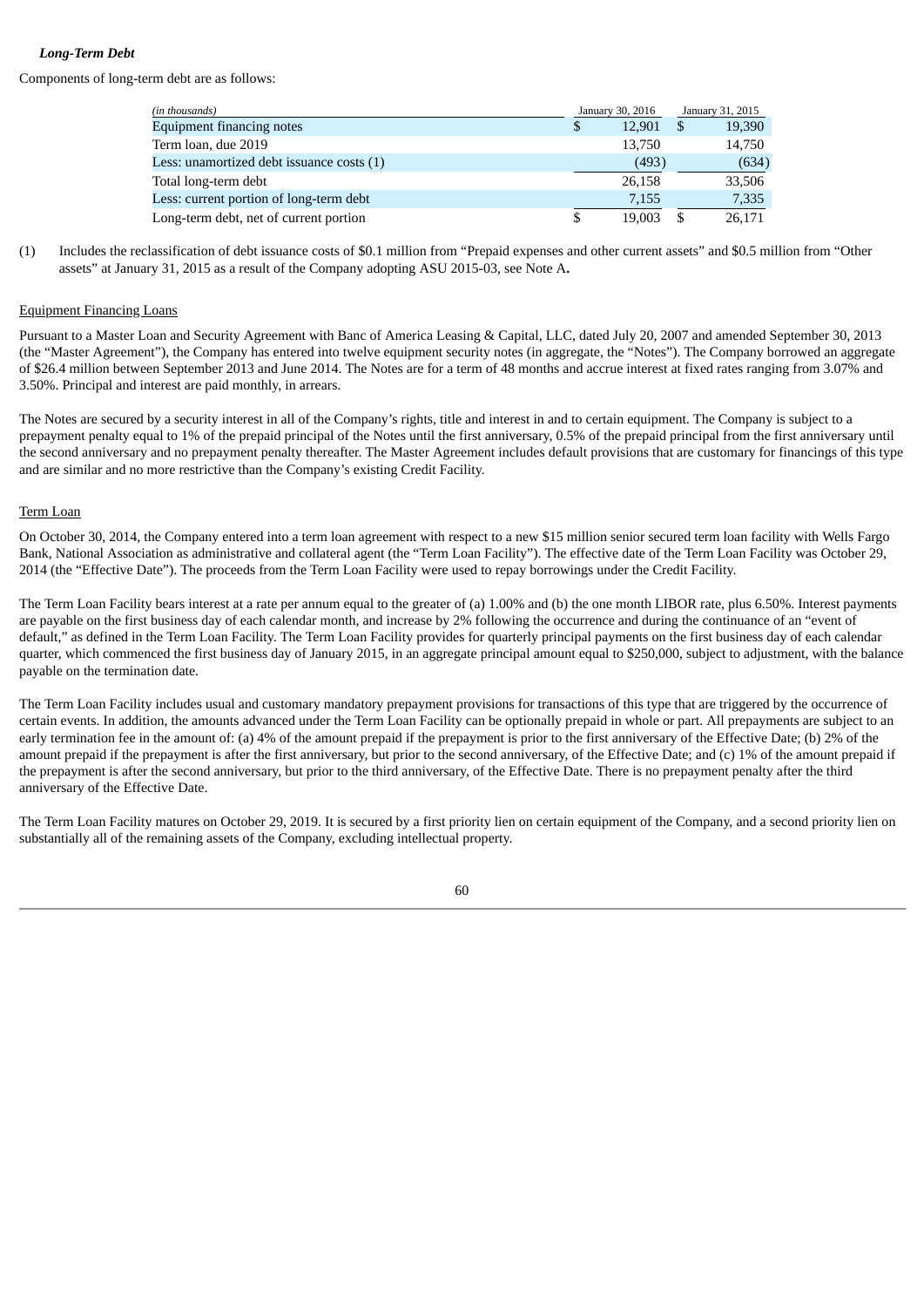# *Long-term debt maturities*

Annual maturities of long-term debt for the next five fiscal years are as follows:

|             | (in thousands) |
|-------------|----------------|
| Fiscal 2016 | \$<br>7,312    |
| Fiscal 2017 | 7,088          |
| Fiscal 2018 | 1,501          |
| Fiscal 2019 | 10,750         |
| Fiscal 2020 |                |

The Company paid interest and fees totaling \$2.8 million, \$2.7 million and \$1.4 million for fiscal 2015, 2014 and 2013, respectively.

#### **D. INCOME TAXES**

The Company accounts for income taxes in accordance with ASC Topic 740, *Income Taxes*. Under ASC Topic 740, deferred tax assets and liabilities are recognized based on temporary differences between the financial statement and tax basis of assets and liabilities using enacted tax rates in effect in the years in which the differences are expected to reverse. The accounting regulation requires current recognition of net deferred tax assets to the extent it is more likely than not such net assets will be realized. To the extent that the Company believes its net deferred tax assets will not be realized, a valuation allowance must be recorded against those assets.

In the fourth quarter of fiscal 2013, the Company entered into a three-year cumulative loss position and based on forecasts at that time, the Company expected the cumulative three-year loss to increase as of the end of fiscal 2014. Management determined that this represented significant negative evidence at February 1, 2014. While the Company has projected it will return to profitability, generate taxable income and ultimately emerge from a three-year cumulative loss, based on a consideration of all positive and negative evidence as of February 1, 2014, the Company recorded a charge of \$51.3 million to establish a full allowance against its net deferred tax assets. Based on operating results for fiscal 2015 and the Company's forecast for fiscal 2016, the Company believes that a full allowance remains appropriate at this time. Realization of the Company's deferred tax assets, which relate principally to federal net operating loss carryforwards, which expire from 2022 through 2035, is dependent on generating sufficient taxable income in the near term.

As of January 30, 2016, the Company had net operating loss carryforwards of \$141.2 million for federal income tax purposes and \$78.1 million for state income tax purposes that are available to offset future taxable income through fiscal year 2035. Additionally, the Company has alternative minimum tax credit carryforwards of \$2.3 million, which are available to further reduce income taxes over an indefinite period. Additionally, the Company has \$0.1 million and \$2.3 million of net operating loss carryforwards related to the Company's operations in the Hong Kong and Canada, respectively, though both are expected to expire largely unutilized.

The utilization of net operating loss carryforwards and the realization of tax benefits in future years depends predominantly upon having taxable income. Under the provisions of the Internal Revenue Code, certain substantial changes in the Company's ownership may result in a limitation on the amount of net operating loss carryforwards and tax credit carryforwards which may be used in future years.

Included in the net operating loss carryforwards for both federal and state income tax is approximately \$13.1 million relating to stock compensation deductions, the tax benefit from which, if realized, will be credited to additional paid-in capital.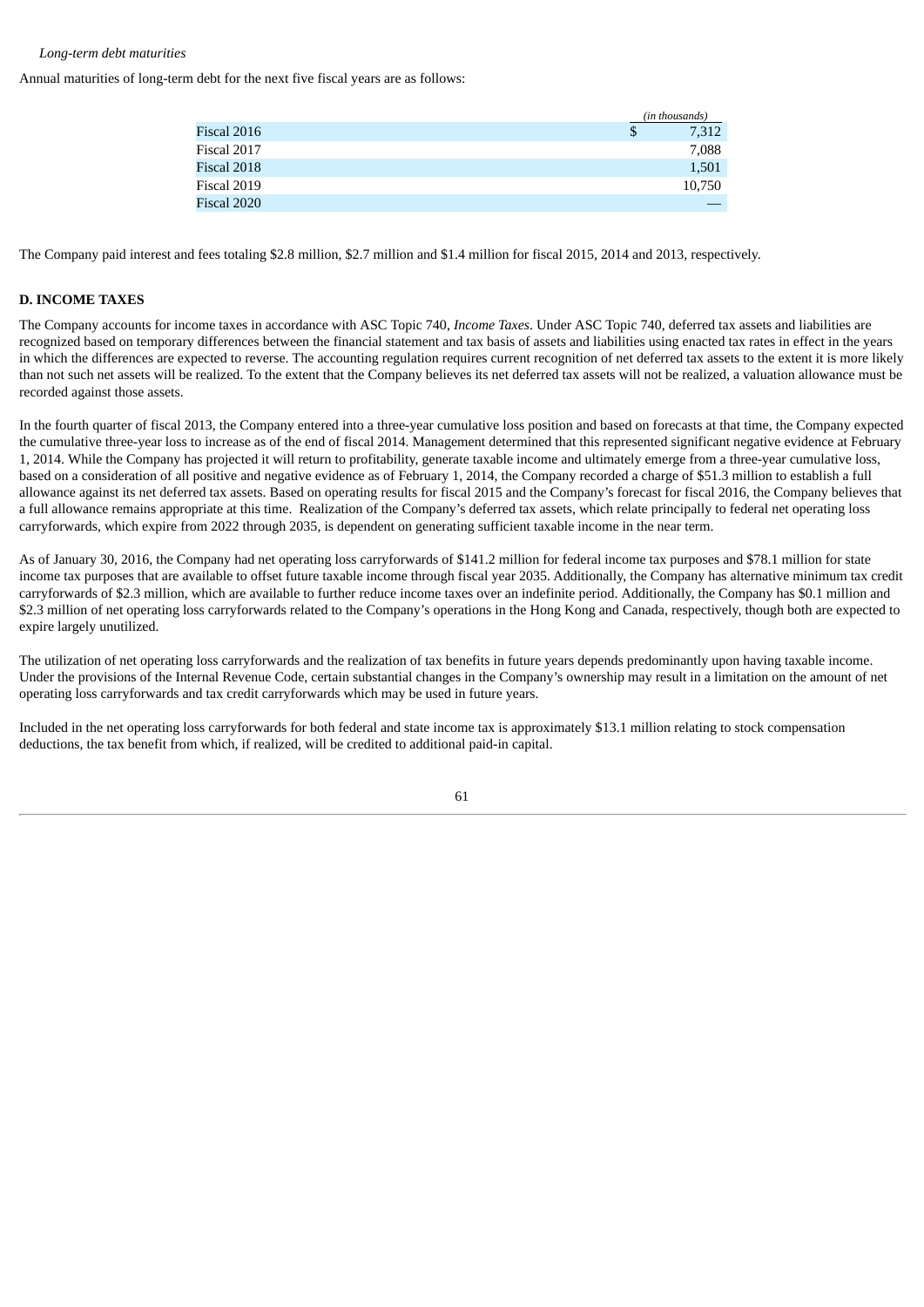The components of the net deferred tax assets as of January 30, 2016 and January 31, 2015 are as follows (in thousands):

|                                                   | January 30, 2016 | January 31, 2015 |           |  |
|---------------------------------------------------|------------------|------------------|-----------|--|
| Deferred tax assets:                              |                  |                  |           |  |
| Net operating loss carryforward                   | \$<br>50,199     | \$               | 46,048    |  |
| Gain on sale-leaseback                            | 5,744            |                  | 6,319     |  |
| Accrued Expenses and other                        | 5,667            |                  | 5,035     |  |
| Lease accruals                                    | 4,732            |                  | 5,257     |  |
| Goodwill and intangibles                          | 3,694            |                  | 5,768     |  |
| Unrecognized loss on pension and pension expense  | 3,379            |                  | 3,840     |  |
| Capital loss carryforward                         | 3,021            |                  | 3,021     |  |
| <b>Inventory reserves</b>                         | 2,561            |                  | 2,602     |  |
| Alternative minimum tax credit carryforward       | 2,292            |                  | 2,292     |  |
| Foreign tax credit carryforward                   | 963              |                  | 907       |  |
| Federal wage tax credit carryforward              | 521              |                  | 361       |  |
| Unrecognized loss on foreign exchange             | 234              |                  | 196       |  |
| State tax credits                                 | 102              |                  | 95        |  |
| Excess of tax over book depreciation/amortization | (19, 977)        |                  | (21, 170) |  |
| Subtotal                                          | \$<br>63,132     | \$               | 60,571    |  |
| Valuation allowance (1)                           | (63, 132)        |                  | (60, 571) |  |
| Net deferred tax assets                           | \$               | \$               |           |  |
|                                                   |                  |                  |           |  |
| Deferred tax liabilities:                         |                  |                  |           |  |
| Goodwill and intangibles                          | \$<br>(196)      | \$               | (91)      |  |
| Deferred tax liabilities                          | \$<br>(196)      | \$               | (91)      |  |

(1) For fiscal 2015, the Company had total deferred tax assets of \$83.1 million, total deferred tax liabilities of \$20.2 million and a valuation allowance of \$63.1 million.

The provision for income taxes from continuing operations consists of the following:

|                     | <b>FISCAL YEARS ENDED</b> |     |                  |    |                  |  |
|---------------------|---------------------------|-----|------------------|----|------------------|--|
|                     | January 30, 2016          |     | January 31, 2015 |    | February 1, 2014 |  |
| (in thousands)      |                           |     |                  |    |                  |  |
| Current:            |                           |     |                  |    |                  |  |
| Federal and state   | \$                        | 104 | 97<br>- \$       | \$ | 77               |  |
| Foreign             |                           | 51  | 55               |    | 66               |  |
|                     |                           | 155 | 152              |    | 143              |  |
| Deferred:           |                           |     |                  |    |                  |  |
| Federal and state   |                           | 94  | 91               |    | 45,518           |  |
| Foreign             |                           | 11  |                  |    |                  |  |
|                     |                           | 105 | 91               |    | 45,518           |  |
|                     |                           |     |                  |    |                  |  |
| Total provision (2) |                           | 260 | \$<br>243        | ፍ  | 45,661           |  |

(2) There was no provision (benefit) recognized on the income (loss) from discontinued operations for fiscal 2014 or fiscal 2013.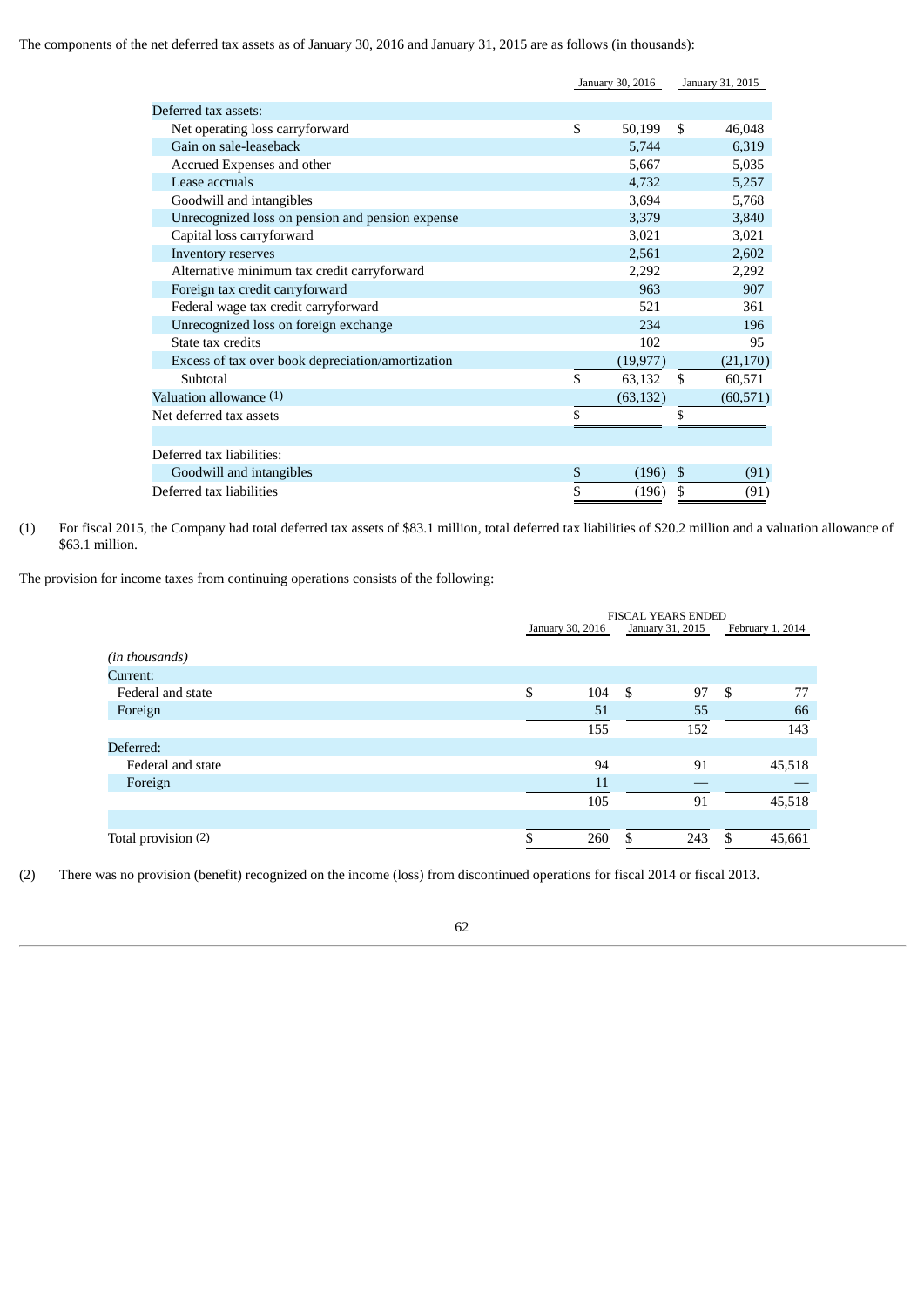The following is a reconciliation between the statutory and effective income tax rates in dollars for the provision for income tax from continuing operations:

|                                                          | <b>FISCAL YEARS ENDED</b> |                  |  |                  |  |                  |
|----------------------------------------------------------|---------------------------|------------------|--|------------------|--|------------------|
|                                                          |                           | January 30, 2016 |  | January 31, 2015 |  | February 1, 2014 |
| (in thousands)                                           |                           |                  |  |                  |  |                  |
| Federal income tax at the statutory rate                 | \$                        | $(2,852)$ \$     |  | $(3,827)$ \$     |  | (5, 108)         |
| State income and other taxes, net of federal tax benefit |                           | (177)            |  | (72)             |  | (810)            |
| Permanent items                                          |                           | 137              |  | 141              |  | 171              |
| Change in uncertain tax provisions                       |                           |                  |  |                  |  |                  |
| Charge for valuation allowance                           |                           | 3,200            |  | 4,034            |  | 52,463           |
| Other, net                                               |                           | (48)             |  | (33)             |  | (1,055)          |
| Provision for income tax from continuing operations      |                           | 260              |  | 243              |  | 45,661           |

As discussed in Note A, the Company's financial statements reflect the expected future tax consequences of uncertain tax positions that the Company has taken or expects to take on a tax return, based solely on the technical merits of the tax position. The liability for unrecognized tax benefits at January 30, 2016 was approximately \$3.1 million, and is associated with a prior tax position related to exiting the Company's direct business in Europe during fiscal 2013. The amount of unrecognized tax benefits has been presented as a reduction in the reported amounts of our federal and state net operating losses ("NOL") carryforwards. No penalties or interest have been accrued on this liability because the carryforwards have not yet been utilized. The reversal of this liability would result in a tax benefit being recognized in the period in which the Company determines the liability is no longer necessary. At January 30, 2016, the Company had no material unrecognized tax benefits based on the provisions of ASC 740.

The Company made tax payments of \$0.1 million, \$0.1 million and \$0.2 million for fiscal 2015, 2014 and 2013, respectively.

# **E. COMMITMENTS AND CONTINGENCIES**

At January 30, 2016, the Company was obligated under operating leases covering store and office space, automobiles and certain equipment for future minimum rentals and a non-merchandise purchase agreement as follows:

|                    | Total         |
|--------------------|---------------|
| <b>FISCAL YEAR</b> | (in millions) |
| Fiscal 2016        | \$<br>55.1    |
| Fiscal 2017        | 46.1          |
| Fiscal 2018        | 41.0          |
| Fiscal 2019        | 37.1          |
| Fiscal 2020        | 33.9          |
| Thereafter         | 110.1         |
|                    | \$<br>323.3   |

In addition to future minimum rental payments, many of the store leases include provisions for common area maintenance, mall charges, escalation clauses and additional rents based on a percentage of store sales above designated levels. The store leases are generally 5 to 10 years in length and contain renewal options extending their terms by 5 to 10 years.

Amounts charged to operations for all occupancy costs, automobile and leased equipment expense were \$62.0 million, \$56.8 million and \$57.8 million for fiscal 2015, fiscal 2014 and fiscal 2013, respectively.

In fiscal 2006, as part of a sale-leaseback transaction with a subsidiary of Spirit Finance Corp. ("Spirit"), the Company entered into a twenty-year lease agreement (the "Lease Agreement") for its corporate headquarters and distribution center whereby the Company agreed to lease the property it sold to Spirit back for an annual rent of \$4.6 million. The Company realized a gain of approximately \$29.3 million on the sale of this property, which has been deferred and is being amortized over the initial 20 years of the related lease agreement. At the end of the initial term, the Company will have the opportunity to extend the Lease Agreement for six additional successive periods of five years. In addition, on February 1, 2011, the fifth anniversary of the Lease Agreement and for every fifth anniversary thereafter, the base rent will be subject to a rent increase not to exceed the lesser of 7% or a percentage based on changes in the Consumer Price Index. The Company's current annual rent of \$5.2 million will be offset each lease year by \$1.5 million related to the amortization of this deferred gain. This lease commitment, excluding the impact of the gain, is included in the above table of expected future minimum rentals obligations.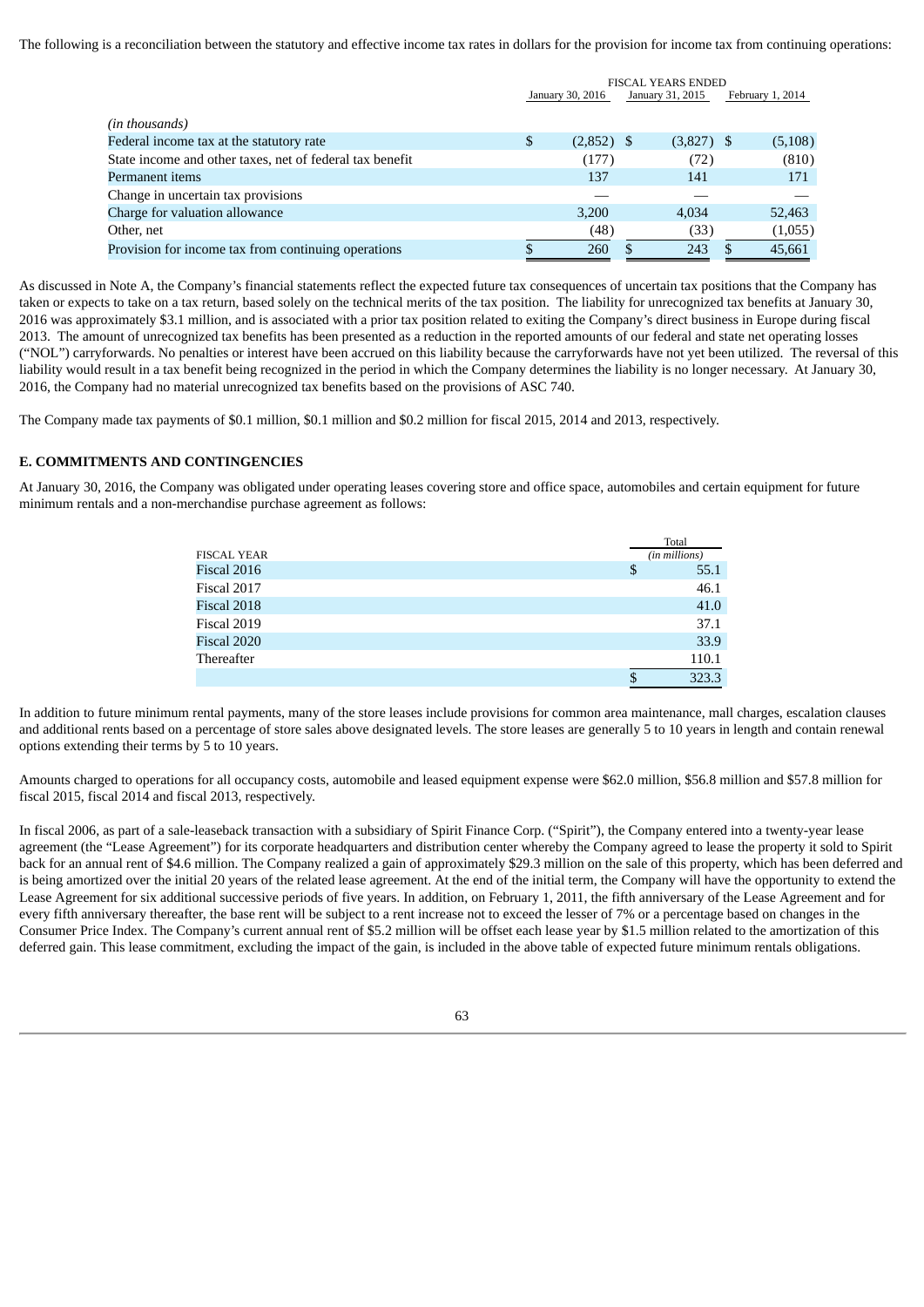# **F. LONG-TERM INCENTIVE PLANS**

#### *2013-2016 Long-Term Incentive Plan*

The Company's 2013-2016 Destination XL Group, Inc. Long-Term Incentive Plan (the "2013-2016 LTIP") was approved in the second quarter of fiscal 2013. Pursuant to the terms of the 2013-2016 LTIP, on the date of grant, each participant was granted an unearned and unvested award equal in value to four times his/her annual salary multiplied by the applicable long-term incentive program percentage, which is 100% for the Company's Chief Executive Officer, 70% for its senior executives and 50% for other participants in the plan, which the Company refers to as the "Projected Benefit Amount." Each participant was granted 50% of the Projected Benefit Amount in shares of restricted stock, 25% in stock options and the remaining 25% in cash. All shares were granted from the Company's 2006 Incentive Compensation Plan.

Of the total Projected Benefit Amount, 50% is subject to time-based vesting and 50% is subject to performance-based vesting. The time-vested portion of the award (half of the shares of restricted stock, options and cash) vests in three installments with 20% of the time-vested portion having vested at the end of fiscal 2014, 40% having vested at the end of fiscal 2015 and the remaining 40% vesting at the end of fiscal 2016.

For the performance-based portion of the award to vest, the Company must achieve, during any rolling four fiscal quarter period that ends on or before the end of fiscal 2015, revenue of at least \$550 million and have an operating margin of not less than 8.0%. In the event that the Company achieves its target of \$550 million in revenue with an operating margin of not less than 8.0% during any rolling fiscal four quarters prior to fiscal 2016, then the total Projected Benefit Amount vests in full.

Although the performance targets were not met at the end of fiscal 2015, the performance-based target can still be met in fiscal 2016. In fiscal 2016, the Company must achieve revenue of at least \$600 million and an operating margin of not less than 8.0% for the participants to receive 100% vesting of the performance-based portion of the Projected Benefit Amount. If the Company does not meet the performance target at the end of fiscal 2016, but the Company is able to achieve revenue equal to or greater than \$510 million at the end of fiscal 2016 and the operating margin is not less than 8.0%, then the participants will receive a pro-rata portion of the performance-based award based on minimum sales of \$510 million (50% payout) and \$600 million (100% payout).

Assuming the Company achieves the performance target and 100% of the Projected Benefit Amount vests, excluding estimated forfeitures, the total potential value of all awards over this four-year period, as of January 30, 2016, would be approximately \$19.6 million. Approximately \$9.8 million of the \$19.6 million relates to the time-vested awards, which is being expensed over forty-four months, based on the respective vesting dates. The remaining \$9.8 million of compensation expense is for performance awards and because the performance targets were not deemed probable at January 30, 2016, no compensation expense for the performance-based awards has been recognized through fiscal 2015.

#### *2016 Long-Term Incentive Wrap-Around Plan*

On November 7, 2014, the Company's Compensation Committee of the Company's Board of Directors approved the 2016 Long-Term Incentive Wrap-Around Plan (the "Wrap-Around Plan"). The Wrap-Around Plan is a supplemental performance-based incentive plan that is only effective if there is no vesting of the performance-based awards under the 2013-2016 LTIP and, as a result, all performance-based awards under the 2013-2016 LTIP are forfeited. Under the Wrap-Around Plan, if the target level performance metrics for fiscal 2016 are met, participants will be eligible to receive a payout equal to 80% of the dollar value of the performance-based compensation they were eligible to receive under the 2013-2016 LTIP. If the target level performance metrics for fiscal 2016 under the Wrap-Around Plan are exceeded, the greatest payout that participants will be eligible to receive is 100% of the dollar value of the performance-based compensation they were eligible to receive under the 2013-2016 LTIP. Any award earned will be paid 50% in cash and 50% in shares of restricted stock.

The performance target under the Wrap-Around Plan consists of two metrics, Sales and EBITDA, with threshold (50%), target (80%) and maximum (100%) payout levels. Each metric is weighted as 50% of the total performance target. However, in order for there to be any payout under either metric, EBITDA for fiscal 2016 must be equal to or greater than the minimum threshold.

The Wrap-Around Plan also provides for an opportunity to receive additional shares of restricted stock if the performance targets are achieved and the Company's closing stock price is \$6.75 or higher on the day earnings for fiscal 2016 are publicly released. If the Company's stock price is \$6.75, the 50% payout in restricted shares will be increased by 20% and if the stock price is \$7.25 or higher, the 50% payout in restricted shares will be increased by 30%, with a pro-rata payout between \$6.75 and \$7.25. All awards granted pursuant to the Wrap-Around Plan will not vest until the last day of the second quarter of fiscal 2017.

Assuming that the Company achieves the performance target at target levels under the Wrap-Around Plan, and further assuming that the Company's stock price is greater than \$7.25, at the time the Company's earnings are publicly released, the compensation expense

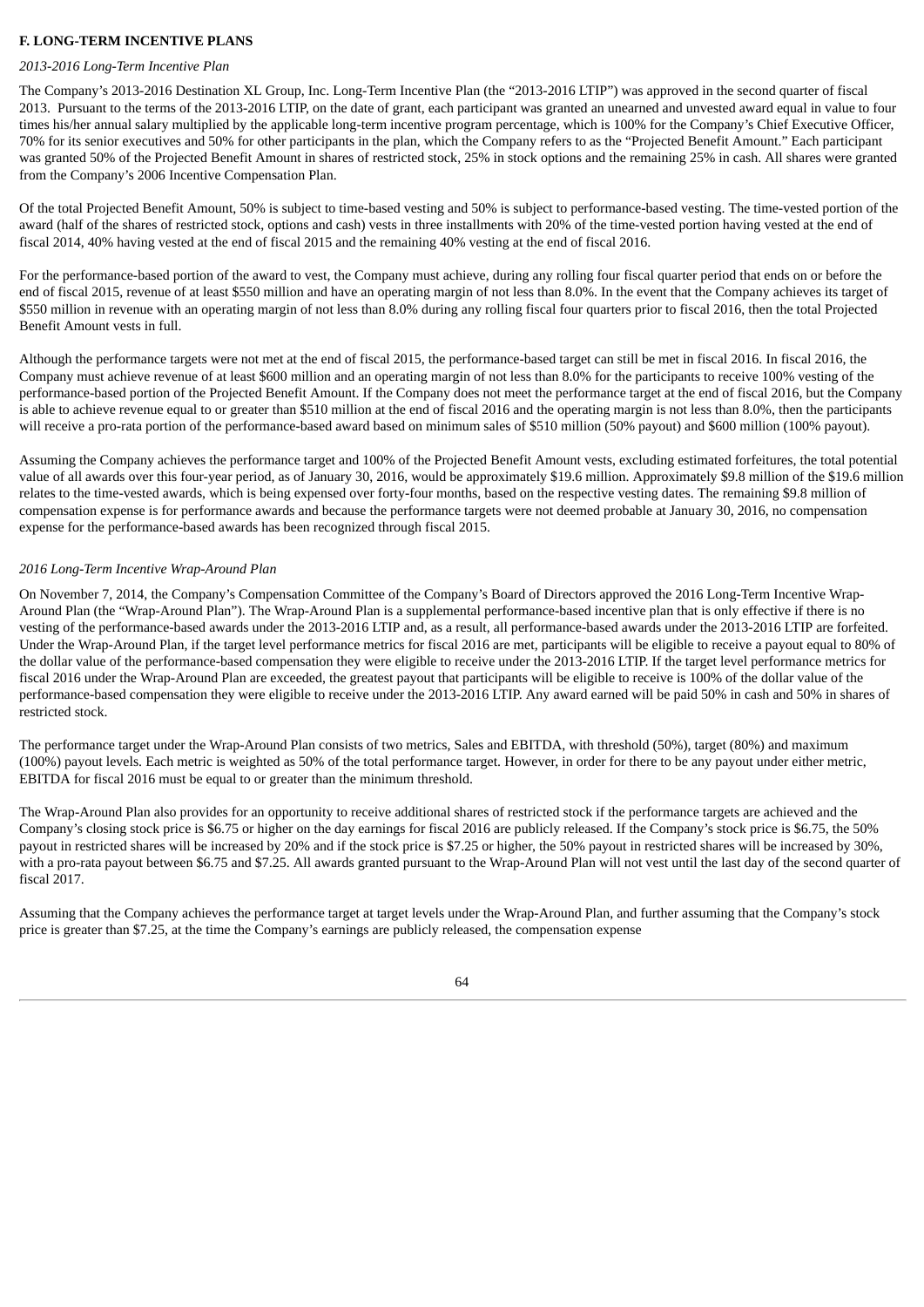associated with this Wrap-Around Plan is estimated to be approximately \$8.8 million. During the fourth quarter of fiscal 2015, the Company accrued approximately \$1.4 million in compensation expense related to the potential payout of performance awards under the Wrap-Around Plan.

# **G. STOCK COMPENSATION PLANS**

The Company has one active stock-based compensation plan: the 2006 Incentive Compensation Plan (as amended and restated effective as of August 1, 2013, the "2006 Plan"). Under the terms of the 2006 Plan, up to 7,250,000 shares of common stock are available for the granting of awards; provided, however, that the maximum number of those shares that may be subject to the granting of awards other than stock options and stock appreciation rights cannot exceed 4,250,000 shares. The terms of the 2006 Plan provide for grants of stock options, stock appreciation rights, restricted stock, deferred stock, other stock-related awards and performance awards that may be settled in cash, stock or other property.

The 2006 Plan is administered by the Compensation Committee, all of the members of which are non-employee directors who qualify as independent under the listing standards of the Nasdaq Global Select Market. The Compensation Committee is authorized to make all determinations with respect to amounts and conditions covering awards. Options are not granted at a price less than fair value on the date of the grant. Options granted to employees and executives typically vest over three years and options granted to non-employee directors vest over two years. Generally, options expire ten years from the date of grant.

# 2006 Plan—Stock Option and Restricted Share Award Activity

# *Stock Option Activity*

The following table summarizes stock option activity under the 2006 Plan for fiscal 2015:

|                                            | Number of<br>Shares | Weighted-average<br>exercise price<br>per option |      | Weighted-average<br>remaining<br>contractual term | Aggregate<br>intrinsic value |         |
|--------------------------------------------|---------------------|--------------------------------------------------|------|---------------------------------------------------|------------------------------|---------|
| <b>Stock Options</b>                       |                     |                                                  |      |                                                   |                              |         |
| Outstanding options at beginning of year   | 2,747,802           | - \$                                             | 4.97 |                                                   |                              |         |
| Options granted                            | 63,242              | - \$                                             | 5.84 |                                                   |                              |         |
| Options canceled                           | $(60, 287)$ \$      |                                                  | 5.04 |                                                   |                              |         |
| Options exercised                          | $(22, 136)$ \$      |                                                  | 4.59 |                                                   |                              |         |
|                                            |                     |                                                  |      |                                                   |                              |         |
| Outstanding options at end of year         | 2,728,621           | - \$                                             | 5.00 | 7.0 years $$$                                     |                              | 123,181 |
| Options exercisable at end of year         | 1,040,220           | - \$                                             | 4.88 | 6.3 years $$$                                     |                              | 103,513 |
| Vested and expected to vest at end of year | 1,547,453           |                                                  | 4.94 | $6.7$ years $$$                                   |                              | 123,181 |

The intrinsic value of options exercised was immaterial in fiscal 2015 and fiscal 2014.

# *Non-Vested Share Activity*

The following table summarizes activity for non-vested shares under the 2006 Plan for fiscal 2015:

| <b>Shares</b>                                      | Restricted shares | Deferred shares (1) | Fully-vested<br>shares $(2)$ | Total number<br>of shares |    | Weighted-average<br>grant-date<br>fair value (3) |
|----------------------------------------------------|-------------------|---------------------|------------------------------|---------------------------|----|--------------------------------------------------|
| Outstanding non-vested shares at beginning of year | 1,685,290         | 11,238              |                              | 1,696,528                 | \$ | 5.09                                             |
| Shares granted                                     | 25,192            | 20,349              | 59.466                       | 105.007                   | S  | 5.19                                             |
| Shares vested/issued                               | (390, 339)        |                     | (59, 466)                    | $(449,805)$ \$            |    | 5.10                                             |
| Shares canceled                                    |                   |                     |                              |                           |    |                                                  |
| Outstanding non-vested shares at end of year       | 1,320,143         | 31,587              |                              | 1,351,730                 | \$ | 5.09                                             |
| Vested and expected to vest at end of year         | 377,813           | 31,587              |                              | 409.400                   | S  | 5.10                                             |

(1) During fiscal 2015, the Company granted 20,349 shares of deferred stock, with a fair of approximately \$104,889, to certain directors as compensation in lieu of cash, in accordance with their irrevocable elections. The shares of deferred stock vest three years from the date of grant or at separation of service, based on the irrevocable election of each director.

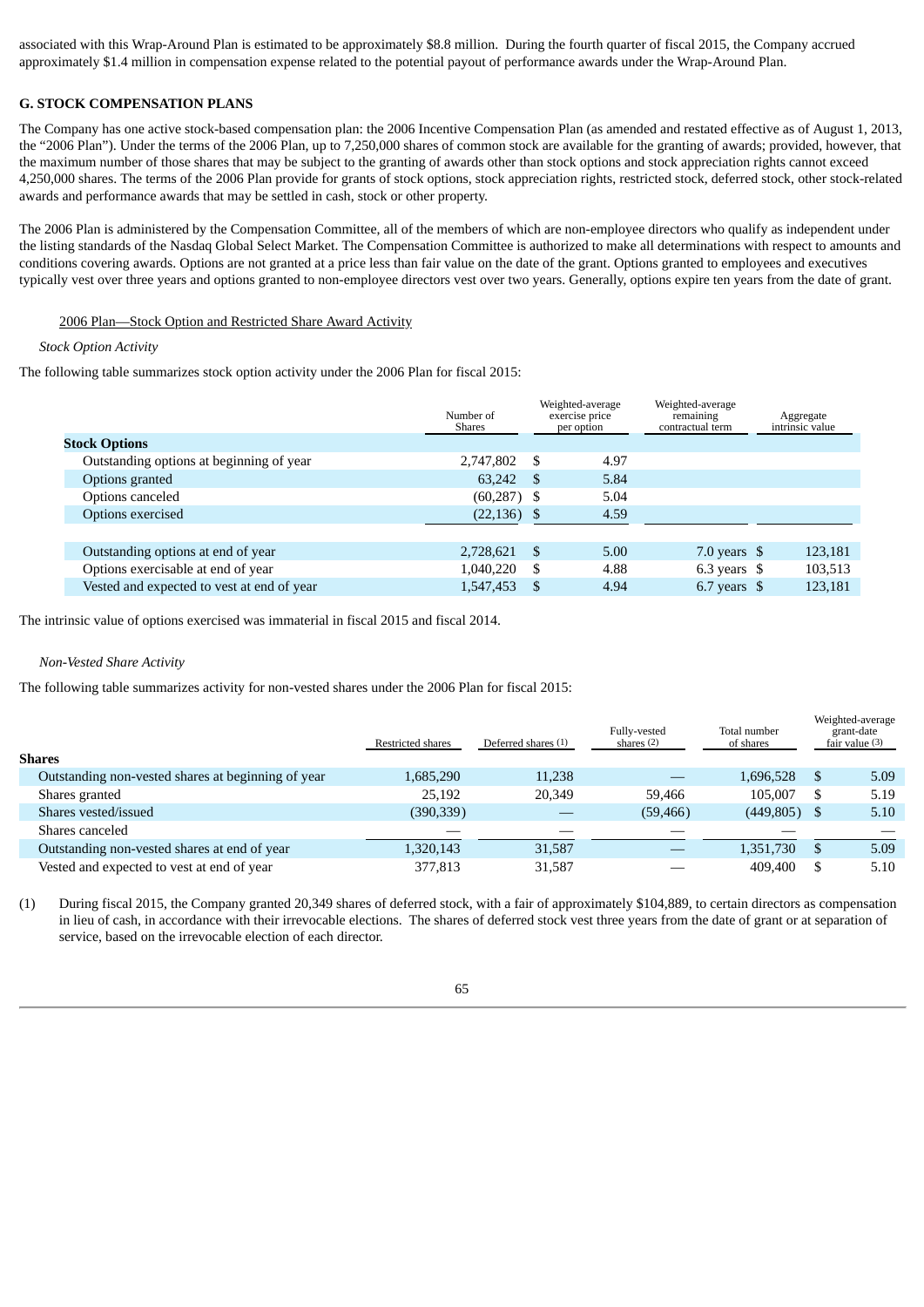- (2) During fiscal 2015, the Company granted 59,466 shares of stock, with a fair value of approximately \$306,669 to certain directors as compensation in lieu of cash, in accordance with their irrevocable elections. Beginning in fiscal 2015, directors are required to elect 50% of their quarterly retainer in equity. All shares paid to directors to satisfy this election are issued from the Company's 2006 Plan. Any shares in excess of the minimum required election are issued from the Company's Non-Employee Director Stock Purchase Plan.
- (3) The fair value of a restricted share, deferred share and fully-vested share is equal to the Company's closing stock price on the date of grant.

Approximately \$5.3 million of the total unrecognized stock compensation cost of \$8.0 million is related to restricted shares unvested at January 30, 2016. Approximately \$4.8 million of the \$5.3 million of unrecognized stock compensation is tied to performance-based awards, which were not deemed probable at January 30, 2016. The remaining \$0.5 million of unrecognized stock compensation is tied to time-based awards and is expected to be recognized over a weighted-average period of 12 months.

# Share Availability Under the 2006 Plan

At January 30, 2016, the Company has 1,014,685 shares available for future grant under the 2006 Plan. Of this amount, 910,279 shares remain available for awards other than options and stock appreciation rights. The 2006 Plan will expire July 31, 2016.

# 1992 Plan—Stock Option Activity

At January 30, 2016, no grants remain outstanding under the Company's 1992 Stock Incentive Plan (as amended, the "1992 Plan"). The following table summarizes the final stock option activity under the 1992 Plan for fiscal 2015:

|                                          | Number of<br>Shares |      | Weighted-average<br>exercise price<br>per option |
|------------------------------------------|---------------------|------|--------------------------------------------------|
| <b>Stock Options</b>                     |                     |      |                                                  |
| Outstanding options at beginning of year | 217,500             | - \$ | 7.01                                             |
| Options granted                          |                     |      |                                                  |
| Options expired                          | $(216,500)$ \$      |      | 7.01                                             |
| Options canceled                         | $(1,000)$ \$        |      | 7.38                                             |
| Options exercised                        |                     |      |                                                  |
|                                          |                     |      |                                                  |
| Outstanding options at end of year       |                     |      |                                                  |

# Non-Employee Director Compensation Plan

In January 2010, the Company established a Non-Employee Director Stock Purchase Plan to provide a convenient method for its non-employee directors to acquire shares of the Company's common stock at fair market value by voluntarily electing to receive shares of common stock in lieu of cash for service as a director. The substance of this plan is now encompassed within the Company's Amended and Restated Non-Employee Director Compensation Plan, most recently amended January 28, 2016.

Beginning in fiscal 2015, the non-employee directors are required to take 50% of their annual retainer, which is paid quarterly, in equity. Any shares of stock, deferred stock or stock options issued to a director as part of this 50% requirement will be issued from the Company's 2006 Plan. Only discretionary elections of equity will be issued from the Non-Employee Director Compensation Plan.

The following shares of common stock, with the respective fair value, were issued to its non-employee directors as compensation for fiscal 2015, fiscal 2014 and fiscal 2013:

|             | Number of<br>shares of<br>common stock<br>issued | Fair value of<br>common stock<br>issued |
|-------------|--------------------------------------------------|-----------------------------------------|
| Fiscal 2015 | 24.947                                           | 127,734                                 |
| Fiscal 2014 | 40.910                                           | \$<br>213,749                           |
| Fiscal 2013 | 43,541                                           | \$<br>255,884                           |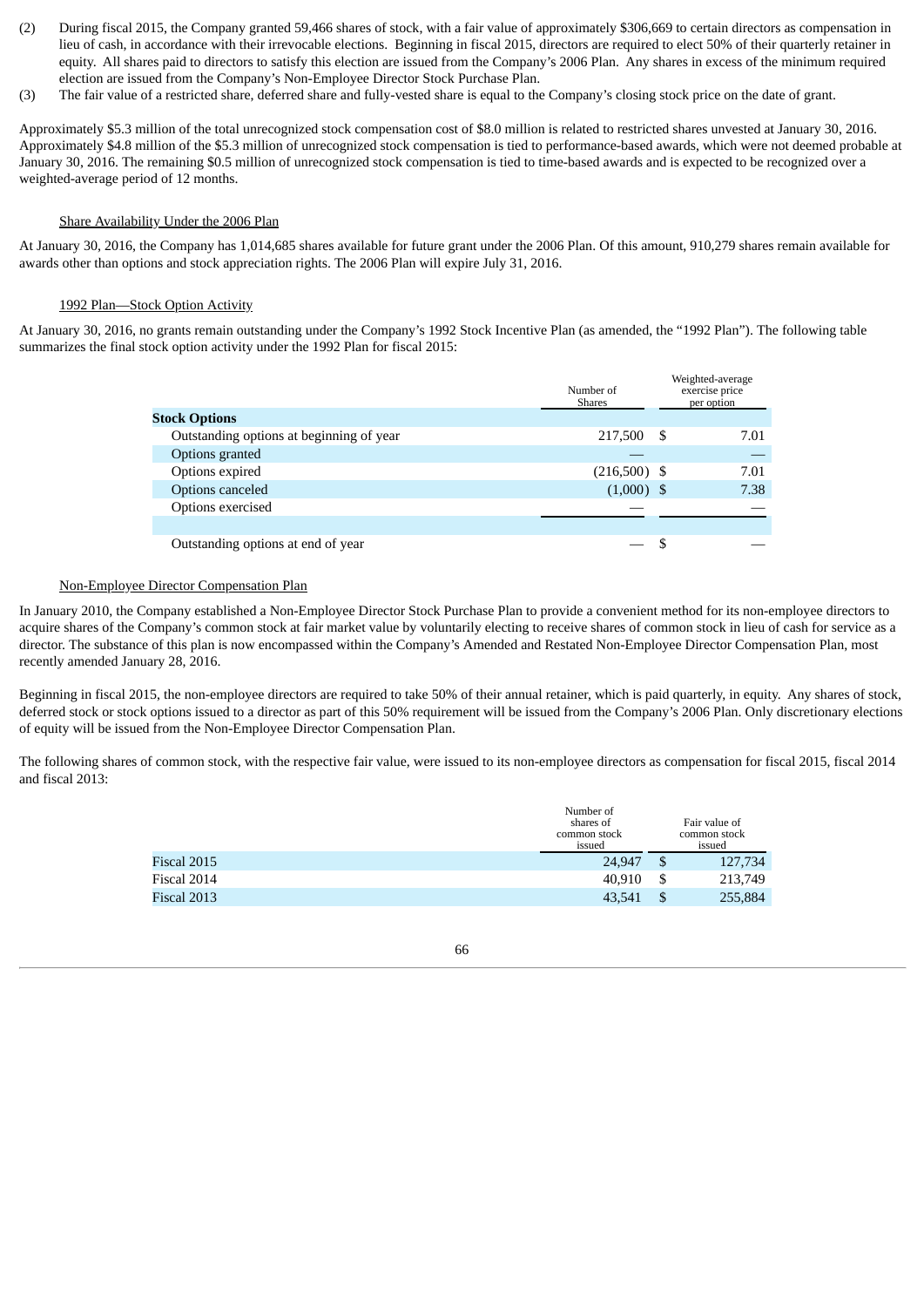#### **H. RELATED PARTIES**

#### *Seymour Holtzman and Jewelcor Management, Inc.*

Seymour Holtzman, the Executive Chairman of the Company's Board of Directors (the "Board"), is the chairman, chief executive officer and president and, together with his wife, indirectly, the majority shareholder of Jewelcor Management, Inc. ("JMI"). Mr. Holtzman, who was initially appointed Chairman of the Board in April 2000, is the beneficial holder of approximately 8.8% of the outstanding common stock of the Company at January 30, 2016.

From October 1999 through August 7, 2014, the Company had an ongoing consulting agreement with JMI to provide the Company with services as may be agreed upon, from time to time, between JMI and the Company (the "Consulting Agreement"). In connection with the execution of the Employment and Chairman Compensation Agreement discussed below, on August 7, 2014, the Company terminated the Consulting Agreement. Prior to the execution of the Employment and Chairman Compensation Agreement and through August 7, 2014, Mr. Holtzman was primarily compensated by the Company for his services pursuant to this Consulting Agreement. Under the terms of the Consulting Agreement at the time of its termination, Mr. Holtzman was entitled to receive annual consulting compensation of \$372,750 and a salary of \$24,000.

On August 7, 2014, the Company entered into an Employment and Chairman Compensation Agreement with Mr. Holtzman. Pursuant to the terms of the agreement, Mr. Holtzman serves as both an employee of the Company, reporting to the Board, and, in his capacity as Chairman of the Board, as Executive Chairman, with the duties of the Chairman of the Board as set forth in the Company's Fourth Amended and Restated By-Laws. The initial term of the agreement is for two years. Commencing August 7, 2015, the agreement can be automatically extended for an additional one-year term on each anniversary date. Accordingly, the current expiration date of the agreement is August 7, 2017. As compensation for the employment services, Mr. Holtzman receives an annual base salary of \$24,000 and, as compensation for his services as Executive Chairman, Mr. Holtzman receives annual compensation of \$372,750.

#### *John E. Kyees*

John Kyees, a director of the Company since 2010, served as the Company's interim Chief Financial Officer from February 2, 2014 through May 31, 2014. Pursuant to an employment agreement, Mr. Kyees received compensation at a rate of \$3,000 per day plus benefits and reimbursement for all business and travel expenses. Mr. Kyees was also eligible to participate in the Company's annual incentive program for the period in which he served as interim Chief Financial Officer. For fiscal 2014, Mr. Kyees earned total compensation from the Company of \$389,920 for services he provided as interim Chief Financial Officer.

# **I. EMPLOYEE BENEFIT PLANS**

The Company accounts for its employee benefit plans in accordance with ASC Topic 715 *Compensation – Retirement Benefits*. ASC Topic 715 requires an employer to: (a) recognize in its statement of financial position an asset for a plan's over-funded status or a liability for a plan's under-funded status; (b) measure a plan's assets and its obligations that determine its funded status as of the end of the employer's fiscal year (with limited exceptions); and (c) recognize changes in the funded status of a defined benefit postretirement plan in the year in which the changes occur.

These amounts will be subsequently recognized as net periodic pension cost pursuant to the Company's historical accounting policy for amortizing such amounts. Further, actuarial gains and losses that arise in subsequent periods and are not recognized as net periodic pension cost in the same periods will be recognized as a component of accumulated other comprehensive income (loss). The amortization of the unrecognized loss included in accumulated other comprehensive income (loss) and expected to be recognized in net periodic pension cost in fiscal 2016 is \$852,000.

# *Noncontributory Pension Plan*

In connection with the Casual Male acquisition, the Company assumed the assets and liabilities of the Casual Male Noncontributory Pension Plan "Casual Male Corp. Retirement Plan", which was previously known as the J. Baker, Inc. Qualified Plan (the "Pension Plan"). Casual Male Corp. froze all future benefits under this plan on May 1, 1997.

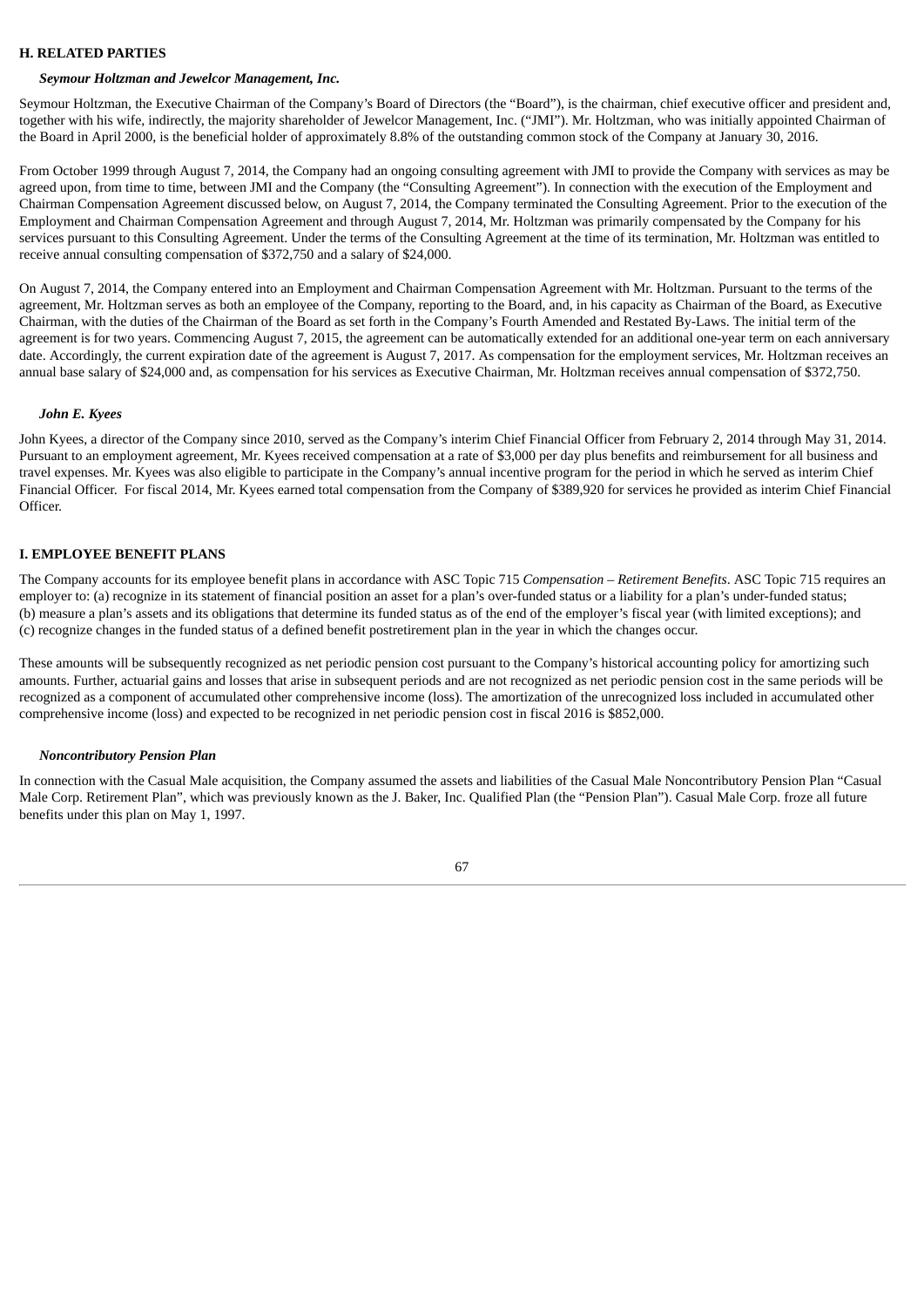The following table sets forth the Pension Plan's funded status at January 30, 2016 and January 31, 2015:

|                                        | January 30, 2016   |                | January 31, 2015 |
|----------------------------------------|--------------------|----------------|------------------|
|                                        | in thousands       |                |                  |
| Change in benefit obligation:          |                    |                |                  |
| Balance at beginning of period         | \$<br>18,927       | \$             | 15,685           |
| Benefits and expenses paid             | (668)              |                | (623)            |
| Interest costs                         | 634                |                | 669              |
| <b>Settlements</b>                     | (21)               |                | (226)            |
| Actuarial (gain) loss                  | (2,027)            |                | 3,422            |
|                                        |                    |                |                  |
| Balance at end of year                 | \$<br>16,845       | \$             | 18,927           |
|                                        |                    |                |                  |
| Change in fair value of plan assets    |                    |                |                  |
| Balance at beginning of period         | \$<br>12,945       | $\mathfrak{S}$ | 12,625           |
| Actual return on plan assets           | (433)              |                | 701              |
| <b>Employer contributions</b>          | 146                |                | 468              |
| <b>Settlements</b>                     | (21)               |                | (226)            |
| Benefits and expenses paid             | (668)              |                | (623)            |
|                                        |                    |                |                  |
| Balance at end of period               | \$<br>11,969       | \$             | 12,945           |
|                                        |                    |                |                  |
| <b>Reconciliation of Funded Status</b> |                    |                |                  |
| Projected benefit obligation           | \$<br>16,845       | \$             | 18,927           |
| Fair value of plan assets              | 11,969             |                | 12,945           |
| <b>Unfunded Status</b>                 | \$<br>$(4,876)$ \$ |                | (5,982)          |
|                                        |                    |                |                  |
| <b>Balance Sheet Classification</b>    |                    |                |                  |
| Other long-term liabilities            | \$<br>4,876        | \$             | 5,982            |

Total plan expense and other amounts recognized in accumulated other comprehensive loss for the years ended January 30, 2016, January 31, 2015 and February 1, 2014 include the following components:

|                                                       | January 30, 2016 |               | January 31, 2015 |     | February 1, 2014 |
|-------------------------------------------------------|------------------|---------------|------------------|-----|------------------|
| Net pension cost:                                     |                  |               | (in thousands)   |     |                  |
| Interest cost on projected benefit obligation         | \$<br>634        | \$            | 669              | \$  | 651              |
| Expected return on plan assets                        | (1,013)          |               | (1,002)          |     | (937)            |
| Amortization of unrecognized loss                     | 1,026            |               | 591              |     | 680              |
| Net pension cost                                      | \$<br>647        |               | 258              |     | 394              |
|                                                       |                  |               |                  |     |                  |
| Other changes recognized in other comprehensive loss, |                  |               |                  |     |                  |
| before taxes:                                         |                  |               |                  |     |                  |
| Unrecognized losses at the beginning of the year      | \$<br>9.746      | <sup>\$</sup> | 6.614            | -S  | 7,868            |
| Net periodic pension cost                             | (647)            |               | (258)            |     | (394)            |
| <b>Employer contribution</b>                          | 146              |               | 468              |     | 421              |
| Change in plan assets and benefit obligations         | (1,106)          |               | 2,922            |     | (1,281)          |
| Unrecognized losses at the end of year                | \$<br>8.139      |               | 9.746            | \$. | 6.614            |

There is no expected contribution for fiscal 2016.

Assumptions used to determine the benefit obligations as of January 30, 2016 and January 31, 2015 include a discount rate of 4.16% for fiscal 2015 and 3.42% for fiscal 2014. Assumptions used to determine the net periodic benefit cost for the years ended January 30, 2016, January 31, 2015 and February 1, 2014 included a discount rate of 4.16% for fiscal 2015, 3.42% for fiscal 2014 and 4.43% for fiscal 2013.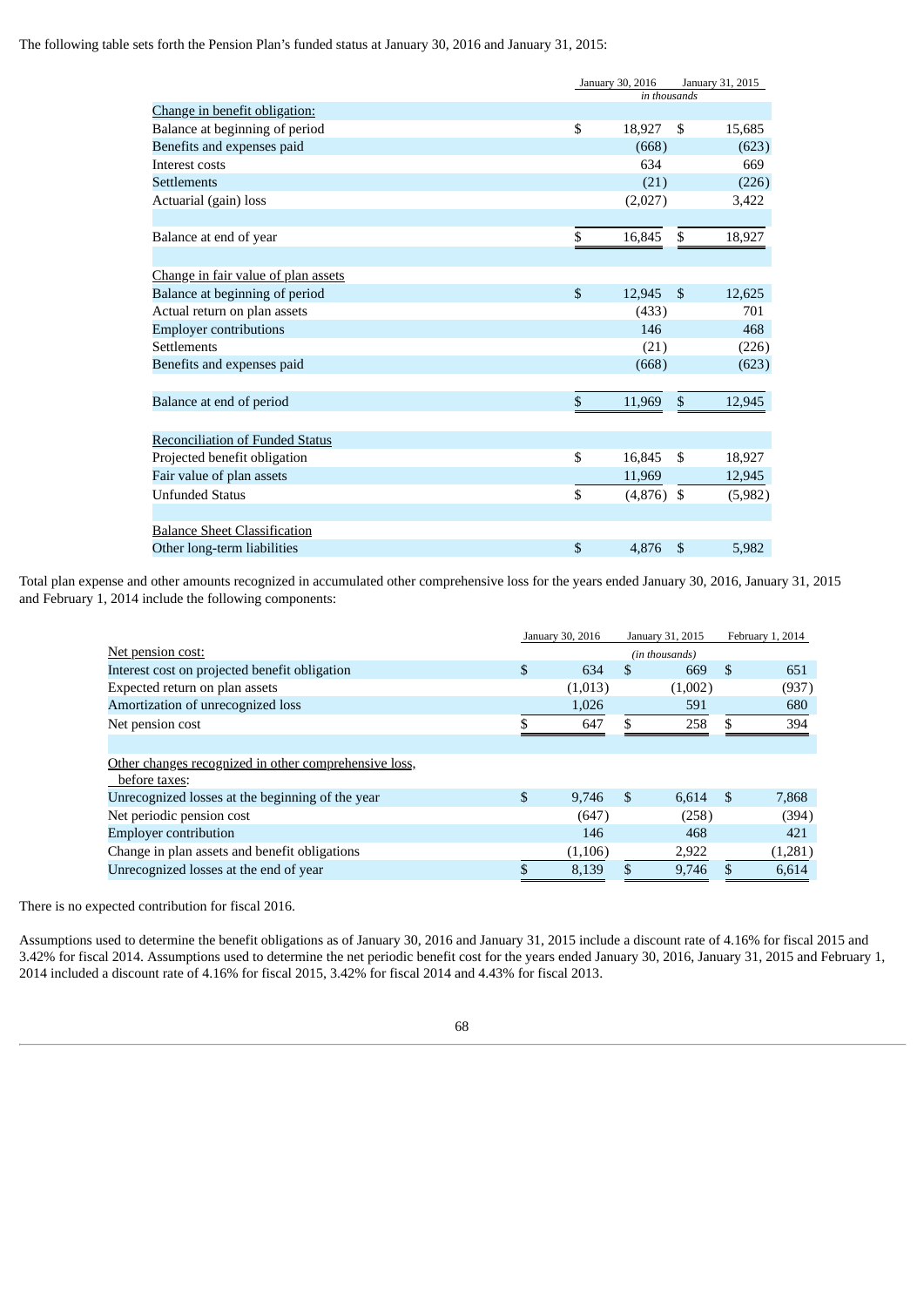The expected long-term rate of return for plan assets was assumed to be 8.00% for both fiscal 2015 and fiscal 2014. The expected long-term rate of return assumption was developed considering historical and future expectations for returns for each asset class.

# Estimated Future Benefit Payments

The estimated future benefits for the next ten fiscal years are as follows:

|                    |    | Total          |
|--------------------|----|----------------|
| <b>FISCAL YEAR</b> |    | (in thousands) |
| 2016               | \$ | 740            |
| 2017               |    | 797            |
| 2018               |    | 837            |
| 2019               |    | 878            |
| 2020               |    | 964            |
| 2021-2025          |    | 5,216          |
|                    | Φ  | 9,432          |

#### Plan Assets

The fair values of the Company's noncontributory defined benefit retirement plan assets at the end of fiscal 2015 and fiscal 2014, by asset category, are as follows:

|                                   |                  |                                                                                      |    |                                                  |   |                                                    |     | Fair Value Measurement |    |                                                                                             |    |                                                  |  |                                                    |  |        |
|-----------------------------------|------------------|--------------------------------------------------------------------------------------|----|--------------------------------------------------|---|----------------------------------------------------|-----|------------------------|----|---------------------------------------------------------------------------------------------|----|--------------------------------------------------|--|----------------------------------------------------|--|--------|
|                                   | January 30, 2016 |                                                                                      |    |                                                  |   |                                                    |     | January 31, 2015       |    |                                                                                             |    |                                                  |  |                                                    |  |        |
| (in thousands)<br>Asset category: |                  | <b>Quoted Prices</b><br>in Active<br>Markets for<br>Identical<br>Assets<br>(Level 1) |    | Significant<br>Observable<br>Inputs<br>(Level 2) |   | Significant<br>Unobservable<br>Inputs<br>(Level 3) |     | Total                  |    | <b>Quoted Prices</b><br>in Active<br><b>Markets</b><br>for Identical<br>Assets<br>(Level 1) |    | Significant<br>Observable<br>Inputs<br>(Level 2) |  | Significant<br>Unobservable<br>Inputs<br>(Level 3) |  | Total  |
| Common Stock                      | \$               | 6,537                                                                                | \$ |                                                  | S |                                                    | \$  | 6,537                  | -S | 7,103                                                                                       | \$ |                                                  |  |                                                    |  | 7,103  |
| <b>Mutual Funds:</b>              |                  |                                                                                      |    |                                                  |   |                                                    |     |                        |    |                                                                                             |    |                                                  |  |                                                    |  |        |
| U.S. Equity                       |                  | 407                                                                                  |    |                                                  |   |                                                    |     | 407                    |    | 472                                                                                         |    |                                                  |  |                                                    |  | 472    |
| <b>International Equity</b>       |                  | 1,596                                                                                |    |                                                  |   | $\qquad \qquad \longleftarrow$                     |     | 1,596                  |    | 1,808                                                                                       |    |                                                  |  | $\overbrace{\phantom{123331}}$                     |  | 1,808  |
| Bond                              |                  | 2,914                                                                                |    |                                                  |   | $\hspace{0.05cm}$                                  |     | 2,914                  |    | 2,474                                                                                       |    |                                                  |  |                                                    |  | 2,474  |
| Cash                              |                  | 515                                                                                  |    |                                                  |   |                                                    |     | 515                    |    | 1,088                                                                                       |    |                                                  |  |                                                    |  | 1,088  |
| Total                             |                  | 11,969                                                                               |    | —                                                |   |                                                    | Эħ. | 11,969                 |    | 12,945                                                                                      |    |                                                  |  |                                                    |  | 12,945 |

The Company's target asset allocation for fiscal 2016 and its asset allocation at January 30, 2016 and January 31, 2015 were as follows, by asset category:

|                          | <b>Target Allocation</b> | Percentage of plan assets at |        |
|--------------------------|--------------------------|------------------------------|--------|
|                          | Fiscal 2016              | January 31, 2015             |        |
| Asset category:          |                          |                              |        |
| <b>Equity securities</b> | 73.0%                    | 71.4%                        | 72.5%  |
| Debt securities          | 24.0%                    | 24.3%                        | 19.1%  |
| Cash                     | 3.0%                     | 4.3%                         | 8.4%   |
| Total                    | 100.0%                   | 100.0%                       | 100.0% |

The target policy is set to maximize returns with consideration to the long-term nature of the obligations and maintaining a lower level of overall volatility through the allocation of fixed income. The asset allocation is reviewed throughout the year for adherence to the target policy and is rebalanced periodically towards the target weights.

# *Supplemental Executive Retirement Plan*

In connection with the Casual Male acquisition, the Company also assumed the liability of the Casual Male Supplemental Retirement Plan (the "SERP").

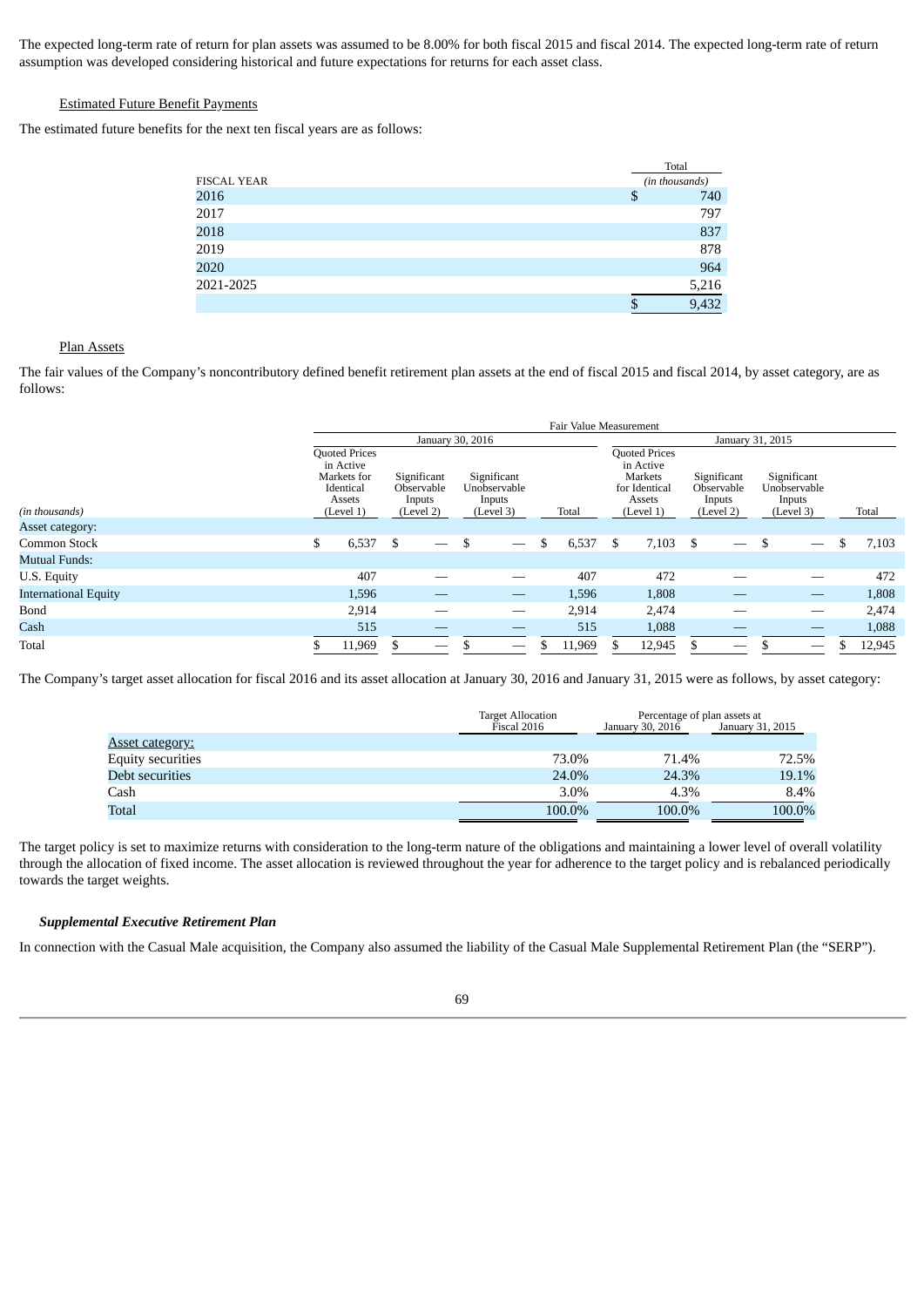The following table sets forth the SERP's funded status at January 30, 2016 and January 31, 2015:

|                                     |              | January 30, 2016 |                | January 31, 2015 |
|-------------------------------------|--------------|------------------|----------------|------------------|
|                                     |              | in thousands     |                |                  |
| Change in benefit obligation:       |              |                  |                |                  |
| Balance at beginning of period      | \$           | 745              | \$             | 629              |
| Benefits and expenses paid          |              | (30)             |                | (30)             |
| Interest costs                      |              | 25               |                | 27               |
| Actuarial (gain) loss               |              | (70)             |                | 119              |
| Balance at end of year              | \$           | 670              | \$             | 745              |
|                                     |              |                  |                |                  |
| Change in fair value of plan assets |              |                  |                |                  |
| Balance at beginning of period      | $\mathbb{S}$ |                  | \$             |                  |
| <b>Employer contributions</b>       |              | 30               |                | 30               |
| Benefits and expenses paid          |              | (30)             |                | (30)             |
| Balance at end of period            | \$           |                  | \$             |                  |
|                                     |              |                  |                |                  |
| Projected benefit obligation        | \$           | 670              | \$             | 745              |
|                                     |              |                  |                |                  |
| Reconciliation of Funded Status     |              |                  |                |                  |
| Projected benefit obligation        | \$           | 670              | \$             | 745              |
| Fair value of plan assets           |              |                  |                |                  |
| <b>Unfunded Status</b>              | \$           | (670)            | $\mathfrak{S}$ | (745)            |
|                                     |              |                  |                |                  |
| <b>Balance Sheet Classification</b> |              |                  |                |                  |
| Other long-term liabilities         | \$           | 670              | \$             | 745              |

Other changes recognized in other comprehensive loss, before taxes (*in thousands*):

|                                                       | January 30, 2016 |      | January 31, 2015 |      | February 1, 2014 |      |
|-------------------------------------------------------|------------------|------|------------------|------|------------------|------|
| Other changes recognized in other comprehensive loss, |                  |      | in thousands     |      |                  |      |
| before taxes:                                         |                  |      |                  |      |                  |      |
| Unrecognized losses at the beginning of the year      | Ъ                | 256  |                  | 142  | - \$             | 171  |
| Net periodic pension cost                             |                  | (34) |                  | (31) |                  | (30) |
| <b>Employer contribution</b>                          |                  | 30   |                  | 30   |                  | 30   |
| Change in benefit obligations                         |                  | (74) |                  | 115  |                  | (29) |
| Unrecognized losses at the end of year                |                  | 178  |                  | 256  |                  | 142  |

Assumptions used to determine the benefit obligations as of January 30, 2016 and January 31, 2015 included a discount rate of 4.16% for fiscal 2015 and 3.42% for fiscal 2014. Assumptions used to determine the net periodic benefit cost for the years ended January 30, 2016, January 31, 2015 and February 1, 2014 included a discount rate of 4.16% for fiscal 2015, 3.42% for fiscal 2014 and 4.43% for fiscal 2013.

# *Defined Contribution Plan*

The Company has one defined contribution plan, the Destination XL Group, Inc. 401(k) Savings Plan (the "401(k) Plan"). Under the 401(k) Plan, the Company offers a qualified automatic contribution arrangement ("QACA") with the Company matching 100% of the first 1% of deferred compensation and 50% of the next 5% (with a maximum contribution of 3.5% of eligible compensation). As of January 1, 2015, employees who are 21 years of age or older are eligible to make deferrals after 6 months of employment and are eligible to receive a Company match after one year of employment and 1,000 hours.

The Company recognized \$2.0 million, \$1.6 million and \$1.5 million of expense under this plan in fiscal 2015, fiscal 2014 and fiscal 2013, respectively.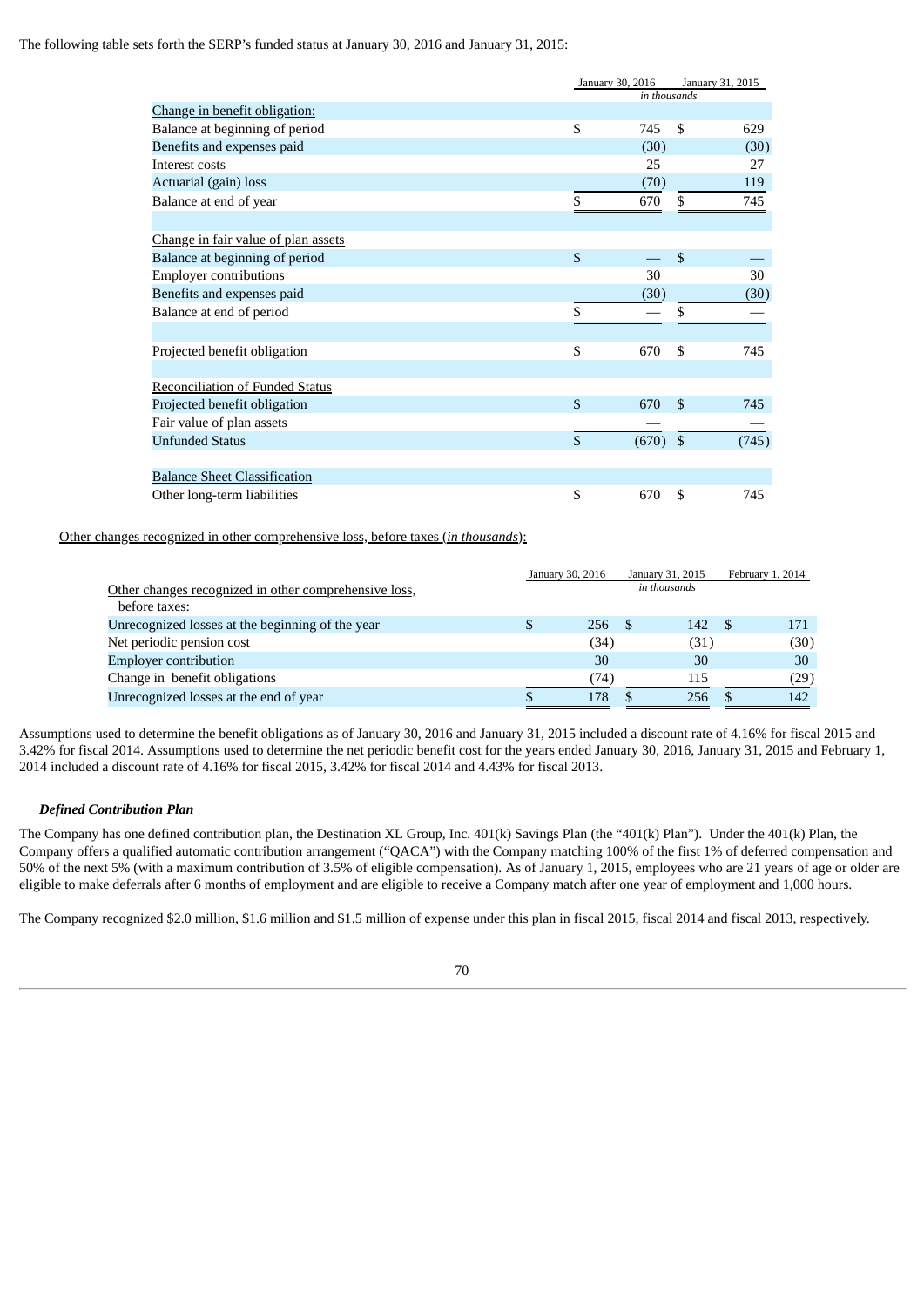# **J. DISCONTINUED OPERATIONS**

# Sears Canada

In the second quarter of fiscal 2014, the Company notified Sears Canada of its intent to exit the business and began the process of an orderly wind-down. The Company ceased taking new orders and completed the run-off of operations through a final settlement with Sears during the fourth quarter of fiscal 2014. The loss for fiscal 2014 includes a charge, recorded in the second quarter of fiscal 2014, of approximately \$0.8 million related primarily to inventory reserves and sales allowances as a result of our decision to exit the business. The following are the results of operations for fiscal 2014 and fiscal 2013. There were no results of operations for this discontinued business in fiscal 2015.

| For the fiscal year ended:                   | January 31, 2015 |            | February 1, 2014 |       |
|----------------------------------------------|------------------|------------|------------------|-------|
|                                              |                  |            | (in thousands)   |       |
| Sales                                        |                  | $(450)$ \$ |                  | 3,227 |
| Gross margin                                 |                  | (998)      |                  | 1,296 |
| Selling, general and administrative expenses |                  | (120)      |                  | (828) |
| Depreciation and amortization                |                  |            |                  |       |
| Provision (benefit) from income taxes        |                  |            |                  |       |
| Income (loss) from discontinued operations   |                  | (1, 118)   |                  | 468   |

# **K. SELECTED QUARTERLY DATA (UNAUDITED)**

(Certain columns may not foot due to rounding.)

|                                               | <b>FIRST</b><br><b>QUARTER</b>        |    | <b>SECOND</b><br><b>QUARTER</b> |              | <b>THIRD</b><br><b>QUARTER</b> |     | <b>FOURTH</b><br><b>QUARTER</b> |    | <b>FULL</b><br><b>YEAR</b> |  |
|-----------------------------------------------|---------------------------------------|----|---------------------------------|--------------|--------------------------------|-----|---------------------------------|----|----------------------------|--|
|                                               | (In Thousands, Except Per Share Data) |    |                                 |              |                                |     |                                 |    |                            |  |
| <b>FISCAL YEAR 2015</b>                       |                                       |    |                                 |              |                                |     |                                 |    |                            |  |
| <b>Sales</b>                                  | \$<br>104,405                         | \$ | 114,147                         | \$           | 99,625                         | \$  | 124,044                         | \$ | 442,221                    |  |
| Gross profit                                  | 48,239                                |    | 53,883                          |              | 44,864                         |     | 56,853                          |    | 203,839                    |  |
| Operating income (loss)                       | 248                                   |    | (166)                           |              | (4,626)                        |     | (546)                           |    | (5,090)                    |  |
| Income (loss) before taxes                    | (513)                                 |    | (912)                           |              | (5,409)                        |     | (1,314)                         |    | (8, 148)                   |  |
| Income tax provision                          | 61                                    |    | 67                              |              | 63                             |     | 69                              |    | 260                        |  |
| Net loss                                      | \$<br>(574)                           | \$ | (979)                           | \$           | (5, 472)                       | -S  | $(1,383)$ \$                    |    | (8,408)                    |  |
| Earnings (loss) per share – basic and diluted | \$<br>(0.01)                          | \$ | (0.02)                          | \$           | (0.11)                         | \$  | $(0.03)$ \$                     |    | (0.17)                     |  |
|                                               |                                       |    |                                 |              |                                |     |                                 |    |                            |  |
| <b>FISCAL YEAR 2014 (1)</b>                   |                                       |    |                                 |              |                                |     |                                 |    |                            |  |
| <b>Sales</b>                                  | \$<br>96,659                          | \$ | 104,162                         | $\mathbb{S}$ | 93,640                         | \$  | 119,559                         | \$ | 414,020                    |  |
| Gross profit                                  | 43,938                                |    | 48,237                          |              | 40,572                         |     | 57,267                          |    | 190,014                    |  |
| Operating income (loss)                       | (2,939)                               |    | (2,562)                         |              | (5,522)                        |     | 2,221                           |    | (8,802)                    |  |
| Income (loss) before taxes                    | (3,350)                               |    | (3,013)                         |              | (6,028)                        |     | 1,457                           |    | (10, 934)                  |  |
| Income tax provision                          | 47                                    |    | 63                              |              | 63                             |     | 70                              |    | 243                        |  |
| Income (loss) from continuing operations      | (3,397)                               |    | (3,076)                         |              | (6,091)                        |     | 1,387                           |    | (11, 177)                  |  |
| Income (loss) from discontinued operations    | (139)                                 |    | (956)                           |              | (190)                          |     | 167                             |    | (1,118)                    |  |
| Net income (loss)                             | \$<br>(3,536)                         | \$ | (4,032)                         | \$           | (6,281)                        | -\$ | 1,554                           | \$ | (12, 295)                  |  |
| Earnings (loss) per share – basic and diluted | \$<br>(0.07)                          | \$ | (0.08)                          | - \$         | (0.13)                         | \$  | 0.03                            | \$ | (0.25)                     |  |

(1) As discussed in Note J, during the fourth quarter of fiscal 2014, the Company completed the wind down of its Sears Canada direct business. Accordingly, the operating results for the first three quarters of fiscal 2014 were restated for discontinued operations.

The Company's fiscal quarters are based on a retail cycle of 13 weeks. Historically, and consistent with the retail industry, the Company has experienced seasonal fluctuations as it relates to its operating income and net income. Traditionally, a significant portion of the Company's operating income and net income is generated in the fourth quarter, as a result of the holiday selling season.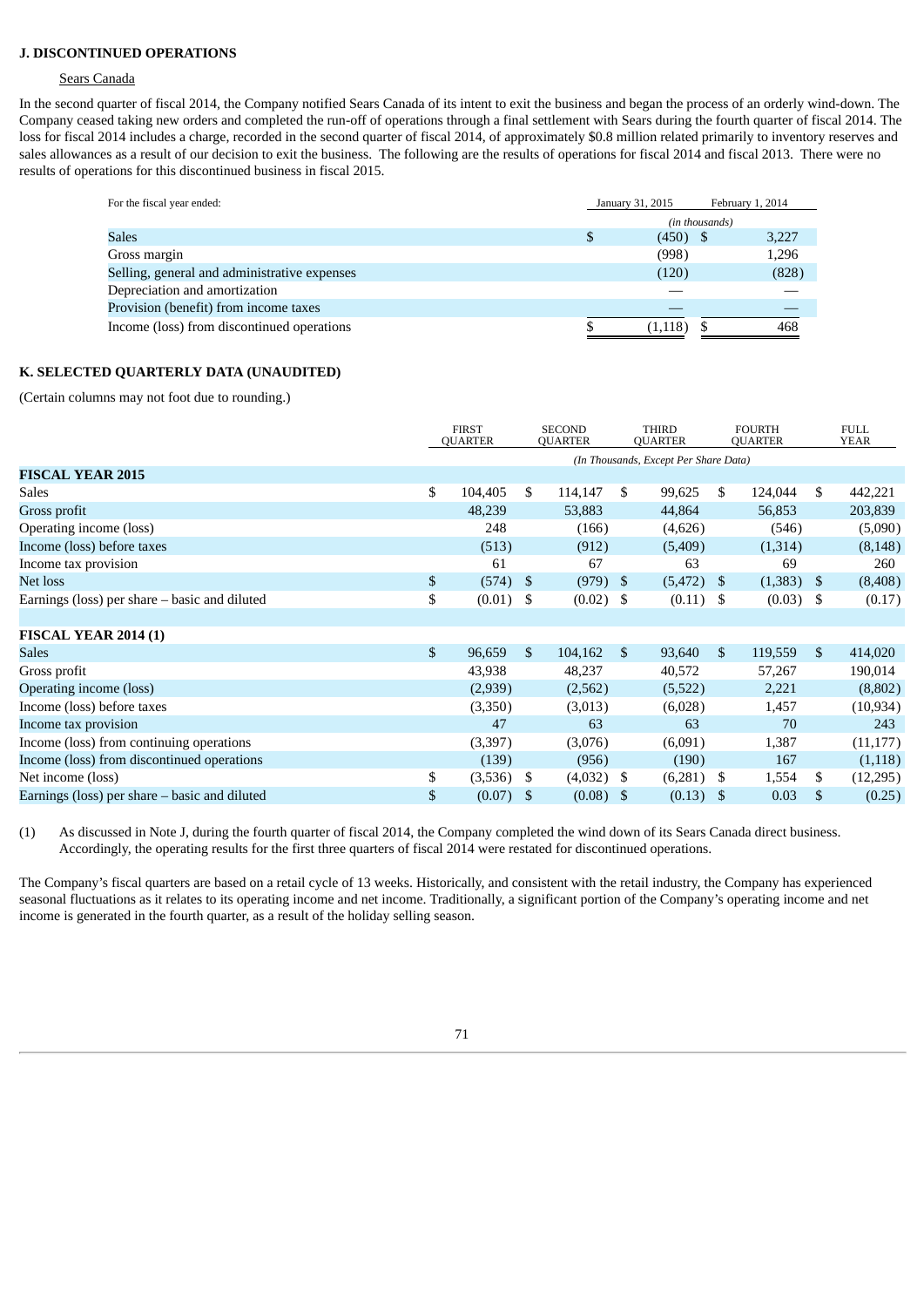None.

#### **Item 9A.** *Controls and Procedures*

#### *Management's Conclusions Regarding the Effectiveness of Disclosure Controls and Procedures*

As required by Rule 13a-15 under the Securities Exchange Act of 1934, as amended (the "Exchange Act"), our management, under the supervision and with the participation of our Chief Executive Officer and Chief Financial Officer, evaluated the effectiveness of our disclosure controls and procedures (as defined in Rules 13a-15(e) and 15d-15(e) under the Exchange Act) as of January 30, 2016. Based on this evaluation, our Chief Executive Officer and Chief Financial Officer concluded that, as of January 30, 2016, our disclosure controls and procedures were effective.

#### *Management's Annual Report on Internal Control Over Financial Reporting*

Our management is responsible for establishing and maintaining adequate internal control over financial reporting as defined in Rule 13a-15(f) under the Exchange Act. Our internal control over financial reporting is a process designed under the supervision of our Chief Executive Officer and Chief Financial Officer to provide reasonable assurance regarding the reliability of financial reporting and the preparation of financial statements for external purposes in accordance with generally accepted accounting principles. Our internal control over financial reporting includes those policies and procedures that:

(i) pertain to the maintenance of records that, in reasonable detail, accurately and fairly reflect the transactions and dispositions of our assets;

(ii) provide reasonable assurance that transactions are recorded as necessary to permit preparation of financial statements in accordance with generally accepted accounting principles, and that our receipts and expenditures are being made only in accordance with authorizations of our management and directors; and

(iii) provide reasonable assurance regarding prevention or timely detection of unauthorized acquisition, use or disposition of assets that could have a material effect on the financial statements.

There are inherent limitations in the effectiveness of any internal control, including the possibility of human error and the circumvention or overriding of controls. Accordingly, even effective internal controls can provide only reasonable assurances with respect to financial statement preparation. Also, projections of any evaluation of effectiveness to future periods are subject to the risk that controls may become inadequate because of changes in conditions, or that the degree of compliance with the policies or procedures may deteriorate.

Management assessed the design and effectiveness of our internal control over financial reporting as of January 30, 2016. In making this assessment, management used the criteria set forth by the Committee of Sponsoring Organizations of the Treadway Commission (COSO) in Internal Control- Integrated Framework (2013).

Based on management's assessment and the above mentioned criteria, management determined that we maintained effective internal control over financial reporting as of January 30, 2016.

KPMG, LLP, our independent registered public accounting firm, has issued an audit report on our internal control over financial reporting as of January 30, 2016, which appears below.

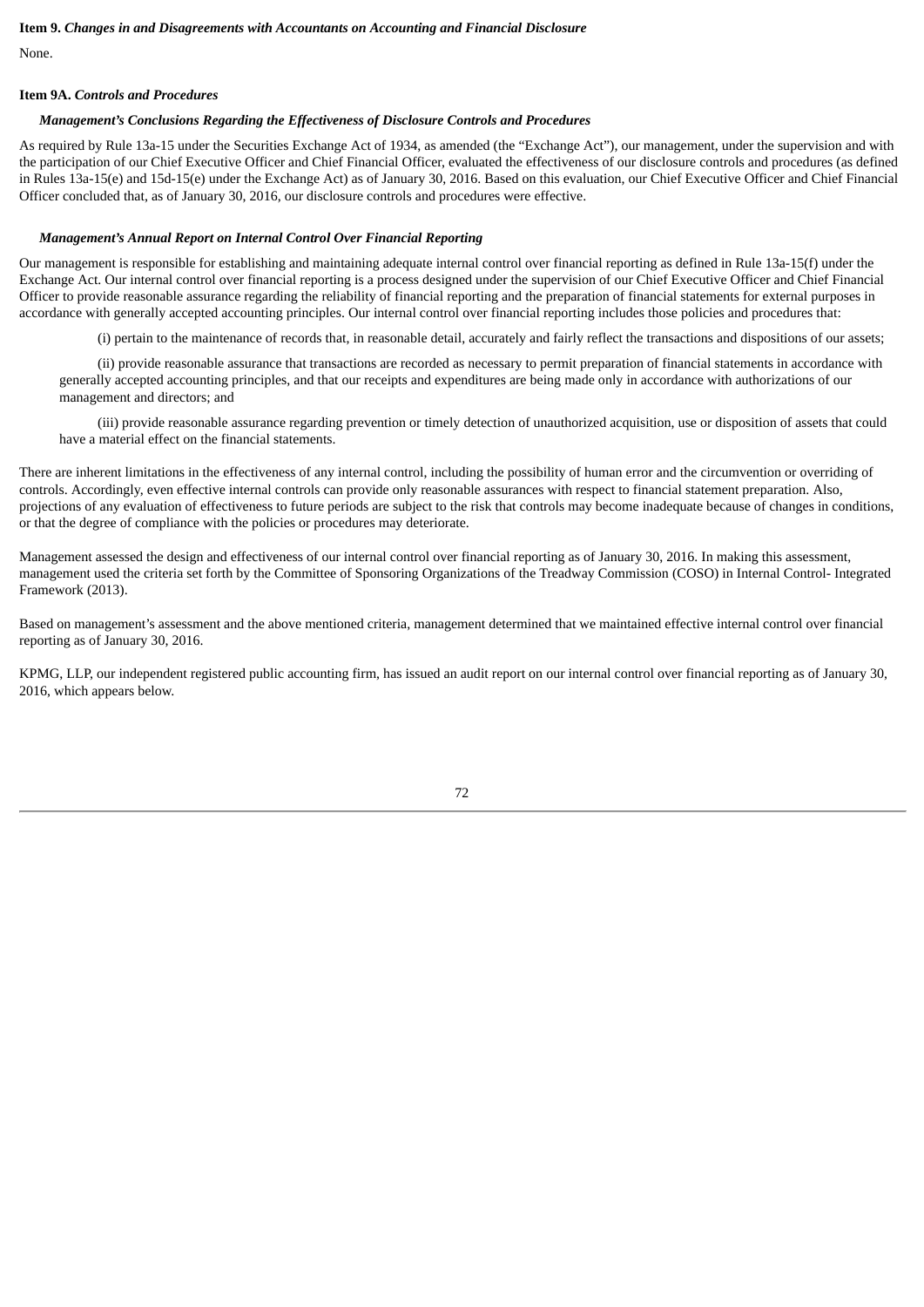# **REPORT OF INDEPENDENT REGISTERED PUBLIC ACCOUNTING FIRM**

The Board of Directors and Shareholders of Destination XL Group, Inc.

We have audited Destination XL Group, Inc.'s (the Company) internal control over financial reporting as of January 30, 2016, based on criteria established in *Internal Control—Integrated Framework (2013*) issued by the Committee of Sponsoring Organizations of the Treadway Commission (COSO). Destination XL Group, Inc.'s management is responsible for maintaining effective internal control over financial reporting and for its assessment of the effectiveness of internal control over financial reporting, included in the accompanying *Management's Annual Report on Internal Control Over Financial Reporting.* Our responsibility is to express an opinion on the company's internal control over financial reporting based on our audit.

We conducted our audit in accordance with the standards of the Public Company Accounting Oversight Board (United States). Those standards require that we plan and perform the audit to obtain reasonable assurance about whether effective internal control over financial reporting was maintained in all material respects. Our audit included obtaining an understanding of internal control over financial reporting, assessing the risk that a material weakness exists, and testing and evaluating the design and operating effectiveness of internal control based on the assessed risk. Our audit also included performing such other procedures as we considered necessary in the circumstances. We believe that our audit provides a reasonable basis for our opinion.

A company's internal control over financial reporting is a process designed to provide reasonable assurance regarding the reliability of financial reporting and the preparation of financial statements for external purposes in accordance with generally accepted accounting principles. A company's internal control over financial reporting includes those policies and procedures that (1) pertain to the maintenance of records that, in reasonable detail, accurately and fairly reflect the transactions and dispositions of the assets of the company; (2) provide reasonable assurance that transactions are recorded as necessary to permit preparation of financial statements in accordance with generally accepted accounting principles, and that receipts and expenditures of the company are being made only in accordance with authorizations of management and directors of the company; and (3) provide reasonable assurance regarding prevention or timely detection of unauthorized acquisition, use, or disposition of the company's assets that could have a material effect on the financial statements.

Because of its inherent limitations, internal control over financial reporting may not prevent or detect misstatements. Also, projections of any evaluation of effectiveness to future periods are subject to the risk that controls may become inadequate because of changes in conditions, or that the degree of compliance with the policies or procedures may deteriorate.

In our opinion, Destination XL Group, Inc. maintained, in all material respects, effective internal control over financial reporting as of January 30, 2016, based on the criteria established in *Internal Control—Integrated Framework (2013)* issued by the Committee of Sponsoring Organizations of the Treadway Commission.

We also have audited, in accordance with the standards of the Public Company Accounting Oversight Board (United States), the consolidated balance sheets of Destination XL Group, Inc. and subsidiaries as of January 30, 2016 and January 31, 2015, and the related consolidated statements of operations, comprehensive income (loss), changes in stockholders' equity, and cash flows for each of the years in the three-year period ended January 30, 2016, and our report dated March 18, 2016 expressed an unqualified opinion on those consolidated financial statements.

/s/ KPMG LLP

Boston, Massachusetts March 18, 2016

#### *Changes in Internal Control Over Financial Reporting*

No change in our internal control over financial reporting (as defined in Rules 13a-15(f) and 15d-15(f) under the Exchange Act) occurred during the fiscal quarter ended January 30, 2016 that has materially affected, or is reasonably likely to materially affect, our internal control over financial reporting.

#### **Item 9B.** *Other Information.*

None.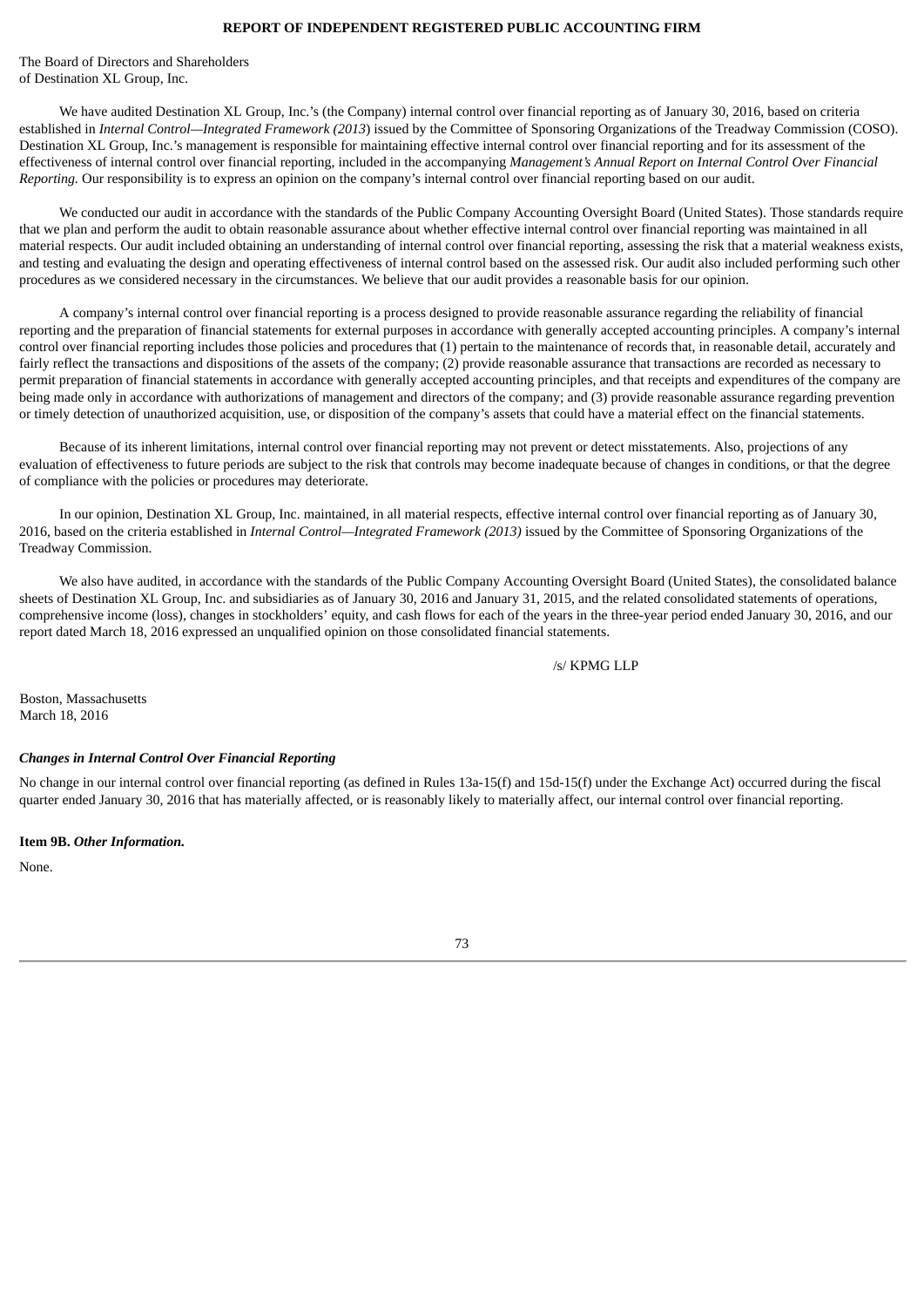# **PART III.**

Pursuant to Paragraph G(3) of the General Instructions to Form 10-K, the information required by Part III (Items 10, 11, 12, 13 and 14) is being incorporated by reference herein from our definitive proxy statement (or an amendment to this Annual Report on Form 10-K) to be filed with the Securities and Exchange Commission within 120 days of the end of the fiscal year ended January 30, 2016 in connection with our 2016 Annual Meeting of Stockholders.

#### **Item 10.** *Directors, Executive Officers and Corporate Governance*

Information with respect to this item is incorporated by reference from our definitive proxy statement (or amendment to this Annual Report on Form 10-K) to be filed with the SEC within 120 days of the end of the fiscal year ended January 30, 2016.

#### **Item 11.** *Executive Compensation*

Information with respect to this item is incorporated by reference from our definitive proxy statement (or amendment to this Annual Report on Form 10-K) to be filed with the SEC within 120 days of the end of the fiscal year ended January 30, 2016.

#### **Item 12.** *Security Ownership of Certain Beneficial Owners and Management and Related Stockholder Matters*

Information with respect to this item is incorporated by reference from our definitive proxy statement (or amendment to this Annual Report on Form 10-K) to be filed with the SEC within 120 days of the end of the fiscal year ended January 30, 2016.

### **Item 13.** *Certain Relationships and Related Transactions, and Director Independence*

Information with respect to this item is incorporated by reference from our definitive proxy statement (or amendment to this Annual Report on Form 10-K) to be filed with the SEC within 120 days of the end of the fiscal year ended January 30, 2016.

#### **Item 14.** *Principal Accounting Fees and Services*

Information with respect to this item is incorporated by reference from our definitive proxy statement (or amendment to this Annual Report on Form 10-K) to be filed with the SEC within 120 days of the end of the fiscal year ended January 30, 2016.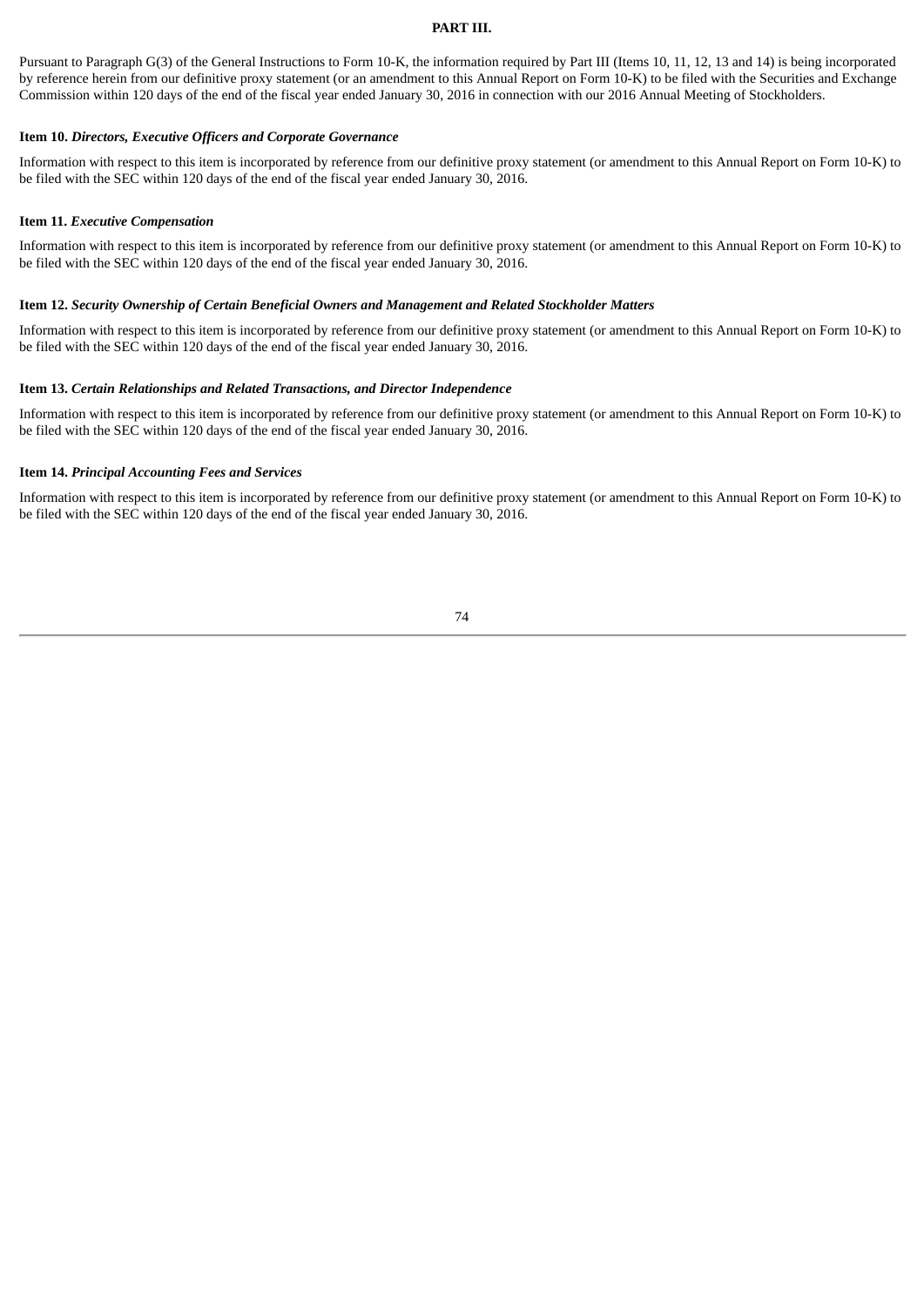# **Item 15.** *Exhibits, Financial Statement Schedules*

# *15(a)(1) Financial Statements*

The list of consolidated financial statements and notes required by this Item 15(a)(1) is set forth in the "Index to Consolidated Financial Statements" on page 43 of this Annual Report.

# *15(a)(2) Financial Statement Schedules*

All schedules have been omitted because the required information is not applicable or is not present in amounts sufficient to require submission of the schedules, or because the information required is included in the financial statements or notes thereto.

# *15(a)(3) Exhibits*

The list of exhibits required by this Item 15(a)(3) is set forth in the "Index to Exhibits" beginning on page 77 of this Annual Report.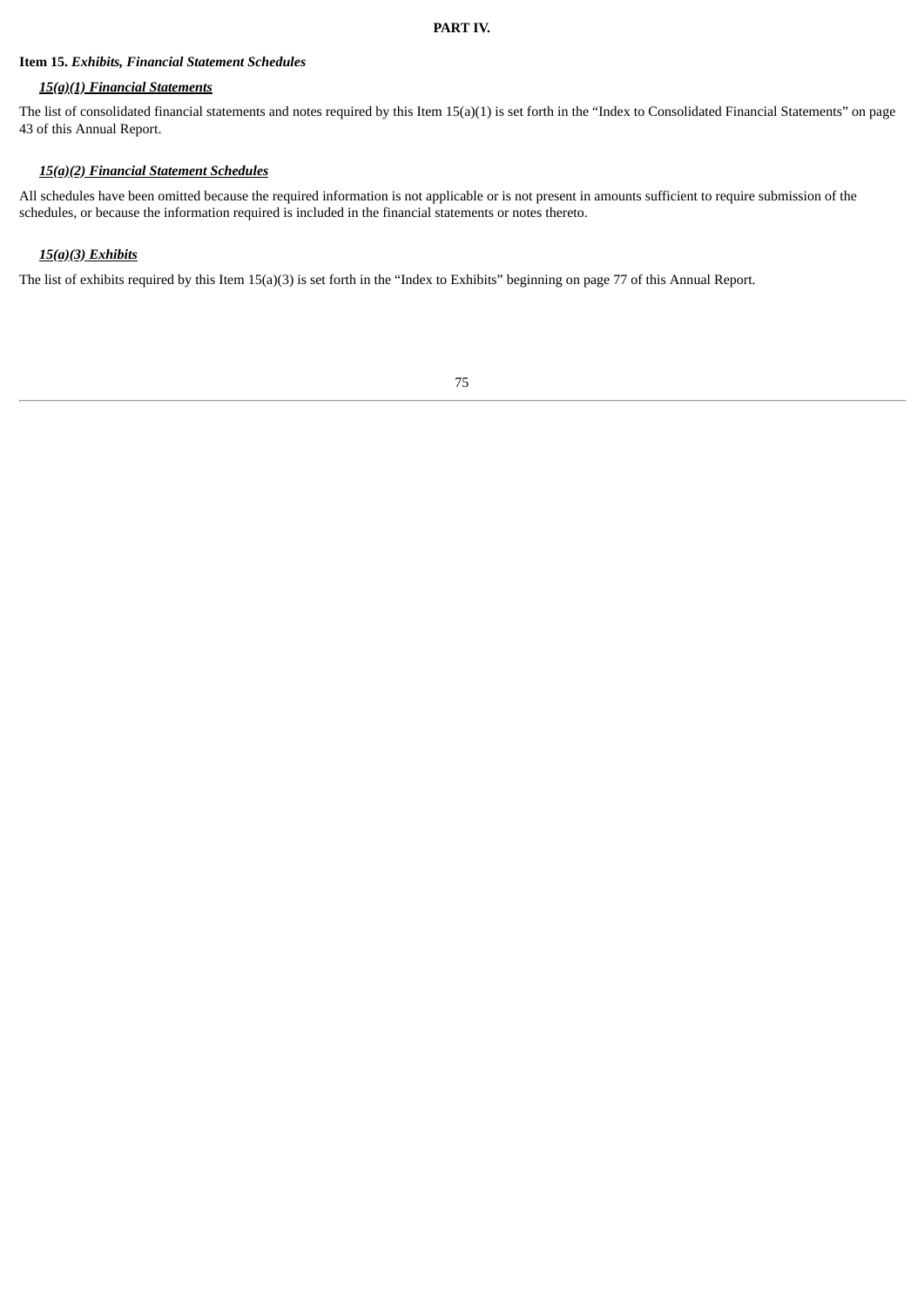#### **Index to Exhibits**

#### **Exhibits**

- 3.1 Restated Certificate of Incorporation of the Company, as amended (included as Exhibit 3.1 to Amendment No. 3 of the Company's Registration Statement on Form S-1 (No. 33-13402), and incorporated herein by reference).
- 3.2 Certificate of Amendment to Restated Certificate of Incorporation, as amended, dated June 22, 1993 (included as Exhibit 3.2 to the Company's Quarterly Report on Form 10-Q filed on June 18, 1996, and incorporated herein by reference).
- 3.3 Certificate of Amendment to Restated Certificate of Incorporation, as amended, dated August 8, 2002 (included as Exhibit 3.3 to the Company's Quarterly Report on Form 10-Q filed on September 17, 2002, and incorporated herein by reference).
- 3.4 Certificate of Amendment to Restated Certificate of Incorporation, as amended, dated August 27, 2009 (included as Exhibit 3.1 to the Company's Current Report on Form 8-K filed on August 28, 2009, and incorporated herein by reference).
- 3.5 Certificate of Amendment to Restated Certificate of Incorporation, as amended, dated August 27, 2009 (included as Exhibit 3.2 to the Company's Current Report on Form 8-K filed on August 28, 2009, and incorporated herein by reference).
- 3.6 Certificate of Ownership and Merger, dated February 22, 2013 (included as Exhibit 3.1 to the Company's Current Report on Form 8-K filed on February 25, 2013, and incorporated herein by reference).
- 3.7 Certificate of Designations, Preferences and Rights of a Series of Preferred Stock of the Company establishing Series A Junior Participating Cumulative Preferred Stock dated May 1, 1995 (included as Exhibit 3.2 to the Company's Annual Report on Form 10-K filed on May 3, 1996, and incorporated herein by reference).
- 3.8 Certificate of Designations, Preferences and Relative, Participating, Optional and Other Special Rights and Qualifications, Limitations and Restrictions of Series B Convertible Preferred Stock dated May 14, 2002 (included as Exhibit 3.1 to the Company's Current Report on Form 8-K filed on May 23, 2002, and incorporated herein by reference).
- 3.9 Form of Certificate of Designation, Preferences and Rights of Series A Junior Participating Preferred Stock, as filed with the Secretary of the State of Delaware on December 9, 2008 (included as Exhibit 3.1 to the Company's Current Report on Form 8-K filed on December 9, 2008, and incorporated herein by reference).
- 3.10 Fourth Amended and Restated By-Laws (included as Exhibit 3.1 to the Company's Current Report on Form 8-K filed on June 18, 2015, and incorporated herein by reference).
- 10.1 Company's 2006 Incentive Compensation Plan, as amended (included as Exhibit 10.3 to the Company's Annual Report on Form 10-K filed March 17, 2014, and incorporated herein by reference). †
- 10.2 Form of Non-Qualified Option Agreement for the Chairman and Executive Officers (included as Exhibit 10.2 to the Company's Quarterly Report on Form 10-Q filed on August 18, 2006, and incorporated herein by reference). †
- 10.3 Form of Incentive Stock Option Agreement for the Chairman and Executive Officers (included as Exhibit 10.3 to the Company's Quarterly Report on Form 10-Q filed on August 18, 2006, and incorporated herein by reference). †
- 10.4 Form of Non-Qualified Option Agreement for Non-Employee Directors (included as Exhibit 10.4 to the Company's Quarterly Report on Form 10-Q filed on August 18, 2006, and incorporated herein by reference).
- 10.5 Company's Second Amended and Restated Non-Employee Director Compensation Plan (included as Exhibit 10.1 to the Company's Quarterly Report on Form 10-Q filed on August 27, 2015, and incorporated herein by reference). †
- 10.6 First Amendment to the Company's Second Amended and Restated Non-Employee Director Compensation Plan †\*
- 10.7 Second Amendment to the Company's Second Amended and Restated Non-Employee Director Compensation Plan <sup>†\*</sup>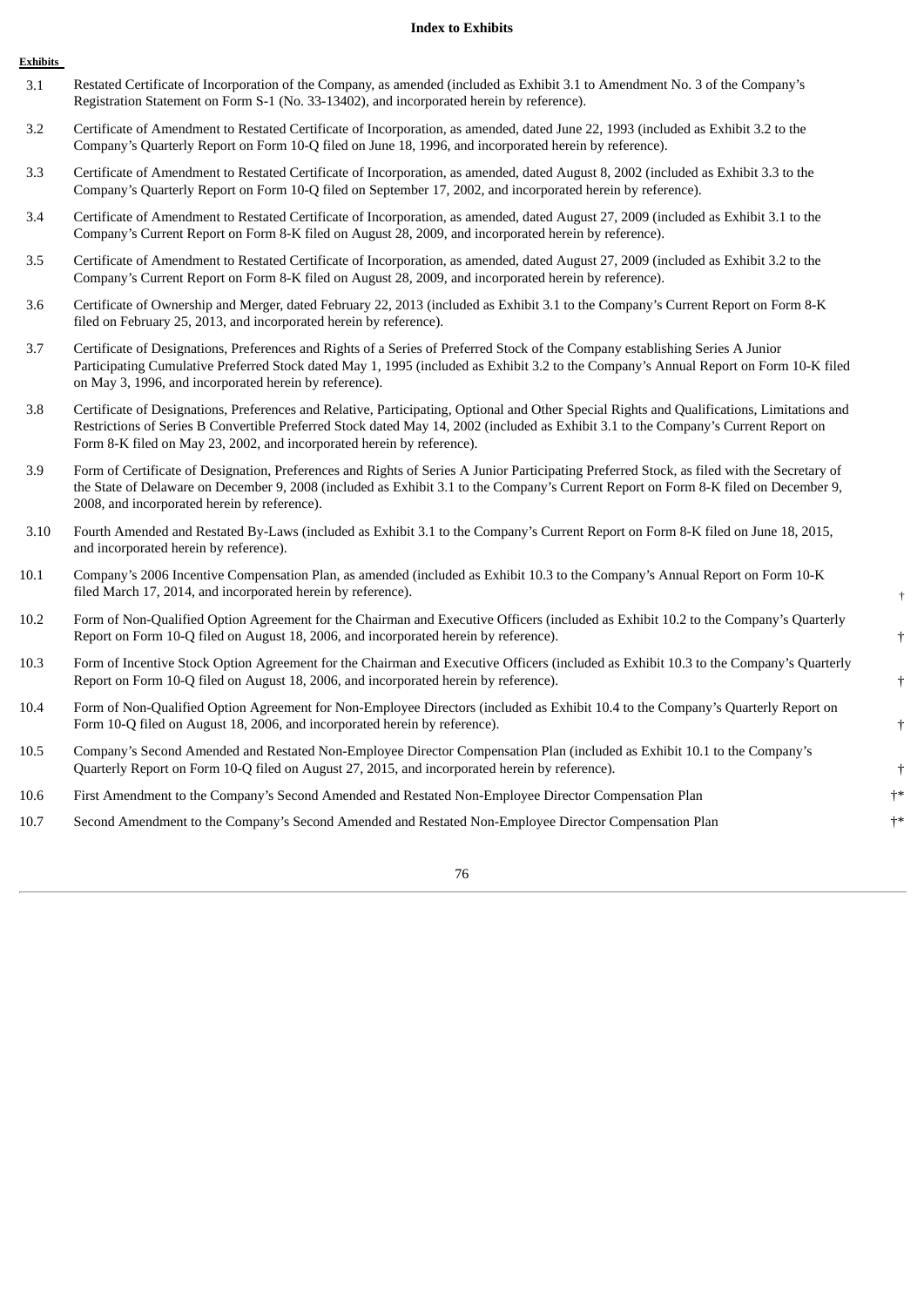- 10.8 Sixth Amended and Restated Loan and Security Agreement dated November 10, 2010, by and among Bank of America, N.A., as Administrative Agent and Collateral Agent, the Revolving Credit Lenders identified therein, the Company, as Borrowers' Representative, and the Company and CMRG Apparel, LLC, as Borrowers (included as Exhibit 10.1 to the Company's Current Report on Form 8-K/A filed on January 7, 2011, and incorporated herein by reference).  $***$
- 10.9 First Amendment to Sixth Amended and Restated Loan and Security Agreement dated June 26, 2013, by and among Bank of America, N.A., as Administrative Agent and Collateral Agent, the Revolving Credit Lenders identified therein, the Company, as Borrowers' Representative, and the Company and CMRG Apparel, LLC, as Borrowers (included as Exhibit 10.1 to the Company's Quarterly Report on Form 10-Q filed on August 23, 2013, and incorporated herein by reference).
- 10.10 Second Amendment to Sixth Amended and Restated Loan and Security Agreement dated October 30, 2014, by and among Bank of America, N.A., as Administrative Agent and Collateral Agent, the Revolving Credit Lenders identified therein, the Company, as Borrowers' Representative, and the Company and CMRG Apparel, LLC, as Borrowers (included as Exhibit 10.1 to the Company's Quarterly Report on Form 10-Q filed on November 21, 2014, and incorporated herein by reference).
- 10.11 Master Loan and Security Agreement dated July 20, 2007 between the Company and Banc of America Leasing & Capital, LLC (included as Exhibit 10.1 to the Company's Current Report on Form 8-K filed on July 23, 2007, and incorporated herein by reference).

\*\*

- 10.12 Amendment Number 1 to Master Loan and Security Agreement dated September 30, 2013 between the Company and Banc of America Leasing & Capital, LLC. (included as Exhibit 10.2 to the Company's Current Report on Form 8-K filed on October 3, 2013, and incorporated herein by reference).
- 10.13 Equipment Security Note Number 17608-70003 to the Master Loan and Security Agreement, as amended, dated October 1, 2013 between the Company and Banc of America Leasing & Capital, LLC. (included as Exhibit 10.3 to the Company's Current Report on Form 8-K filed on October 3, 2013, and incorporated herein by reference).
- 10.14 Equipment Security Note Number 17608-70004 to the Master Loan and Security Agreement, as amended, dated September 30, 2013 between the Company and Banc of America Leasing & Capital, LLC. (included as Exhibit 10.4 to the Company's Current Report on Form 8-K filed on October 3, 2013, and incorporated herein by reference).
- 10.15 Equipment Security Note Number 17608-70005 to the Master Loan and Security Agreement, as amended, dated September 30, 2013 between the Company and Banc of America Leasing & Capital, LLC. (included as Exhibit 10.5 to the Company's Current Report on Form 8-K filed on October 3, 2013, and incorporated herein by reference).
- 10.16 Equipment Security Note Number 17608-70006 to the Master Loan and Security Agreement, as amended, dated September 30, 2013 between the Company and Banc of America Leasing & Capital, LLC. (included as Exhibit 10.6 to the Company's Current Report on Form 8-K filed on October 3, 2013, and incorporated herein by reference).
- 10.17 Equipment Security Note Number 17608-70007 to the Master Loan and Security Agreement, as amended, dated December 23, 2013 between the Company and Banc of America Leasing & Capital, LLC. (included as Exhibit 10.1 to the Company's Current Report on Form 8-K filed on January 8, 2014, and incorporated herein by reference).
- 10.18 Equipment Security Note Number 17608-70008 to the Master Loan and Security Agreement, as amended, dated December 23, 2013 between the Company and Banc of America Leasing & Capital, LLC. (included as Exhibit 10.2 to the Company's Current Report on Form 8-K filed on January 8, 2014, and incorporated herein by reference).
- 10.19 Equipment Security Note Number 17608-70009 to the Master Loan and Security Agreement, as amended, dated December 23, 2013 between the Company and Banc of America Leasing & Capital, LLC. (included as Exhibit 10.3 to the Company's Current Report on Form 8-K filed on January 8, 2014, and incorporated herein by reference).
- 10.20 Equipment Security Note Number 17608-70010 to the Master Loan and Security Agreement, as amended, dated March 28, 2014 between the Company and Banc of America Leasing & Capital LLC (included as Exhibit 10.1 to the Company's Current Report on Form 8-K filed on April 1, 2014, and incorporated herein by reference).
- 10.21 Equipment Security Note Number 17608-70011 to the Master Loan and Security Agreement, as amended, dated March 28, 2014 between the Company and Banc of America Leasing & Capital LLC (included as Exhibit 10.2 to the Company's Current Report on Form 8-K filed on April 1, 2014, and incorporated herein by reference).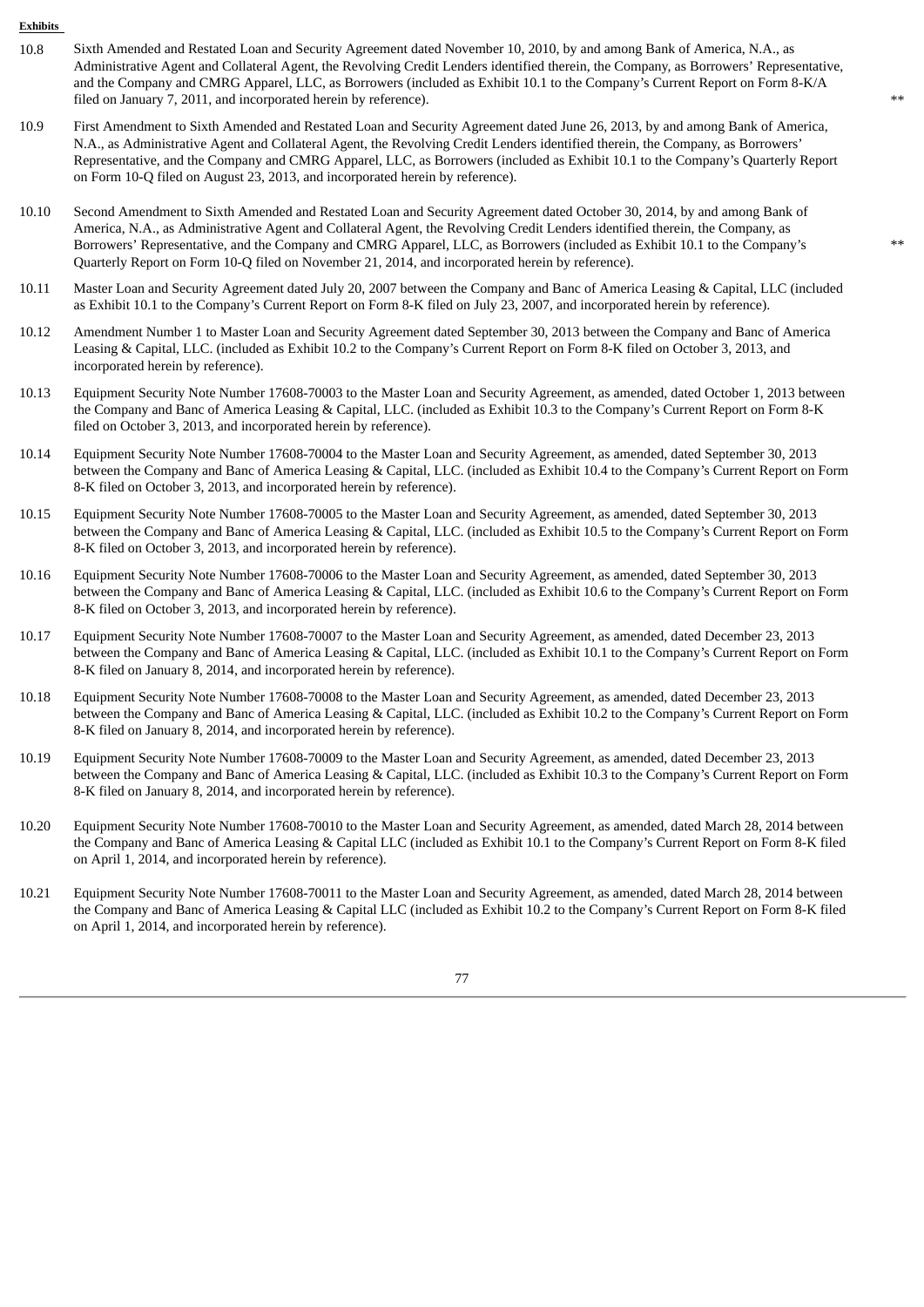| 10.22 | Equipment Security Note Number 17608-70012 to the Master Loan and Security Agreement, as amended, dated March 28, 2014 between<br>the Company and Banc of America Leasing & Capital LLC (included as Exhibit 10.3 to the Company's Current Report on Form 8-K filed<br>on April 1, 2014, and incorporated herein by reference).                                                                                  |            |
|-------|------------------------------------------------------------------------------------------------------------------------------------------------------------------------------------------------------------------------------------------------------------------------------------------------------------------------------------------------------------------------------------------------------------------|------------|
| 10.23 | Equipment Security Note Number 17608-70013 to the Master Loan and Security Agreement, as amended, dated June 23, 2014 between<br>the Company and Banc of America Leasing & Capital LLC (included as Exhibit 10.1 to the Company's Current Report on Form 8-K filed<br>on June 26, 2014, and incorporated herein by reference).                                                                                   |            |
| 10.24 | Equipment Security Note Number 17608-70014 to the Master Loan and Security Agreement, as amended, dated June 23, 2014 between<br>the Company and Banc of America Leasing & Capital LLC (included as Exhibit 10.2 to the Company's Current Report on Form 8-K filed<br>on June 26, 2014, and incorporated herein by reference).                                                                                   |            |
| 10.25 | Term Loan and Security Agreement, dated October 30, 2014, by and among Wells Fargo Bank, National Association, as Administrative<br>Agent and Collateral Agent, the Company, as Borrowers' Representative, and the company and CMRG Apparel, LLC, as Borrowers<br>(included as Exhibit 10.2 to the Company's Quarterly Report on Form 10-Q filed on November 21, 2014, and incorporated herein by<br>reference). | $***$      |
| 10.26 | Employment and Chairman Compensation Agreement, dated August 7, 2014, between the Company and Seymour Holtzman (included as<br>Exhibit 10.1 to the Company's Current Report on Form 8-K filed on August 12, 2014, and incorporated herein by reference).                                                                                                                                                         | $^\dagger$ |
| 10.27 | Revised and Restated Employment Agreement dated as of November 5, 2009 between the Company and David A. Levin (included as<br>Exhibit 10.1 to the Company's Current Report on Form 8-K filed on November 19, 2009, and incorporated herein by reference).                                                                                                                                                        | $^\dagger$ |
| 10.28 | Amended and Restated Employment Agreement between the Company and Peter H. Stratton, Jr. dated as of May 29, 2014 (included as<br>Exhibit 10.1 to the Company's Current Report on Form 8-K filed on May 29, 2014, and incorporated herein by reference).                                                                                                                                                         | $^\dagger$ |
| 10.29 | Employment Agreement between the Company and Robert S. Molloy dated as of January 7, 2010 (included as Exhibit 10.2 to the<br>Company's Current Report on Form 8-K filed on January 11, 2010, and incorporated herein by reference).                                                                                                                                                                             | $^\dagger$ |
| 10.30 | Employment Agreement between the Company and Francis Chane dated as of January 8, 2010 (included as Exhibit 10.34 to the<br>Company's Annual Report on Form 10-K filed on March 19, 2010, and incorporated herein by reference).                                                                                                                                                                                 | $^\dagger$ |
| 10.31 | Employment Agreement between the Company and Kenneth Ederle dated as of September 2, 2015 (included as Exhibit 10.1 to the<br>Company's Quarterly Report on Form 10-Q filed on November 20, 2015, and incorporated herein by reference).                                                                                                                                                                         | $^\dagger$ |
| 10.32 | Employment Agreement between the Company and Jack R. McKinney dated as of January 8, 2010 (included as Exhibit 10.37 to the<br>Company's Annual Report on Form 10-K filed on March 19, 2010, and incorporated herein by reference).                                                                                                                                                                              | $^\dagger$ |
| 10.33 | Employment Agreement between the Company and Peter E. Schmitz dated as of January 1, 2013 (included as Exhibit 10.3 to the<br>Company's Quarterly Report on Form 10-Q filed on November 22, 2013, and incorporated herein by reference).                                                                                                                                                                         | $^\dagger$ |
| 10.34 | Employment Agreement between the Company and Walter E. Sprague dated as of January 8, 2010 (included as Exhibit 10.40 to the<br>Company's Annual Report on Form 10-K filed on March 19, 2010, and incorporated herein by reference).                                                                                                                                                                             | $\dagger$  |
|       |                                                                                                                                                                                                                                                                                                                                                                                                                  |            |

- 10.35 Employment Agreement between the Company and Brian Reaves dated as of November 10, 2014 (included as Exhibit 10.38 to the Company's Annual Report on Form 10-K filed on March 25, 2015, and incorporated herein by reference). †
- 10.36 Employment Agreement between the Company and Derrick Walker dated as of May 29, 2012 (included as Exhibit 10.1 to the Company's Quarterly Report on Form 10-Q filed on August 17, 2012, and incorporated herein by reference).  $\qquad \qquad +$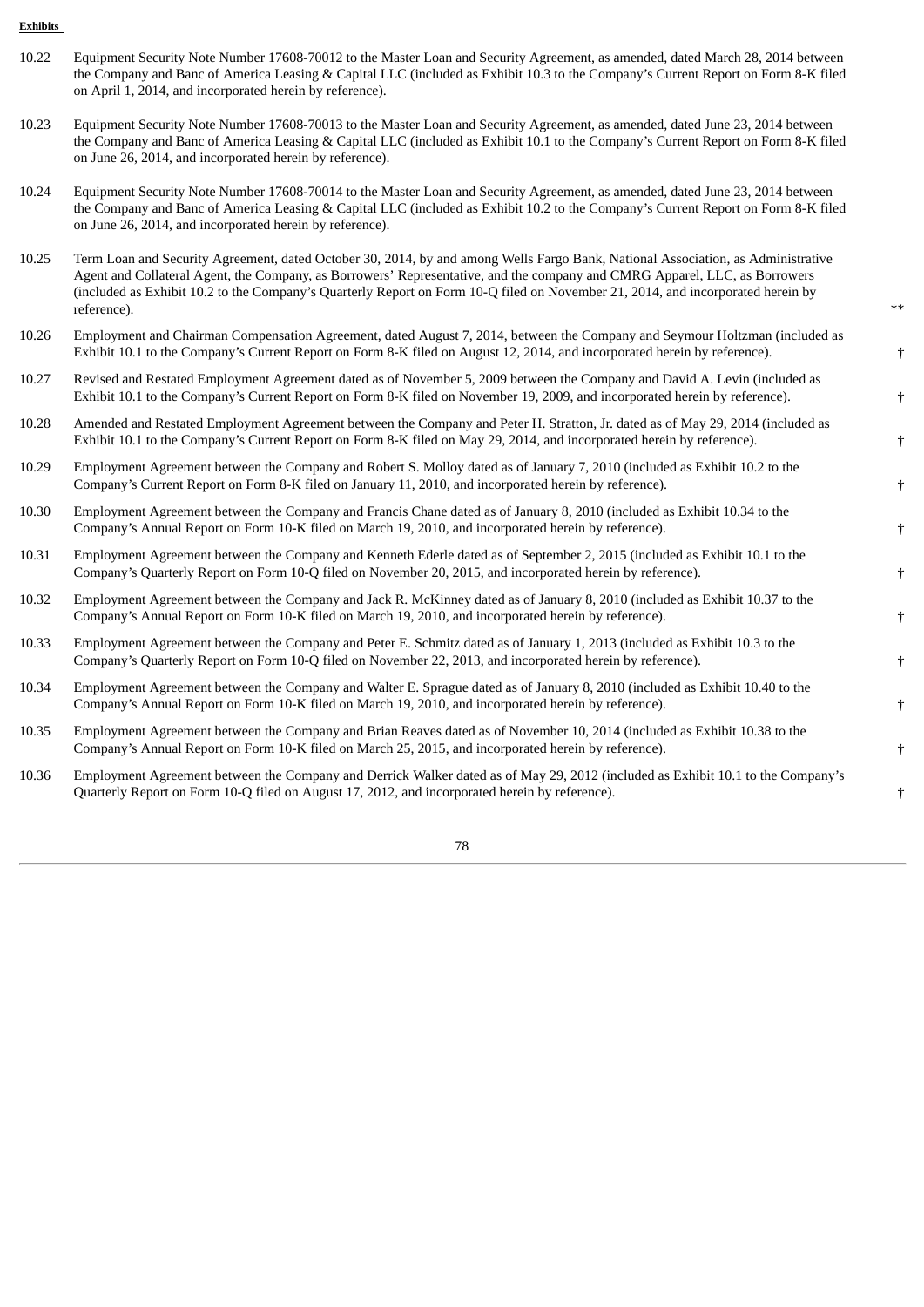| 10.37 | Employment Agreement between the Company and Angela Chew dated as of February 1, 2015 (included as Exhibit 10.40 to the<br>Company's Annual Report on Form 10-K filed on March 25, 2015, and incorporated herein by reference).                                                   | $^\dagger$  |
|-------|-----------------------------------------------------------------------------------------------------------------------------------------------------------------------------------------------------------------------------------------------------------------------------------|-------------|
| 10.38 | Employment Agreement between the Company and John F. Cooney dated as of May 17, 2015 (included as Exhibit 10.2 to the Company's<br>Quarterly Report on Form 10-Q filed on August 27, 2015, and incorporated herein by reference).                                                 | $^\dagger$  |
| 10.39 | Employment Agreement between the Company and Nancy Youssef dated as of November 2, 2015.                                                                                                                                                                                          | $\dagger^*$ |
| 10.40 | 2013-2016 Destination XL Group, Inc. Long-Term Incentive Plan (included as Exhibit 10.1 to the Company's Current Report on Form 8-<br>K filed June 3, 2013, and incorporated herein by reference).                                                                                | $\dagger$   |
| 10.41 | 2016 Destination XL Group, Inc. Long-Term Incentive Wrap-Around Plan (included as Exhibit 10.1 to the Company's Current Report on<br>Form 8-K filed November 13, 2014, and incorporated herein by reference).                                                                     | $^\dagger$  |
| 10.42 | Form of Non-Qualified Stock Option Agreement pursuant to the Company's 2013-2016 Long-Term Incentive Plan (included as<br>Exhibit 10.2 to the Company's Quarterly Report on Form 10-Q filed on August 23, 2013, and incorporated herein by reference).                            | $\ddagger$  |
| 10.43 | Form of Restricted Stock Agreement pursuant to the Company's 2013-2016 Long-Term Incentive Plan (included as Exhibit 10.3 to the<br>Company's Quarterly Report on Form 10-Q filed on August 23, 2013, and incorporated herein by reference).                                      | $^\dagger$  |
| 10.44 | Company's Second Amended and Restated Annual Incentive Plan (included as Exhibit 10.1 to the Company's Quarterly Report on Form<br>10-Q filed November 19, 2010 and incorporated herein by reference).                                                                            | $^\dagger$  |
| 10.45 | Registration Rights Agreement dated November 18, 2003 by and between the Company and Thomas Weisel Partners LLC (included as<br>Exhibit 10.4 to the Company's Quarterly Report on Form 10-Q filed on December 9, 2003, and incorporated herein by reference).                     |             |
| 10.46 | Contribution Agreement dated January 30, 2006 by and among the Company, Spirit SPE Canton, LLC and Spirit Finance Acquisitions,<br>LLC (included as Exhibit 10.1 to the Company's Current Report on Form 8-K filed on February 3, 2006, and incorporated herein by<br>reference). |             |
| 10.47 | Membership Interest Purchase Agreement dated January 30, 2006 by and between the Company and Spirit Finance Acquisitions, LLC<br>(included as Exhibit 10.2 to the Company's Current Report on Form 8-K filed on February 3, 2006, and incorporated herein by reference).          |             |
| 10.48 | Lease Agreement dated February 1, 2006 by and between the Company and Spirit SPE Canton, LLC (included as Exhibit 10.3 to the<br>Company's Current Report on Form 8-K filed on February 3, 2006, and incorporated herein by reference).                                           |             |
| 10.49 | Buying Agency Agreement effective November 16, 2005 by and between Designs Apparel, Inc. and Li & Fung (included as Exhibit 10.47<br>to the Company's Annual Report on Form 10-K filed March 31, 2006, and incorporated herein by reference).                                     |             |
| 21.1  | Subsidiaries of the Registrant.                                                                                                                                                                                                                                                   |             |
| 23.1  | Consent of Independent Registered Public Accounting Firm.                                                                                                                                                                                                                         |             |
| 31.1  | Certification of Chief Executive Officer of the Company pursuant to Rule 13a-14(a) under the Securities Exchange Act of 1934.                                                                                                                                                     |             |
| 31.2  | Certification of Chief Financial Officer of the Company pursuant to Rule 13a-14(a) under the Securities Exchange Act of 1934.                                                                                                                                                     |             |
| 32.1  | Certification of Chief Executive Officer pursuant to 18 U.S.C. Section 1350, as adopted pursuant to Section 906 of the Sarbanes-Oxley Act<br>of 2002.                                                                                                                             | $\ast$      |
| 32.2  | Certification of Chief Financial Officer pursuant to 18 U.S.C. Section 1350, as adopted pursuant to Section 906 of the Sarbanes-Oxley Act<br>of 2002.                                                                                                                             | $\ast$      |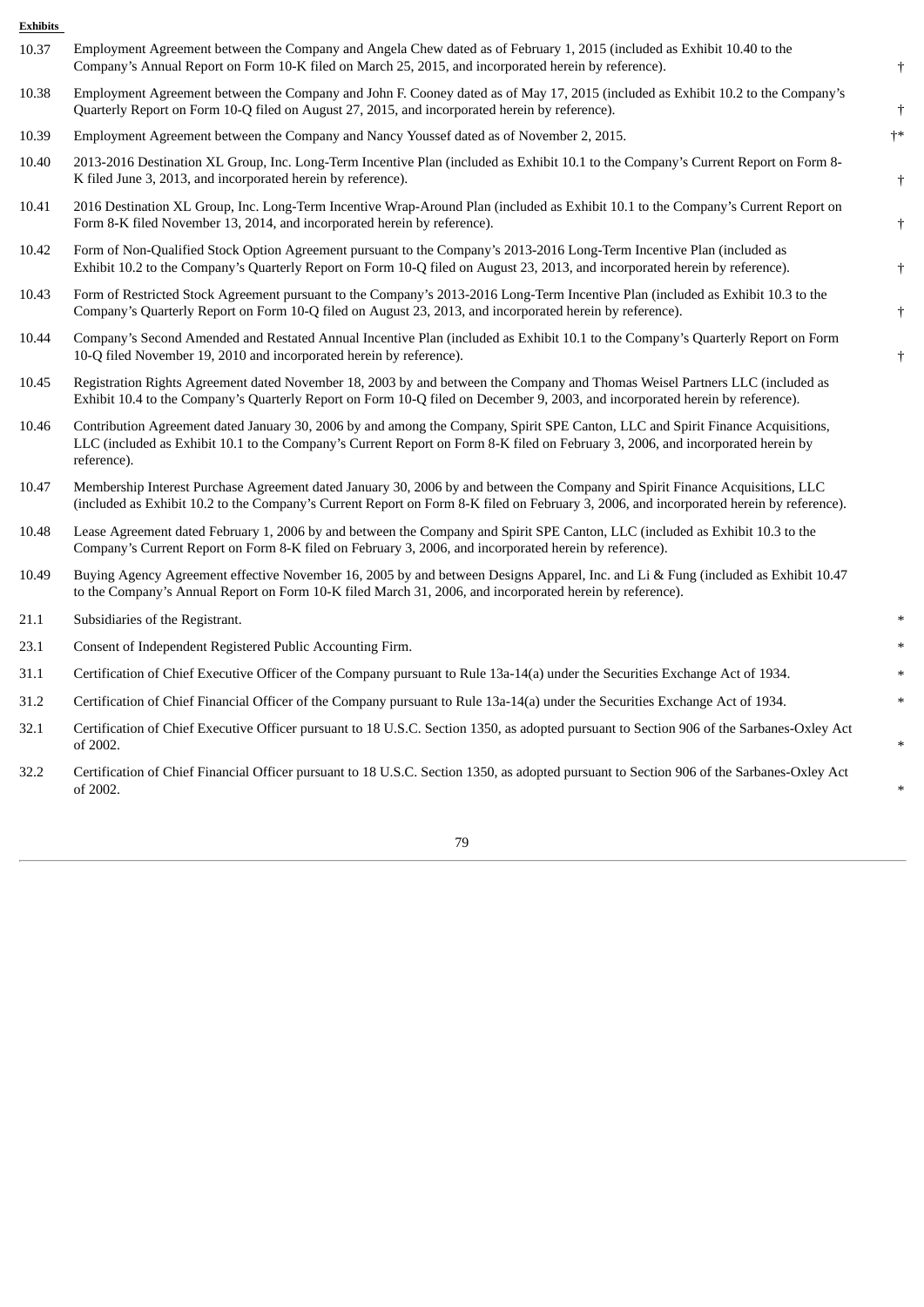- 101 The following materials from the Company's Annual Report on Form 10-K for the year ended January 30, 2016, formatted in XBRL (eXtensible Business Reporting Language): (i) Consolidated Balance Sheets, (ii) Consolidated Statements of Operations, (iii) Consolidated Statements of Changes in Stockholders' Equity, (iv) Consolidated Statements of Comprehensive Income, (v) Consolidated Statements of Cash Flows, and (vi) Notes to Consolidated Financial Statements. \*
- Filed herewith.
- \*\* Portions of this Exhibit have been omitted pursuant to a grant of confidential treatment.
- † Denotes management contract or compensatory plan or arrangement.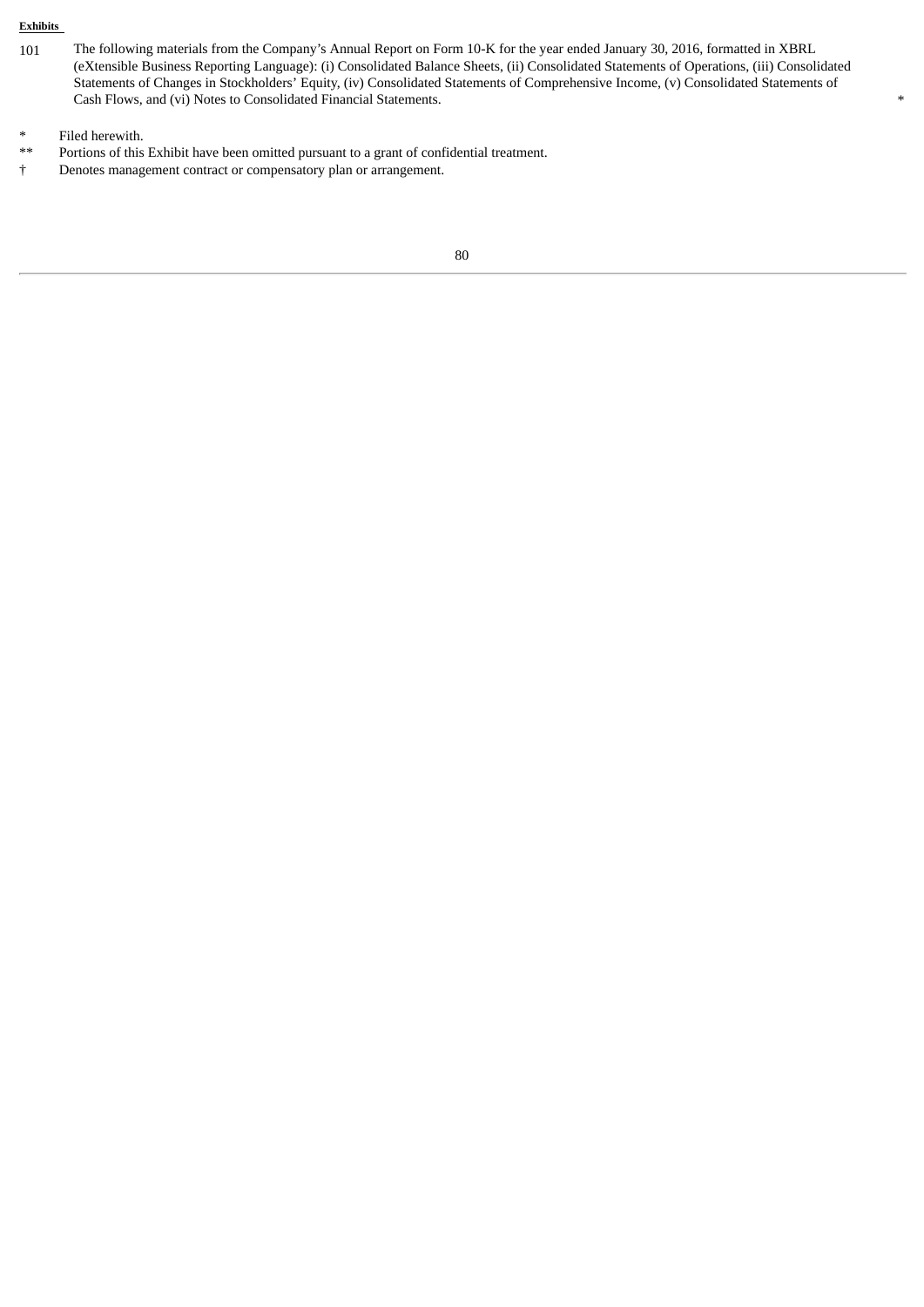# **SIGNATURES**

Pursuant to the requirements of Section 13 or 15(d) of the Securities Exchange Act of 1934, the registrant has duly caused this report to be signed on its behalf by the undersigned, thereunto duly authorized.

March 18, 2016

DESTINATION XL GROUP, INC.

By:  $\frac{1}{s}$  David A. Levin

**David A. Levin President and Chief Executive Officer**

Pursuant to the requirements of the Securities Exchange Act of 1934, this report has been signed below by the following persons on behalf of the registrant in the capacities and on the dates indicated.

| <b>Signatures</b>                        | <b>Title</b>                                                                                                          | <b>Date</b>    |
|------------------------------------------|-----------------------------------------------------------------------------------------------------------------------|----------------|
| /s/ DAVID A. LEVIN                       | President and Chief Executive Officer (Principal Executive Officer)                                                   | March 18, 2016 |
| David A. Levin                           | and Director                                                                                                          |                |
| /s/ PETER H. STRATTON, JR.               | Senior Vice President, Chief Financial Officer and Treasurer                                                          | March 18, 2016 |
| Peter H. Stratton, Jr.                   | (Principal Financial Officer)                                                                                         |                |
| <b>JOHN F. COONEY</b><br>$\sqrt{s}$      | Vice President of Finance, Chief Accounting Officer and Corporate<br><b>Controller (Principal Accounting Officer)</b> | March 18, 2016 |
| <b>John F. Cooney</b>                    |                                                                                                                       |                |
| <b>SEYMOUR HOLTZMAN</b><br>$\sqrt{s}$    | Chairman of the Board of Directors                                                                                    | March 18, 2016 |
| <b>Seymour Holtzman</b>                  |                                                                                                                       |                |
| <b>ALAN S. BERNIKOW</b><br>$\sqrt{s}$    | Director                                                                                                              | March 18, 2016 |
| <b>Alan S. Bernikow</b>                  |                                                                                                                       |                |
| <b>JESSE H. CHOPER</b><br>$\sqrt{s}$     | <b>Director</b>                                                                                                       | March 18, 2016 |
| <b>Jesse H. Choper</b>                   |                                                                                                                       |                |
| <b>JOHN E. KYEES</b><br>/s/              | Director                                                                                                              | March 18, 2016 |
| <b>John E. Kyees</b>                     |                                                                                                                       |                |
| <b>WILLEM MESDAG</b><br>$\sqrt{s}$       | <b>Director</b>                                                                                                       | March 18, 2016 |
| <b>Willem Mesdag</b>                     |                                                                                                                       |                |
| <b>WARD K. MOONEY</b><br>$\sqrt{s}$      | <b>Director</b>                                                                                                       | March 18, 2016 |
| Ward K. Mooney                           |                                                                                                                       |                |
| GEORGE T. PORTER, JR.<br>$\sqrt{s}$      | Director                                                                                                              | March 18, 2016 |
| George T. Porter, Jr.                    |                                                                                                                       |                |
| <b>MITCHELL S. PRESSER</b><br>$\sqrt{s}$ | <b>Director</b>                                                                                                       | March 18, 2016 |
| <b>Mitchell S. Presser</b>               |                                                                                                                       |                |
| $/s/$ Ivy Ross                           | Director                                                                                                              | March 18, 2016 |
| <b>Ivy Ross</b>                          |                                                                                                                       |                |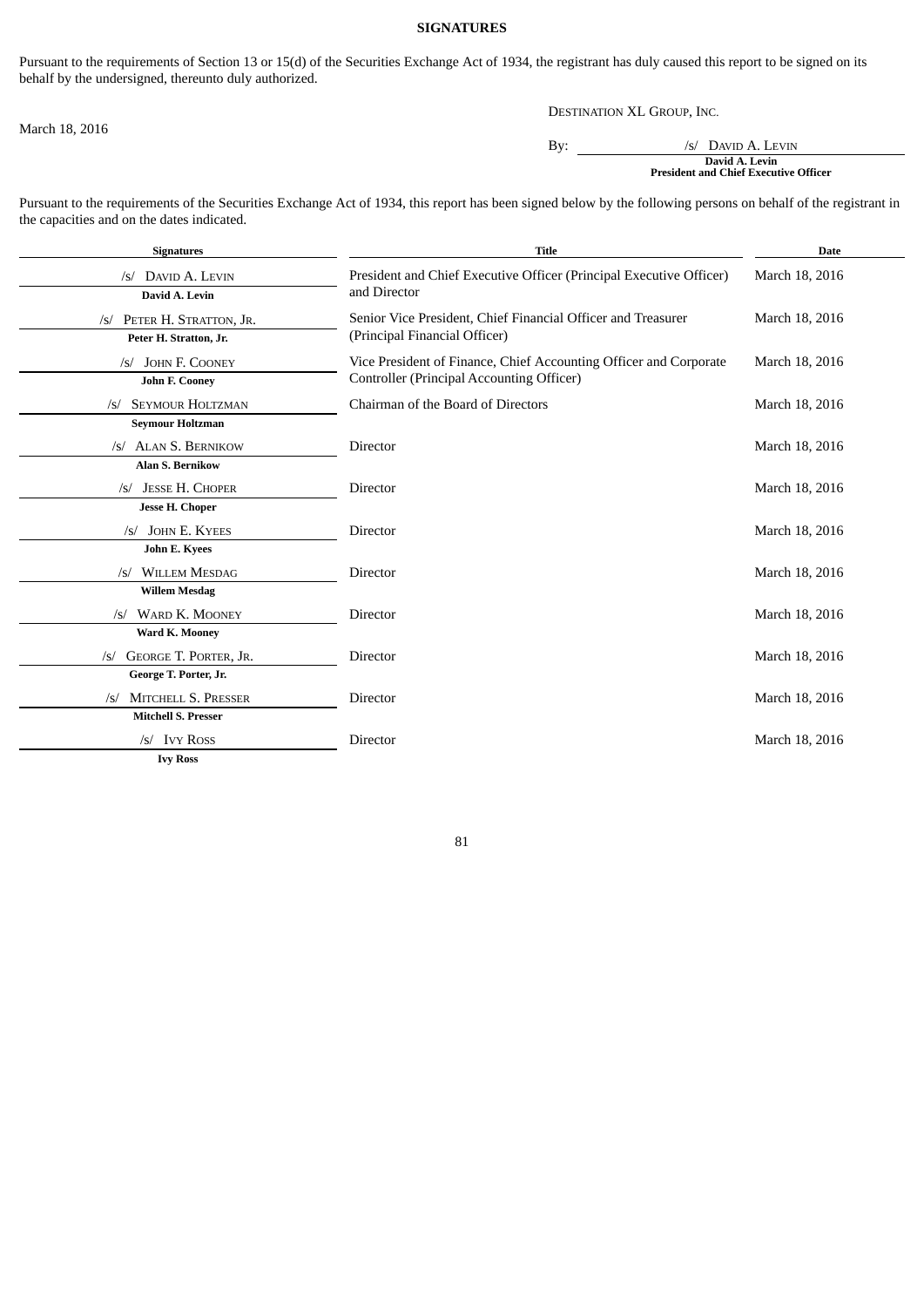# DESTINATION XL GROUP, INC.

### FIRST AMENDMENT TO SECOND AMENDED AND RESTATED NON-EMPLOYEE DIRECTOR COMPENSATION PLAN

Pursuant to a vote taken of the Directors of Destination XL Group, Inc. at a meeting held on November 5, 2015, the Second Amended and Restated Non-Employee Director Compensation Plan (the "Plan") dated as of December 8, 2014 is hereby amended effective as of November 5, 2015 (the "First Amendment"). Capitalized terms used herein and not defined shall have the same meaning herein as in the Plan.

- 1. Amendments to Plan.
	- a. Subsection (h) of Section 2. Definitions of the Plan shall be replaced in its entirety by the following language:

"Grant Date" means the following: (i) each quarterly retainer and chairperson fee payable pursuant to Sections 3(i)(a)-(d) hereof shall be paid on, and the Grant Dates shall be, the first business day of each quarter in each fiscal year, except that the fiscal year 2016 third- quarter retainer and chairperson fee shall be paid on, and the Grant Date shall be, July 29, 2016, (ii) each meeting fee payable pursuant to Sections 3(i)(e) and (f) hereof shall be paid on, and the Grant Date shall be, the last business day of each month in which the applicable meeting occurs, and (iii) the Option grant issued pursuant to Section 3(i)(g) with respect to a Director's initial election to the Board shall be issued on, and the Grant Date shall be, the last business day of the month in which such initial election occurs.

b. Subsection (i) of Section 2. Definitions of the Plan shall be replaced in its entirety by the following language:

"Incentive Compensation Plan" means the Company's 2006 Incentive Compensation Plan, as amended from time to time, or any shareholderapproved successor plan to the Company's 2006 Incentive Compensation Plan.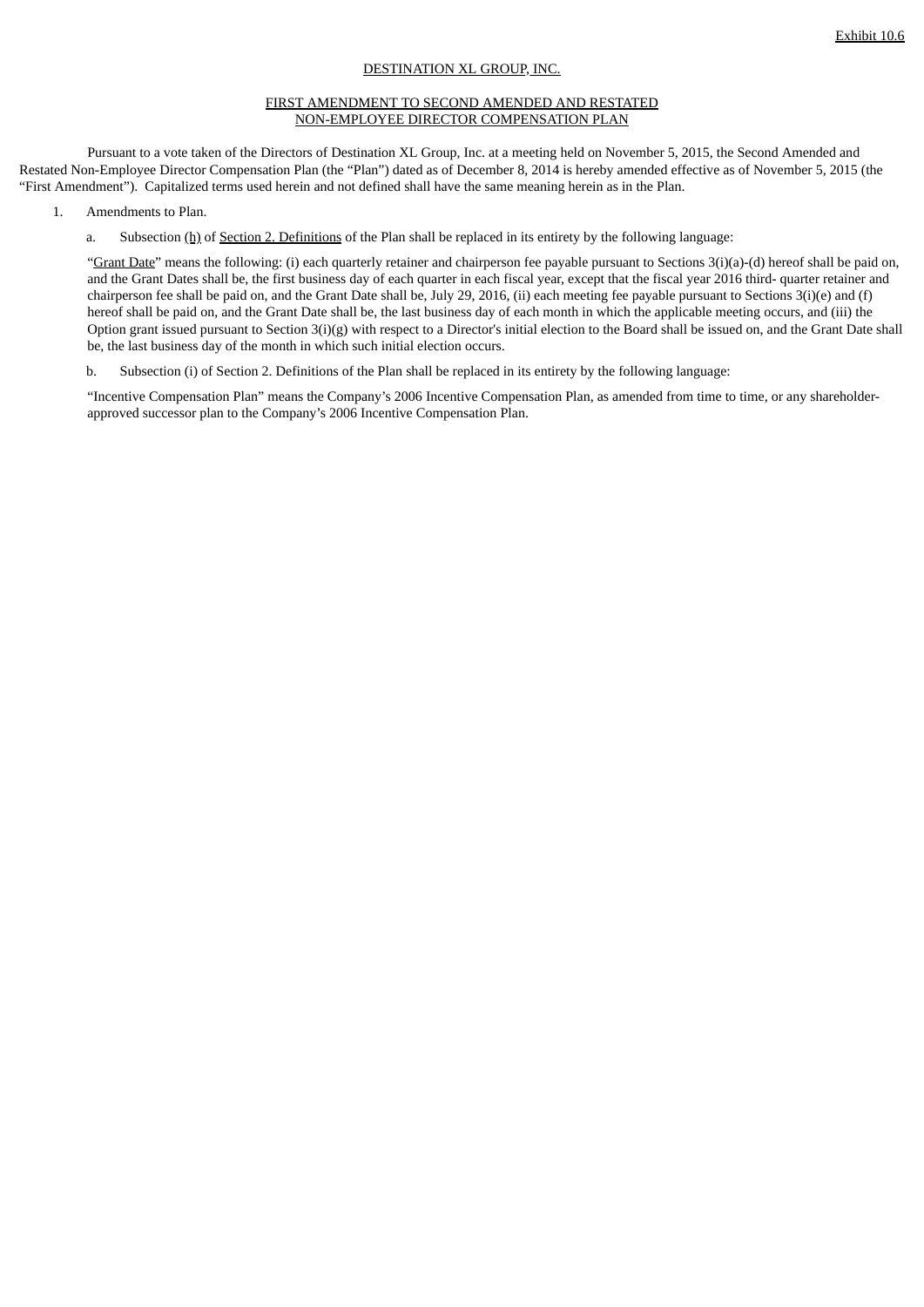# DESTINATION XL GROUP, INC.

# SECOND AMENDMENT TO SECOND AMENDED AND RESTATED NON-EMPLOYEE DIRECTOR COMPENSATION PLAN

Pursuant to a vote taken of the Directors of Destination XL Group, Inc. at a meeting held on January 28, 2016, the Second Amended and Restated Non-Employee Director Compensation Plan (the "Plan") dated as of December 8, 2014 ; and amended as of November 5, 2015; is hereby amended effective January 31, 2016 (the "Second Amendment"). Capitalized terms used herein and not defined shall have the same meaning herein as in the Plan.

1. Amendment to Plan.

Subsection (i) of Section 3. Compensation; Irrevocable Election; Valuation of the Plan shall be updated to include the following language:

(h) to the chairperson of the Company's cybersecurity and data privacy committee, a fee equal to \$1,250 per fiscal quarter (paid only to the Participant serving in such position as of the Grant Date in the fiscal quarter for which the fee is payable).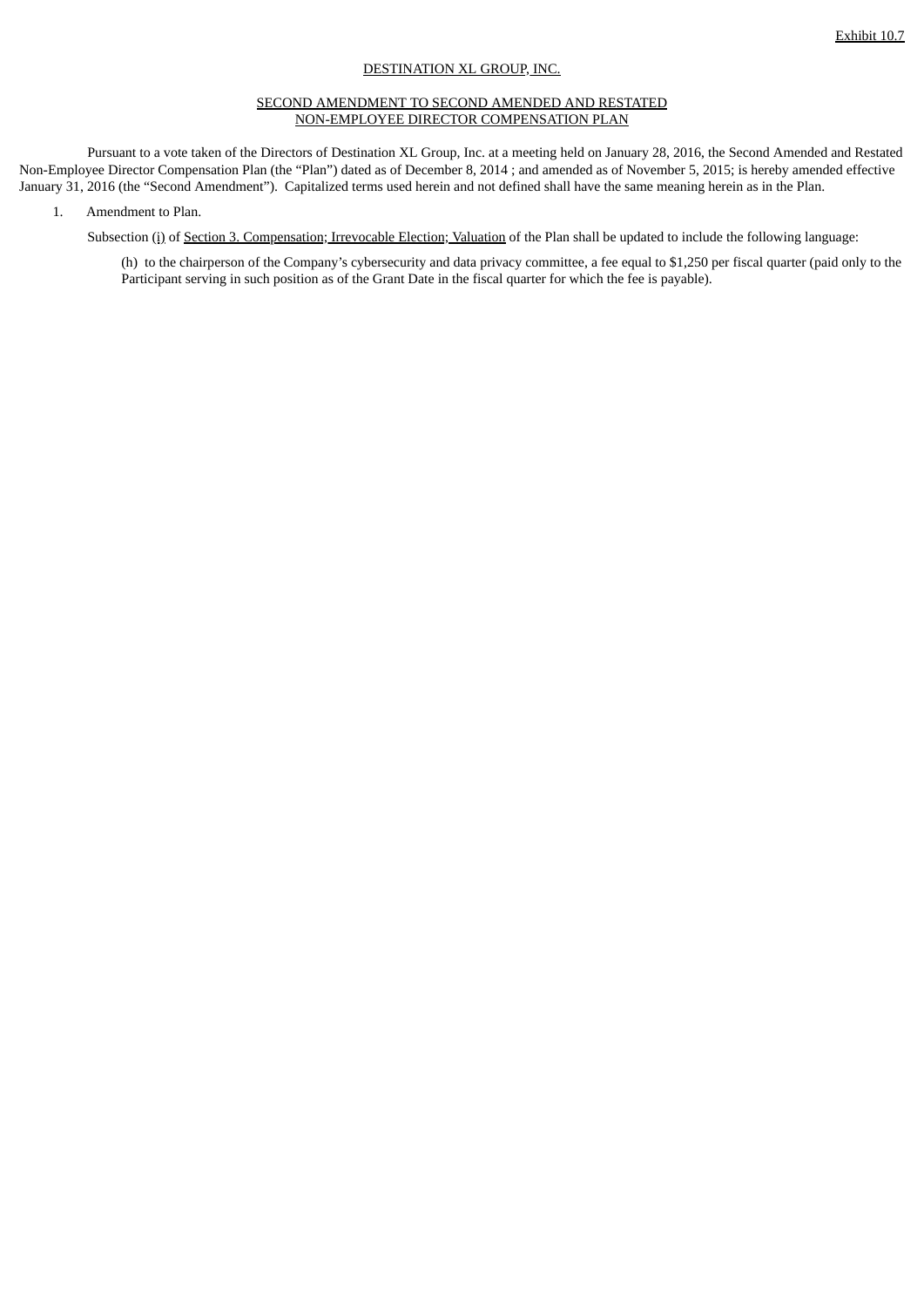#### **EMPLOYMENT AGREEMENT**

This Employment Agreement ("Agreement") is made effective as of November 2, 2015 (the "Effective Date") between DESTINATION XL GROUP, INC. (the "Company"), a Delaware corporation with an office at 555 Turnpike Street, Canton, Massachusetts, 02021 ("DXLG" which term includes any affiliates and subsidiaries), and Nancy. S. Youssef (the "Executive") having an address at 4910 Willshire Drive, Nashville, TN 37215.

# WITNESSETH:

WHEREAS, the Company desires that Executive work for the Company and Executive desires to be employed by the Company.

WHEREAS, Executive and the Company desire to set forth in writing the terms and conditions of the Executive's employment with the Company from the Effective Date.

NOW, THEREFORE, in consideration of the promises and the mutual promises, representations and covenants herein contained, the parties hereto agree as follows:

#### 1. EMPLOYMENT

The Company hereby employs Executive and Executive hereby accepts such employment, subject to the terms and conditions herein set forth. Executive shall hold the office of Senior Vice President, International Business Development.

# 2. TERM

The term of employment under this Agreement (the "Term of Employment") shall begin on the Effective Date and shall continue until terminated by either party as hereinafter set forth.

### 3. COMPENSATION

(a) During the Term of Employment, as compensation for the employment services to be rendered by Executive hereunder, the Company agrees to pay to Executive, and Executive agrees to accept, payable in equal bi-weekly installments in accordance with Company practice, an annual base salary of Three Hundred Seventy-Five Thousand Dollars and 00/100 Cents (\$375,000.00) (the "Base Salary") as of the Effective Date. The Base Salary shall be reviewed at least annually to ascertain whether, in the judgment of the Company, such Base Salary should be adjusted. If so, the adjusted Base Salary shall be adjusted for all purposes of this Agreement.

(b) In addition to the Base Salary, during the Term of Employment, Executive is eligible to participate in the Company's Annual Incentive Plan. Such incentive shall be determined and payable in accordance with the Company's incentive program in effect at the time, subject to change from year to year in the Company's sole discretion. Executive will participate in the Company's incentive program commencing with Fiscal 2016 and Executive's target bonus under such plan (if all individual and Company performance conditions are met) shall be 40% of Executive's actual annual base earnings (which shall be the total Base Salary as may be paid during the fiscal year ("Base Earnings")). The actual award under the incentive program, if any, may be more or less than the target and will be based on Executive's performance and the performance of the Company and payment will be made in accordance with and subject to the terms and conditions of the incentive program then in effect.

(c) In addition, during the Term of Employment, Executive is eligible to participate in the Company's Long-Term Incentive Plan ("LTIP"). Such incentive shall be determined and distributable in accordance with and subject to the terms and conditions as described in the LTIP documents in effect at the time of the award, subject to change from year to year in the Compensation Committee's sole discretion. Executive will participate in the Company's current LTIP at a target incentive rate of 35%, of Executive's combined actual annual Base Earnings, for the incentive period, based upon the Company's targeted performance as defined in the LTIP documents in effect at the time of the award. Commencing in a future LTIP (after the 2013-2016 Destination XL Group Long-Term Incentive Plan and the 2016 Destination XL Group, Inc.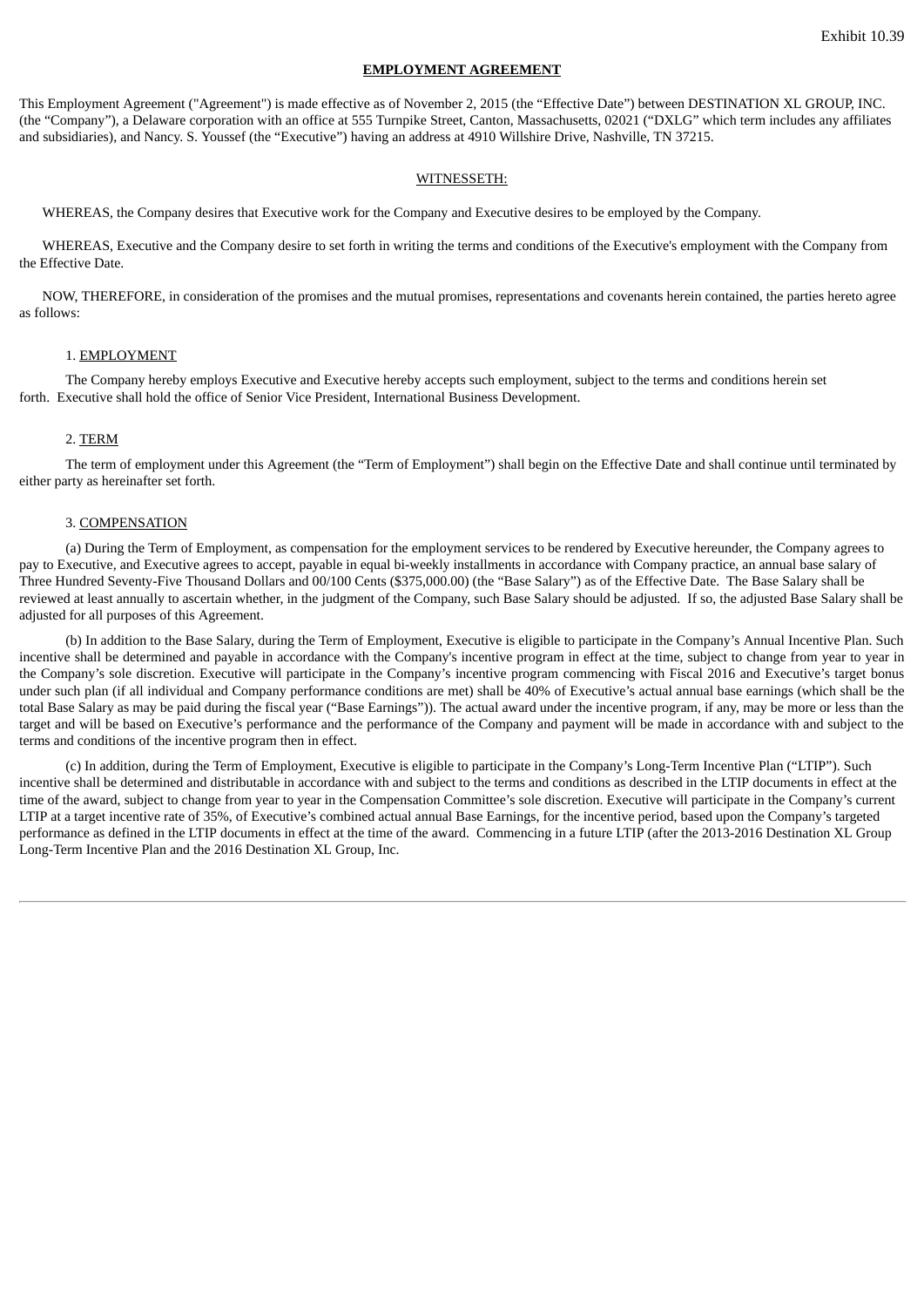Long-Term Incentive Wrap-Around Plan are concluded), if any, Executive will participate at a target incentive rate of 70%.

(d) Executive will be paid a one-time hiring incentive bonus of Seventy-Thousand Dollars and 00/100 Cents (\$70,000.00) (one-half of which (that is, \$35,000.00) shall be paid in the first payroll after the Effective Date and one-half of which (that is, \$35,000) is payable at the time that the Company makes payments to the Company's AIP participants for the Fiscal 2015 AIP, but payment to Executive is fixed as set forth in this subsection and is not tied to that AIP).

(e) Executive will be granted twenty-five thousand (25,000) DXLG Non-Qualified Stock Options at market price at the close of trading on last business date prior to the Effective Date. These shares will vest over a four year period, with the first 1/3 of the grant becoming exercisable on the second anniversary of the date of grant and an additional 1/3 becoming exercisable on each of the third and fourth anniversaries of the date of grant thereafter. Details will be provided in a formal Non-Qualified Stock Option Agreement.

### 4. EXPENSES

The Company shall pay or reimburse Executive, in accordance with the Company's policies and procedures and upon presentment of suitable vouchers, for all reasonable business and travel expenses, which may be incurred or paid by Executive during the Term of Employment in connection with her employment hereunder. Executive shall comply with such restrictions and shall keep such records as the Company may reasonably deem necessary to meet the requirements of the Internal Revenue Code of 1986, as amended from time to time, and regulations promulgated thereunder.

## 5. OTHER BENEFITS

(a) During the Term of Employment, Executive shall be entitled to such vacations and to participate in and receive any other benefits customarily provided by the Company to its management (including any profit sharing, pension, 401(k), short and long-term disability insurance, medical and dental insurance and group life insurance plans in accordance with and subject to the terms of such plans, including, without limitation, any eligibility requirements contained therein), all as determined from time to time by the Compensation Committee of the Board of Directors in its discretion.

(b) The Company will, during the Term of Employment, provide Executive with an automobile allowance in the total amount of Eight Thousand Four Hundred Dollars and 00/100 (\$8,400.00) annually, in equal bi-weekly payments in accordance with the Company's normal payroll practices. Executive shall pay and be responsible for all insurance, repairs and maintenance costs associated with operating the automobile. Executive is responsible for her gasoline, unless the gasoline expense is reimbursable under the Company's policies and procedures.

(b) Executive will be eligible to participate in the Company's annual performance appraisal process.

#### 6. DUTIES

(a) Executive shall perform such duties and functions consistent with the position of Senior Vice President, International Business Development and/or as the Company shall from time to time determine and Executive shall comply in the performance of her duties with the policies of, and be subject to the direction of the Company.

(b) During the Term of Employment, Executive shall devote substantially all of her time and attention, vacation time and absences for sickness excepted, to the business of the Company, as necessary to fulfill her duties. Executive shall perform the duties assigned to her with fidelity and to the best of her ability. Notwithstanding anything herein to the contrary, and subject to the foregoing, Executive shall not be prevented from accepting positions in outside organizations so long as such activities do not interfere with Executive's performance of her duties hereunder and do not violate paragraph 10 hereof.

(c) The principal location at which the Executive shall perform her duties hereunder shall be in her home office in Nashville, TN, but Executive shall travel to attend meetings scheduled by the Company at the Company's offices in Canton, Massachusetts or at such other location as may be designated from time to time by the Company. Notwithstanding the foregoing, Executive shall perform such services at such other locations as may be required for the proper performance of her duties hereunder, and Executive recognizes that such duties may involve travel.

 $\overline{2}$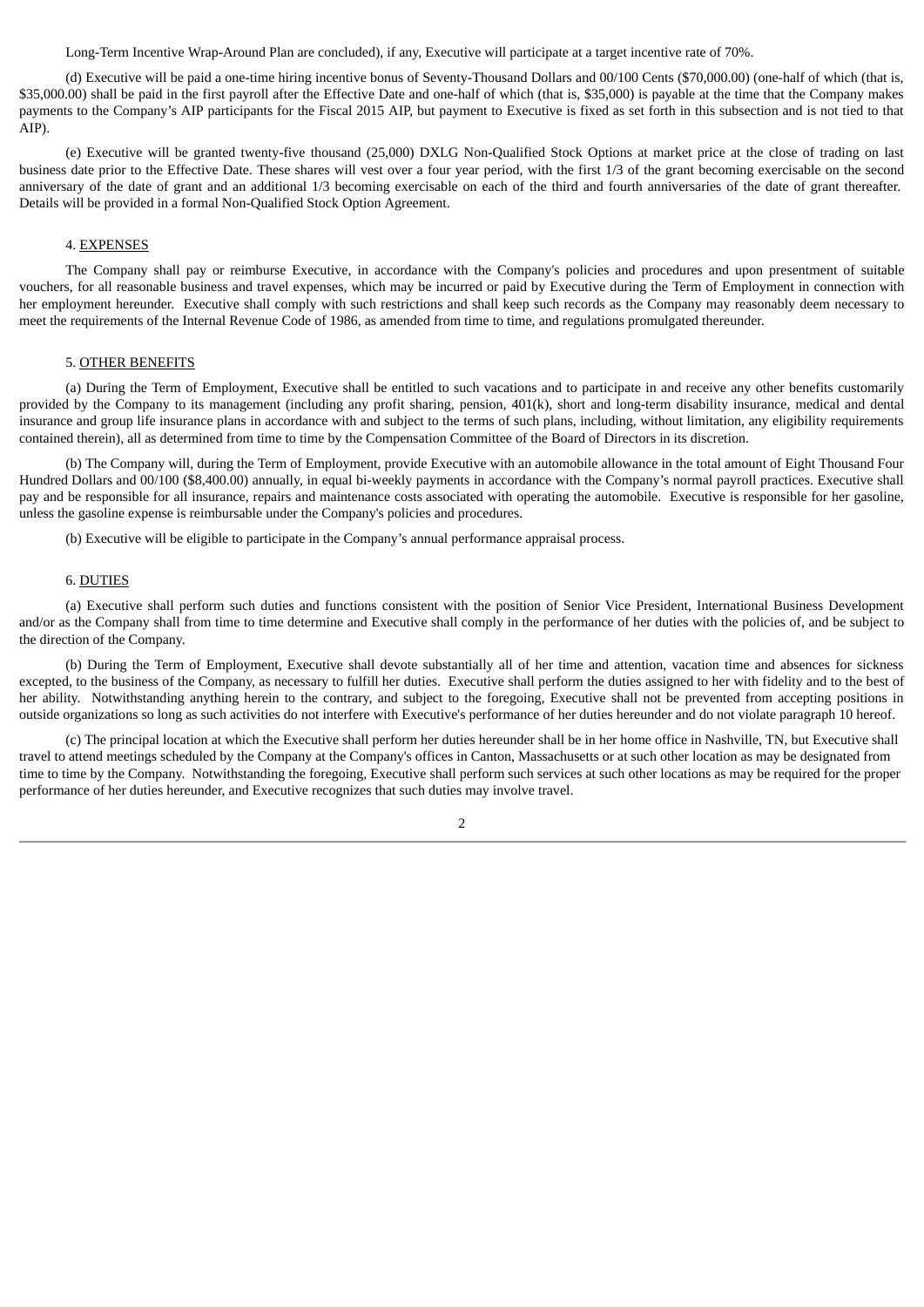#### 7. TERMINATION OF EMPLOYMENT; EFFECT OF TERMINATION

(a) The Term of Employment may be terminated by the Company at any time:

(i) upon the determination by the Company that Executive's performance of her duties has not been fully satisfactory for any reason which would not constitute justifiable cause (as hereinafter defined) or for other business reasons necessitating termination which do not constitute justifiable cause, in either case upon thirty (30) days' prior written notice to Executive; or

(ii) upon the determination of the Company that there is justifiable cause (as hereinafter defined) for such termination.

(b) The Term of Employment shall terminate upon:

(i) the death of Executive;

(ii) the date on which the Company elects to terminate the Term of Employment by reason of the "disability" of Executive (as hereinafter defined in subsection (c) herein) pursuant to subsection (g) hereof; or

(iii) Executive's resignation of employment.

(c) For the purposes of this Agreement, the term "disability" shall mean Executive is physically or mentally incapacitated so as to render Executive incapable of performing the essentials of Executive's job, even with reasonable accommodation, as reasonably determined by the Company, which determination shall be final and binding.

(d) For the purposes hereof, the term "justifiable cause" shall mean: any failure or refusal to perform any of the duties pursuant to this Agreement or any breach of this Agreement by the Executive; Executive's breach of any material written policies, rules or regulations which have been adopted by the Company; Executive's repeated failure to perform her duties in a satisfactory manner; Executive's performance of any act or her failure to act, as to which if Executive were prosecuted and convicted, a crime or offense involving money or property of the Company or its subsidiaries or affiliates, or a crime or offense constituting a felony in the jurisdiction involved, would have occurred; any unauthorized disclosure by Executive to any person, firm or corporation of any confidential information or trade secret of the Company or any of its subsidiaries or affiliates; any attempt by Executive to secure any personal profit in connection with the business of the Company or any of its subsidiaries and affiliates; or the engaging by Executive in any business other than the business of the Company and its subsidiaries and affiliates which interferes with the performance of her duties hereunder. Upon termination of Executive's employment for justifiable cause, Executive shall not be entitled to any amounts or benefits hereunder other than such portion of Executive's Base Salary and reimbursement of expenses pursuant to paragraph 5 hereof as have been accrued through the date of her termination of employment.

(e) If the Company terminates this Agreement without "justifiable cause" as provided in subsection 7(a)(i), the Company shall pay Executive her then current base salary for five months after the effectiveness of such termination, payable in equal payments in accordance with the Company's customary payroll practices commencing with the first payroll period that begins at least 30 days after the termination of the Executive's Term of Employment conditioned upon the Executive having provided the Company with an executed general release in the form attached hereto as Exhibit A (the "General Release") and the time for Executive's revocation of the General Release having expired. Such payments shall be made in accordance with the Company's customary payroll practices until paid in full. Any payment pursuant to this paragraph 7(e) is contingent upon Executive's execution of the General Release within 21 days after termination of the Term of Employment (and the Executive's not revoking that General Release) and will be in lieu of payments to which Executive might have been entitled under any other severance plan of the Company.

(f) If Executive shall die during the term of her employment hereunder, this Agreement shall terminate immediately. In such event, the estate of Executive shall thereupon be entitled to receive such portion of Executive's base annual salary and reimbursement of expenses pursuant to paragraph 4 as have been accrued through the date of her death.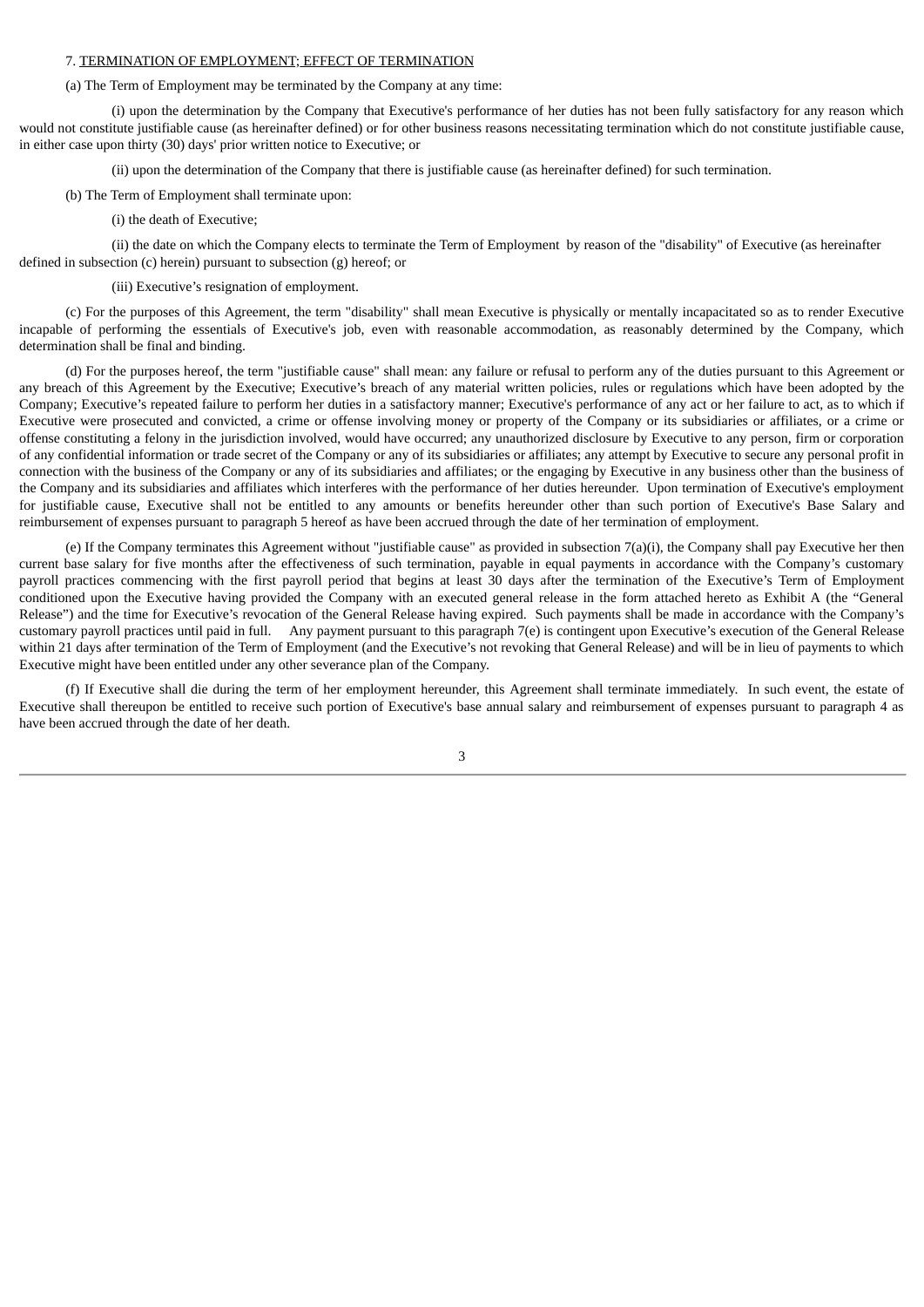(g) Upon Executive's "disability", the Company shall have the right to terminate Executive's employment. Any termination pursuant to this subsection  $(g)$  shall be effective on the earlier of (i) the date 30 days after which Executive shall have received written notice of the Company's election to terminate or (ii) the date she begins to receive long-term disability insurance benefits under the policy provided by the Company pursuant to paragraph 5 hereof.

(h) Upon the resignation of Executive in any capacity, that resignation will be deemed to be a resignation from all offices and positions that Executive holds with respect to the Company and any of its subsidiaries and affiliates. In the event of Executive's resignation, she shall be entitled only to receive such portion of her annual Base Salary and reimbursement of expenses pursuant to paragraph 4 as have been accrued through the date of her resignation.

(i) Change of Control. In the event the Term of Employment is terminated by the Company without justifiable cause (as defined herein) or Executive resigns with Good Reason (as defined herein) within one (1) year following a Change of Control of the Company has occurred, then, in such event, the Company shall pay Executive an amount equal to twelve (12) months of Base Salary in effect at the time of the termination. For the purposes of the foregoing, Change of Control shall have the meaning set forth in the Company's 2006 Incentive Compensation Plan (without regard to any subsequent amendments thereto). For purposes of the foregoing, *"Good Reason"* means the occurrence of any of the following: (i) a material diminution in the Executive's base compensation; (ii) a material diminution in the Executive's authority, duties, or responsibilities; (iii) a material change in the geographic location at which the Employee must perform the services under this Agreement; or (iv) any other action or inaction that constitutes a material breach by the Company of this Agreement. For purposes of this provision, Good Reason shall not be deemed to exist unless the Employee's termination of employment for Good Reason occurs within 2 years following the initial existence of one of the conditions specified in clauses (i) through (iv) above, the Employee provides the Company with written notice of the existence of such condition within 90 days after the initial existence of the condition, and the Company fails to remedy the condition within 30 days after its receipt of such notice. The Company shall pay the amount required under this paragraph 7(i) in a single payment thirty (30) days after termination of the Term of Employment, subject to and conditioned upon the Executive's execution of the General Release required pursuant to paragraph 7(k) hereof and such release becoming irrevocable. Any payments made pursuant to this paragraph 7(j) will be in lieu of payments to which Executive might have been entitled under paragraph 7(e) of this Agreement or under any other severance plan of the Company. The payments under this Agreement shall be reduced if and to the extent necessary to avoid any payments or benefits to Executive being treated as "excess parachute payments" within the meaning of Internal Revenue Code Section 280G(b)(i).

(j) Clawback of Certain Compensation and Benefits*.*

If, after the termination of the Term of Employment for any reason other than by the Company for "justifiable cause":

(i) it is determined in good faith by the Company within twelve (12) months after the termination of the Term of Employment (the "Termination Date") that the Executive's employment could have been terminated by the Company for justifiable cause under paragraph 7(d) hereof (unless the Company knew or should have known that as of the Termination Date, the Executive's employment could have been terminated for justifiable cause in accordance with paragraph 7(d) hereof); or

(ii) the Executive breaches any of the provisions of paragraph 10, then, in addition to any other remedy that may be available to the Company in law or equity and/or pursuant to any other provisions of this Agreement, the Executive's employment shall be deemed to have been terminated for justifiable cause retroactively to the Termination Date and the Executive also shall be subject to the following provisions:

(A) the Executive shall be required to pay to the Company, immediately upon written demand by the Company, all amounts paid to Executive by the Company, whether or not pursuant to this Agreement (other than such portion of Executive's Base Salary and reimbursement of expenses pursuant to paragraph 4 hereof as have been accrued through the date of the termination of the Term of Employment), on or after the Termination Date (including the pre-tax cost to the Company of any benefits that are in excess of the total amount that the Company would have been required to pay to the Executive if the Executive's employment with the Company had been terminated by the Company for justifiable cause in accordance with paragraph 7(d) above);

(B) all vested and unvested Awards (as that term is defined in the 2006 Incentive Compensation Plan) then held by the Executive shall immediately expire; and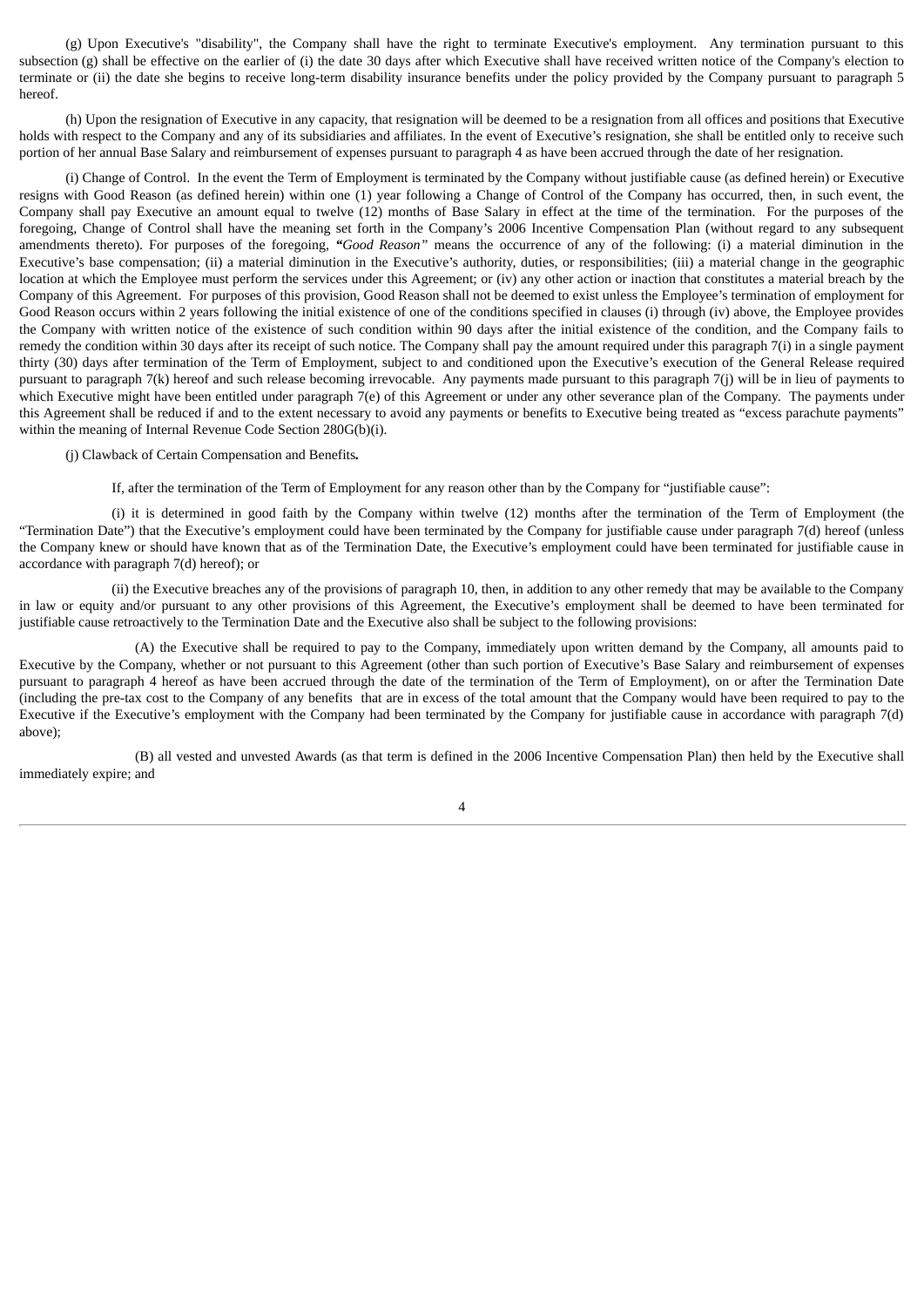(C) the Executive shall be required to pay to the Company, immediately upon written demand by the Company, an amount equal to any Gains resulting from the exercise or payment of any Awards (as that term is defined in the 2006 Incentive Compensation Plan) at any time on or after, or during the one year period prior to, the Termination Date. For these purposes, the term "Gain" shall mean (i) in the case of each stock option or stock appreciation right ("SAR"), the difference between the fair market value per share of the Company's common stock underlying such option or SAR as of the date on which the Executive exercised the option or SAR, less the exercise price or grant price of the option or SAR; and (ii) in the case of any Award other than a stock option or SAR that is satisfied by the issuance of Common Stock of the Company, the value of such stock on the Termination Date, and (iii) in the case of any Award other than a stock option or SAR, that is satisfied in cash or any property other than Common Stock of the Company, the amount of cash and the value of the property on the payment date paid to satisfy the Award.

(k) Any payment pursuant to paragraph 7(e) or 7(j) shall be contingent upon Executive's execution of the General Release within 21 days after termination of the Term of Employment, and the Executive's not revoking that release.

#### 8. COMPLIANCE WITH SECTION 409A

(a) General. It is the intention of both the Company and the Executive that the benefits and rights to which the Executive could be entitled pursuant to this Agreement comply with Section 409A of the Code and the Treasury Regulations and other guidance promulgated or issued thereunder ("Section 409A"), to the extent that the requirements of Section 409A are applicable thereto, and the provisions of this Agreement shall be construed in a manner consistent with that intention. If the Executive or the Company believes, at any time, that any such benefit or right that is subject to Section 409A does not so comply, it shall promptly advise the other and shall negotiate reasonably and in good faith to amend the timing of such benefits and rights such that they comply with Section 409A (with the most limited possible economic effect on the Executive).

(b) Distributions on Account of Separation from Service. If and to the extent required to comply with Section 409A, no payment or benefit required to be paid under this Agreement on account of termination of the Executive's employment shall be made unless and until the Executive incurs a "separation from service" within the meaning of Section 409A.

(c) 6 Month Delay for "Specified Employees".

(i) If the Executive is a "specified employee", then no payment or benefit that is payable on account of the Executive's "separation from service", as that term is defined for purposes of Section 409A, shall be made before the date that is six months after the Executive's "separation from service" (or, if earlier, the date of the Executive's death) if and to the extent that such payment or benefit constitutes deferred compensation (or may be nonqualified deferred compensation) under Section 409A and such deferral is required to comply with the requirements of Section 409A. Any payment or benefit delayed by reason of the prior sentence shall be paid out or provided in a single lump sum at the end of such required delay period in order to catch up to the original payment schedule. There shall be added to any payments that are delayed pursuant to this provision interest at the prime rate as reported in the Wall Street Journal for the date of the Executive's separation from service. Such interest shall be calculated from the date on which the payment otherwise would have been made until the date on which the payment is made.

(ii) For purposes of this provision, the Executive shall be considered to be a "specified employee" if, at the time of his or her separation from service, the Executive is a "key employee", within the meaning of Section 416(i) of the Code, of the Company (or any person or entity with whom the Company would be considered a single employer under Section 414(b) or Section 414(c) of the Code) any stock in which is publicly traded on an established securities market or otherwise.

(d) No Acceleration of Payments. Neither the Company nor the Executive, individually or in combination, may accelerate any payment or benefit that is subject to Section 409A, except in compliance with Section 409A and the provisions of this Agreement, and no amount that is subject to Section 409A shall be paid prior to the earliest date on which it may be paid without violating Section 409A.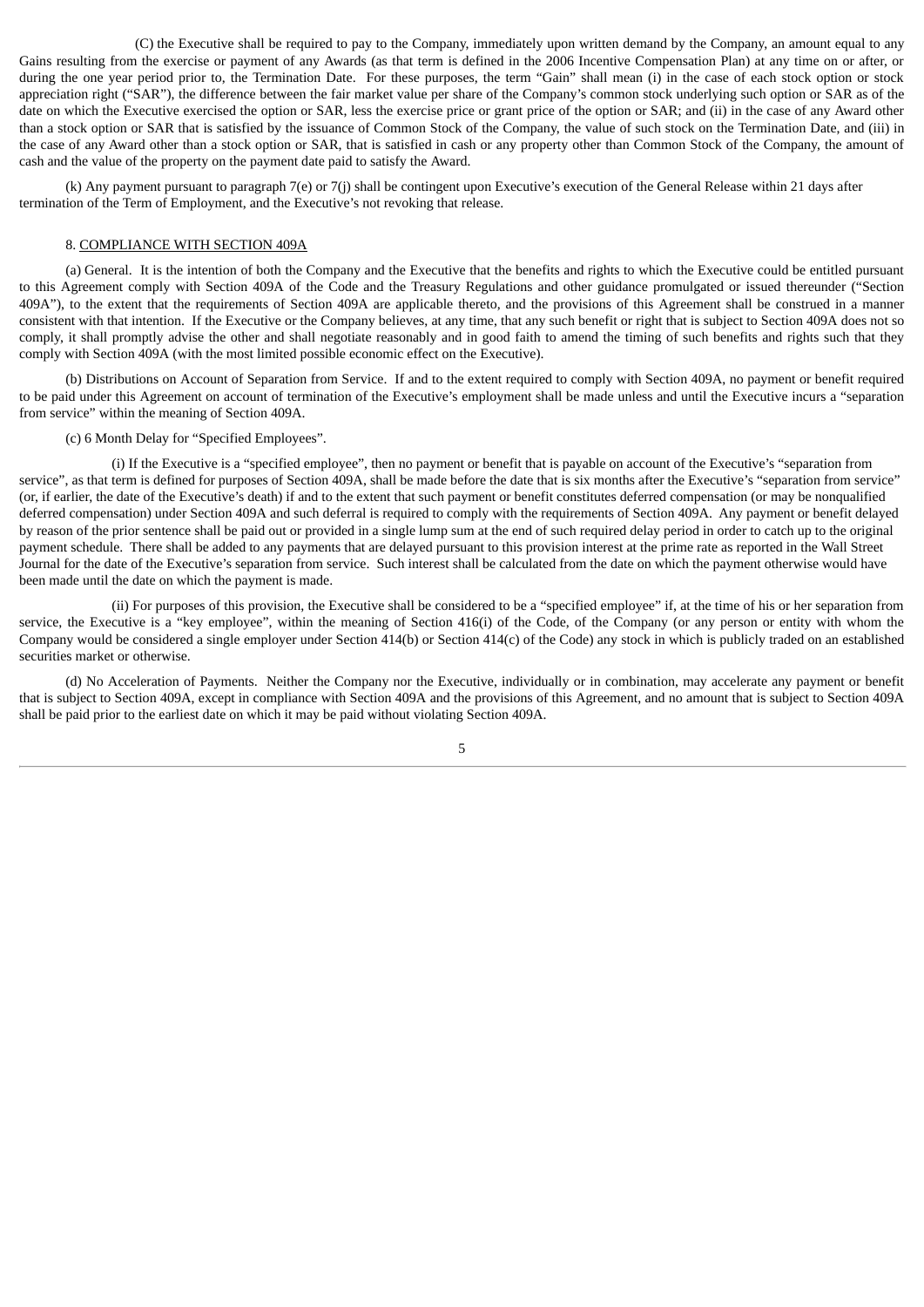(e) Treatment of Each Installment as a Separate Payment. For purposes of applying the provisions of Section 409A to this Agreement, each separately identified amount to which the Executive is entitled under this Agreement shall be treated as a separate payment. In addition, to the extent permissible under Section 409A, any series of installment payments under this Agreement shall be treated as a right to a series of separate payments.

#### (f) Taxable Reimbursements.

(i) Any reimbursements by the Company to the Executive of any eligible expenses under this Agreement that are not excludable from the Executive's income for Federal income tax purposes (the "Taxable Reimbursements") shall be made by no later than the earlier of the date on which they would be paid under the Company's normal policies and the last day of the taxable year of the Executive following the year in which the expense was incurred.

(ii) The amount of any Taxable Reimbursements to be provided to the Executive during any taxable year of the Executive shall not affect the expenses eligible for reimbursement to be provided in any other taxable year of the Executive.

(iii) The right to Taxable Reimbursements shall not be subject to liquidation or exchange for another benefit.

#### 9. REPRESENTATION AND AGREEMENTS OF EXECUTIVE

(a) Executive represents and warrants that she is free to enter into this Agreement and to perform the duties required hereunder, and that there are no employment contracts or understandings, restrictive covenants or other restrictions, whether written or oral, preventing the performance of her duties hereunder.

(b) Executive agrees to submit to a medical examination and to cooperate and supply such other information and documents as may be required by any insurance company in connection with the Company's obtaining life insurance on the life of Executive, and any other type of insurance or fringe benefit as the Company shall determine from time to time to obtain.

(c) Executive represents and warrants that she has never been convicted of a felony and she has not been convicted or incarcerated for a misdemeanor within the past five years, other than a first conviction for drunkenness, simple assault, speeding, minor traffic violations, affray, or disturbance of the peace.

(d) Executive represents and warrants that she has never been a party to any judicial or administrative proceeding that resulted in a judgement, decree, or final order (i) enjoining her from future violations of, or prohibiting any violations of any federal or state securities law, or (ii) finding any violations of any federal or state securities law.

(e) Executive represents and warrants that she has never been accused of any impropriety in connection with any employment;

Any breach of any of the above representations and warranties is "justifiable cause" for termination under paragraph 7(d) of this Agreement.

#### 10. NON-COMPETITION

(a) Executive agrees that during the Term of Employment and during the one (1) year period immediately following the Termination Date (the "Non-Competitive Period"), Executive shall not, directly or indirectly, as owner, partner, joint venturer, stockholder, employee, broker, agent, principal, trustee, corporate officer, director, licensor, or in any capacity whatsoever, engage in, become financially interested in, be employed by, render any consultation or business advice with respect to, accept any competitive business on behalf of, or have any connection with any business which is competitive with products or services of the Company or any subsidiaries and affiliates, in any geographic area in which the Company or any of its subsidiaries or affiliates are then conducting or proposing to conduct business, including, without limitation, the United States of America and its possessions, Canada and Europe; provided, however, that Executive may own any securities of any corporation which is engaged in such business and is publicly owned and traded but in an amount not to exceed at any one time one percent (1%) of any class of stock or securities of such corporation. In addition, Executive shall not, during the Non-Competitive Period, directly or indirectly, request or cause any suppliers or customers with whom the Company or any of its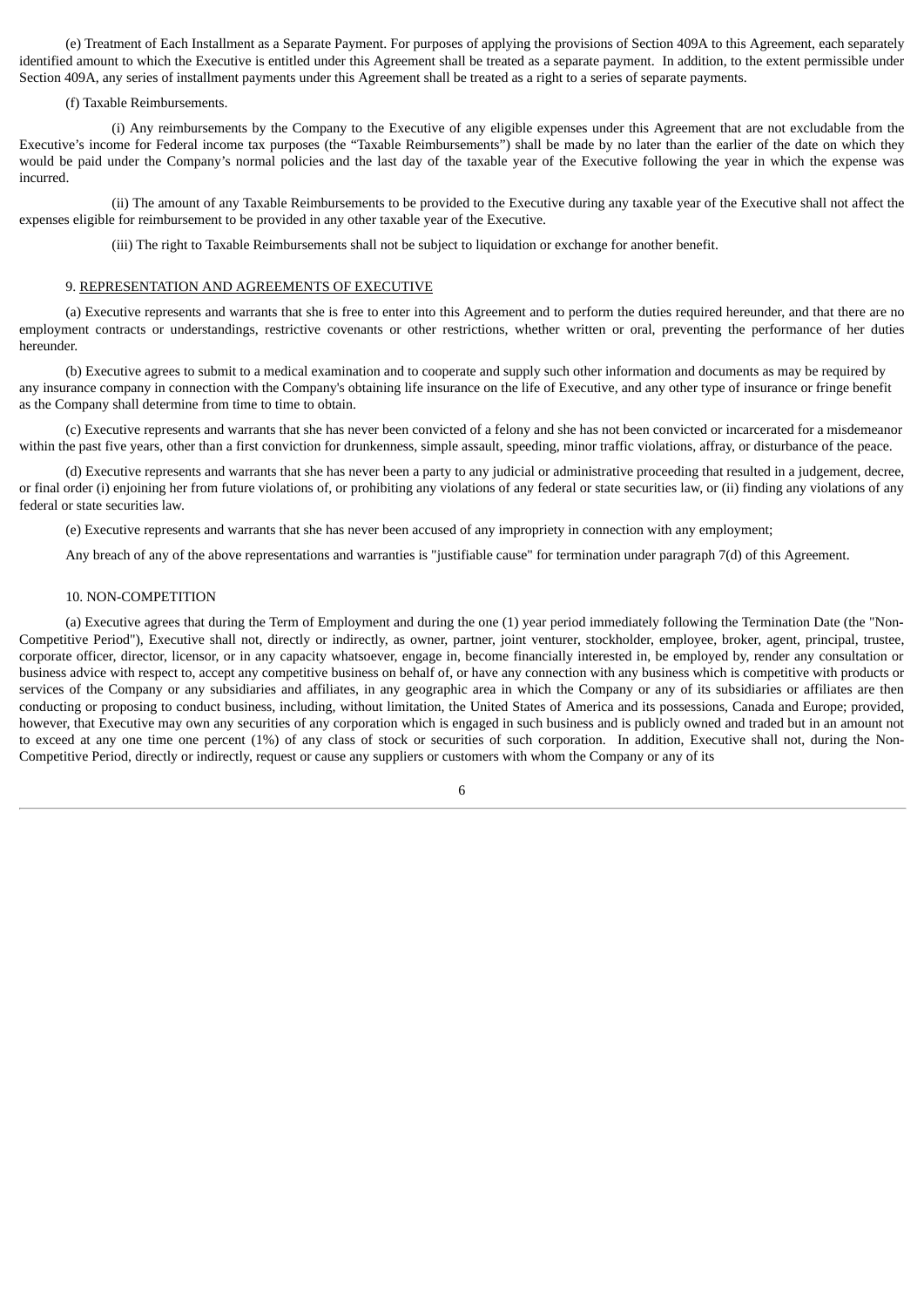subsidiaries or affiliates has a business relationship to cancel or terminate any such business relationship with the Company or any of its subsidiaries or affiliates or otherwise compromise the Company's good will or solicit, hire, interfere with or entice from the Company or any of its subsidiaries or affiliates any employee (or former employee who has been separated from service for less than 12 months) of the Company or any of its subsidiaries or affiliates.

(b) If any portion of the restrictions set forth in this paragraph 10 should, for any reason whatsoever, be declared invalid by a court of competent jurisdiction, the validity or enforceability of the remainder of such restrictions shall not thereby be adversely affected. For the purposes of this paragraph 10, a business competitive with the products and services of the Company (or such subsidiaries and affiliates) is limited to a specialty retailer which primarily distributes, sells or markets so-called "big and tall" apparel of any kind for men or which utilizes the "big and tall" retail or wholesale marketing concept as part of its business.

(c) Executive acknowledges that the Company conducts business throughout the world, that Executive's duties and responsibilities on behalf of the Company are of a worldwide nature, that its sales and marketing prospects are for continued expansion throughout the world and therefore, the territorial and time limitations set forth in this paragraph 10 are reasonable and properly required for the adequate protection of the business of the Company and its subsidiaries and affiliates. In the event any such territorial or time limitation is deemed to be unreasonable by a court of competent jurisdiction, Executive agrees to the reduction of the territorial or time limitation to the area or period which such court shall deem reasonable.

(d) The existence of any claim or cause of action (a claim or cause of action is defined as a claim or cause of action which results from a breach of the terms and provisions of this Agreement by the Company, regardless of whether the breach is material) by Executive against the Company or any subsidiary or affiliate shall not constitute a defense to the enforcement by the Company or any subsidiary or affiliate of the foregoing restrictive covenants, but such claim or cause of action shall be litigated separately.

## 11. INVENTIONS AND DISCOVERIES

(a) Upon execution of this Agreement and thereafter, Executive shall promptly and fully disclose to the Company, and with all necessary detail for a complete understanding of the same, all existing and future developments, know-how, discoveries, inventions, improvements, concepts, ideas, writings, formulae, processes and methods (whether copyrightable, patentable or otherwise) made, received, conceived, acquired or written during working hours, or otherwise, by Executive (whether or not at the request or upon the suggestion of the Company) during the period of her employment with, or rendering of advisory or consulting services to, the Company or any of its subsidiaries and affiliates, solely or jointly with others, in or relating to any activities of the Company or its subsidiaries and affiliates known to her as a consequence of her employment or the rendering of advisory and consulting services hereunder (collectively the "Subject Matter").

(b) Executive hereby assigns and transfers, and agrees to assign and transfer, to the Company, all her rights, title and interest in and to the Subject Matter, and Executive further agrees to deliver to the Company any and all drawings, notes, specifications and data relating to the Subject Matter, and to execute, acknowledge and deliver all such further papers, including applications for copyrights or patents, as may be necessary to obtain copyrights and patents for any thereof in any and all countries and to vest title thereto to the Company. Executive shall assist the Company in obtaining such copyrights or patents during the term of this Agreement, and at any time thereafter on reasonable notice and at mutually convenient times, and Executive agrees to testify in any prosecution or litigation involving any of the Subject Matter; provided, however, after the Term of Employment that Executive shall be compensated in a timely manner at the rate of \$250 per day (or portion thereof), plus out-of-pocket expenses incurred in rendering such assistance or giving or preparing to give such testimony if it is required after the termination of this Agreement.

# 12. NON-DISCLOSURE OF CONFIDENTIAL INFORMATION

(a) Executive acknowledges that the Company possesses certain confidential and propriety information that has been or may be revealed to her or learned by Executive during the course of Executive's employment with the Company and that it would be unfair to use that information or knowledge to compete with or to otherwise disadvantage the Company. Executive shall not, during the Term of Employment or at any time following the Term of Employment, directly or indirectly, disclose or permit to be known (other than as is required in the regular course of her duties (including without limitation disclosures to the Company's advisors and consultants), as required by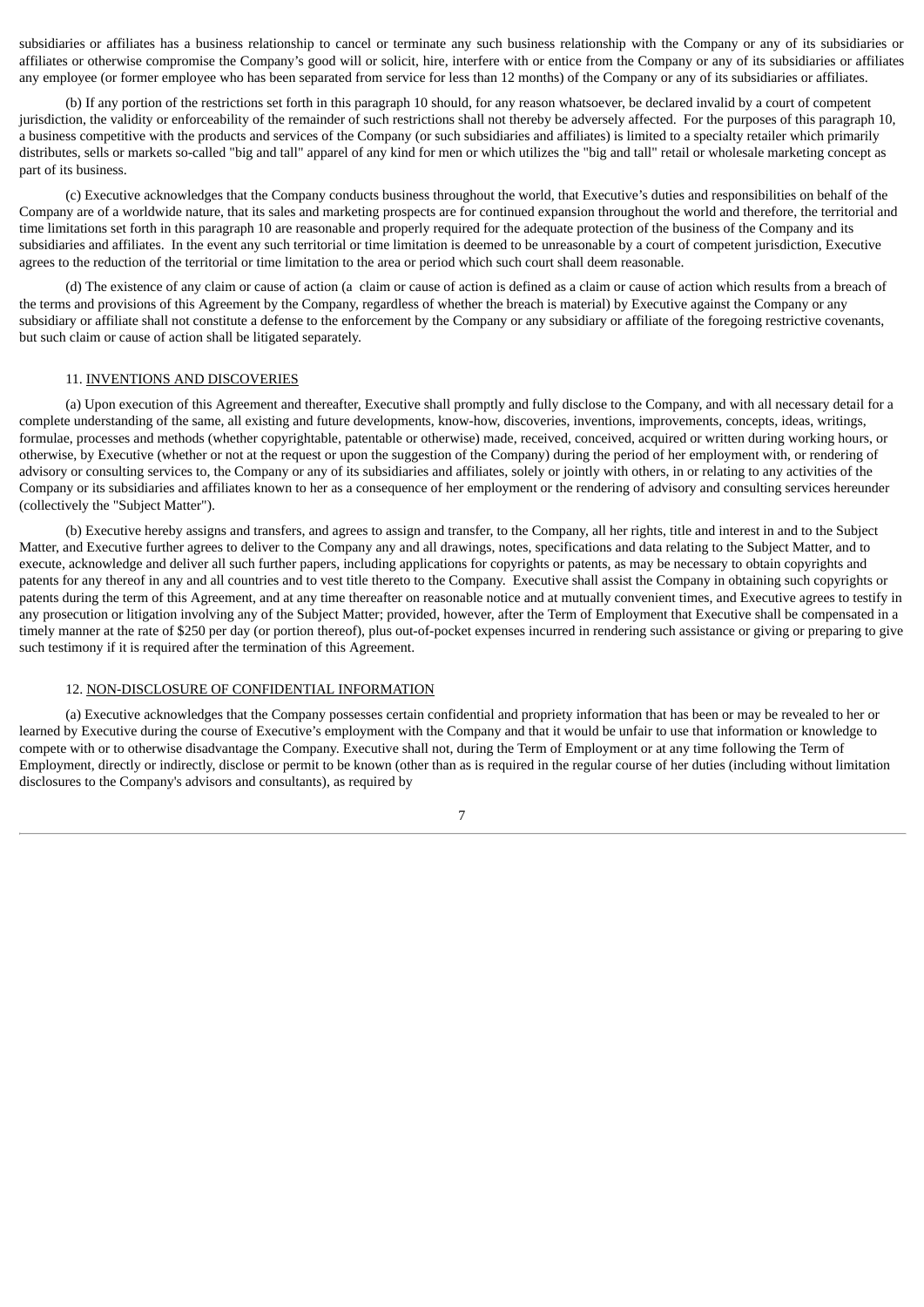law (in which case Executive shall give the Company prior written notice of such required disclosure) or with the prior written consent of the Board of Directors, to any person, firm, corporation, or other entity, any confidential information acquired by her during the course of, or as an incident to, her employment or the rendering of her advisory or consulting services hereunder, relating to the Company or any of its subsidiaries or affiliates, the directors of the Company or its subsidiaries or affiliates, any supplier or customer of the Company or any of their subsidiaries or affiliates, or any corporation, partnership or other entity owned or controlled, directly or indirectly, by any of the foregoing, or in which any of the foregoing has a beneficial interest, including, but not limited to, the business affairs of each of the foregoing. Such confidential information shall include, but shall not be limited to, proprietary technology, trade secrets, patented processes, research and development data, know-how, market studies and forecasts, financial data, competitive analyses, pricing policies, employee lists, personnel policies, the substance of agreements with customers, suppliers and others, marketing or dealership arrangements, servicing and training programs and arrangements, supplier lists, customer lists and any other documents embodying such confidential information. This confidentiality obligation shall not apply to any confidential information, which is or becomes publicly available other than pursuant to a breach of this paragraph 12(a) by Executive.

(b) All information and documents relating to the Company and its subsidiaries or affiliates as herein above described (or other business affairs) shall be the exclusive property of the Company, and Executive shall use commercially reasonable best efforts to prevent any publication or disclosure thereof. Upon termination of Executive's employment with the Company, all documents, records, reports, writings and other similar documents containing confidential information, including copies thereof then in Executive's possession or control shall be returned and left with the Company.

#### 13. SPECIFIC PERFORMANCE

Executive agrees that if she breaches, or threatens to commit a breach of, any enforceable provision of paragraphs 10, 11 or 12 (the "Restrictive Covenants"), the Company shall have, in addition to, and not in lieu of, any other rights and remedies available to the Company under law and in equity, the right to have the Restrictive Covenants specifically enforced by a court of competent jurisdiction, it being agreed that any such breach or threatened breach of the Restrictive Covenants would cause irreparable injury to the Company and that money damages would not provide an adequate remedy to the Company. Notwithstanding the foregoing, nothing herein shall constitute a waiver by Executive of her right to contest whether such a breach or threatened breach of any Restrictive Covenant has occurred. In the event of litigation between the parties to this Agreement regarding their respective rights and obligations under paragraphs 10, 11, or 12 hereof, the prevailing party shall be entitled to recover from the other all attorneys' fees and expenses reasonably incurred in obtaining a ruling in the prevailing party's favor. Any such damages, attorneys' fees and costs shall be in addition to and not in lieu of any injunctive relief that may be available to the Company.

#### 14. AMENDMENT OR ALTERATION

No amendment or alteration of the terms of this Agreement shall be valid unless made in writing and signed by both of the parties hereto.

#### 15. GOVERNING LAW

This Agreement shall be governed by, and construed and enforced in accordance with the substantive laws of the Commonwealth of Massachusetts, without regard to its principles of conflicts of laws.

### 16. SEVERABILITY

The holding of any provision of this Agreement to be invalid or unenforceable by a court of competent jurisdiction shall not affect any other provision of this Agreement, which shall remain in full force and effect.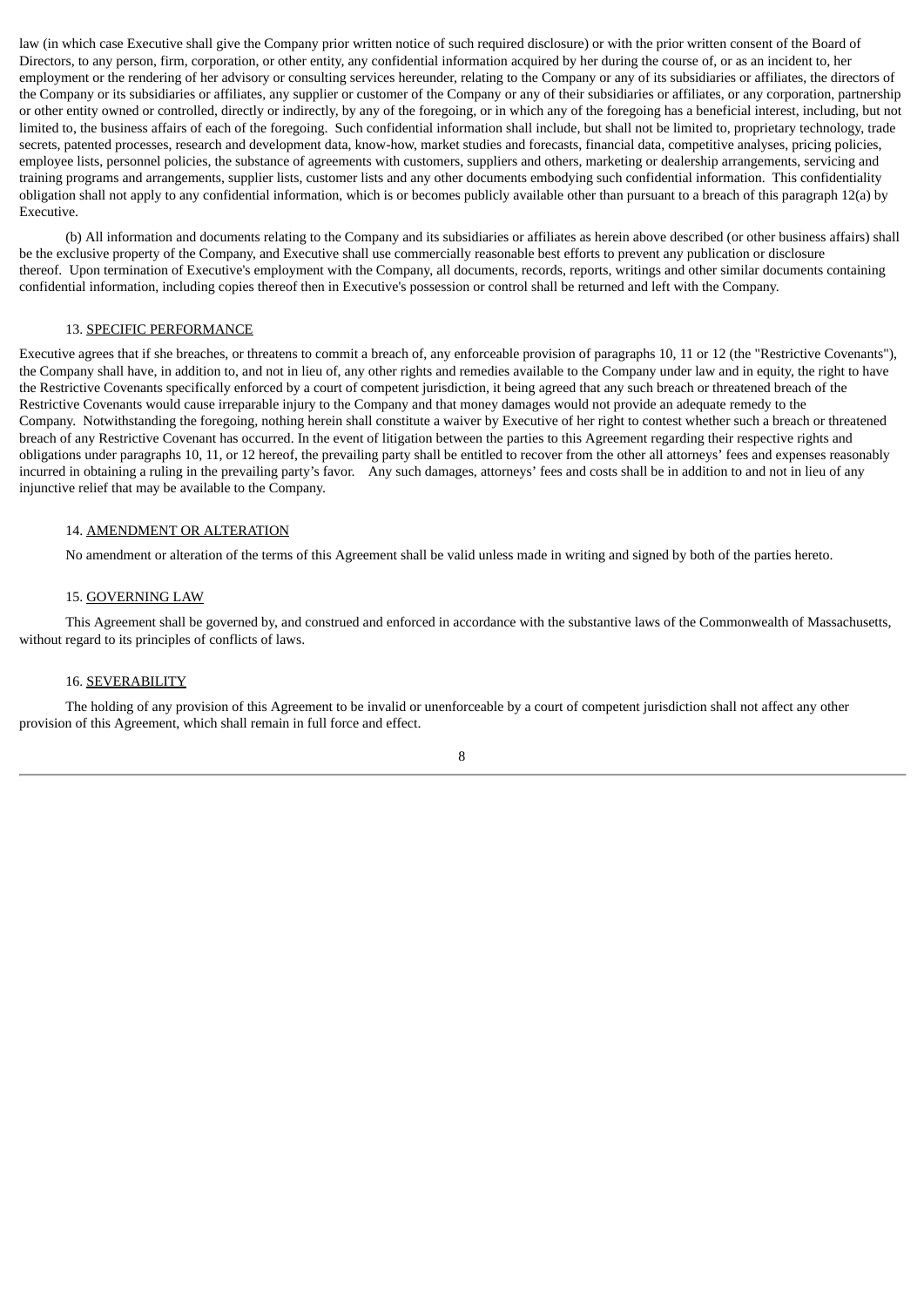# 17. NOTICES

Any notices required or permitted to be given hereunder shall be sufficient if in

writing, and if delivered by hand or courier, or sent by certified mail, return receipt requested, to the addresses set forth above or such other address as either party may from time to time designate in writing to the other, and shall be deemed given as of the date of the delivery or of the placement of the notice in the mail.

#### 18. WAIVER OR BREACH

It is agreed that a waiver by either party of a breach of any provision of this Agreement shall not operate, or be construed as a waiver of any subsequent breach by that same party.

#### 19. ENTIRE AGREEMENT AND BINDING EFFECT

This Agreement contains the entire agreement of the parties with respect to the subject matter hereof and shall be binding upon and inure to the benefit of the parties hereto and their respective legal representatives, heirs, distributors, successors and assigns and supersedes any and all prior agreements between the parties whether oral or written. This Agreement may not be modified except upon further written agreement executed by both parties. Executive agrees that the Company may in its sole discretion, during the term of Executive's employment with the Company and thereafter, provide copies of this Agreement (or excerpts of the Agreement) to others, including businesses or entities that may employ, do business with, or consider employing Executive in the future. Executive further agrees that any subsequent change or changes in her duties, compensation or areas of responsibility shall in no way affect the validity of this Agreement or otherwise render inapplicable any of the provisions of paragraphs 10 through 13 of this Agreement, which shall remain in full force and effect except as may be modified by a subsequent written agreement.

#### 20. SURVIVAL

Except as otherwise expressly provided herein, the termination of Executive's employment hereunder or the expiration of this Agreement shall not affect the enforceability of paragraphs 7 through 26 hereof, which shall survive the termination or expiration.

#### 21. RESOLUTION OF DISPUTES

Any and all disputes arising under or in connection with this Agreement shall be resolved in accordance with this paragraph 21 and paragraph 15.

The parties shall attempt to resolve any dispute, controversy or difference that may arise between them through good faith negotiations. In the event the parties fail to reach resolution of any such dispute within thirty (30) days after entering into negotiations, either party may proceed to institute action in any state or federal court located within the Commonwealth of Massachusetts, which courts shall have exclusive jurisdiction, and each party consents to the personal jurisdiction of any such state or federal court. Both parties waive their right to a trial by jury.

### 22. NON-DISPARAGEMENT

Executive agrees not to make disparaging, critical or otherwise detrimental comments to any person or entity concerning the Company, its officers, directors, trustees, and employees or the services or programs provided or to be provided by the Company and the Company agrees not to make any disparaging, critical or otherwise detrimental comments to any person or entity concerning Executive.

#### 23. FURTHER ASSURANCES

The parties agree to execute and deliver all such further documents, agreements and instruments and take such other and further action as may be necessary or appropriate to carry out the purposes and intent of this Agreement.

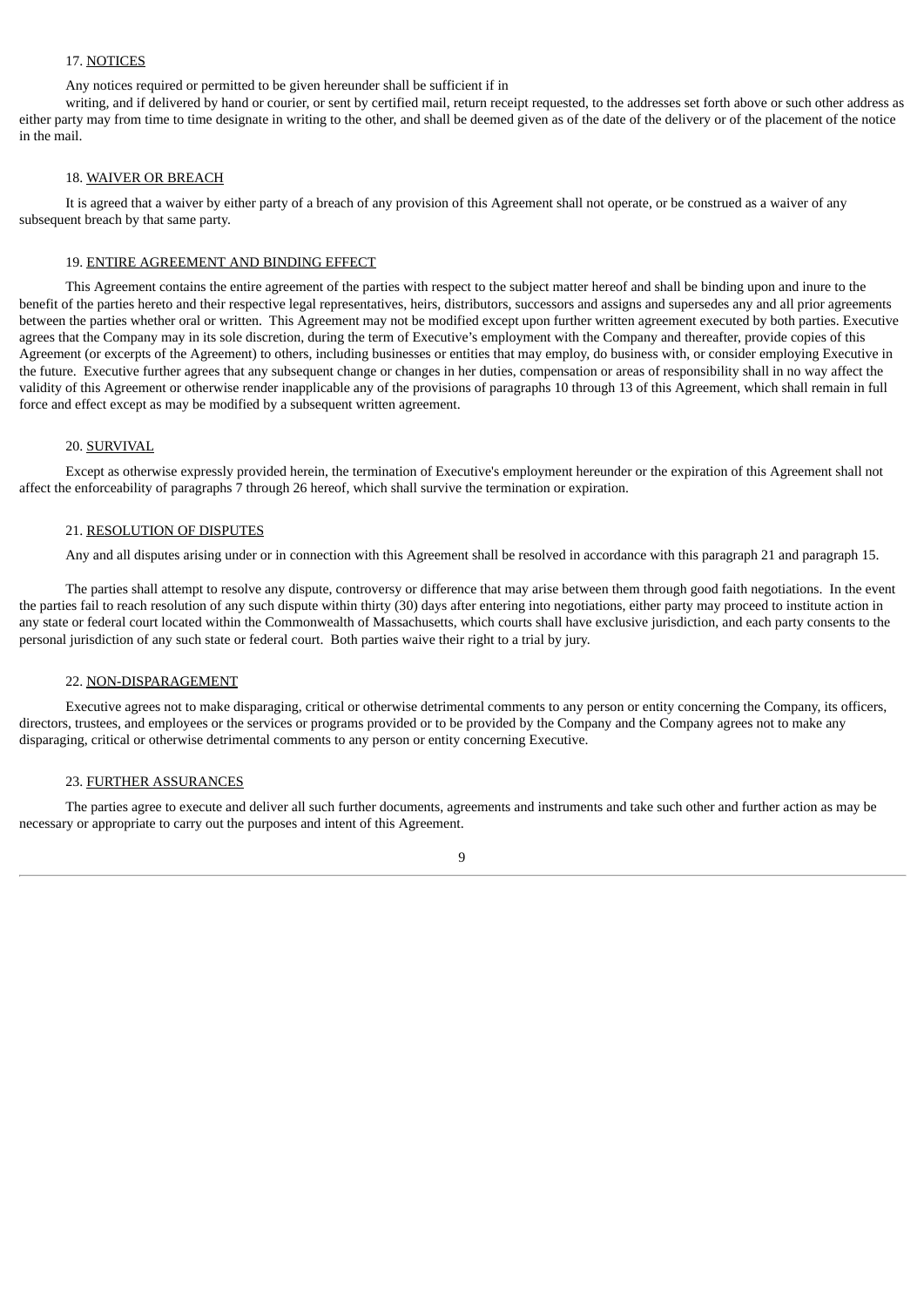#### 24. SUBSIDIARIES AND AFFILIATES

#### For purposes of this Agreement:

(a) "affiliate" means any entity that controls, is controlled by, or is under common control with, the Company, and "control" means the power to exercise a controlling influence over the management or policies of an entity, unless such power is solely the result of an official position with such entity; and

(b) "subsidiary" means any corporation or other entity in which the Company has a direct or indirect ownership interest of 50% or more of the total combined voting power of the then outstanding securities or interests of such corporation or other entity entitled to vote generally in the election of directors (or similar governing body of a non-corporate entity) or in which the Company has the right to receive 50% or more of the distribution of profits or 50% or more of the assets on liquidation or dissolution.

# 25. HEADINGS

The paragraph headings appearing in this Agreement are for the purposes of easy reference and shall not be considered a part of this Agreement or in any way modify, amend or affect its provisions.

#### 26.COUNTERPARTS

This Agreement may be executed in one or more counterparts, each of which shall be deemed an original and all of which together shall constitute one and the same agreement.

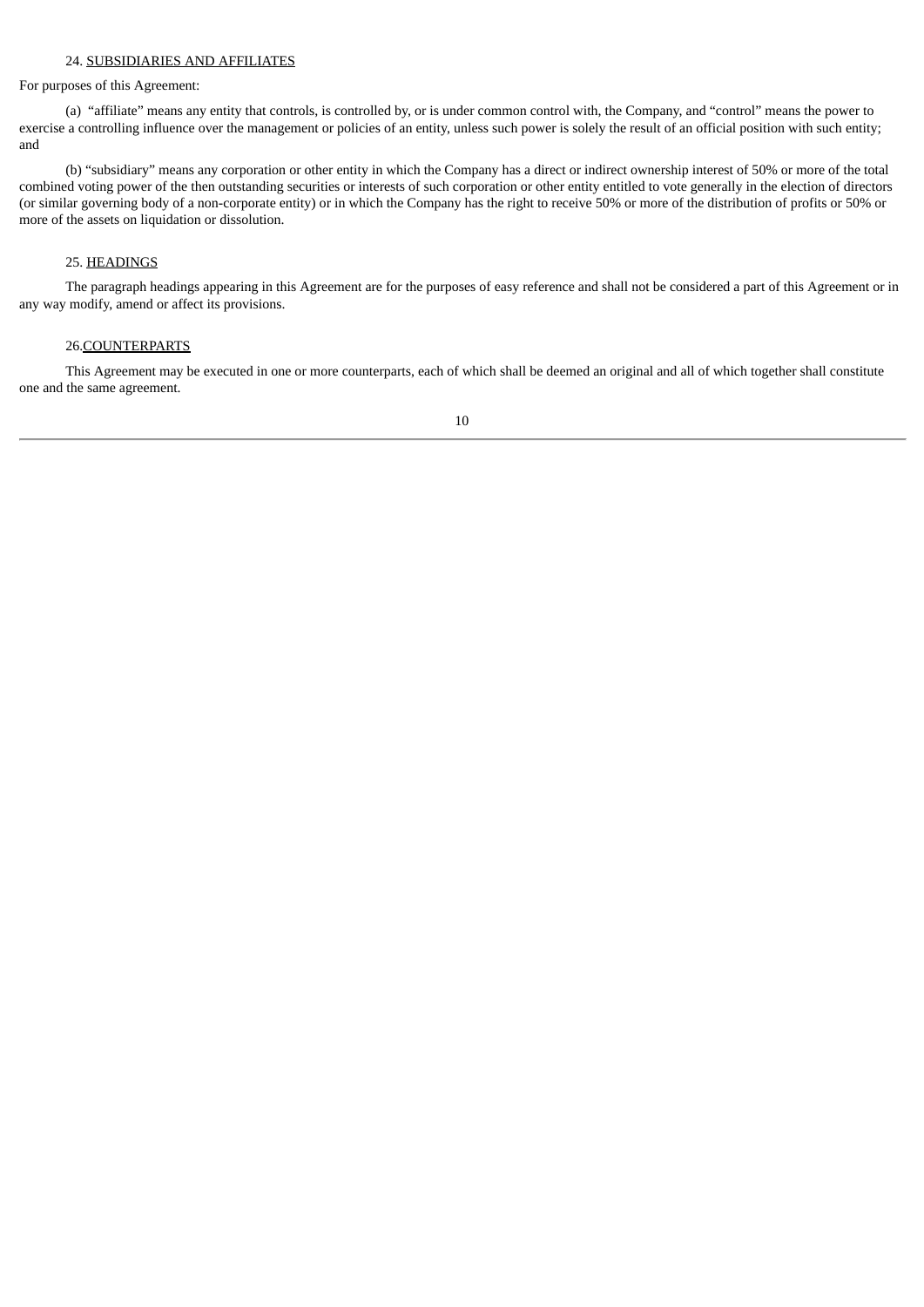IN WITNESS WHEREOF, the parties hereto have executed this Agreement, under seal, as of the date and year first above written.

DESTINATION XL GROUP, INC.

By: /s/ David A. Levin Date: 11/2/15

**Name: David A. Levin President, Chief Executive Officer**

> /s/ Nancy S. Youssef Date: 11/2//15 **Name: Nancy S. Youssef**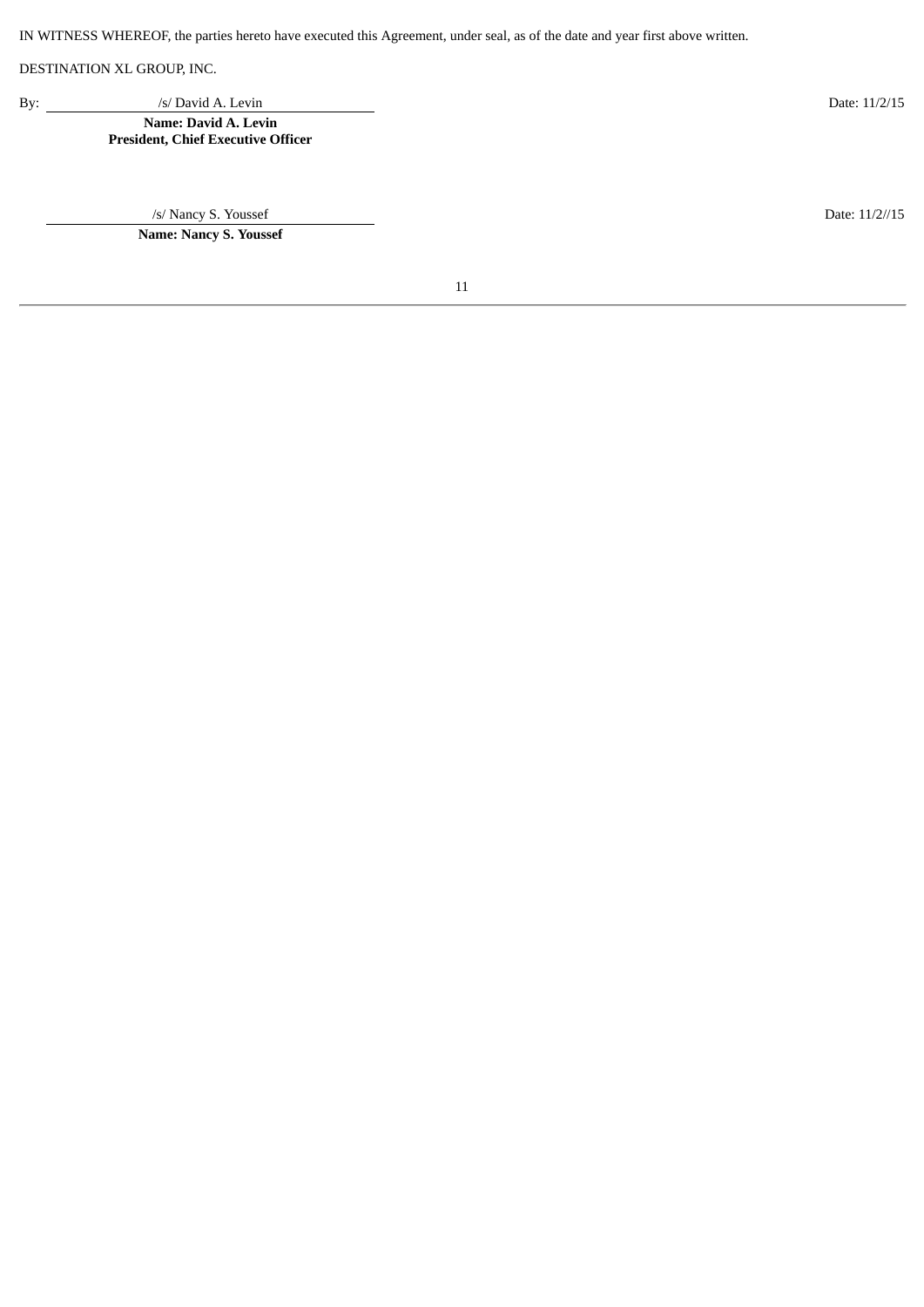### *EXHIBIT A FORM OF RELEASE*

#### *GENERAL RELEASE OF CLAIMS*

1. Nancy S. Youssef ("Executive"), for herself and her family, heirs, executors, administrators, legal representatives and their respective successors and assigns, in exchange for good and valuable consideration to be paid after the date of her termination as set forth in the Employment Agreement to which this release is attached as Exhibit A (the "Employment Agreement"), does hereby release and forever discharge Destination XL Group, Inc. (the "Company"), its subsidiaries, affiliated companies, successors and assigns, and their respective current or former directors, officers, employees, shareholders or agents in such capacities (collectively with the Company, the "Released Parties") from any and all actions, causes of action, suits, controversies, claims and demands whatsoever, for or by reason of any matter, cause or thing whatsoever, whether known or unknown including, but not limited to, all claims under any applicable laws arising under or in connection with Executive's employment or termination thereof, whether for tort, breach of express or implied employment contract, wrongful discharge, intentional infliction of emotional distress, or defamation or injuries incurred on the job or incurred as a result of loss of employment. Executive acknowledges that the Company encouraged her to consult with an attorney of her choosing, and through this General Release of Claims encourages her to consult with her attorney with respect to possible claims under the Age Discrimination in Employment Act ("ADEA") and that she understands that the ADEA is a Federal statute that, among other things, prohibits discrimination on the basis of age in employment and employee benefits and benefit plans. Without limiting the generality of the release provided above, Executive expressly waives any and all claims under ADEA that she may have as of the date hereof. Executive further understands that by signing this General Release of Claims she is in fact waiving, releasing and forever giving up any claim under the ADEA as well as all other laws within the scope of this paragraph 1 that may have existed on or prior to the date hereof. Notwithstanding anything in this paragraph 1 to the contrary, this General Release of Claims shall not apply to (i) any rights to receive any payments pursuant to paragraph 7 of the Employment Agreement, or any accrued but unpaid benefits under any employee benefit plan maintained by the Company (ii) any rights or claims that may arise as a result of events occurring after the date this General Release of Claims is executed, (iii) any indemnification rights Executive may have as a former officer or director of the Company or its subsidiaries or affiliated companies, (iv) any claims for benefits under any directors' and officers' liability policy maintained by the Company or its subsidiaries or affiliated companies in accordance with the terms of such policy, (v) any rights as a holder of equity securities of the Company, and (vi) any rights or claims that, by law, may not be waived, including claims for unemployment compensation and workers' compensation. Nothing contained in this Agreement prevents Executive from filing a charge, cooperating with or participating in any investigation or proceeding before any federal or state Fair Employment Practices Agency, including, without limitation, the Equal Employment Opportunity Commission, except that Executive acknowledges that Executive will not be able to recover any monetary benefits in connection with any such claim, charge or proceeding.

2. Executive represents that she has not filed against the Released Parties any complaints, charges, or lawsuits arising out of her employment, or any other matter arising on or prior to the date of this General Release of Claims, and covenants and agrees that she will never individually or with any person file, or commence the filing of, any charges, lawsuits, complaints or proceedings with any governmental agency, or against the Released Parties with respect to any of the matters released by Executive pursuant to paragraph 1 hereof (a "Proceeding"); provided, however, Executive shall not have relinquished her right to commence a Proceeding to challenge whether Executive knowingly and voluntarily waived her rights under ADEA.

3. Executive hereby acknowledges that the Company has informed her that she has up to twenty-one (21) days to sign this General Release of Claims and she may knowingly and voluntarily waive that twenty-one (21) day period by signing this General Release of Claims earlier. Executive also understands that she shall have seven (7) days following the date on which she signs this General Release of Claims within which to revoke it by providing a written notice of her revocation to the Company.

4. Executive acknowledges that this General Release of Claims will be governed by and construed and enforced in accordance with the internal laws of the Commonwealth of Massachusetts applicable to contracts made and to be performed entirely within such State.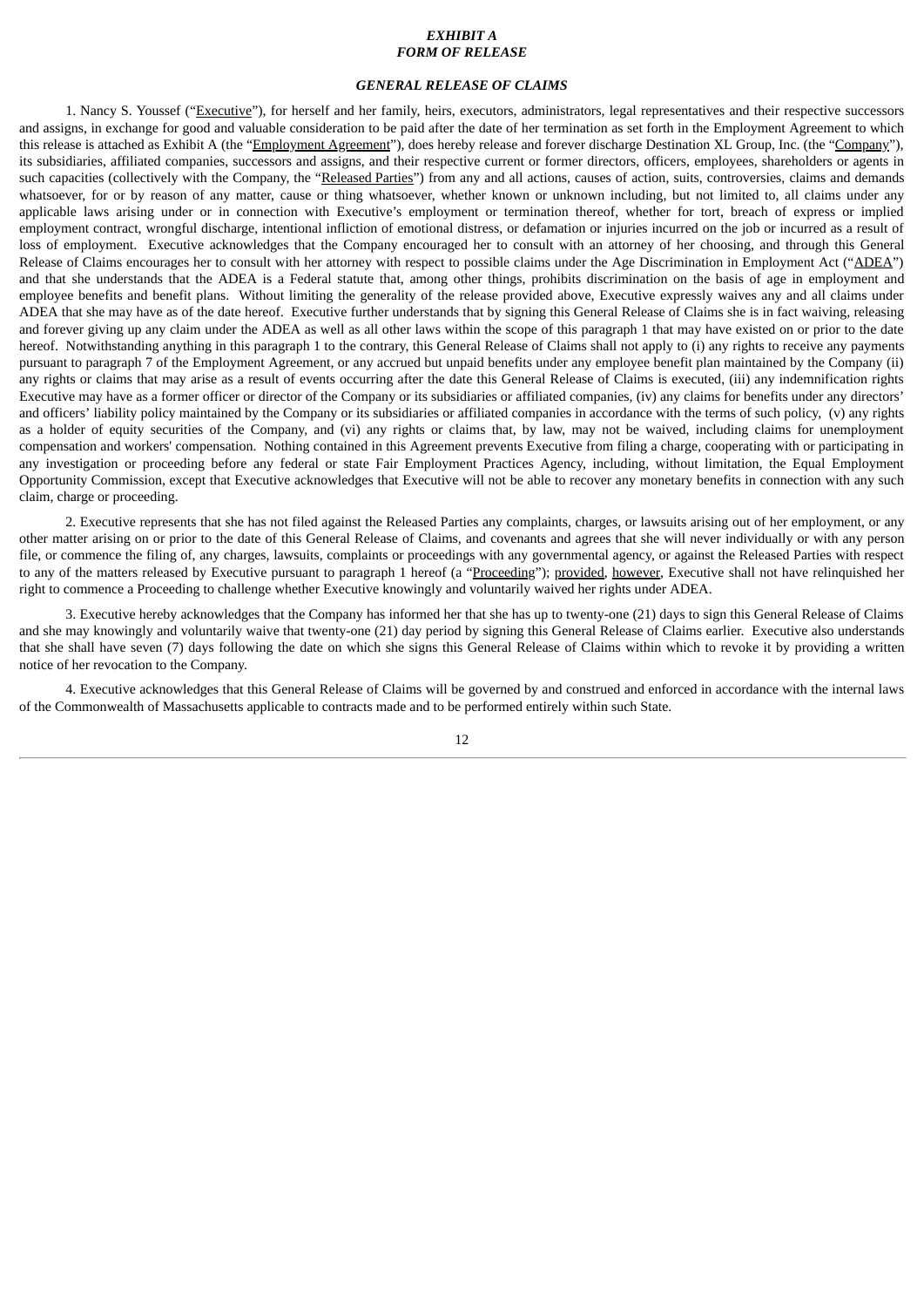5. Executive acknowledges that she has read this General Release of Claims, that she has been advised that she should consult with an attorney before she executes this general release of claims, and that she understands all of its terms and executes it voluntarily and with full knowledge of its significance and the consequences thereof.

6. This General Release of Claims shall take effect on the eighth day following Executive's execution of this General Release of Claims unless Executive's written revocation is delivered to the Company within seven (7) days after such execution.

Nancy S. Youssef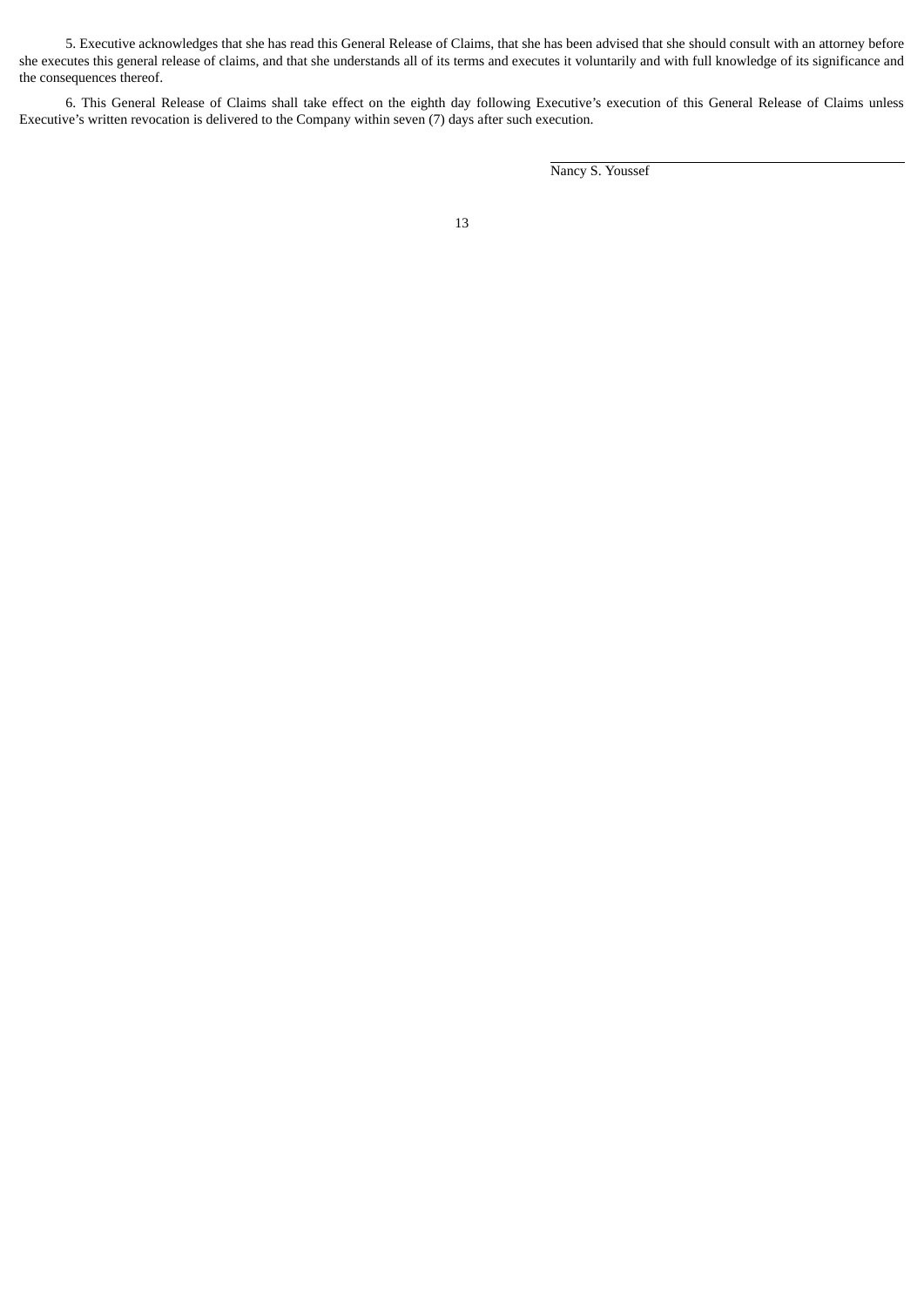# DESTINATION XL GROUP, INC. Wholly-owned unless otherwise indicated

**Subsidiary: Place of Incorporation: Place of Incorporation: Place of Incorporation: Place of Incorporation: Place of Incorporation: Place of Incorporation: Place of Incorporation: Place of** Casual Male Retail Store, LLC (f/k/a Designs CMAL Retail Store Inc.) Delaware<br>Casual Male Direct, LLC (f/k/a Designs CMAL TBD Inc.) Delaware Casual Male Direct, LLC (f/k/a Designs CMAL TBD Inc.) CMRG Apparel Management, Inc. **Delaware** CMRG Holdco, LLC Delaware CMXL Apparel, LP (a) Delaware CMRG Apparel, LLC (f/k/a Designs Apparel, Inc.) (b) Delaware<br>Casual Male Store, LLC (f/k/a Designs CMAL Store Inc.) Casual Male Store, LLC (f/k/a Designs CMAL Store Inc.) Capture, LLC (c) Virginia Casual Male RBT, LLC Casual Male RBT (U.K.) LLC (d) Delaware Casual Male Canada Inc. Ontario, Canada Casual Male (EUROPE) LLC Delaware Think Big Products LLC<br>
Canton PL Liquidating Corp. (f/k/a LP Innovations. Inc.)<br>
Nevada Canton PL Liquidating Corp. (f/k/a LP Innovations, Inc.) CMRG Global Holdings, Ltd. Cayman Islands<br>
CMRG Hong Kong Limited GMRG Hong Kong Limited GMRG Hong Kong Cayman Islands CMRG Hong Kong Limited

(a) A limited partnership in which CMRG Apparel Management, Inc. is a General Partner owning 1% and CMRG Holdco, LLC is a Limited Partner owning 99%. (Both partners are wholly-owned subsidiaries of Destination XL Group, Inc.)

- (b) 100% owned by CMXL Apparel, LP (a wholly-owned subsidiary of Destination XL Group, Inc.)
- (c) 100% owned by Casual Male Store, LLC (a wholly-owned subsidiary of Destination XL Group, Inc.)
- (d) 100% owned by Casual Male RBT, LLC (a wholly-owned subsidiary of Destination XL Group, Inc.)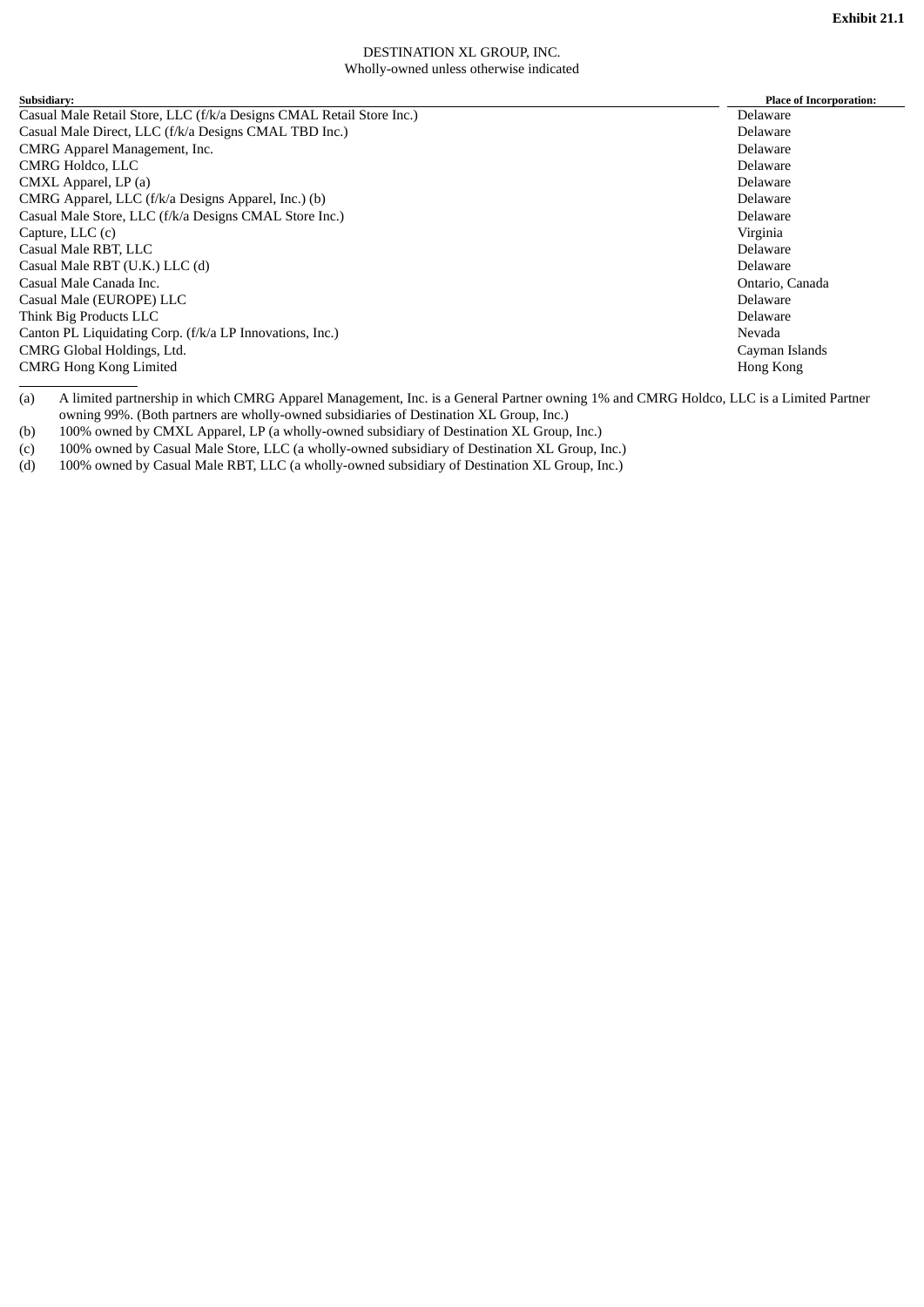# **Consent of Independent Registered Public Accounting Firm**

The Board of Directors Destination XL Group, Inc.:

We consent to the incorporation by reference in the registration statements (Nos. 333-118966 and 333-90742) on Form S-3 and (Nos. 333-194627, 333- 170764, 333-170708, 333-164618, 333-163245, and 333-136890) on Form S-8 of Destination XL Group, Inc. of our reports dated March 18, 2016, with respect to the consolidated balance sheets of Destination XL Group, Inc. and subsidiaries as of January 30, 2016 and January 31, 2015, and the related consolidated statements of operations, comprehensive income (loss), changes in stockholders' equity, and cash flows for each of the years in the three-year period ended January 30, 2016, and the effectiveness of internal control over financial reporting as of January 30, 2016, which reports appear in the January 30, 2016 annual report on Form 10-K of Destination XL Group, Inc.

/s/ KPMG LLP

Boston, Massachusetts March 18, 2016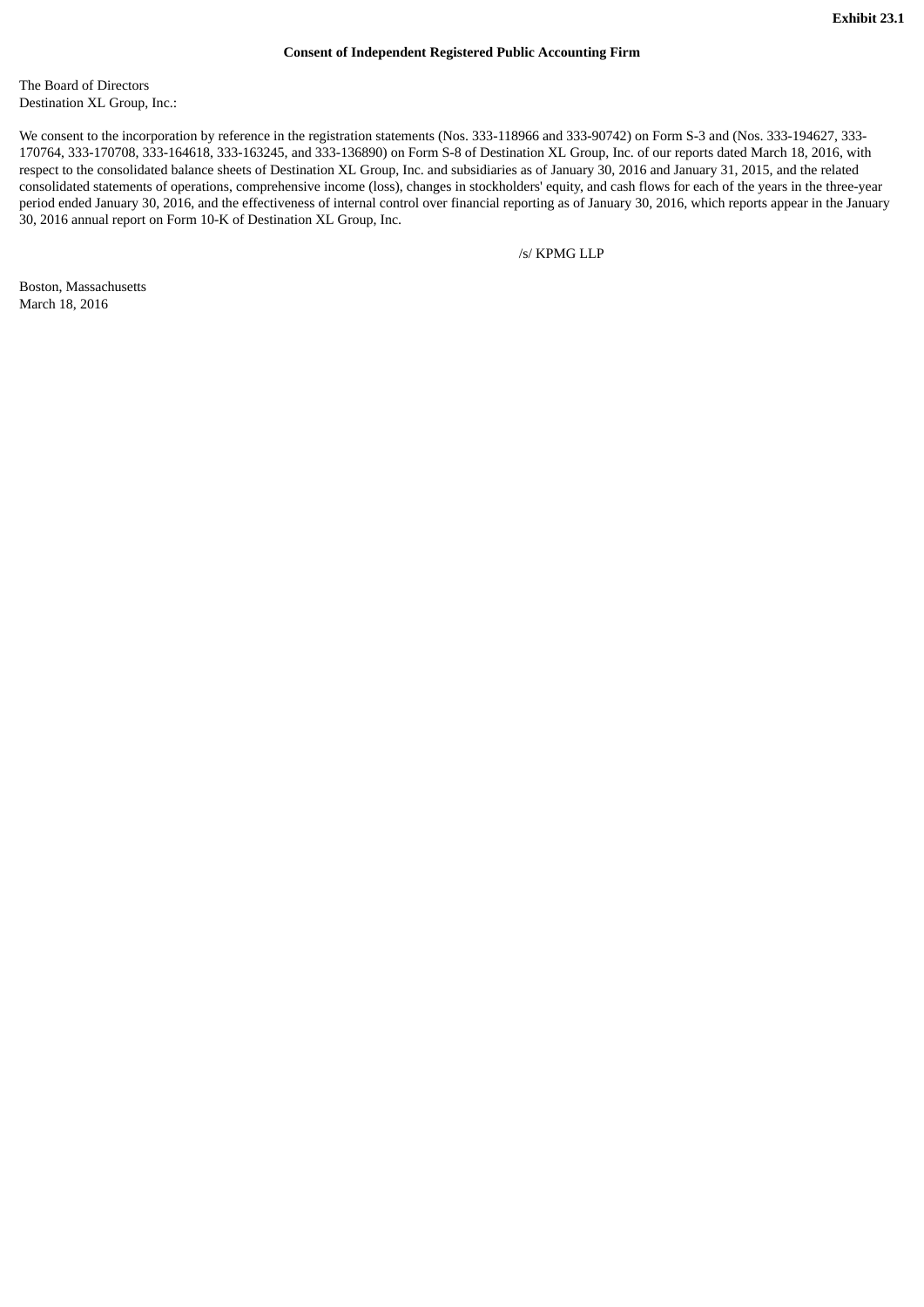# **PRINCIPAL EXECUTIVE OFFICER CERTIFICATION**

I, David A. Levin, certify that:

- 1. I have reviewed this Annual Report on Form 10-K of Destination XL Group, Inc.;
- 2. Based on my knowledge, this report does not contain any untrue statement of a material fact or omit to state a material fact necessary to make the statements made, in light of the circumstances under which such statements were made, not misleading with respect to the period covered by this report;
- 3. Based on my knowledge, the financial statements, and other financial information included in this report, fairly present in all material respects the financial condition, results of operations and cash flows of the registrant as of, and for, the periods presented in this report;
- 4. The registrant's other certifying officer and I are responsible for establishing and maintaining disclosure controls and procedures (as defined in Exchange Act Rules 13a-15(e) and 15d-15(e)) and internal control over financial reporting (as defined in Exchange Act Rules 13a-15(f) and 15d-15(f)) for the registrant and have:
	- a) Designed such disclosure controls and procedures, or caused such disclosure controls and procedures to be designed under our supervision, to ensure that material information relating to the registrant, including its consolidated subsidiaries, is made known to us by others within those entities, particularly during the period in which this report is being prepared;
	- b) Designed such internal control over financial reporting, or caused such internal control over financial reporting to be designed under our supervision, to provide reasonable assurance regarding the reliability of financial reporting and the preparation of financial statements for external purposes in accordance with generally accepted accounting principles;
	- c) Evaluated the effectiveness of the registrant's disclosure controls and procedures and presented in this report our conclusions about the effectiveness of the disclosure controls and procedures, as of the end of the period covered by this report based on such evaluation; and
	- d) Disclosed in this report any change in the registrant's internal control over financial reporting that occurred during the registrant's most recent fiscal quarter (the registrant's fourth fiscal quarter in the case of an annual report) that has materially affected, or is reasonably likely to materially affect, the registrant's internal control over financial reporting; and
- 5. The registrant's other certifying officer and I have disclosed, based on our most recent evaluation of internal control over financial reporting, to the registrant's auditors and the audit committee of the registrant's board of directors (or persons performing the equivalent functions):
	- a) All significant deficiencies and material weaknesses in the design or operation of internal control over financial reporting which are reasonably likely to adversely affect the registrant's ability to record, process, summarize and report financial information; and
	- b) Any fraud, whether or not material, that involves management or other employees who have a significant role in the registrant's internal control over financial reporting.

Date: March 18, 2016

/s/ David A. Levin

**David A. Levin President and Chief Executive Officer**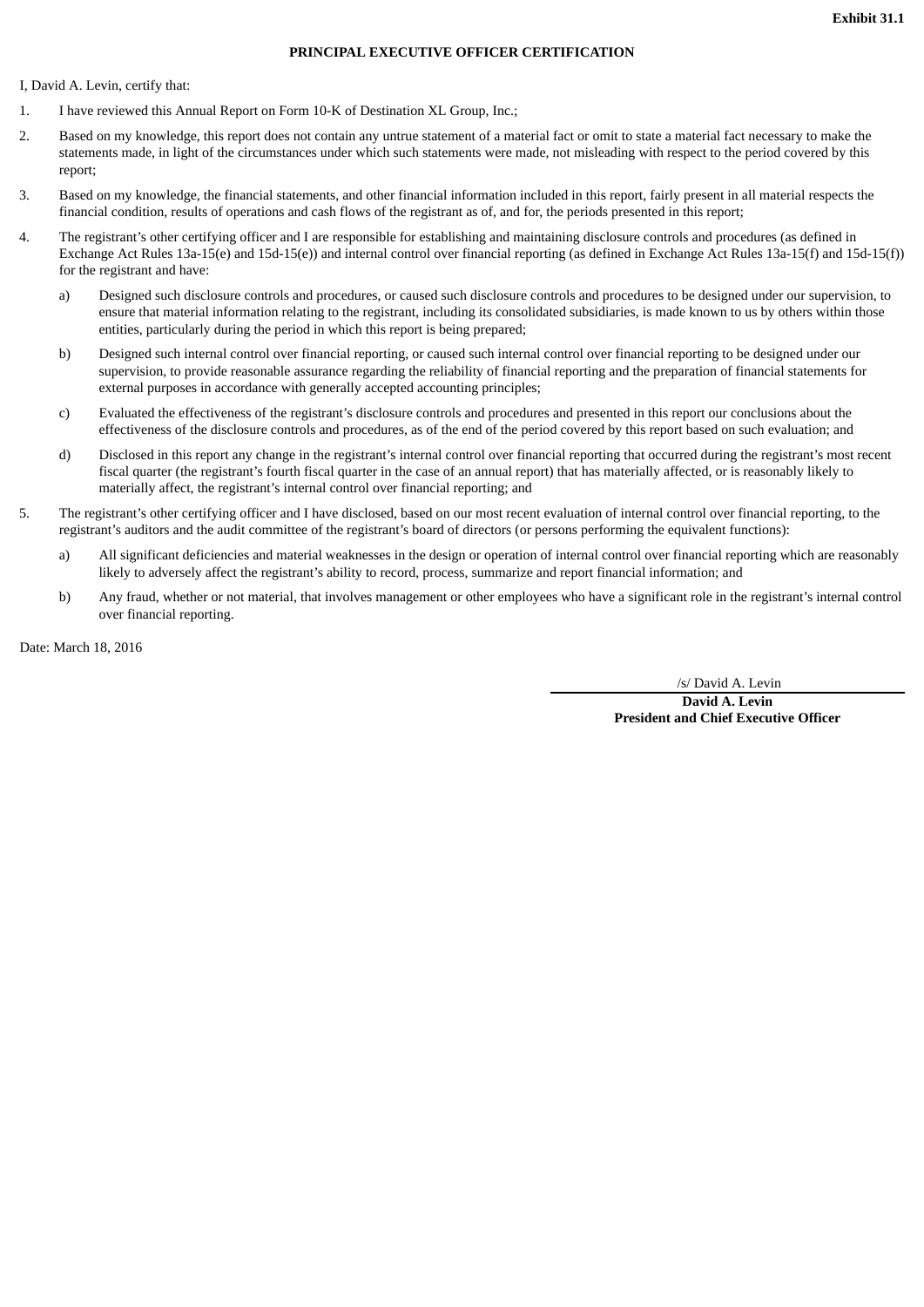# **PRINCIPAL FINANCIAL OFFICER CERTIFICATION**

I, Peter H. Stratton, Jr., certify that:

- 1. I have reviewed this Annual Report on Form 10-K of Destination XL Group, Inc.;
- 2. Based on my knowledge, this report does not contain any untrue statement of a material fact or omit to state a material fact necessary to make the statements made, in light of the circumstances under which such statements were made, not misleading with respect to the period covered by this report;
- 3. Based on my knowledge, the financial statements, and other financial information included in this report, fairly present in all material respects the financial condition, results of operations and cash flows of the registrant as of, and for, the periods presented in this report;
- 4. The registrant's other certifying officer and I are responsible for establishing and maintaining disclosure controls and procedures (as defined in Exchange Act Rules 13a-15(e) and 15d-15(e)) and internal control over financial reporting (as defined in Exchange Act Rules 13a-15(f) and 15d-15(f)) for the registrant and have:
	- a) Designed such disclosure controls and procedures, or caused such disclosure controls and procedures to be designed under our supervision, to ensure that material information relating to the registrant, including its consolidated subsidiaries, is made known to us by others within those entities, particularly during the period in which this report is being prepared;
	- b) Designed such internal control over financial reporting, or caused such internal control over financial reporting to be designed under our supervision, to provide reasonable assurance regarding the reliability of financial reporting and the preparation of financial statements for external purposes in accordance with generally accepted accounting principles;
	- c) Evaluated the effectiveness of the registrant's disclosure controls and procedures and presented in this report our conclusions about the effectiveness of the disclosure controls and procedures, as of the end of the period covered by this report based on such evaluation; and
	- d) Disclosed in this report any change in the registrant's internal control over financial reporting that occurred during the registrant's most recent fiscal quarter (the registrant's fourth fiscal quarter in the case of an annual report) that has materially affected, or is reasonably likely to materially affect, the registrant's internal control over financial reporting; and
- 5. The registrant's other certifying officer and I have disclosed, based on our most recent evaluation of internal control over financial reporting, to the registrant's auditors and the audit committee of the registrant's board of directors (or persons performing the equivalent functions):
	- a) All significant deficiencies and material weaknesses in the design or operation of internal control over financial reporting which are reasonably likely to adversely affect the registrant's ability to record, process, summarize and report financial information; and
	- b) Any fraud, whether or not material, that involves management or other employees who have a significant role in the registrant's internal control over financial reporting.

Date: March 18, 2016

/s/ Peter H. Stratton, Jr.

**Peter H. Stratton, Jr. Senior Vice President and Chief Financial Officer**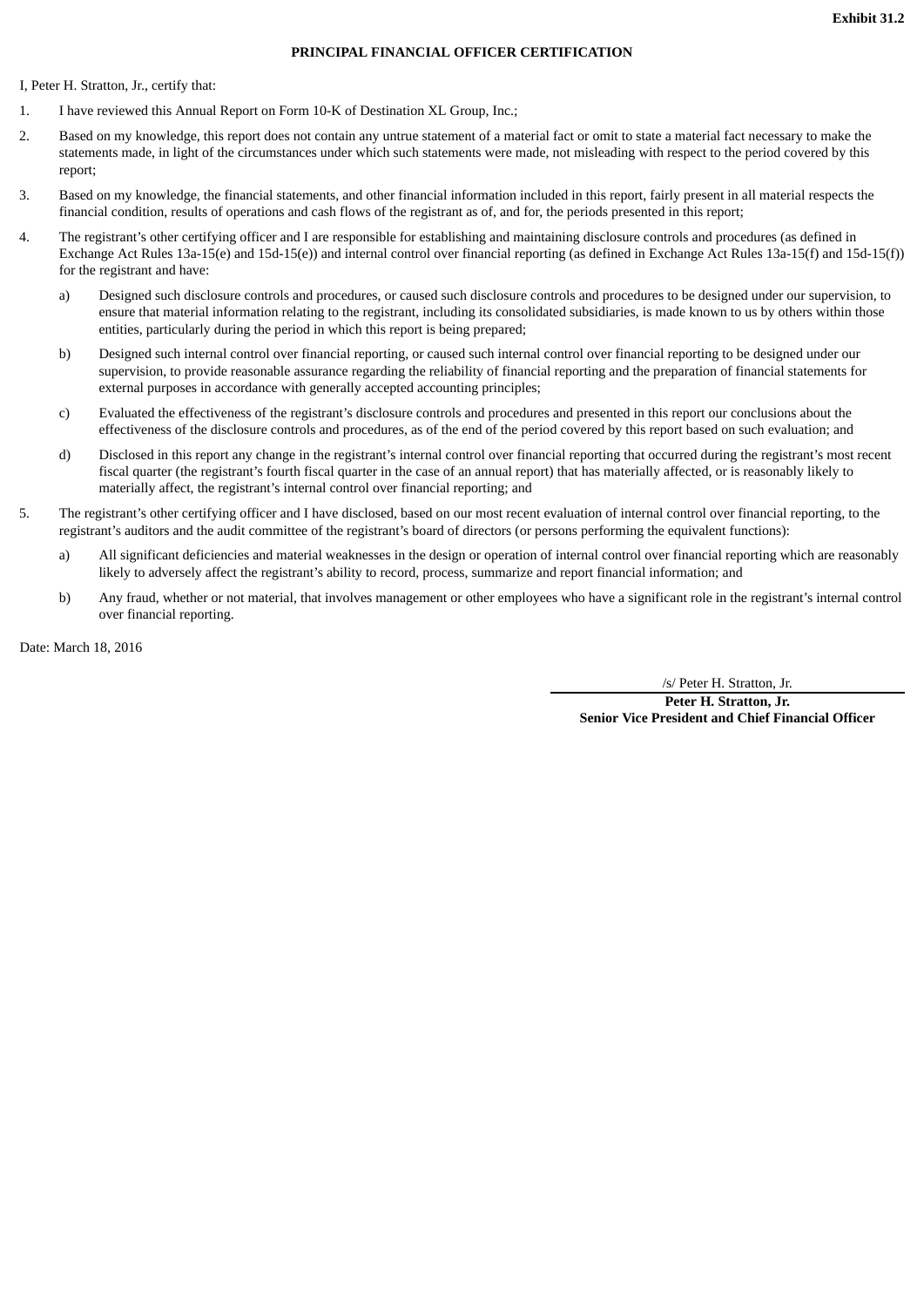# CERTIFICATION PURSUANT TO 18 U.S.C. SECTION 1350, AS ADOPTED PURSUANT TO SECTION 906 OF THE SARBANES-OXLEY ACT **OF 2002**

In connection with the Annual Report on Form 10-K of Destination XL Group, Inc. (the "Company") for the period ended January 30, 2016 as filed with the Securities and Exchange Commission on the date hereof (the "Report"), I, David A. Levin, Chief Executive Officer of the Company, certify pursuant to 18 U.S.C. § 1350, as adopted pursuant to § 906 of the Sarbanes-Oxley Act of 2002, that:

- (1) The Report fully complies with the requirements of section 13(a) or 15(d) of the Securities Exchange Act of 1934, as amended (the "Exchange Act"); and
- (2) The information contained in the Report fairly presents, in all material respects, the financial condition and results of operations of the Company.

This certification is being furnished as an exhibit to the Report pursuant to 18 U.S.C. Section 1350, as adopted pursuant to Section 906 of the Sarbanes-Oxley Act of 2002, and shall not be deemed "filed" for purposes of Section 18 of the Exchange Act, or otherwise subject to the liability of that section. This certification will not be deemed to be incorporated by reference into any filing under the Securities Act of 1933, as amended, or the Exchange Act, regardless of any general incorporation language in such filing, except to the extent that the Company specifically incorporates this certification by reference.

Dated: March 18, 2016 /s/ David A. Levin by a state of the state of the state of the state of the state of the state of the state of the state of the state of the state of the state of the state of the state of the state o

# **David A. Levin Chief Executive Officer**

A signed original of this written statement required by Section 906, or other document authenticating, acknowledging, or otherwise adopting the signature that appears in typed form within the electronic version of this written statement required by Section 906, has been provided to the Company and will be retained by the Company and furnished to the Securities and Exchange Commission or its staff upon request.